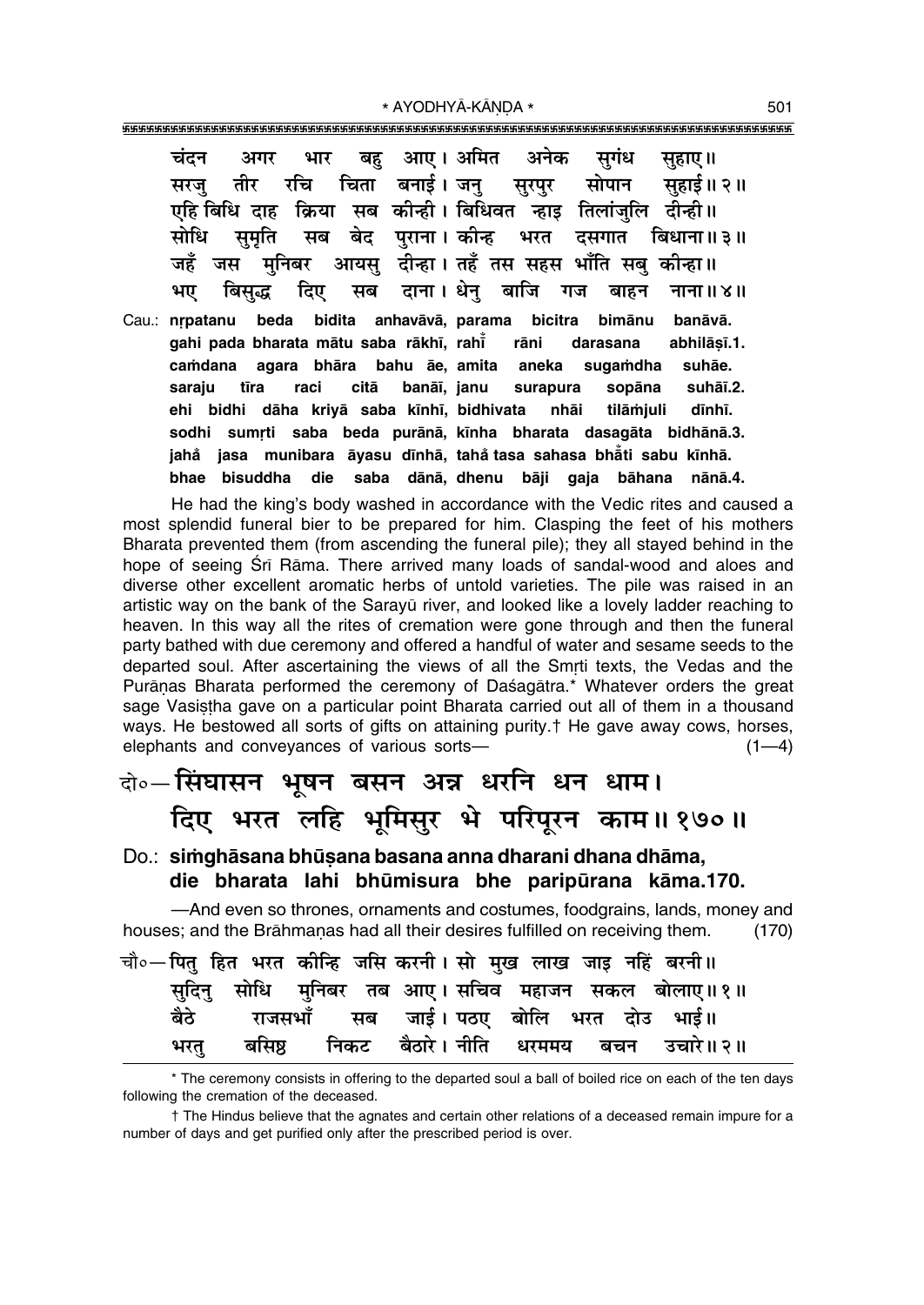|  |  |  |  | प्रथम कथा सब मुनिबर बरनी। कैकइ कुटिल कीन्हि जसि करनी॥     |
|--|--|--|--|-----------------------------------------------------------|
|  |  |  |  | भूप धरमब्रतु सत्य सराहा।जेहिं तनु परिहरि प्रेमु निबाहा॥३॥ |
|  |  |  |  | कहत राम गुन सील सुभाऊ।सजल नयन पुलकेउ मुनिराऊ॥             |
|  |  |  |  | बहरि लखन सिय प्रीति बखानी।सोक सनेह मगन मुनि ग्यानी॥४॥     |

Cau.: pitu hita bharata kīnhi jasi karanī, so mukha lākha jāi nahi baranī. sudinu sodhi munibara taba āe, saciva mahājana sakala bolāe.1. rājasabhå baithe saba jāī, pathae boli bharata dou bhāī. bharatu basistha nikata baithāre, nīti dharamamaya bacana ucāre.2. prathama kathā saba munibara baranī, kaikai kutila kīnhi iasi karanī. bhūpa dharamabratu satya sarāhā, jehi tanu parihari premu nibāhā.3. rāma guna sīla subhāū, sajala nayana pulakeu munirāū. kahata bahuri lakhana siya prīti bakhānī, soka saneha magana muni gyānī.4.

Whatever rites Bharata performed for the benefit of his father (in the other world) were more than a hundred thousand tongues could recount. Then, after determining an auspicious date the great sage (Vasistha) came and summoned all the ministers as well as the elite of the city. They all repaired to the council chamber and sat there. The two brothers, Bharata and Śatrughna, were also sent for. Vasistha seated Bharata by his side and spoke to him words full of wisdom and piety. First of all the great sage repeated the whole story of Kaikeyi's wily doing and paid his tribute to the vow of piety and truthfulness of King Daśaratha, who remained true to his love even at the cost of his life. And as the great hermit spoke of Sri Rama's virtues, amiability and kind disposition tears came to his eyes and a thrill ran through his body. Again, when he extolled the affection that Laksmana and Sita bore (towards Rāma), the enlightened sage was overwhelmed with grief and emotion.  $(1-4)$ 

### दो॰-सुनहु भरत भावी प्रबल बिलखि कहेउ मुनिनाथ। हानि लाभु जीवनु मरनु जसु अपजसु बिधि हाथ॥ १७१॥

Do.: sunahu bharata bhāvī prabala bilakhi kaheu muninātha, hāni lābhu jīvanu maranu jasu apajasu bidhi hātha.171.

"Listen, Bharata: formidable is fate!" the lord of sages sorrowfully exclaimed. "Loss and gain, life and death, glory and infamy—all these lie in the hands of Providence." (171)

बिचारि केहि देइअ दोस् । ब्यरथ काहि पर कीजिअ रोस् ॥ चौ०— अस बिचारु करहु मन माहीं।सोच जोगु दसरथु नृपु नाहीं॥१॥ तात सोचिअ बिप्र जो बेद बिहीना। तजि निज धरम बिषय लयलीना॥ सोचिअ नपति जो नीति न जाना। जेहि न प्रजा प्रिय प्रान समाना॥२॥ कृपन धनवान् । जो न अतिथि सिव भगति सुजान् ॥ सोचिअ बयस अवमानी । मुखर मानप्रिय ग्यान गुमानी ॥ ३ ॥ बिप्र सोचिअ सुद्र बंचक नारी। कुटिल सोचिअ पनि पति कलहप्रिय डच्छाचारी॥ ब्रत परिहरई। जो नहिं गर आयस अनसरई॥४॥ निज मोचिअ बट Cau.: asa bicāri kehi deia dosū, byaratha kāhi para kījia rosū.

mana māhi, soca jogu dasarathu nrpu nāhi.1. tāta bicāru karahu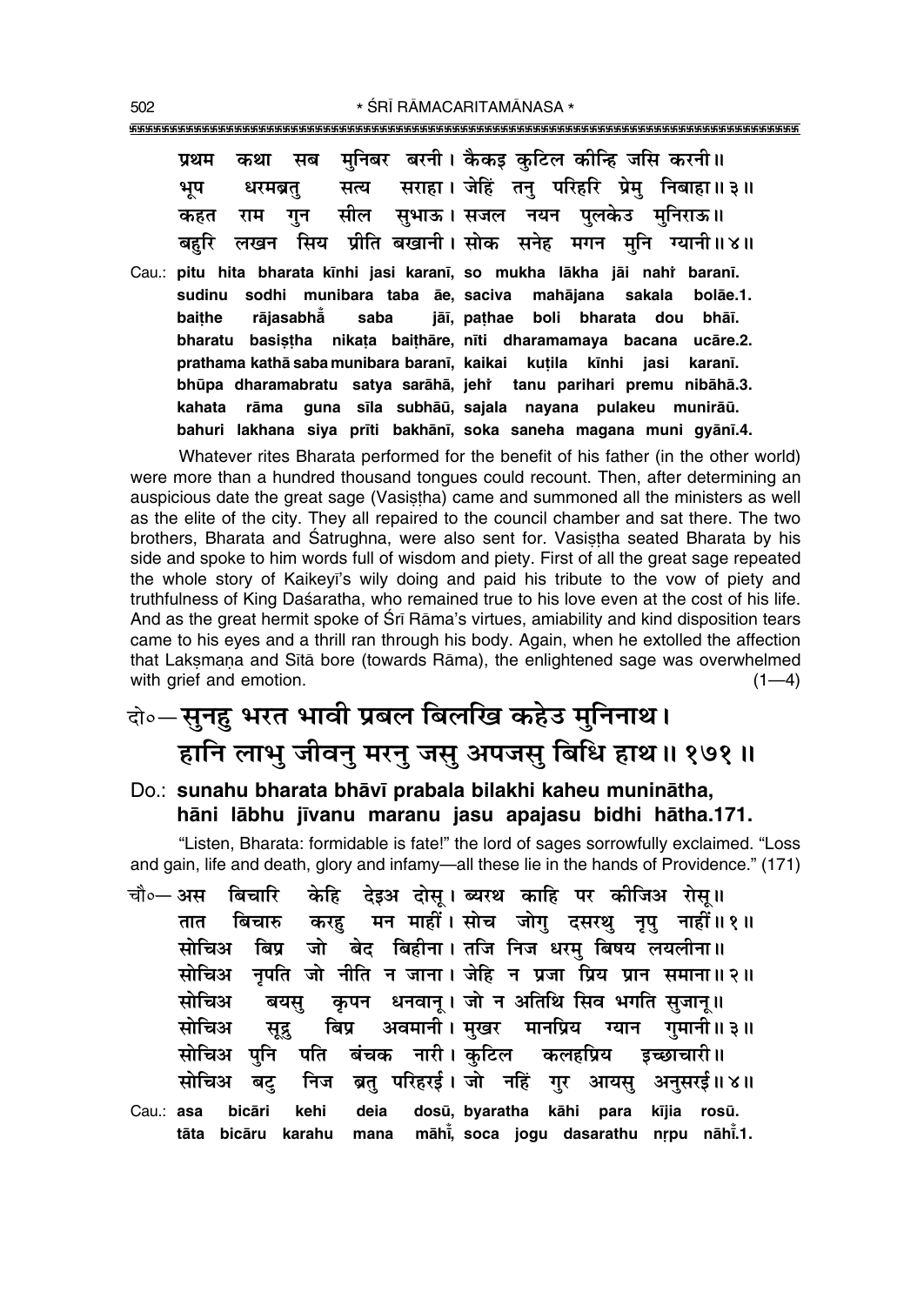socia bipra jo beda bihīnā, taji nija dharamu bisaya layalīnā. na jānā, jehi na prajā priya prāna samānā.2. nrpati socia io nīti krpana dhanavānū, io na atithi siva bhagati sujānū. socia bavasu avamānī, mukhara mānapriya gyāna gumānī.3. socia sūdru bipra socia puni pati bamcaka nārī, kutila kalahapriya icchācārī. socia batu nija bratu pariharaī, jo nahi gura āvasu anusaraī.4.

"Arguing thus, whom should we blame? And with whom should we be angry without any cause? Ponder in your heart, my son, that King Daśaratha is not worth grieving for. Pitiable is the Brāhmana who is ignorant of the Vedas, and who has abandoned his own duty and is engrossed in the pleasures of sense; pitiable the king who has no knowledge of politics and who does not love his people as his own life: pitiable the Vaisya (a member of the trading class) who is niggardly though rich, and who is not perfect in hospitality nor in devotion to Lord Siva; pitiable the Sūdra (a member of the labouring or artisan class) who is disrespectful towards the Brāhmanas, loguacious and proud of his knowledge and loves to be honoured. Pitiable, again, is the woman who deceives her own husband, is crooked and quarrelsome and follows her own will; pitiable the religious student who breaks his vow and obeys not the orders of his preceptor."  $(1-4)$ 

#### वे॰-सोचिअ गृही जो मोह बस करइ करम पथ त्याग। सोचिअ जती प्रपंच रत बिगत बिबेक बिराग॥१७२॥

#### Do.: socia grhī jo moha basa karai karama patha tyāga, socia jatī prapamca rata bigata bibeka birāga.172.

"Nay, pitiable is the householder who out of ignorance forsakes the path of duty. and pitiable the recluse who is attached to the world and lacks discretion and dispassion."  $(172)$ 

- जोग्। तप बिहाड़ जेहि भावड़ भोग्॥ चौ∘— बैखानस सोचै सोड सोचिअ पिसन अकारन क्रोधी। जननि जनक गर बंधु बिरोधी॥१॥ सब बिधि सोचिअ पर अपकारी। निज तन् पोषक निरदय भारी॥ बिधि सोई। जो न छाड़ि छलु हरि जन होई॥२॥ सोचनीय सबर्हों नहिं कोसलराऊ। भवन चारिदस सोचनीय प्रगट प्रभाऊ॥ अहड़ न अब होनिहारा। भूष भरत जस पिता तुम्हारा॥३॥ भयउ न बिधि हरि सुरपति दिसिनाथा। बरनहिं सब दसरथ गुन गाथा॥४॥ हरु
- jogū, tapu bihāi jehi bhāvai bhogū. Cau.: baikhānasa soi socai krodhī, janani janaka gura bamdhu birodhī.1. socia pisuna akārana saba bidhi socia apakārī, nija tanu posaka niradaya bhārī. para socanīva sabahi bidhi soi, jo na chāRi chalu hari jana hoi.2. socanīya nahi kosalarāū, bhuvana cāridasa pragata prabhāū. bhayau na ahai na aba honihārā, bhūpa bharata jasa pitā tumhārā.3. bidhi hari haru surapati disināthā, baranahi saba dasaratha guna gāthā.4.

"Pitiable is the anchorite who has given up penance and developed a liking for luxuries; pitiable the backbiter who is angry without cause and an enemy of his own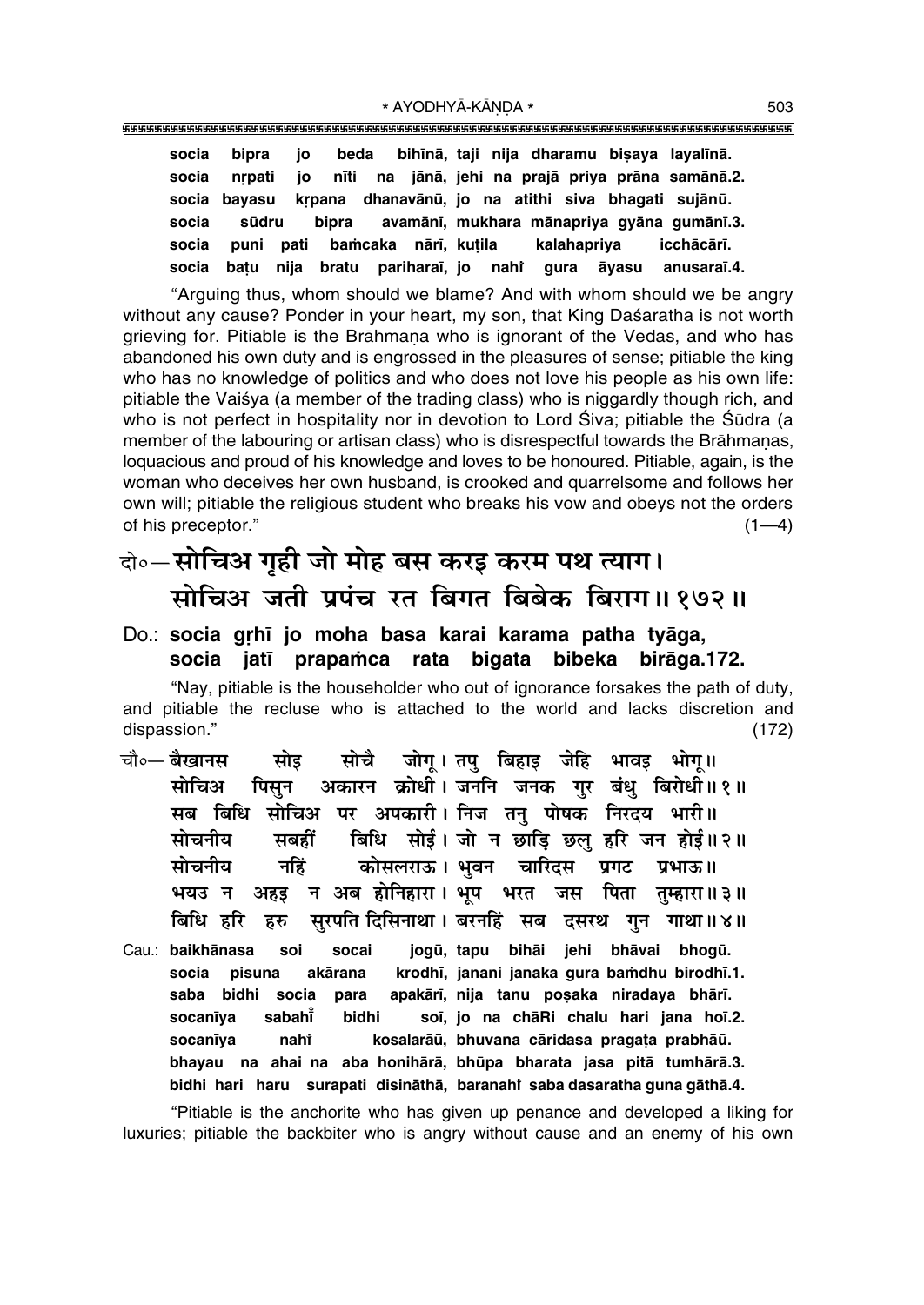parents, preceptor and brothers. Pitiable in everyway is he who harms others, cherishes his own body and is exceedingly heartless. And pitiable in every respect is he who is not sincerely devoted to Srī Hari. The lord of Kosala is not worth grieving for, his glory being manifest through all the fourteen spheres. There never was, nor is, nor shall be hereafter, a monarch like your father, Bharata. Brahmā, Visnu, Śiva, Indra (the lord of celestials) and the quardians of the quarters, all sing praises of King Dasaratha. (1–4)

### वे∘– कहह तात केहि भाँति कोउ करिहि बड़ाई तास् । राम लखन तुम्ह सत्रुहन सरिस सुअन सुचि जासु॥ १७३॥

#### Do.: kahahu tāta kehi bhåti kou karihi baRāī tāsu. rāma lakhana tumha satruhana sarisa suana suci jāsu.173.

"Tell me, dear child, who can glorify him who begot such pious sons as Rāma, Laksmana, Satrughna and yourself?"  $(173)$ 

- चौ०— सब भूपति बड़भागी। बादि बिषाद करिअ तेहि लागी॥ प्रकार समुझि सोचु परिहरहू। सिर धरि राज रजायसु करहू॥१॥ यह सूनि तम्ह कहँ दीन्हा। पिता बचन फर चाहिअ कीन्हा॥ गयँ राजपद जेहिं बचनहि लागी। तन परिहरेउ तजे राम राम बिरहागी ॥ २ ॥ नृपहि बचन प्रिय नहिं प्रिय प्राना। करह तात पितु बचन प्रवाना॥ भूष रजाई। हड़ तुम्ह कहँ सब भाँति भलाई॥३॥ मीस धरि करह राखी। मारी मात लोक सब साखी॥ अग्या परसराम पित् जौबन् दयऊ। पित् अग्याँ अघ अजस् न भयऊ॥४॥ जजातिहि तनय
- Cau.: saba prakāra bhūpati baRabhāqī, bādi bisādu karia tehi lāgī. yahu suni samujhi socu pariharahū, sira dhari rāja rajāyasu karahū.1. rāyå rājapadu tumha kahů dīnhā, pitā bacanu phura cāhia kīnhā. taje rāmu jehî bacanahi lāgī, tanu parihareu rāma birahāqī.2. nrpahi bacana priya nahi priya prānā, karahu tāta pitu bacana pravānā. karahu sīsa dhari bhūpa rajāī, hai tumha kaha saba bhati bhalāī.3. pitu parasurāma agyā rākhī, mārī mātu loka saba sākhī. jaubanu dayaū, pitu agya agha ajasu na bhayaū.4. tanaya jajātihi

"The king was blessed in everyway; it is no use mourning for him. Hearing and realizing this, sorrow no more, and reverently obey the king's command. The king has bestowed the kingship on you; it behoves you, therefore, to redeem the words of your father who abandoned Rāma for the sake of his word and quitted his body in his anguish of separation from Rāma. The king did not love his own life as he did his word; therefore, dear son, redeem your father's word. Reverently obey the king's command; this will do you good in everyway. Paraśurāma executed the command of his father and killed his own mother: the whole world will bear testimony to this fact. Yayati's son (Puru)\*

<sup>\*</sup> King Yayāti had won the hand of Devayānī, daughter of Śukrācārya (preceptor of the demon kings). Devayānī having one complained to her father of the king's infidelity, Śukrācārya pronounced on him a curse as a result of which he became old and infirm before time. Having been propitiated by him through supplication and entreaty, however, the sage allowed the king to borrow the youth of another in exchange for his own old age should anyone be willing to part with it. The king thereupon sought the help of his sons, but the first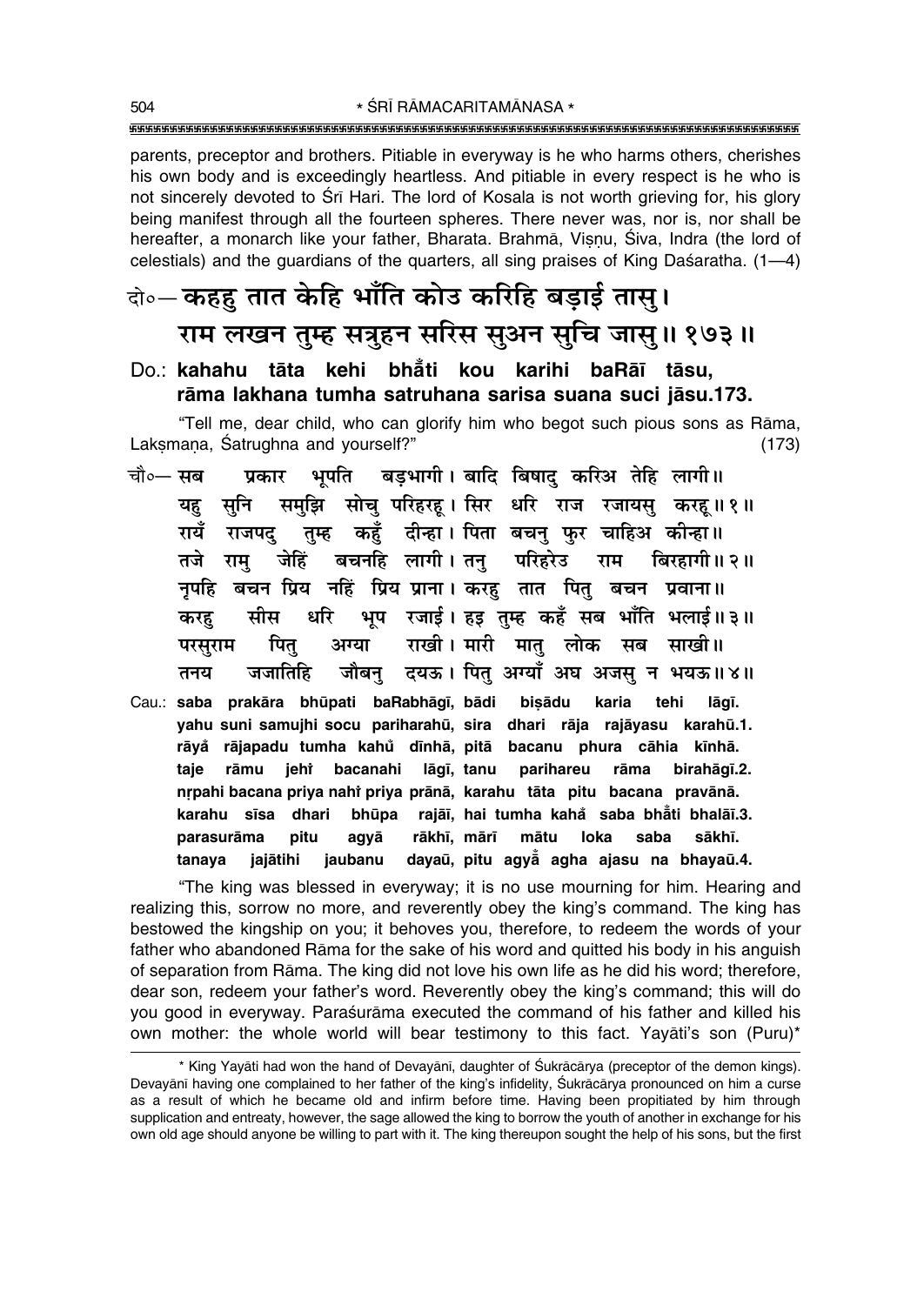exchanged his own youth for the old age of his father and incurred no sin or blame because he did so in obedience to his father's command."  $(1-4)$ 

## दो∘—अनुचित उचित बिचारु तजि जे पालहिं पितु बैन। ते भाजन सुख सुजस के बसहिं अमरपति ऐन॥ १७४॥

#### Do.: anucita ucita bicāru taji je pālahi pitu baina, te bhājana sukha sujasa ke basahi amarapati aina.174.

"Those who cherish their father's word, minding not whether it is reasonable or otherwise, attain happiness and fair renown and dwell in the abode of Indra (the lord of immortals)."  $(174)$ 

| सूरपुर |                              |  |  |  |                                            |                                                                                                                                                                                                                                                                                                                                                                                                                                                                                                                                                                                                      |
|--------|------------------------------|--|--|--|--------------------------------------------|------------------------------------------------------------------------------------------------------------------------------------------------------------------------------------------------------------------------------------------------------------------------------------------------------------------------------------------------------------------------------------------------------------------------------------------------------------------------------------------------------------------------------------------------------------------------------------------------------|
| बेद    |                              |  |  |  |                                            |                                                                                                                                                                                                                                                                                                                                                                                                                                                                                                                                                                                                      |
| करह    |                              |  |  |  |                                            |                                                                                                                                                                                                                                                                                                                                                                                                                                                                                                                                                                                                      |
| सनि    |                              |  |  |  |                                            |                                                                                                                                                                                                                                                                                                                                                                                                                                                                                                                                                                                                      |
|        |                              |  |  |  |                                            |                                                                                                                                                                                                                                                                                                                                                                                                                                                                                                                                                                                                      |
|        |                              |  |  |  |                                            |                                                                                                                                                                                                                                                                                                                                                                                                                                                                                                                                                                                                      |
|        |                              |  |  |  |                                            |                                                                                                                                                                                                                                                                                                                                                                                                                                                                                                                                                                                                      |
|        |                              |  |  |  |                                            |                                                                                                                                                                                                                                                                                                                                                                                                                                                                                                                                                                                                      |
|        |                              |  |  |  |                                            |                                                                                                                                                                                                                                                                                                                                                                                                                                                                                                                                                                                                      |
| beda   |                              |  |  |  |                                            | tīkā.                                                                                                                                                                                                                                                                                                                                                                                                                                                                                                                                                                                                |
|        | कौसल्यादि<br>परम<br>surapura |  |  |  | bidita sammata sabahī kā, jehi pitu dei so | चौ∘— अवसि   नरेस  बचन   फुर  करहू । पालहु   प्रजा   सोकु    परिहरहू॥<br>नृपु पाइहि परितोषू। तुम्ह कहुँ सुकृतु सुजसु नहिं दोषू॥१॥<br>बिदित संमत सबही का। जेहि पितु देइ सो पावइ टीका॥<br>राजु परिहरहु गलानी। मानहु मोर बचन हित जानी॥२॥<br>सुखु लहब राम बैदेहीं। अनुचित कहब न पंडित केहीं॥<br>्सकल महतारीं। तेउ प्रजा सुख होहिं सुखारीं॥३॥<br>तुम्हार राम कर जानिहि। सो सब बिधि तुम्ह सन भल मानिहि॥<br>सौंपेह राजु राम के आएँ।सेवा करेहु सनेह सुहाएँ॥४॥<br>Cau.: avasi naresa bacana phura karahū, pālahu prajā soku pariharahū.<br>nrpu pāihi paritosu, tumha kahů sukrtu sujasu nahi dosū.1.<br>pāvai |

galānī, mānahu mora bacana hita jānī.2. karahu rāju pariharahu suni sukhu lahaba rāma baidehi, anucita kahaba na pamdita kehi. mahatāri, teu prajā sukha hohr kausalvādi sakala sukhārī.3. parama tumhāra rāma kara jānihi, so saba bidhi tumha sana bhala mānihi. saůpehu rāiu rāma ke āĕ, sevā karehu saneha suhāĕ.4.

"Therefore, you needs must redeem the king's word; cherish your subjects and cease to grieve. The king in heaven will derive solace, while you will earn merit and good fame and shall incur no blame. It is well known in the Vedas and has the sanction of all that the crown goes to him on whom the father bestows it. Therefore, rule the kingdom, feel no remorse and accept my advice as salutary. Rāma and Videha's daughter (Sītā) will be gratified when they hear of it and no wise man will call it wrong. Kausalyā and all the other mothers too will be happy in the happiness of the people. Nay, he who will know the supreme affinity between you and Rāma will have perfect goodwill towards you. When Rāma returns home you may hand over the kingdom to him and serve him with ideal affection."  $(1-4)$ 

four of them declined. It was only the fifth and youngest son, Puru, who willingly parted with his own youth and accepted the old age of his father. After enjoying life for a few more years Yayati got disgusted with the world and retired to the woods, returning the youth of his youngest son and crowning him king in preference to his elder brothers, who had all disappointed him. Even though Yayati had made use of his son's youth in enjoying life with his mother, the son incurred no sin because he had agreed to this arrangement only to please his father and made a unique sacrifice for his sake.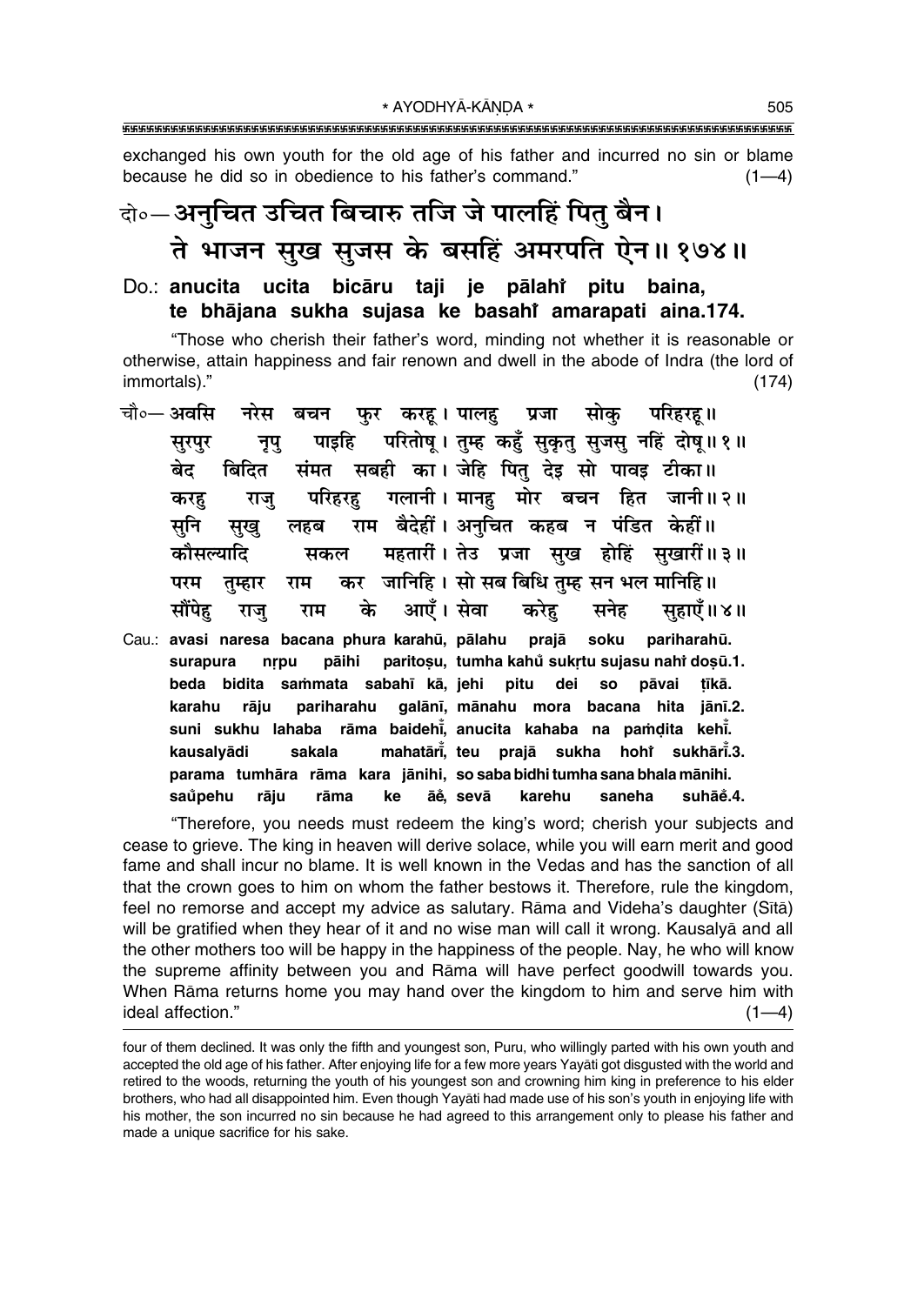## के— कोजिअ गुर आयसु अवसि कहहिं सचिव कर जोरि। रघुपति आएँ उचित जस तस तब करब बहोरि॥ १७५॥

#### Do.: kījia gura āyasu avasi kahahi saciva kara jori, raghupati āĕ ucita jasa tasa taba karaba bahori.175.

The ministers submitted with joined palms: "You needs must obey the order of your preceptor. When the Lord of Raghus comes back, you may do what you think fit then."  $(175)$ 

- धीरज कहर्ड। पत पथ्य गर आयस अहर्ड॥ चौ०— कौसल्या धरि सो आदरिअ करिअ हित मानी। तजिअ बिषादु काल गति जानी॥१॥ सुरपति नरनाह।तुम्ह एहि भाँति तात कदराह॥ बन रघपति परिजन प्रजा सचिव सब अंबा।तुम्हही सुत सब कहँ अवलंबा॥२॥ लखि बिधि बाम कालु कठिनाई। धीरजु धरहु मातु बलि जाई॥ गुर आयसु अनुसरह। प्रजा पालि परिजन दुखु हरह॥३॥ सिर धरि गुर के बचन सचिव अभिनंदनु। सुने भरत हिय हित जनु चंदनु॥ सनी बहोरि बानी। सील सनेह सरल रस सानी॥४॥ मात् मुद
- Cau.: kausalyā dhari dhīraju kahai, pūta pathya gura āyasu ahaī. mānī, tajia bisādu ādaria karia hita kāla qati **SO** jānī.1. bana raghupati surapati naranāhū, tumha ehi bhāti tāta kadarāhū. parijana prajā saciva saba ambā, tumhahī suta saba kahă avalambā.2. lakhi bidhi bāma kālu kathināi, dhīraju dharahu mātu bali jāī. sira dhari gura āyasu anusarahū, prajā pāli parijana dukhu harahū.3. gura ke bacana saciva abhinamdanu, sune bharata hiya hita janu camdanu. sunī bahori mātu mrdu bānī, sīla saneha sarala rasa sānī.4.

Summoning courage Kausalyā said, "Salutary, my son, is your Guru's command; the same should be respected and obeyed by you as conducive to your good. Cease to grieve realizing the vicissitudes of life. The Lord of Raghus is in the forest and the king is lording it over the gods (in heaven); while you, my son, are thus giving way to faintheartedness. You, my child, are the only support of all including your family, subjects, ministers and all your mothers. Perceiving the antipathy of God and the relentlessness of fate, I adjure you by my life to have courage. Reverently obey your Guru's command, cherish your subjects and relieve the affliction of your family." Bharata listened to the advice of his preceptor and the ministers, appeal endorsing the same, which were as soothing to his heart as sandal-paste. He further heard the mother's soft words imbued with the nectar of amiability, affection and guilelessness.  $(1-4)$ 

<u>छं०- सानी सरल रस मातु बानी सुनि भरतु ब्याकुल भए।</u> लोचन सरोरुह स्त्रवत सींचत बिरह उर अंकुर नए॥ सो दसा देखत समय तेहि बिसरी सबहि सुधि देह की। तुलसी सराहत सकल सादर सीवँ सहज सनेह की।।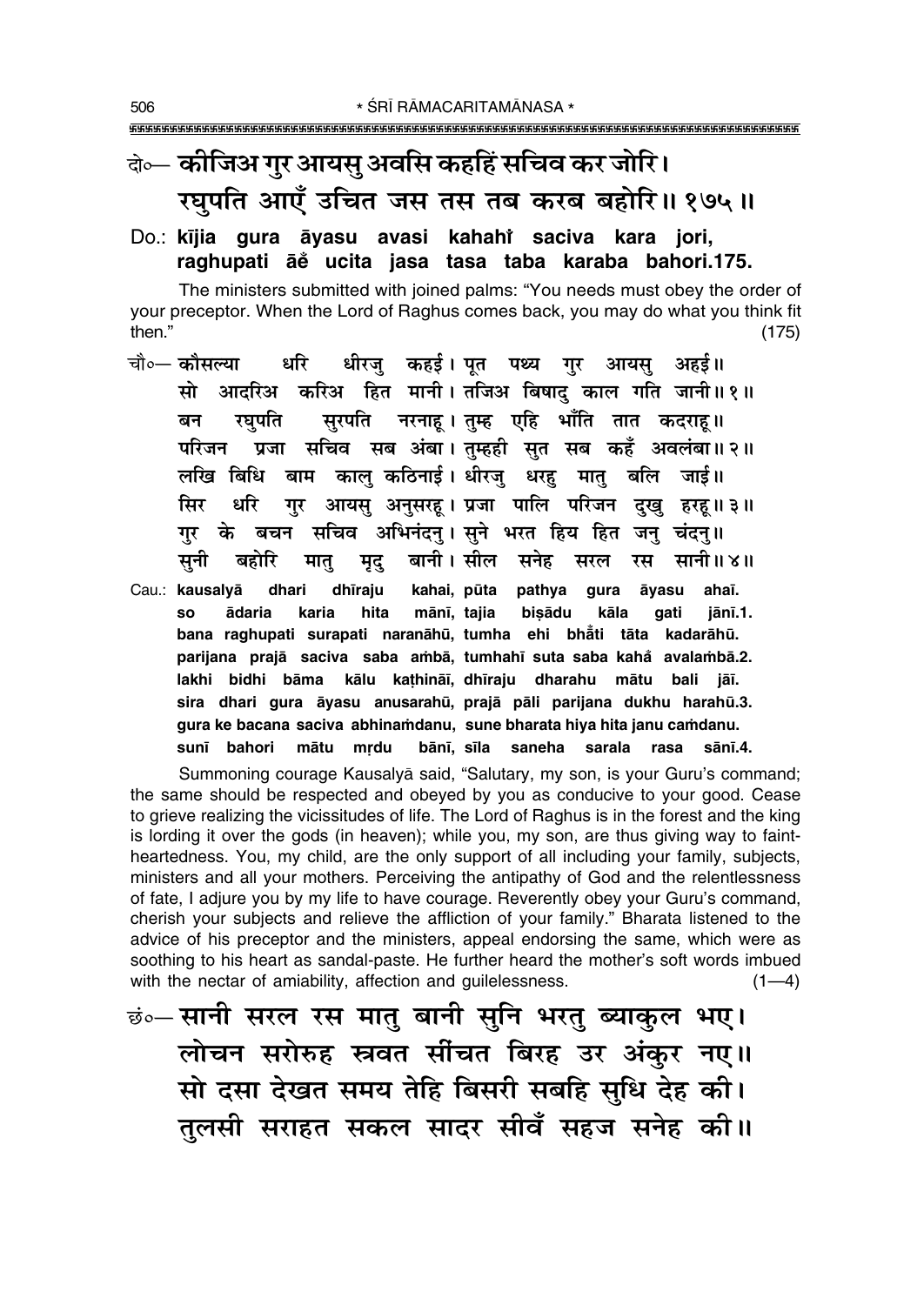#### cham.: sānī sarala rasa mātu bānī suni bharatu byākula bhae, locana saroruha sravata sicata biraha ura amkura nae. so dasā dekhata samaya tehi bisarī sabahi sudhi deha kī, tulasī sarāhata sakala sādara sīvå sahaja saneha kī.

Bharata grew restless when he heard mother Kausalya's speech imbued as it was with the nectar of sincerity. His lotus eves shed tears that watered the fresh shoots of desolation in his heart. All those who saw his condition at that time forgot their own existence. Everyone, says Tulasīdāsa; reverently extolled him as the perfection of artless love.

### सो॰– भरत् कमल कर जोरि धीर धुरंधर धीर धरि। बचन अमिअँ जनु बोरि देत उचित उत्तर सबहि॥ १७६॥

#### So.: bharatu kamala kara jori dhīra dhuramdhara dhīra dhari, bacana amiå janu bori deta ucita uttara sabahi.176.

Joining his lotus palms, Bharata, who was foremost among the strong-minded, took courage and proceeded to give fitting replies to all in words steeped as it were in  $(176)$ nectar.

- चौ०— मोहि उपदेस् दीन्ह गरननीका।प्रजा सचिव संमत सबही का॥ मात् उचित धरि आयस् दीन्हा। अवसि सीस धरि चाहउँ कीन्हा॥१॥ गर पितु मातु स्वामि हित बानी। सुनि मन मुदित करिअ भलि जानी॥ उचित कि अनुचित किएँ बिचारू। धरमु जाइ सिर पातक भारू॥२॥ तम्ह तौ देह सरल सिख सोई। जो आचरत मोर भल होई॥ जद्यपि यह समुझत हउँ नीकें। तदपि होत परितोषु न जी कें॥३॥ अब तुम्ह बिनय मोरि सुनि लेहू। मोहि अनुहरत सिखावनु देहू॥ अपराध् । दखित दोष गन गनहिं न साध् ॥४॥ ऊतरु देउँ छमब
- Cau.: mohi upadesu dīnha gura nīkā, prajā saciva sammata sabahī kā. mātu ucita dhari āyasu dīnhā, ayasi sīsa dhari cāhau kīnhā.1. gura pitu mātu svāmi hita bānī, suni mana mudita karia bhali jānī. ucita ki anucita kiě bicārū, dharamu jāi sira pātaka bhārū.2. tumha tau dehu sarala sikha soi, jo ācarata mora bhala hoī. jadyapi yaha samujhata haŭ nīkė, tadapi hota paritosu na jī kė.3. aba tumha binaya mori suni lehū, mohi anuharata sikhāvanu dehū. chamaba aparādhū, dukhita doșa guna ganahi na sādhū.4. ūtaru deů

#### [PAUSE 18 FOR A THIRTY-DAY RECITATION]

"My preceptor has given me excellent advice, which has been endorsed by my subjects, ministers and all. Mother (Kausalya) too has enjoined on me what she has thought fit and which I certainly wish to carry out with reverence. The advice of one's preceptor, parents, master and friend ought to be acted upon with a cheerful heart as conducive to one's good. By pausing to think whether it is right or wrong one fails in one's duty and incurs a load sin. You are surely giving me sincere advice which, if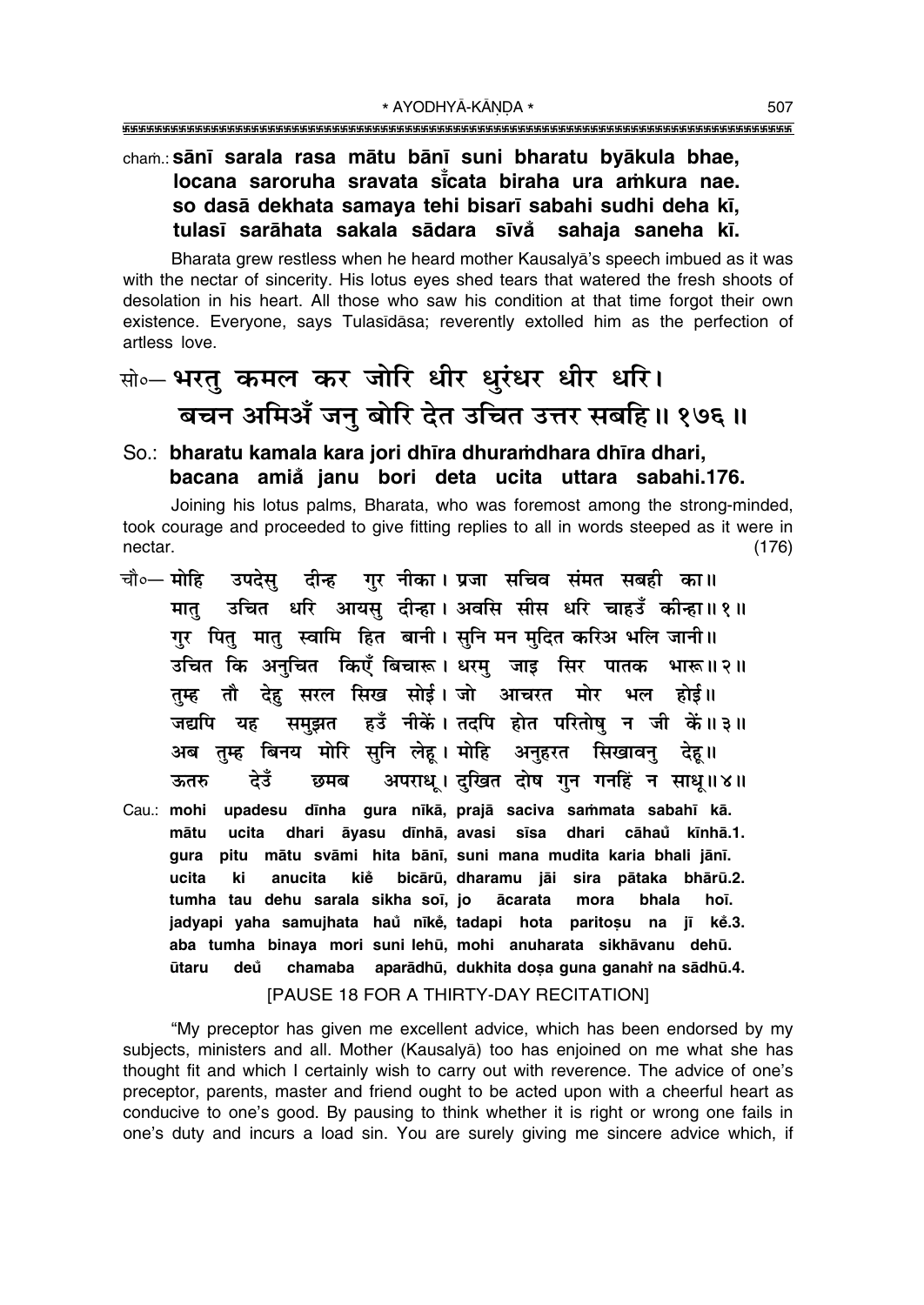followed, will do me good. Even though I fully realize this, my heart is not satisfied. Now hear my request and give me advice that may suit me. Forgive me my presumption in returning an answer to you; for good people reckon not the virtues or faults of the distressed.  $(1-4)$ 

### बे⊶ पितु सुरपुर सिय रामु बन करन कहहु मोहि राजु। एहि तें जानह़ मोर हित कै आपन बड़ काजु॥ १७७॥

Do.: pitu surapura siya rāmu bana karana kahahu mohi rāju, ehi tě jānahu mora hita kai āpana baRa kāju.177.

"My father is in heaven and both Sita and Rama are in the woods, whereas you ask me to rule the kingdom. Do you think this will do me good or you expect some unusual gain to yourself from this arrangement?"  $(177)$ 

- चौ०— हित हमार सियपति सेवकाईं।सो हरि लीन्ह मात् कुटिलाईं॥ मैं अनमानि दीख मन माहीं। आन उपायँ मोर हित नाहीं॥१॥ राज केहि लेखें। लखन राम सिय बिन पद देखें॥ मोक समाज बिनु भूषन भारू। बादि बिरति बिन् ब्रह्म बिचारू॥ २॥ बाटि बसन बहु भोगा। बिनु हरिभगति जायँ जप जोगा॥ सरुज सरीर बादि जायँ देह सहाई। बादि मोर सब बिन रघराई॥३॥ जीव बिन जाउँ पहिं आयस देह। एकहिं आँक मोर हित राम एह ॥ मोहि नप करि भल आपन चहह। सोउ सनेह जड़ता बस कहह॥४॥
- Cau.: hita siyapati sevakāi, so hari līnha kutilāi. hamāra mātu mat anumāni dīkha mana māhi, āna upāvå mora hita nāhī.1. soka samāiu rāiu kehi lekhě, lakhana rāma siya binu pada dekhě. bādi basana binu bhūṣana bhārū, bādi birati binu brahma bicārū.2. saruja sarīra bādi bahu bhogā, binu haribhagati jāyå japa jogā. suhāī, bādi mora sabu binu raghurāī.3. jāyå iīva binu deha dehū, ekahř ăka jāů rāma pahi āyasu mora hita ehū. mohi nrpa kari bhala āpana cahahū, sou saneha jaRatā basa kahahū.4.

"My good lies in the service of Sri Rama, although I have been deprived of that privilege through my mother's perversity. I have pondered in my heart and realized that my good lies in no other way. Of what account is this kingdom, which is nothing but an abode of sorrow, when the feet of Laksmana, Rāma and Sītā are no longer to be seen? A load of jewels is of no use without clothes; an enguiry about Brahma (the Absolute) is of little use without dispassion; abundant enjoyments are of no use to a diseased body; of little use are Japa (muttering of prayers) and Yoga (exercises of mind-control) without devotion to Sri Hari. A handsome body is of no use without life and all I have is naught without the Lord of Raghus. Grant me leave to go where Rama is; my good exclusively lies in this. And if you urge that you seek your own good by crowning me king, you say so only through ignorance caused by affection."  $(1-4)$ 

के- कैकेई सुअ कुटिलमति राम बिमुख गतलाज। तुम्ह चाहत सुखु मोहबस मोहि से अधम कें राज॥ १७८॥

508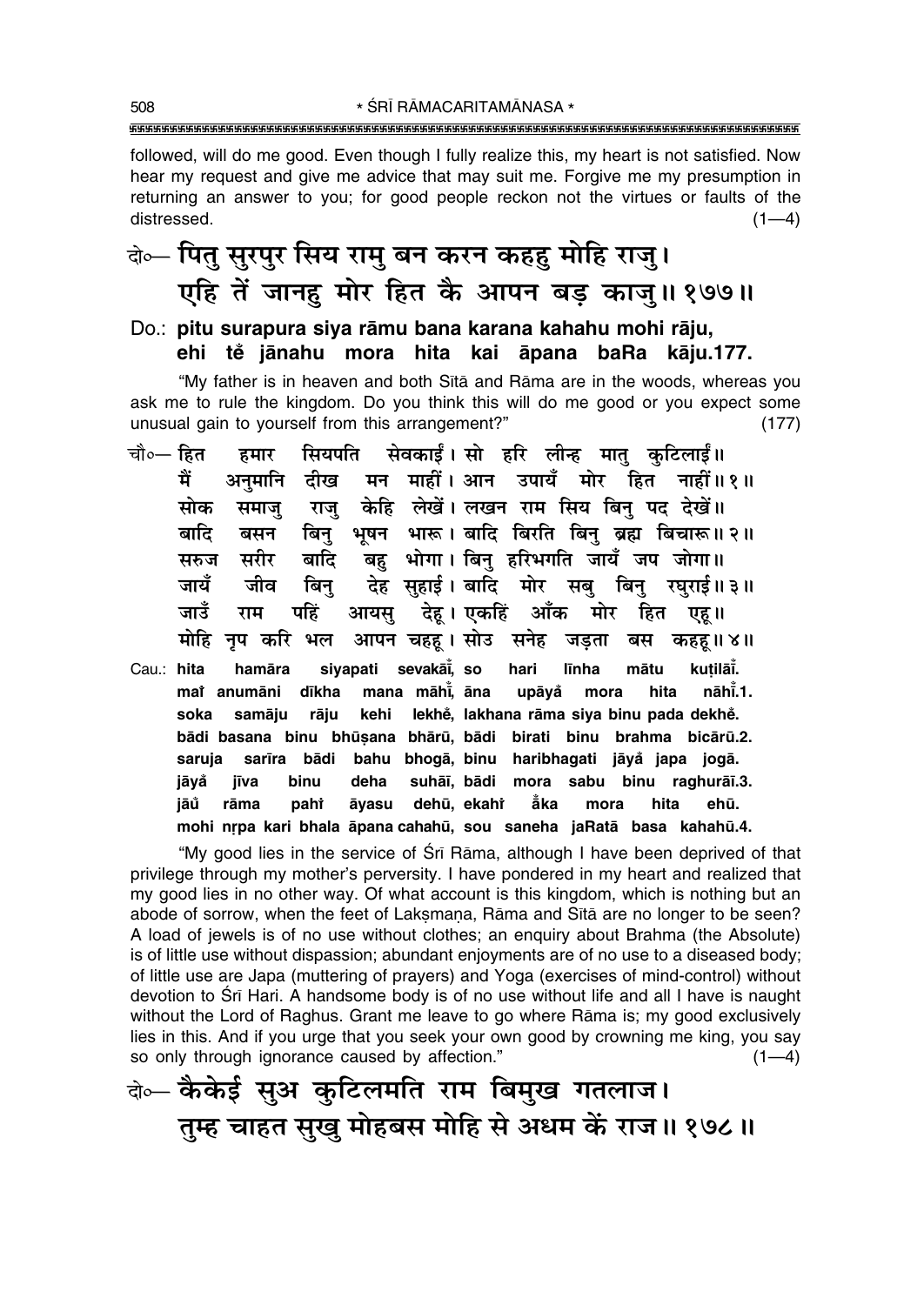#### Do.: kaikeī sua kutilamati rāma bimukha gatalāja, tumha cāhata sukhu mohabasa mohi se adhama kĕ rāja.178.

"It is through infatuation that you expect happiness from the reign of a wretch like me, who is Kaikeyi's son, of perverted intellect, hostile to Rāma and lost to shame." (178)

- चौ∘— कहउँ साँच सनि पतिआह । चाहिअ सब धरमसील नरनाह।। देइहह जबहीं । रसा मोहि राज हठि रसातल जाडहि तबद्गीं॥ १ ॥ समान को पाप निवास् । जेहि लगि सीय राम बनबास् ॥ मोहि काननु दीन्हा।विछुरत गमनु अमरपुर रायँ कहँ कोन्हा॥ २॥ राम अनरथ कर हेत् । बैठ सचेत् ॥ में सठ् सब बात सब सूनउँ बिलोकि अबास् । रहे सहि बिन रघबीर प्रान जग उपहास ॥ ३ ॥ पनीत रूखे । लोलप भूमि राम बिषय रस भोग के भखे।। कहँ लगि कहौँ हृदय कठिनाई । निदरि कलिस जेहिं लही बडाई॥४॥
- Cau.: kahaů săcu saba suni patiāhū, cāhia dharamasīla naranāhū. mohi rāju hathi deihahu jabahi, rasā tabahi.1. rasātala jāihi ko pāpa nivāsū, jehi lagi sīya rāma banabāsū. mohi samāna rāma kahů kānanu dīnhā, bichurata gamanu amarapura kīnhā.2. rāyå mai sathu saba anaratha kara hetū, baitha bāta saba sunaŭ sacetū. binu raghubīra biloki abāsū, rahe prāna sahi jaga upahāsū.3. rāma punīta bişaya rasa rūkhe, lolupa bhūmi bhoga ke bhūkhe. kahå lagi kahaů hrdaya kathināī, nidari kulisu jehr lahī baRāī.4.

"I tell you the truth: you should all listen and believe what I say. A virtuous man alone should be crowned as king. The moment you instal me on the throne perforce the earth will sink into the lowest depths. Who is such an inveterate sinner as I, on whose account Sītā and Rāma have been exiled into the forest? The king sent Rāma into exile and himself ascended to heaven the moment the latter left him. My wretched self, which is the root of all evil, is sitting quietly and hears all talk unmoved. Even though I find the palace without Rāma, I have survived and endured the world's jeers. Devoid of attraction for Srī Rāma, who is a sacred object of love, my soul is rapacious and hungers for land (dominion) and enjoyment. I have no words to depict the cruelty of my heart that has attained notoriety by surpassing even adamant."  $(1-4)$ 

# बे⊶ कारन तें कारज् कठिन होइ दोसु नहिं मोर। कुलिस अस्थि तें उपल तें लोह कराल कठोर॥१७९॥

#### Do.: kārana tě kāraju kathina hoi dosu nahi mora. tě upala tě loha karāla kulisa asthi kathora.179.

"An effect is as a rule harder than its cause and I am not to blame for it. The thunderbolt\* is more formidable and harder than bone (of which it was made) and iron than rock (from which it is quarried)."  $(179)$ 

<sup>\*</sup> The story as to how the thunderbolt was made out of the bones of the philanthropic sage Dadhīci (who gave up his life in the interest of the gods) has been told in the account of this sage, which appears in the footnote below the Caupais following Doha 29 above.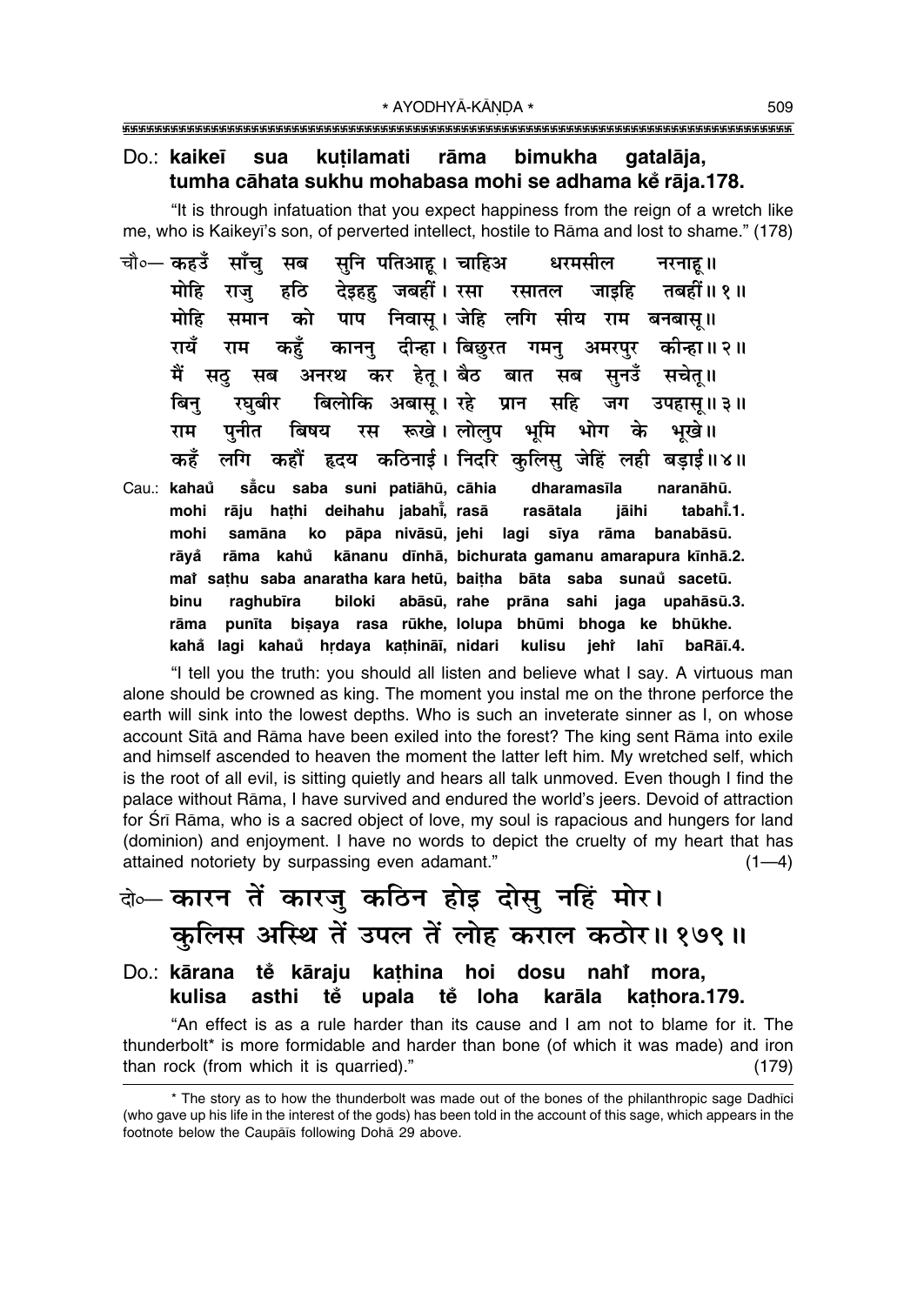\* ŚRĪ RĀMACARITAMĀNASA \* 

- चौ०- कैकेई अनरागे। पावँर अभागे ॥ ਮਕ प्रान तन् अघाड जौं प्रिय बिरहँ प्रान प्रिय लागे। देखब सुनब बहुत अब आगे॥१॥ लखन राम सिय कहँ बन् दीन्हा। पठइ अमरपुर पति हित कीन्हा॥ अपजस आप। दीन्हेउ प्रजहि लीन्ह बिधवपन सोक संताप॥२॥ सुजसु सुराजू। कीन्ह कैकईं सब कर काजू॥ मोहि दीन्ह सख काह अब नीका। तेहि पर देन कहह तुम्ह टीका॥३॥ एहि तें मोर जनमि जग माहीं। यह मोहि कहँ कछ अनुचित नाहीं॥ कैकड जठर बिधिहिं बनाई। प्रजा पाँच कत करह सहाई॥४॥ मोरि बात मब
- Cau · kaikeī anurāge, pāvåra bhava tanu prāna aghāi abhāge. jaů priya birahå prāna priya lāge, dekhaba sunaba bahuta aba āge.1. lakhana rāma siya kahů banu dīnhā, pathai amarapura pati hita kīnhā. bidhavapana apajasu āpū, dīnheu prajahi soku samtāpū.2. līnha mohi dīnha sukhu sujasu surājū, kīnha kaikai saba kara kājū. nīkā, tehi para dena kahahu tumha tīkā.3. ehi tě mora kāha aba kaikai jathara janami jaga māhi, yaha mohi kahå kachu anucita nāhi. bāta saba bidhihi banāi, prajā pāca kata karahu sahāi.4. mori

"Clinging to this body born of Kaikeyī, my wretched life is exceedingly unfortunate. When life has been dear to me even though I have been torn from my beloved brother, I shall have much to see and hear yet. Kaikeyī has sent Laksmana, Rāma and Sītā into exile and has done a good turn to her husband by despatching him to the abode of immortals; she has taken widowhood and infamy upon herself and bestowed grief and affliction on the people; and to me she has allotted happiness, good reputation and a thriving kingdom; in this way she has served the interests of all. I cannot expect greater good than this at present; over and above that you proclaim your intention to crown me king. Since I have been born into this world through Kaikeyi's womb this is not at all unbecoming of me. God Himself has accomplished everything for me; why, then, should you all as well as the people help my cause?  $(1-4)$ 

## बेञ्च ग्रह ग्रहीत पुनि बात बस तेहि पुनि बीछी मार। तेहि पिआइअ बारुनी कहह काह उपचार॥१८०॥

Do.: graha grahīta puni bāta basa tehi puni bīchī māra, tehi piāia bārunī kahahu kāha upacāra.180.

"If a man who is possessed by some evil spirit and is also affected by delirium and has been further stung by a scorpion is given a cup of wine, tell me, what kind of treatment is this?"  $(180)$ 

सुअन जोगु जग जोई। चतुर बिरंचि दीन्ह मोहि सोई॥ चौ०— कैकइ लघु भाई। दीन्हि मोहि बिधि बादि बड़ाई॥१॥ तनय राम दसरथ सब कहह़ कढ़ावन टीका। राय रजायसु सब कहँ नीका॥ तम्ह उतरु देउँ केहि बिधि केहि केही। कहहु सुखेन जथा रुचि जेही॥२॥

510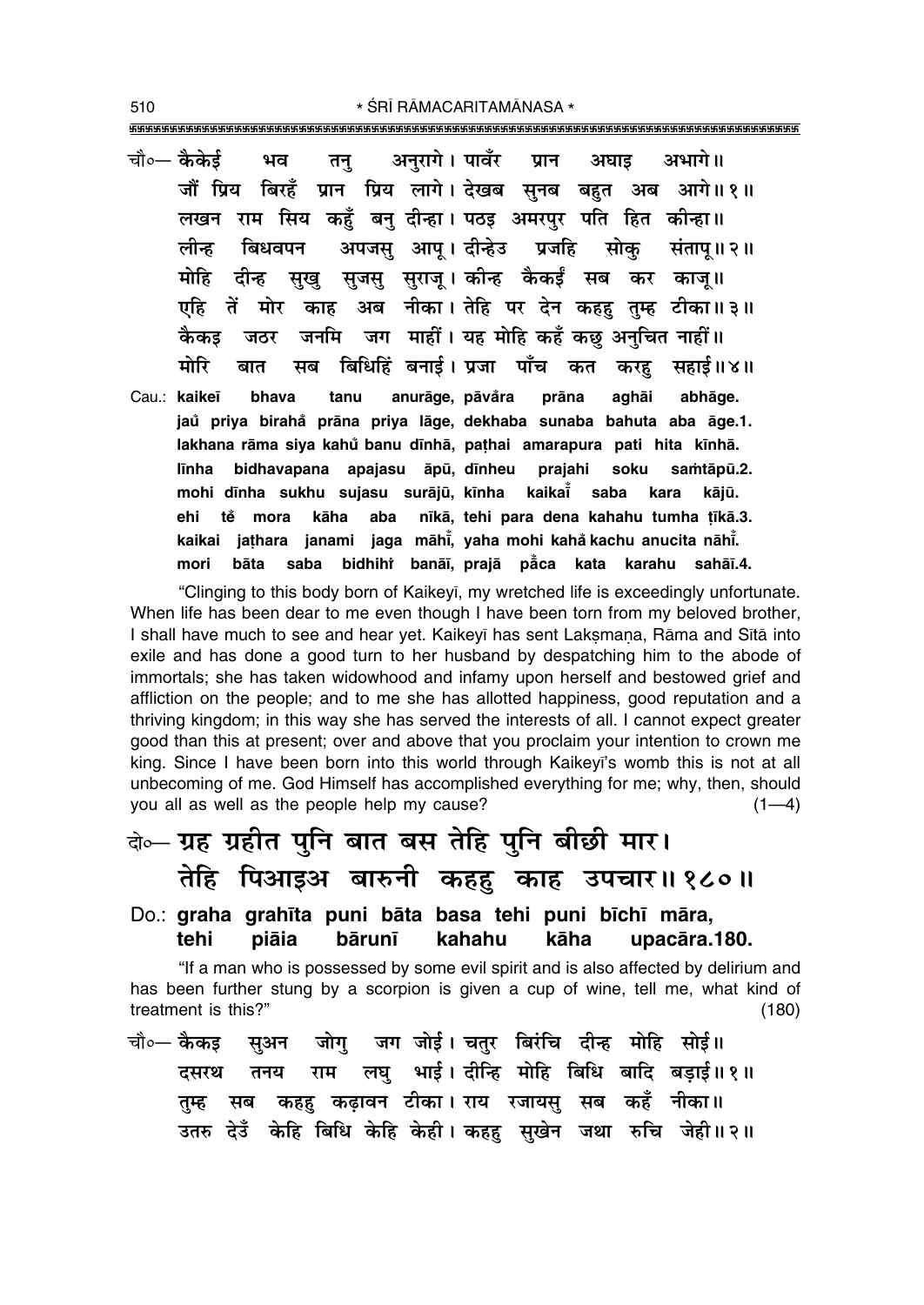| मोहि कुमातु समेत बिहाई।कहहु कहिहि के कीन्ह भलाई॥          |  |  |
|-----------------------------------------------------------|--|--|
| मो बिनु को सचराचर माहीं।जेहि सिय रामु प्रानप्रिय नाहीं॥३॥ |  |  |
| परम हानि सब कहँ बड़ लाहू। अदिनु मोर नहिं दूषन काहू॥       |  |  |
| संसय सील प्रेम बस अहहू। सबुइ उचित सब जो कछु कहहू॥४॥       |  |  |

Cau.: kaikai suana jogu jaga joī, catura biramci dīnha mohi soī. dasaratha tanaya rāma laghu bhāī, dīnhi bādi mohi bidhi baRāī.1. tumha saba kahahu kaRhāvana tīkā, rāya rajāyasu saba kahå nīkā. deů kehi bidhi kehi kehī, kahahu sukhena jathā ruci jehī.2. utaru mohi sameta bihāī kahahu kahihi ke kīnha bhalāī. kumātu sacarācara māhi, jehi siya rāmu prānapriya nāhi.3. mo binu ko parama hāni saba kahå baRa lāhū, adinu mora nahi dūsana kāhū. samsaya sila prema basa ahahū, sabui ucita saba jo kachu kahahū.4.

"God in His wisdom has ordained for me everything in this world that is worthy of Kaikeyi's son. He has, however, bestowed on me in vain the honour of being a son of king Daśaratha and a younger brother of Śrī Rāma. All of you urge me to accept the throne and the king's command is good for all. How shall I answer all individually? Let everyone gladly say what one pleases. Barring me and my vile mother, tell me, who will say the right thing has been done? Excepting myself who is there in the whole animate and inanimate creation that does not love Sītā and Rāma as one's own life? What is most baneful appears to you all as a mighty gain; this is my misfortune and none is to be blamed for it. You are in the grip of doubt, amiability and affection; and whatever you all sav is right."  $(1-4)$ 

### बेञ्चल राम मात् सुठि सरलचित मो पर प्रेम् बिसेषि। कहड़ सुभाय सनेह बस मोरि दीनता देखि॥१८१॥

Do.: rāma mātu suthi saralacita mo para premu bisesi, kahai subhāya saneha basa mori dīnatā dekhi.181.

"Śrī Rāma's mother (Kausalvā) is most quileless of heart and loves me in a special degree. Finding me in distress she has said all this under impulse of natural affection."  $(181)$ 

- सागर जग जाना। जिन्हु बिस्व कर बंदर समाना॥ चौ∘— गर कबिबेक मो कहँ तिलक साज सज सोऊ। भएँ बिधि बिमुख बिमुख सब कोऊ॥१॥ सीय जग माहीं। कोउ न कहिहि मोर मत नाहीं॥ परिहरि राम सो मैं सनब सहब सख मानी। अंतहँ कीच तहाँ जहँ पानी॥२॥ डरु न मोहि जग कहिहि कि पोच् । परलोकह कर नाहिन सोच् ॥ दुसह दवारी। मोहि लगि भे सिय रामु दखारी॥३॥ एकड उर बस भल पावा। सबु तजि राम चरन मनु लावा॥ जीवन लाह लखन मोर बन लागी। झठ पछिताउँ अभागी॥४॥ जनम रघबर काह
- Cau.: gura bibeka sāgara jagu jānā, jinhahi bisva kara badara samānā. mo kahå tilaka sāja saja soū, bhaė̃ bidhi bimukha bimukha sabu koū.1.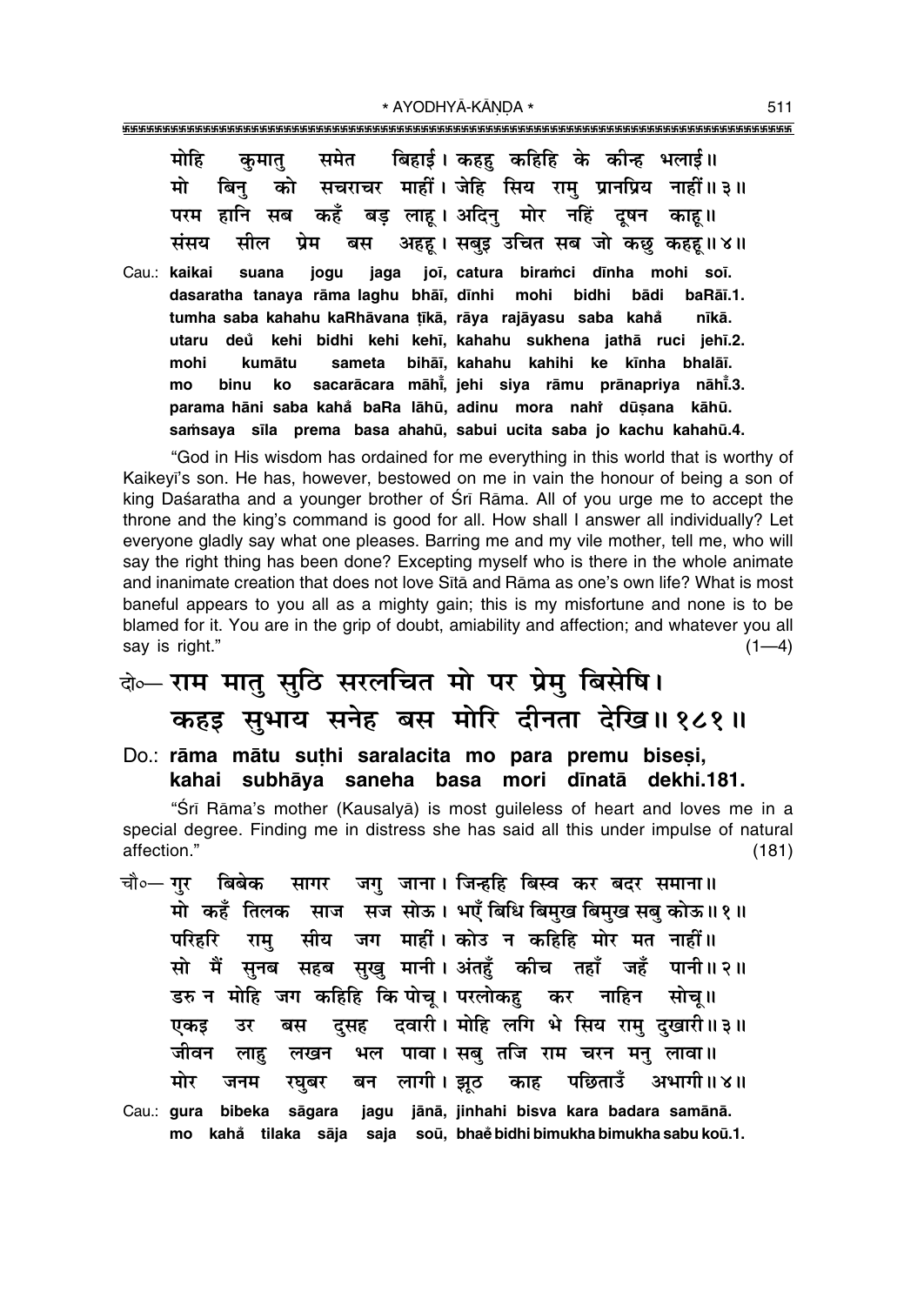**parihari råmu s∂ya jaga måh∂° , kou na kahihi mora mata nåh∂° . so mai` sunaba sahaba sukhu mānī, aṁtahů kīca tahẳ jaha° pån∂.2. Œaru na mohi jaga kahihi ki pocµu, paralokahu kara nåhina socµu. ekai ura basa dusaha davår∂, mohi lagi bhe siya råmu dukhår∂.3. j∂vana låhu lakhana bhala påvå, sabu taji råma carana manu låvå. mora janama raghubara bana låg∂, jhµu¢ha kåha pachitåu abhåg∂.4. °**

ìMy Guru (Vasi¶¢ha) as all the world knows is an ocean of wisdom; the universe is like a plum in the palm of his hand\*. Even he is making preparations for my coronation; when Fate is adverse, everyone else turns hostile. With the exception of Śrī Rāma and Sītā no one in this world will say the plot did not have my approval. All this I must hear and endure with a cheerful heart; for wherever there is water mud must be there eventually. I shudder not to think that the world will call me vile; and I have little anxiety about the other world either. There is one terrible anguish that plagues my heart; it is that Sītā and Rāma are suffering hardships on my account. Laksmana has fully reaped the reward of his existence; discarding everything else, he has fixed his mind on Śrī Rāma's feet. As for myself I was born for Śrī Rāma's banishment; in vain do I lament, wretched that I am."  $(1-4)$ 

दो**० आपनि दारुन दीनता कहउँ सबहि सिरु नाइ।** देखें बिन् रघुनाथ पद जिय कै जरनि न जाइ॥१८२॥

Do.: **åpani dåruna d∂natå kahau° sabahi siru nåi, dekhe° binu raghunåtha pada jiya kai jarani na jåi.182.** ìBowing my head to all I lay open my terrible distress before you. Unless I behold  $\overline{S}$ rī Rāma's feet the agony of my soul shall not go." (182)

- चौ०— आन उपाउ मोहि नहिं सूझा। को जिय कै रघुबर बिनु बूझा॥ <u>एकहिं आँक इहड मन माहीं। प्रातकाल चलिहउँ प्रभ पाहीं॥१॥</u> जद्यपि मैं अनभल अपराधी।**भै मोहि कारन सकल उपाधी**॥ तदपि सरन सनमुख मोहि देखी। छमि सब करिहहिं कृपा बिसेषी॥२॥ सील सकच सठि सरल सभाऊ। कपा सनेह सदन रघराऊ॥ अरिहक अनभल कीन्ह न रामा। मैं सिस सेवक जद्यपि बामा॥३॥ तुम्ह पै पाँच मोर भल मानी।अायस् आसिष देह सुबानी॥ <u>जेहिं स</u>नि बिनय मोहि जन् जानी। आवहिं बहरि राम् रजधानी॥४॥
- Cau.: **āna upāu mohi nahi sūjhā, ko jiya kai raghubara binu būjhā. ekahi å° ka ihai mana måh∂° , pråtakåla calihau prabhu påh∂ ° °** prabhu pāhī.1. **jadyapi** mat  **anabhala aparådh∂, bhai mohi kårana sakala upådh∂.** tadapi sarana sanamukha mohi dekhī, chami saba karihahi kṛpā biseṣī.2. sīla sakuca suțhi sarala subhāū, krpā saneha sadana raghurāū. **arihuka anabhala k∂nha na råmå, maiÚ sisu sevaka jadyapi båmå.3.** tumha pai pằ̃ca mora bhala mānī, āyasu āsiṣa dehu subānī. **jehiÚ suni binaya mohi janu jån∂, åvahiÚ bahuri råmu rajadhån∂.4.**

\* It is an idiomatic way of saying that the secrets of the world are intimately known to him.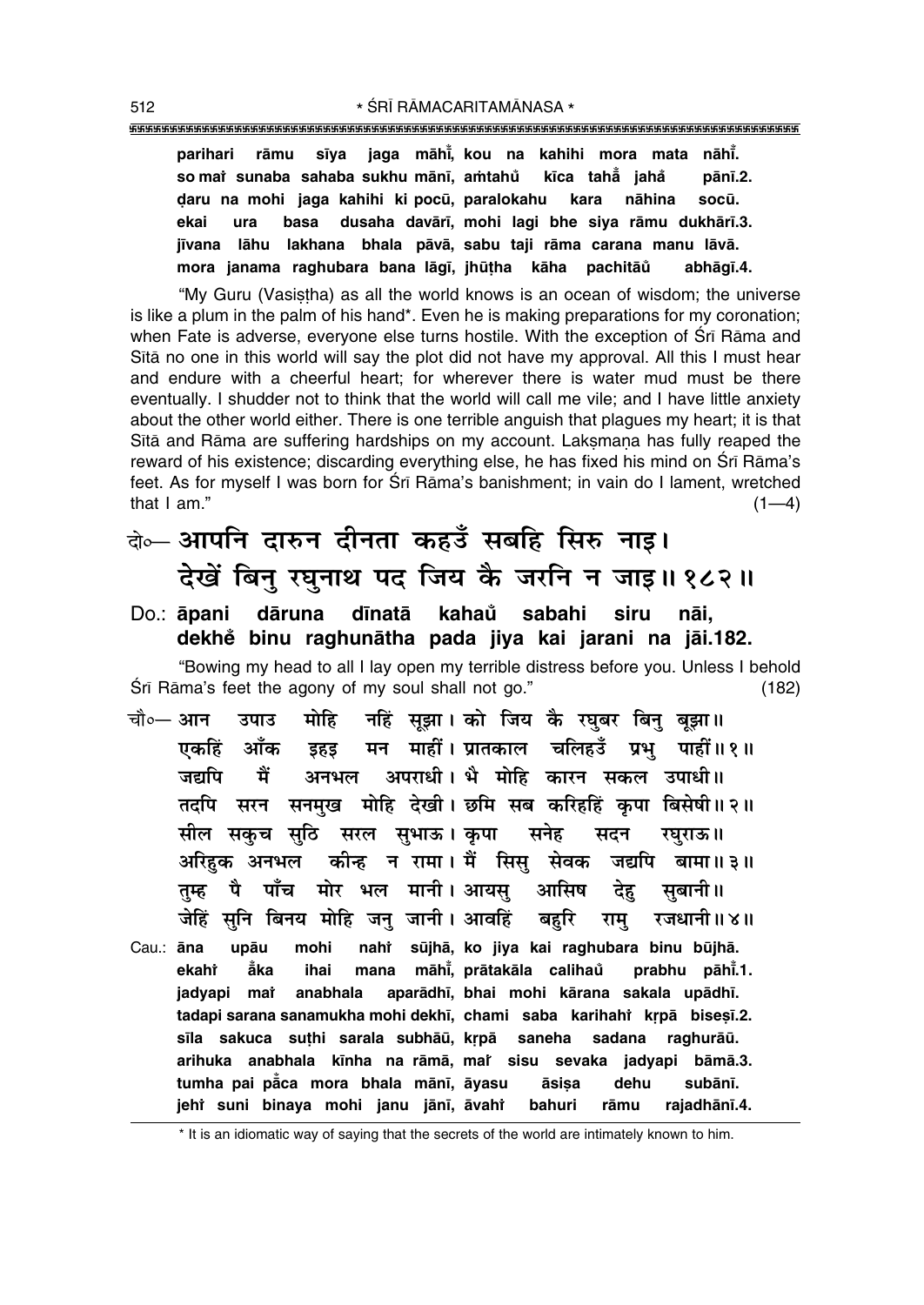"I find no other remedy. Who else than the Chief of Raghus can know what passes in my heart? There is only one resolve in my mind; at daybreak I must proceed to meet the Lord. Even though I am a vile offender and am at the root of all troubles, yet when the Lord finds me before him in a suppliant mien he will forgive all my faults and shower his special grace on me. The Lord of Raghus is an embodiment of amiability, meekness, extreme quilelessness of disposition, compassion and love. Srī Rāma has never injured even an enemy, to say nothing of me, a mere child and his servant too, though hostile to him. Therefore, do allow me, all of you, to depart and bless me in an auspicious strain knowing it to be for my good, so that on hearing my supplication and recognizing me as his servant Śrī Rāma may return to his capital."  $(1-4)$ 

#### बे∝ जद्यपि जनमु कुमातु तें मैं सठु सदा सदोस। आपन जानि न त्यागिहहिं मोहि रघुबीर भरोस॥ १८३॥

#### Do.: jadyapi janamu kumātu tě mař sathu sadā sadosa, āpana jāni na tyāqihahi mohi raghubīra bharosa.183.

"Though I am born of a wicked mother and am myself a rogue and ever guilty, I am confident of Rāma that he will never forsake me knowing me for his own." (183)

- चौ०— भरत बचन सब कहँ प्रिय लागे। राम सनेह सुधाँ जन् पागे॥ बिष दागे। मंत्र सबीज सुनत जनु जागे॥१॥ बिषम लोग बियोग पर नर नारी। सकल सनेहँ बिकल भए भारी॥ सचिव मात गुर सराहि सराही। राम प्रेम मूरति तनु आही।। २॥ भरतहि कहहिं अस काहे न कहह।प्रान समान राम प्रिय अहह॥ तात भरत अपनी जड़ताईं।तुम्हहि सुगाइ मातु जो पावँरु कटिलाईं॥ ३॥ कोटिक पुरुष समेता। बसिहि कलप सत नरक निकेता॥ सो सठ अहि अघ अवगुन नहिं मनि गहई। हरइ गरल दुख दारिद दहई॥४॥
- Cau.: bharata bacana saba kahå priya lāge, rāma saneha sudhå janu pāge. biyoga bişama bişa dāge, mamtra sabīja sunata janu jāge.1. loga mātu saciva gura pura nara nārī, sakala sanehå bikala bhae bhārī. kahahi sarāhi sarāhī, rāma bharatahi mūrati tanu āhī.2. prema tāta bharata asa kāhe na kahahū, prāna samāna rāma priya ahahū. pjaRatāi, tumhahi sugāi kutilāĩ.3. pāvåru apanī mātu io so sathu kotika purusa sametā, basihi kalapa sata naraka niketā. ahi agha avaguna nahi mani gahai, harai garala dukha dārida dahaī.4.

Bharata's words pleased all, imbued as they were with the nectar of devotion to Srī Rāma. The people who had been burning with the deadly poison of separation from Srī Rāma were roused to their senses on hearing as it were a charm against snake poison alongwith its seed-letter.\* The mothers, the ministers, the preceptor and the people of the city, all were overwhelmed with emotion. They praised Bharata

<sup>\*</sup> According to the Tantras (a sacred literature dealing with the worship of deities) there are mystic formulas sacred to every deity, which if repeated with genuine faith and in accordance with certain prescribed rules help the realization of that deity. Every such Mantra has also got a Bija Mantra consisting of a single letter with 'm' added to it. This seed-letter, if prefixed to the Mantra itself, enhances its potency.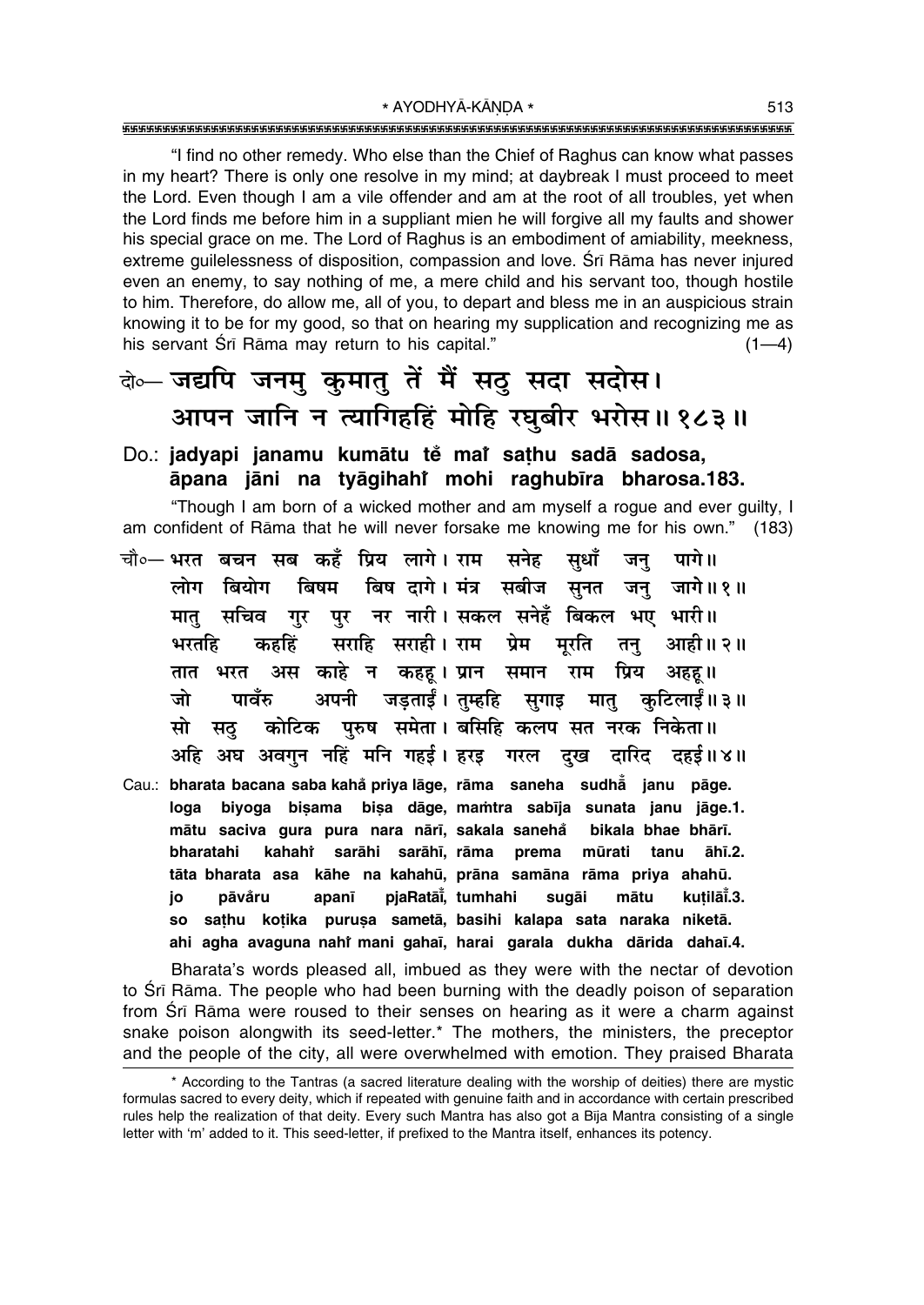\* ŚRĪ RĀMACARITAMĀNASA \* 

again and again and said, "Your body is the very personification of affection for Sri Rāma. It is no wonder that you should say so, dear Bharata, since you are dear to Rāma as his own life. The vile man who through his ignorance hates you because of your mother's perversity, the wretch shall abide in hell for a hundred Kalpas (cycles) with millions of his past generations. A gem on the head of a serpent is not affected by the sins and faults of the serpent; on the other hand, it counteracts poison, sorrow and indigence."  $(1-4)$ 

### के— अवसि चलिअ बन रामु जहँ भरत मंत्रु भल कीन्ह। सोक सिंधु बूड़त सबहि तुम्ह अवलंबनु दीन्ह।। १८४॥

#### Do.: avasi calia bana rāmu jahå bharata mamtru bhala kīnha, soka simdhu būRata sabahi tumha avalambanu dīnha.184.

"Bharata, you have thought out a good plan; by all means let us proceed to the woods where Sri Rama is. You have held out a helping hand to us all while we were being drowned in an ocean of grief."  $(184)$ 

- सब कें मन मोद् न थोरा। जन् घन धुनि सुनि चातक मोरा॥ चौ०— **भा** ग्रात लखि निरनउ नीके। भरत प्रानप्रिय भे सबही के॥१॥ चलत बंदि भरतहि सिरु नाई। चले सकल घर बिदा कराई॥ मनिहि धन्य भरत जीवन् जग माहीं।सील् सनेह सराहत जाहीं॥२॥ परसपर भा बड़ काजू।सकल चलै कर साजहिं साजू॥ कहहिं राखहिं रह़ घर रखवारी। सो जानइ जनु गरदनि मारी॥३॥ जेहि कोउ कह रहन कहिअ नहिं काहू। को न चहइ जग जीवन लाहू॥४॥
- Cau.: bhā saba kẻ mana modu na thorā, janu ghana dhuni suni cātaka morā. calata prāta lakhi niranau nīke, bharatu prānapriya bhe sabahī ke.1. munihi bamdi bharatahi siru nāī, cale sakala ghara bidā karāī. dhanya bharata jīvanu jaga māhi, sīlu sanehu sarāhata jāhī.2. kahahi parasapara bhā baRa kājū, sakala calai kara sājahr sājū. jehi rākhahi rahu ghara rakhavārī, so jānai janu qaradani mārī.3. kou kaha rahana kahia nahi kāhū, ko na cahai jaga jīvana lāhū.4.

Everyone felt as great a joy as when the Cataka birds and peacocks hear a clap of thunder. When the people came to know Bharata's welcome resolve to start the very next morning, they all began to love him as their own life. After reverencing the sage and bowing their head to Bharata they all took leave and proceeded to their respective homes praising as they went his amiability and affection and exclaiming, "Blessed is Bharata's life in this world!" They said to one another, "A great object has been accomplished!" Everyone began to make preparations for the journey. Whomsoever they left behind saying "You should stay behind to guard the house," felt as if he was smitten on the neck. Someone said, "Nobody should be asked to remain behind; who in this world would not have the reward of his life?"  $(1-4)$ 

बे-जरउ सो संपति सदन सुखु सुहृद मातु पितु भाइ। सनमुख होत जो राम पद करै न सहस सहाइ॥१८५॥

514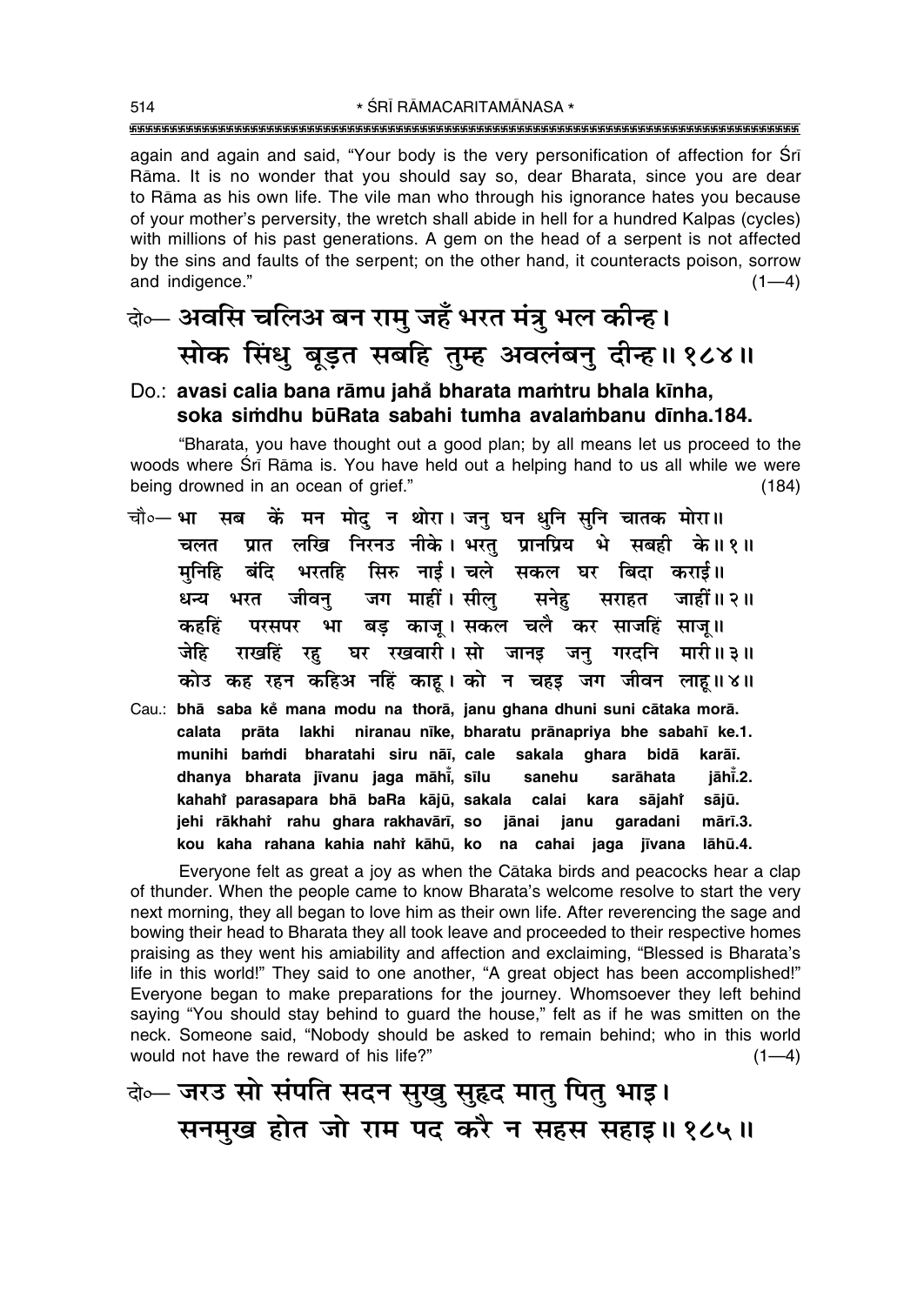\* AYODHYĀ-KĀNDA \* 

#### Do.: jarau so sampati sadana sukhu suhrda mātu pitu bhāi, sanamukha hota jo rāma pada karai na sahasa sahāi.185.

"Perish that property, house, happiness, friend, father, mother or brother, who does not gladly help one turn one's face towards Srī Rāma's feet!"  $(185)$ 

- चौ०— घर घर साजहिं बाहन नाना । हरष हृदयँ परभात पयाना ॥ घर कीन्ह बिचारू। नगरु बाजि गज भवन भँडारू॥१॥ भरत जाड रघपति कै आही। जौं बिन जतन चलौं तजि ताही॥ संपति मब मोरि भलाई। पाप सिरोमनि तौ परिनाम न $\overline{a}$ साडँ दोहाई॥ २॥ स्वामि हित सेवक् सोई।दृषन कोटि देइ किन कोई॥ करड अस बिचारि सुचि सेवक बोले।जे सपनेहुँ निज धरम न डोले॥३॥ कहि सब मरम धरम भल भाषा। जो जेहि लायक सो तेहिं राखा।। राखि रखवारे। राम मात पहिं भरत सिधारे॥४॥ करि सब जतन
- Cau.: ghara ghara sājahi bāhana nānā, harașu hrdayă parabhāta payānā. bharata jāi ghara kīnha bicārū, nagaru bāji gaja bhavana bhådārū.1. sampati saba raghupati kai āhī, jau binu jatana calau taji tāhī. parināma mori bhalāī, pāpa siromani sāt dohāī.2. tau na svāmi sevaku soī, dūsana karai hita koti dei kina koī. **hicāri** suci sevaka bole, je sapanehů nija dharama na dole.3. asa kahi sabu maramu dharamu bhala bhāṣā, jo jehi lāyaka **SO** rākhā. teht kari sabu jatanu rākhi rakhavāre, rāma mātu pahi bharatu sidhāre.4.

In every house they got ready vehicles of various kinds; their soul rejoiced at the thought of starting early next morning. On reaching his own apartments Bharata thought to himself: "The city, horses, elephants, houses and the treasury—everything belongs to the Lord of Raghus. If I leave it unprotected, the result will not be good for me; for disloyalty to one's master is the greatest of all sins. A servant is he who serves the interests of his master, no matter if anyone brings millions of imputations against him." Pondering thus he summoned faithful servants who had never dreamt of flinching from their duty. Confiding to them all the secrets he taught them their paramount duty and entrusted them with the work for which they were severally fit. After making all arrangements and posting quards Bharata went to Sri Rāma's mother (Kausalyā).  $(1-4)$ 

### के-आरत जननीं जानि सब भरत सनेह सुजान। कहेउ बनावन पालकीं सजन सुखासन जान॥१८६॥

Do.: ārata jananiઁ jāni saba bharata saneha sujāna, kaheu banāvana pālakī sajana sukhāsana jāna.186.

Knowing all the mothers in distress, Bharata, who understood the ways of love, ordered palanguins to be got ready and sedan-chairs to be equipped.  $(186)$ चौ०— चक्क चक्कि जिमि पुर नर नारी । चहत प्रात उर भारी॥ आरत जागत सब निसि भयउ बिहाना। भरत बोलाए सचिव सुजाना॥१॥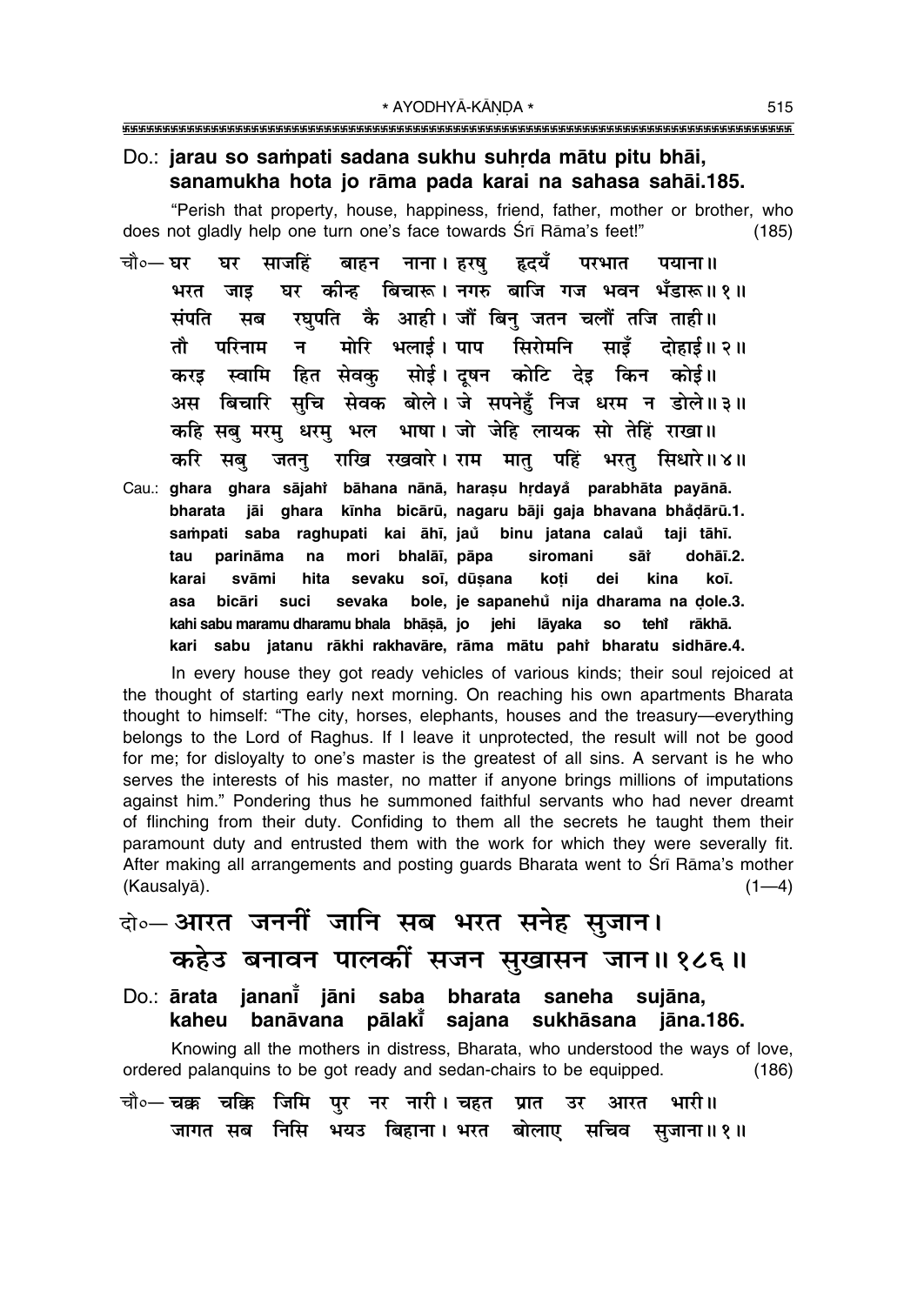कहेउ लेह सब तिलक समाज् । बनहिं देब मनि रामहि राज् ॥ चलह सनि सचिव जोहारे । तरत तरग रथ बेगि नाग सँवारे॥२॥ अगिनि समाऊ। रथ चढ़ि चले प्रथम मुनिराऊ॥ अरुंधती अरु बिप चढि बाहन नाना। चले सकल तप तेज निधाना॥३॥ बंद नगर लोग सब सजि सजि जाना। चित्रकुट कहँ कीन्ह पयाना ॥ सिबिका सुभग न जाहिं बखानी। चढि चढि चलत भईं सब रानी॥४॥ Cau.: cakka cakki jimi pura nara nārī, cahata prāta ura bhārī. ārata jāgata saba nisi bhayau bihānā, bharata bolāe saciva sujānā.1. sabu tilaka samājū, banahi deba muni rāmahi rājū. kaheu lehu begi calahu suni saciva johāre, turata turaga ratha nāga såvāre.2. arumdhatī agini samāū, ratha caRhi cale prathama munirāū.  $Arii$ bipra brmda caRhi bāhana nānā, cale sakala tapa teja nidhānā.3. nagara loga saba saji saji jānā, citrakūta kahå kīnha pavānā. sibikā subhaga na jāhi bakhānī, caRhi caRhi calata bhai saba rānī.4.

Much afflicted at heart like the male and female Cakravāka birds, the men and women of the city longed for the dawn. They kept awake the whole night till it was daybreak, when Bharata summoned his wise counsellors and said to them, "Take all that is necessary for the installations ceremony; the sage (Vasistha) will crown Sri Rama even in the forest. Start expeditiously." Hearing this the ministers greeted him and had the horses, chariots and elephants immediately equipped. Taking with him his wife, Arundhatī, and the requisites for Agnihotra\* (offering oblations into the sacred fire) the chief of sages, Vasistha, was the first to mount the chariot and led the way. Hosts of Brāhmanas, who were all repositories of austerity and spiritual glow followed in vehicles of various kinds. The people of the city followed next; having equipped their own conveyances they all left for Citrakūṭa. All the queens journeyed in palanquins which were lovely beyond words.  $(1-4)$ 

### वो॰– सौंपि नगर सुचि सेवकनि सादर सकल चलाइ। सुमिरि राम सिय चरन तब चले भरत दोउ भाइ॥ १८७॥

#### Do.: saŭpi nagara suci sevakani sādara sakala calāi, sumiri rāma siya carana taba cale bharata dou bhāi.187.

Leaving the city in the charge of faithful servants and respectfully sending the whole party ahead, the two brothers, Bharata and Satrughna, started last of all, remembering the feet of Srī Rāma and Sītā.  $(187)$ 

| चौ∘— राम दरस बस सब नर नारी। जनु करि करिनि चले तकि बारी॥ |  |                                                  |  |  |  |  |                                                         |  |
|---------------------------------------------------------|--|--------------------------------------------------|--|--|--|--|---------------------------------------------------------|--|
|                                                         |  |                                                  |  |  |  |  | बन सिय रामु समुझि मन माहीं। सानुज भरत पयादेहिं जाहीं॥१॥ |  |
|                                                         |  | देखि सनेह लोग अनुरागे। उतरि चले हय गय रथ त्यागे॥ |  |  |  |  |                                                         |  |
|                                                         |  |                                                  |  |  |  |  | जाइ समीप राखि निज डोली। राम मातु मृदु बानी बोली॥२॥      |  |

\* In ancient times, as a general rule, every Brāhmaṇa maintained the sacred fire and kept it perpetually alive till his death, when he was cremated with the same fire. He carried it with him wherever he went and poured oblations into it every morning and evening.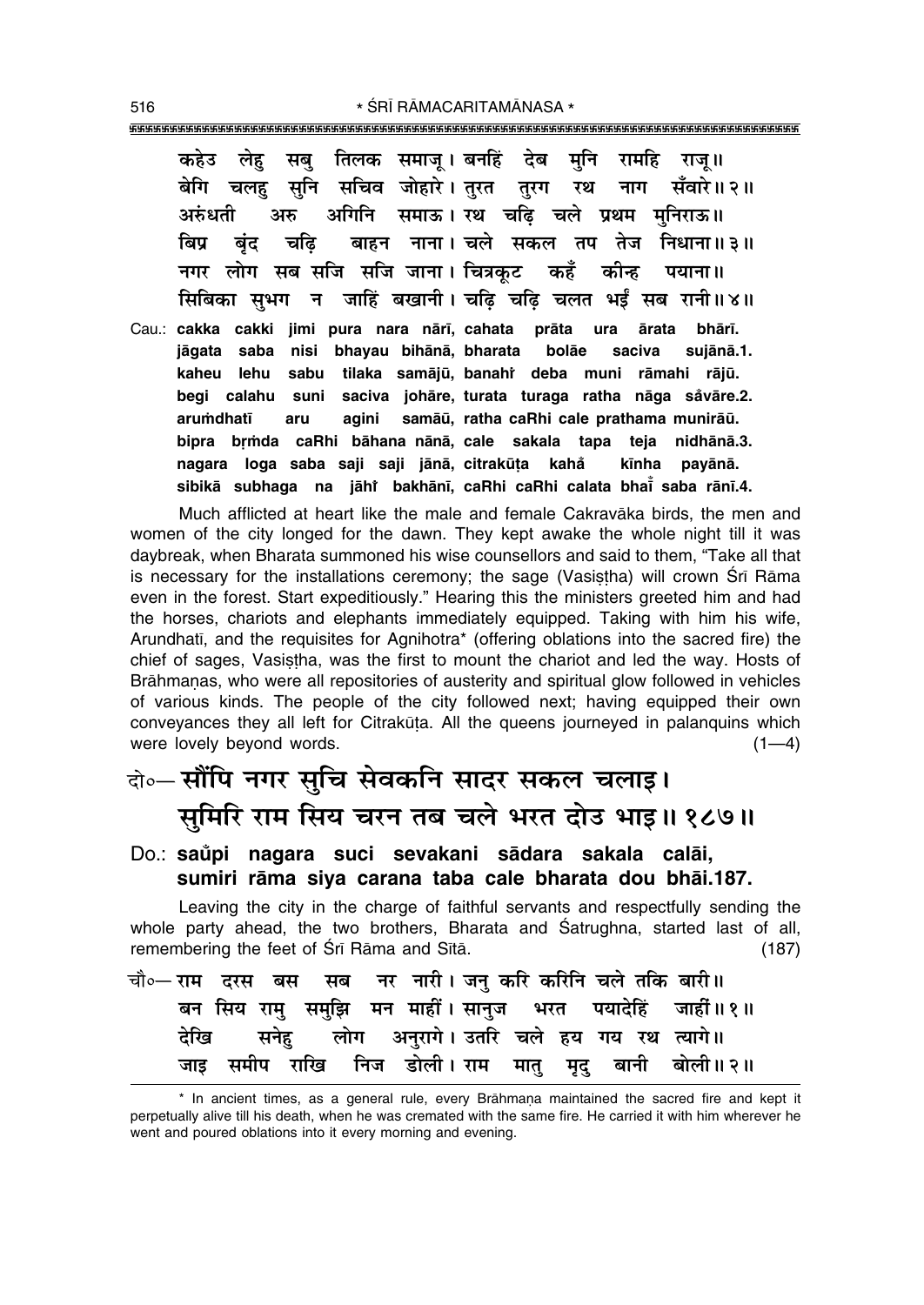| चढ़ह रथ बलि महतारी। होइहि प्रिय परिवारु दुखारी॥<br>तात                  |
|-------------------------------------------------------------------------|
|                                                                         |
| तुम्हरें चलत चलिहि सबु लोगू। सकल सोक कृस नहिं मग जोगू॥३॥                |
| सिर धरि बचन चरन सिरु नाई। रथ चढ़ि चलत भए दोउ भाई॥                       |
| तमसा प्रथम दिवस करि बासू।दूसर गोमति तीर निवासू॥४॥                       |
| Cau.: rāma darasa basa saba nara nārī, janu kari karini cale taki bārī. |
| bana siya rāmu samujhi mana māhi, sānuja bharata payādeht jāhi.1.       |
| dekhi sanehu loga anurāge, utari cale haya gaya ratha tyāge.            |
| jāi samīpa rākhi nija dolī, rāma mātu mṛdu bānī bolī.2.                 |
| tāta caRhahu ratha bali mahatārī, hoihi priya parivāru dukhārī.         |
| tumhare calata calihi sabu logū, sakala soka krsa nahi maga jogū.3.     |
| sira dhari bacana carana siru nāi, ratha caRhi calata bhae dou bhāi.    |
| tamasā prathama divasa kari bāsū, dūsara _ gomati _ tīra<br>nivāsū.4.   |

Seized with a longing for the sight of Sri Rama, all the people, including both men and women, headed with the same zeal as male and female elephants rush in pursuit of water. Realizing in their heart that Sita and Rama were in the woods Bharata and his younger brother journeyed on foot. Seeing their affection the people were overcome with emotion and dismounting walked on foot, leaving their horses, elephants and chariots. Going up to Bharata Śrī Rāma's mother (Kausalyā) stopped her palanguin by his side and spoke in soft accents, "I adjure you by my life to mount the chariot, dear child; or else all our near and dear ones will be put to trouble. If you walk on foot the whole party will follow suit and you know they are all wasted with sorrow and hardly fit to undertake the journey on foot." Reverently obeying her command and bowing their head at her feet the two brothers mounted their chariot and proceeded on the journey. They halted the first day on the bank of the Tamasa<sup>\*</sup> river and made the next halt on the bank of the Gomati.  $(1-4)$ 

### वे०- पय अहार फल असन एक निसि भोजन एक लोग। करत राम हित नेम ब्रत परिहरि भूषन भोग॥१८८॥

Do.: paya ahāra phala asana eka nisi bhojana eka loga, karata rāma hita nema brata parihari bhūsana bhoga.188.

Some of them lived on milk and some on fruits; while others took their meals by night. Renouncing ornaments and luxuries they observed vows and fasts for the sake of Śrī Rāma.  $(188)$ 

|  |  |  |  | चौ०—सई तीर बसि चले बिहाने।सुंगबेरपुर सब निअराने॥     |  |
|--|--|--|--|------------------------------------------------------|--|
|  |  |  |  | समाचार सब सुने निषादा।इदयँ बिचार करइ सबिषादा॥१॥      |  |
|  |  |  |  | कारन कवन भरतु बन जाहीं। है कछु कपट भाउ मन माहीं॥     |  |
|  |  |  |  | जौं पै जियँ न होति कुटिलाई। तौ कत लीन्ह संग कटकाई॥२॥ |  |
|  |  |  |  | जानहिं सानुज रामहि मारी।।करउँ अकंटक राजु सुखारी॥     |  |
|  |  |  |  | भरत न राजनीति उर आनी।तब कलंकु अब जीवन हानी॥३॥        |  |

\* The Tamasā (now popularly known by the name of Tons) is a branch of Ghāgharā which leaves that river about 10 miles from Ayodhyā and after flowing past the town of Azamgarh falls into the Sarayū.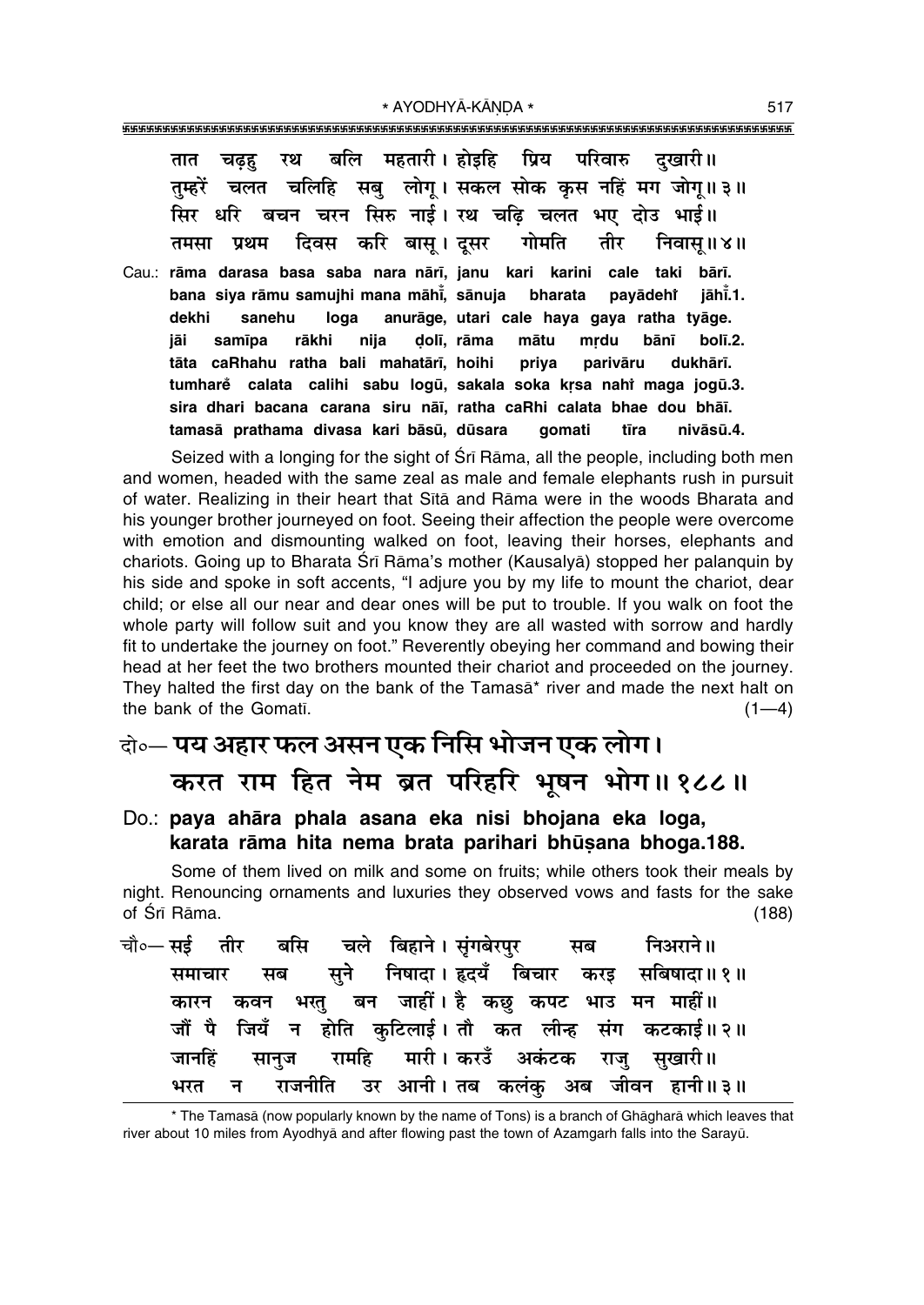| सकल                   | सुरासुर जुरहिं जुझारा । रामहि समर न जीतनिहारा ॥                     |
|-----------------------|---------------------------------------------------------------------|
| का                    | आचरजु भरतु अस करहीं। नहिं बिष बेलि अमिअ फल फरहीं॥४॥                 |
| Cau.: <b>saī tīra</b> | basi cale bihāne, srmgaberapura saba<br>niarāne.                    |
|                       | samācāra saba sune nisādā, hrdayå bicāra karai sabisādā.1.          |
|                       | kārana kavana bharatu bana jāhi, hai kachu kapata bhāu mana māhi.   |
| jaŭ pai               | jiyå na hoti kuțilāī, tau kata līnha samga kaṭakāī.2.               |
| jānahi                | sānuja rāmahi mārī, karau akamtaka rāju sukhārī.                    |
| bharata               | na rājanīti ura ānī, taba kalamku aba jīvana hānī.3.                |
| sakala                | surāsura jurahi jujhārā, rāmahi samara na<br>jītanihārā.            |
|                       | kā ācaraju bharatu asa karahi, nahi bisa beli amia phala pharahi.4. |

Halting on the bank of the Sai\* river they resumed their journey at daybreak and the whole party drew near to Srngaverapurat. When the Nisada chief (Guha) heard the whole story, he anxiously thought within himself: "What motive can Bharata have in journeying to the woods? He must have some evil design at heart. If he had no mischievous intention at heart, why should he have brought an army with him? He must have thought that after killing Rāma and his younger brother (Laksmana) he would reign peacefully and happily. But Bharata did not take to heart the maxims of sound polity; latterly he brought on himself stigma alone but this time he will meet a sure death. If all the warriors among the gods and demons combine against Sri Rāma, even they will fail to conquer him in battle. But what wonder that Bharata should behave as he is doing; for venomous plants, after all, can never bear fruits of ambrosia."  $(1-4)$ 

## केल- अस बिचारि गुहँ ग्याति सन कहेउ सजग सब होहु। हथवाँसह़ बोरह़ तरनि कीजिअ घाटारोहु॥१८९॥

Do.: asa bicāri guhå gyāti sana kaheu sajaga saba hohu, hathavåsahu borahu tarani kījia ghātārohu.189.

Pondering thus Guha said to his kinsmen, "Be alert all of you; collect the boats and sink them and blockade the ghats (flight of steps leading to the river landingplace)."  $(189)$ 

|  |  | चौ०— होह़ सँजोइल रोकहु घाटा। ठाटहु सकल मरै के ठाटा॥    |  |  |  |  |
|--|--|--------------------------------------------------------|--|--|--|--|
|  |  | सनमुख लोह भरत सन लेऊँ। जिअत न सुरसरि उतरन देऊँ॥१॥      |  |  |  |  |
|  |  | समर मरनु पुनि सुरसरि तीरा। राम काजु छनभंगु सरीरा॥      |  |  |  |  |
|  |  | भरत भाइ नृपु मैं जन नीचू।बड़ें भाग असि पाइअ मीचू॥२॥    |  |  |  |  |
|  |  | स्वामि काज करिहउँ रन रारी।जस धवलिहउँ भुवन दस चारी॥     |  |  |  |  |
|  |  | तजडँ प्रान रघुनाथ निहोरें। दुहूँ हाथ मुद मोदक मोरें॥३॥ |  |  |  |  |
|  |  | साधु समाज न जाकर लेखा। राम भगत महुँ जासु न रेखा॥       |  |  |  |  |
|  |  | जायँ जिअत जग सो महि भारू। जननी जौबन बिटप कुठारू॥४॥     |  |  |  |  |

<sup>\*</sup> The Sai rises about midway between the Gomati and the Ganga and falls into the former 10 miles below the city of Jaunpur.

<sup>†</sup> The site of the ancient Śrngaverapura is marked by a village bearing the same name under the modernized form 'Singraur' 22 miles to the north-west of Allahabad. The Ganga has changed its course and only a small branch now flows through the old channel.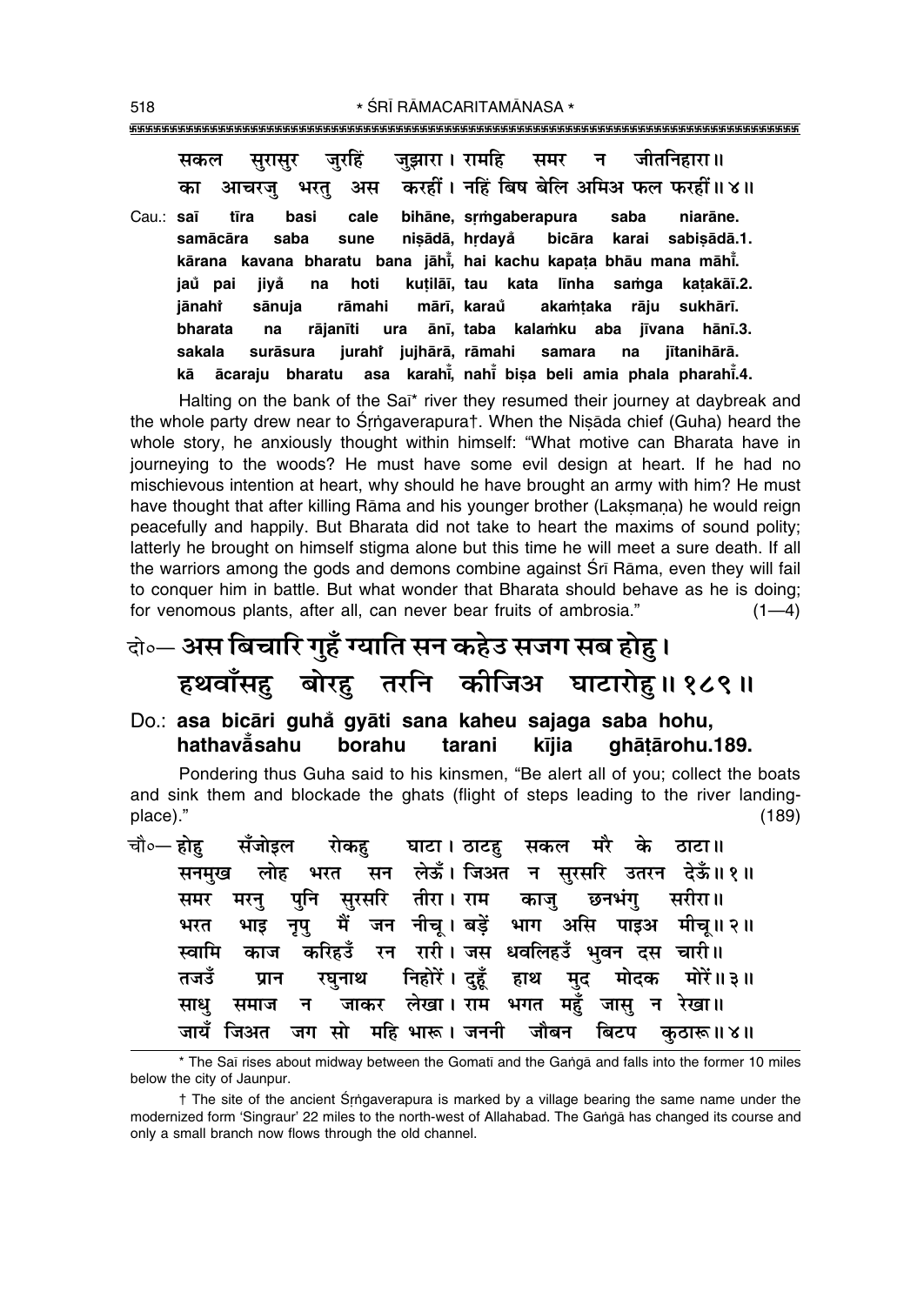\* AYODHYĀ-KĀNDA \* 

ghāṭā, ṭhāṭahu sakala marai ke Cau.: hohu såjoila rokahu thātā. sanamukha loha bharata sana leū, jiata na surasari utarana deū.1. samara maranu puni surasari tīrā rāma kāju chanabhamqu sarīrā. bharata bhai nrpu mai jana nīcū, baRe bhāga asi pāia  $m\bar{c}\bar{u}$ .2. svāmi kāia karihaů rana rārī, jasa dhavalihaŭ bhuvana dasa cārī. raghunātha nihorė, duhū hātha muda modaka morė.3. tajaů prāna sādhu samāja na jākara lekhā, rāma bhagata mahů jāsu na rekhā. jāyå jiata jaga so mahi bhārū, jananī jaubana bitapa kuthārū.4.

"Equip yourself and blockade the ghats; be prepared in everyway to face death. I go to encounter Bharata in open combat and would not let him cross the Ganga so long as there is life in me. To die in battle and that too on the bank of the Ganga; and to lay down this frail body in Srī Rāma's cause! Then Bharata is Srī Rāma's own brother and a king; while I am an humble servant! It is through a great good fortune that one meets with a death like this. In the cause of my master I will fight on the battlefield and will brighten the fourteen spheres with my glory. I am going to lay down my life for the sake of Srī Rāma (the Lord of Raghus) and will be a gainer either way. (If I win the battle I will have served the cause of my master, and if I die I will attain the eternal abode of the Lord and his constant service.) He who is not reckoned among the virtuous and is neither counted among Srī Rāma's devotees lives in vain in this world; he is a veritable burden to the earth and an axe to the tree of his mother's youth."  $(1-4)$ 

### वो० विगत बिषाद निषादपति सबहि बढ़ाइ उछाह। समिरि राम मागेउ तुरत तरकस धनुष सनाहु॥१९०॥

#### Do.: bigata bisāda nisādapati sabahi baRhāi uchāhu, sumiri rāma māgeu turata tarakasa dhanusa sanāhu.190.

The Nisada chief, who was not the least troubled at heart, encouraged all and, fixing his thought on Sri Rama, forthwith demanded his quiver, bow and coat of mail.  $(190)$ 

|        |        |  | चौ०— बेगहु भाइहु सजहु सँजोऊ। सुनि रजाइ कदराइ न कोऊ॥  |  |  |                                                                    |
|--------|--------|--|------------------------------------------------------|--|--|--------------------------------------------------------------------|
| भलेहिं |        |  |                                                      |  |  | नाथ सब कहहिं सहरषा। एकहिं एक बढ़ावइ करषा॥१॥                        |
| चले    |        |  | निषाद जोहारि जोहारी।सूर सकल रन रूचड़ रारी॥           |  |  |                                                                    |
|        |        |  |                                                      |  |  | सुमिरि राम पद पंकज पनहीं। भार्थी बाँधि चढ़ाइन्हि धनहीं॥ २॥         |
|        |        |  | अँगरी पहिरि कुँड़ि सिर धरहीं।फरसा बाँस सेल सम करहीं॥ |  |  |                                                                    |
| एक     |        |  |                                                      |  |  | कुसल अति ओड़न खाँड़े। कूदहिं गगन मनहुँ छिति छाँड़े॥३॥              |
| निज    |        |  | निज साजु समाजु बनाई। गुह राउतहि जोहारे जाई॥          |  |  |                                                                    |
|        |        |  |                                                      |  |  | देखि सुभट सब लायक जाने।।लै लै नाम सकल सनमाने॥४॥                    |
|        |        |  | Cau.: begahu bhāihu sajahu såjoū, suni rajāi kadarāi |  |  | koū.<br>na                                                         |
|        |        |  |                                                      |  |  | bhalehî nātha saba kahahî saharaşā, ekahî eka baRhāvai karaşā.1.   |
| cale   | nisāda |  | johāri johārī, sūra sakala rana                      |  |  | rūcai rārī.                                                        |
|        |        |  |                                                      |  |  | sumiri rāma pada pamkaja panahi, bhāthi badhi caRhāinhi dhanahi.2. |
| ågarī  |        |  |                                                      |  |  | pahiri kūRi sira dharahi, pharasā bāsa sela sama karahi.           |
| eka    |        |  |                                                      |  |  | kusala ati oBana khape kūdahtigagana manahu chiti chape 3.         |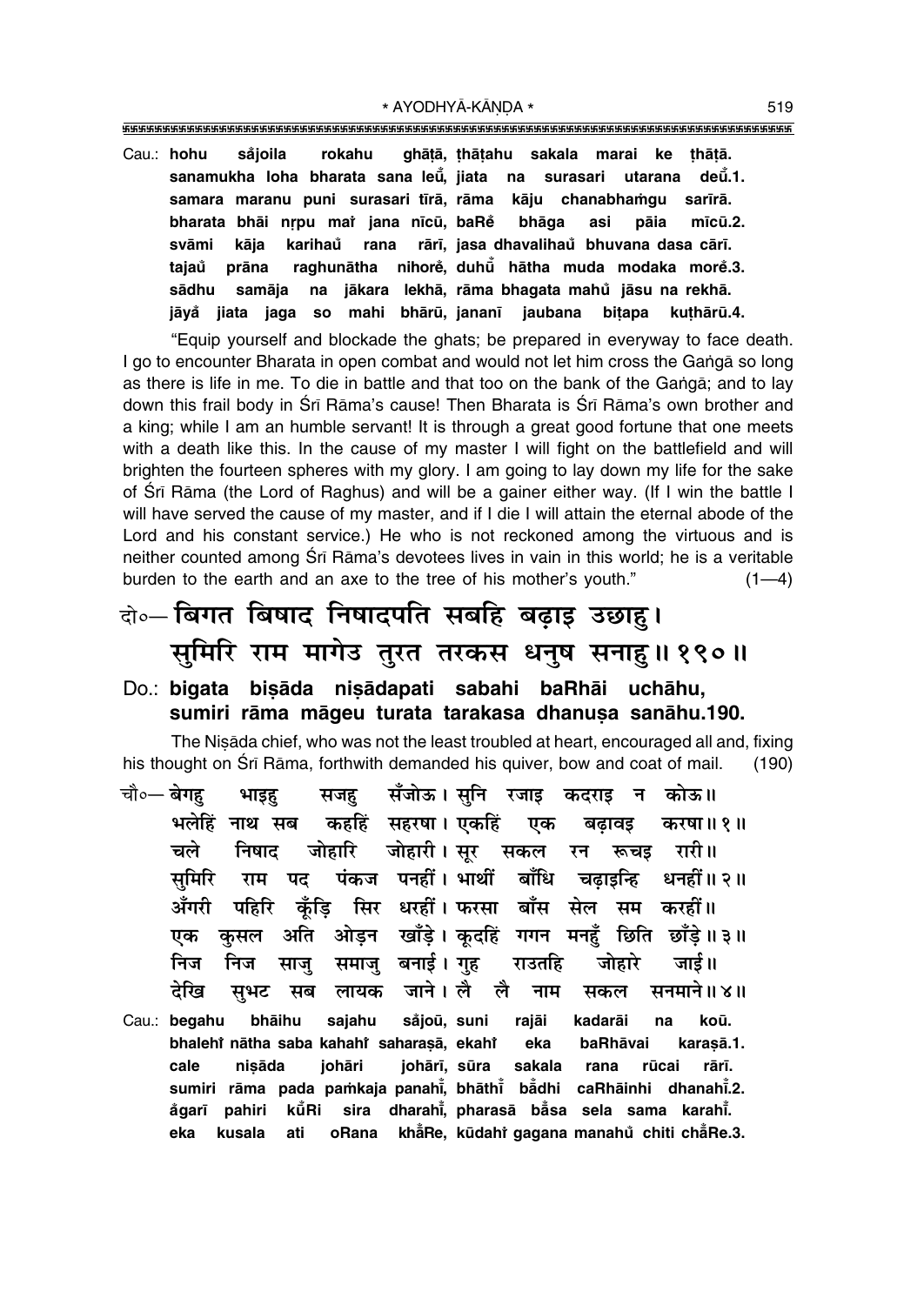#### nija nija sāju samāju banāī, guha rāutahi johāre jāī. dekhi subhata saba lāyaka jāne, lai lai nāma sakala sanamāne.4.

"Make haste, brethren, to get ready the necessary equipment; on hearing my command, let no one shrink in fear." "All right, my lord," they all joyfully responded, and roused the spirit of one another. Greeting their chief one after another, the Nisadas left; they were all brave and loved to fight on the battlefield. Invoking the shoes of Sri Rāma's lotus feet they fastened their quiver and strung their bow. Nay, they donned their coat of mail, placed the helmet on their head and straightened their axe, bludgeon and spear. Some of them who were exceptionally clever at fencing, sprang with such agility that it seemed they never touched the ground and moved in the air. Equipping themselves with their weapons etc., and forming themselves into batches they all went up to their chief, Guha, and greeted him. Seeing his gallant warriors and finding them all fit for active service he addressed them, each by his name, and duly honoured them.  $(1-4)$ 

### वे॰— भाइह लावह धोख जनि आजु काज बड़ मोहि। सुनि सरोष बोले सुभट बीर अधीर न होहि॥१९१॥

#### Do.: bhāihu lāvahu dhokha jani āju kāja baRa mohi, suni sarosa bole subhata bīra adhīra na hohi.191.

"Spare not your life, brethren; there is a great issue before me today." At this the gallant warriors spiritedly exclaimed, "Have patience, our brave chieftain!"  $(191)$ 

तोरे। करहिं कटक बिन भट बिन घोरे॥ चौ०— राम प्रताप नाथ बल पाछें धरहीं। रुंड मंडमय मेदिनि करहीं॥१॥ जीवत पाउ न भल टोलू। कहेउ बजाउ जुझाऊ ढोलू॥ दीख निषादनाथ भइ बाँए। कहेउ सगुनिअन्ह खेत सुहाए॥२॥ छींक एतना कहत सगन बिचारी। भरतहि मिलिअ न होइहि रारी॥ बूढ़ कह एक मनावन जाहीं। सगुन कहड़ अस बिग्रह नाहीं॥३॥ रामहि भरत गुह कहड़ नीक कह बूढ़ा। सहसा करि पछिताहिं बिमूढ़ा॥ सनि बिन् बुझें। बडि हित हानि जानि बिन् जुझें॥४॥ भरत सील सुभाउ nātha bala tore, karahi kataku binu bhata binu ghore. Cau.: rāma pratāpa dharahi, rumda mumdamaya medini karahi.1. pāu na pāchě iīvata dīkha nisādanātha bhala tolū, kaheu bajāu jujhāū dholū. chika bhai bae, kaheu sagunianha kheta suhāe.2. etanā kahata kaha saguna bicārī, bharatahi milia na hoihi būRhu eku rārī. manāvana jāhi, saguna kahai asa bigrahu nāhi.3. rāmahi bharatu suni guha kahai nīka kaha būRhā, sahasā kari pachitāhi bimūRhā. bharata subhāu sīlu binu būjhė, baRi hita hāni jāni binu jūjhė.4.

"Through the majesty of Sri Rama and by your might, my lord, we shall leave no fighting man or horse in the enemy's ranks. We shall never retrace our steps so long as there is life in us; nay, we shall strew the earth with the trunks and heads of fallen warriors!" The Nisada chief saw that he had a good band of warriors and exclaimed, "Beat the martial drum." Even as he said so someone sneezed on the left. The sooth-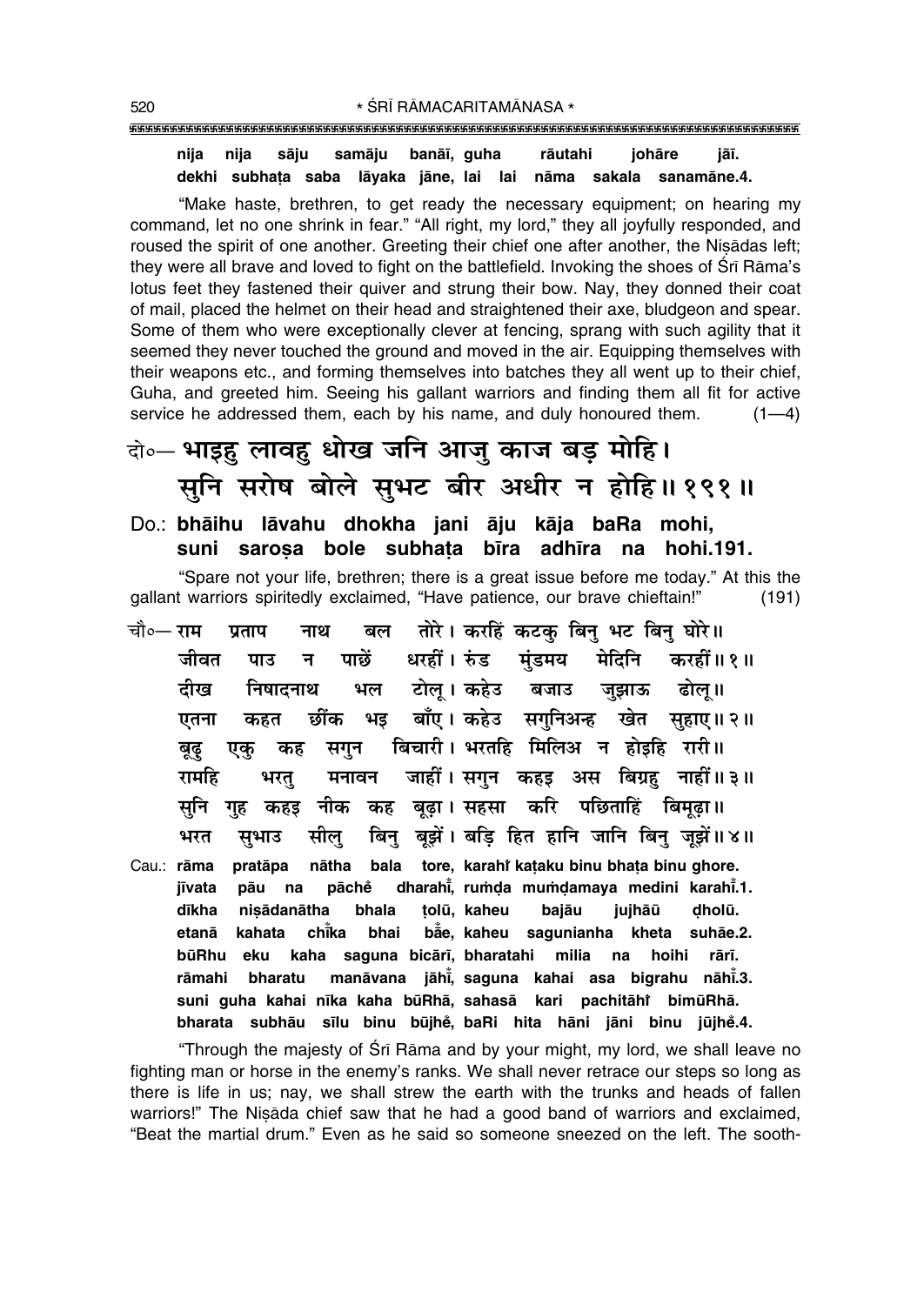\* AYODHYĀ-KĀNDA \* 

sayers said, "The sneeze has come from an auspicious quarter! (The issue will be a happy one.)" An old man thought over the meaning of the omen and exclaimed, "Let us go and meet Bharata; there will be no conflict. Bharata is out to persuade Srī Rāma to return. The omen tells us that there will be no discord." On hearing this Guha said, "The old man says aright. Fools act precipitately and repent. If we come to a clash without knowing Bharata's intentions and ascertaining his temper and disposition, we shall be doing much harm to our own cause."  $(1-4)$ 

### दो॰- गहहु घाट भट समिटि सब लेउँ मरम मिलि जाइ। बुझि मित्र अरि मध्य गति तस तब करिहउँ आइ॥ १९२॥

#### Do.: gahahu ghāta bhata samiti saba leů marama mili jāi, būjhi mitra ari madhya gati tasa taba karihaŭ āi.192.

"Close up, all my warriors, and blockade the ghats till I meet Bharata and find out what is in his mind. When I have ascertained his friendly, hostile or neutral attitude I shall act accordingly after that."  $(192)$ 

- सुभायँ सुहाएँ। बैरु प्रीति नहिं दुरड़ँ दुराएँ॥ चौ०— लखब सनेह कहि भेंट सँजोवन लागे।कंद मूल फल खग मृग मागे॥१॥ अस पाठीन पराने। भरि भरि भार कहारन्ह आने॥ मीन पीन साजु सजि मिलन सिधाए। मंगल मूल मिलन सगुन सूभ पाए।।२॥ दरि तें कहि निज नाम। कीन्ह मनीसहि देखि दंड प्रनाम ॥ दीन्हि असीसा। भरतहि कहेउ बझाइ मनीसा॥३॥ जानि रामप्रिय संदन् त्यागा। चले उतरि राम सखा सूनि उमगत अनुरागा॥ नाउँ सुनाई। कीन्ह जोहारु माथ महि लाई॥४॥ गाउँ जाति गहँ
- Cau.: lakhaba sanehu subhāyå suhāě, bairu prīti nahi durai durāe. bhěta såjovana lāge, kamda mūla phala khaga mrga māge.1. asa kahi mīna pīna pāthīna purāne, bhari bhari bhāra kahāranha āne. milana sāju saji milana sidhāe, mamgala mūla saguna subha pāe.2. kahi nija nāmū, kīnha munīsahi damda pranāmū. dekhi dūri tě iāni rāmapriya dīnhi asīsā, bharatahi kaheu bujhāi munīsā.3. rāma sakhā suni samdanu tyāgā, cale utari umagata anurāgā. qaů jāti quhẳ nāů sunāī, kīnha johāru mātha mahi  $I\bar{a}$ ī.4.

"I shall test his love on the touchstone of his friendly disposition; for hatred and love cannot be disguised even if one tries to do so." So saying he began to collect articles for making a present and sent for bulbs, roots and fruits as well as birds and deer. Men of the porter class also brought loads of fat and ripe fish of the Pāthina\* species. Thus equipping himself with presents he proceeded to meet Bharata and met with auspicious and happy omens. As soon as he saw the chief of sages, Vasistha, he mentioned his own name and prostrated himself before the sage from a distance. The sage, who knew him to be a friend of Srī Rāma, bestowed his blessing on him and told Bharata in detail about him. Hearing that he was a friend of Sri Rama, Bharata alighted

<sup>\*</sup> The Pāthīna is said to be a kind of sea-fish, the Silurus Pelorius or Boalis.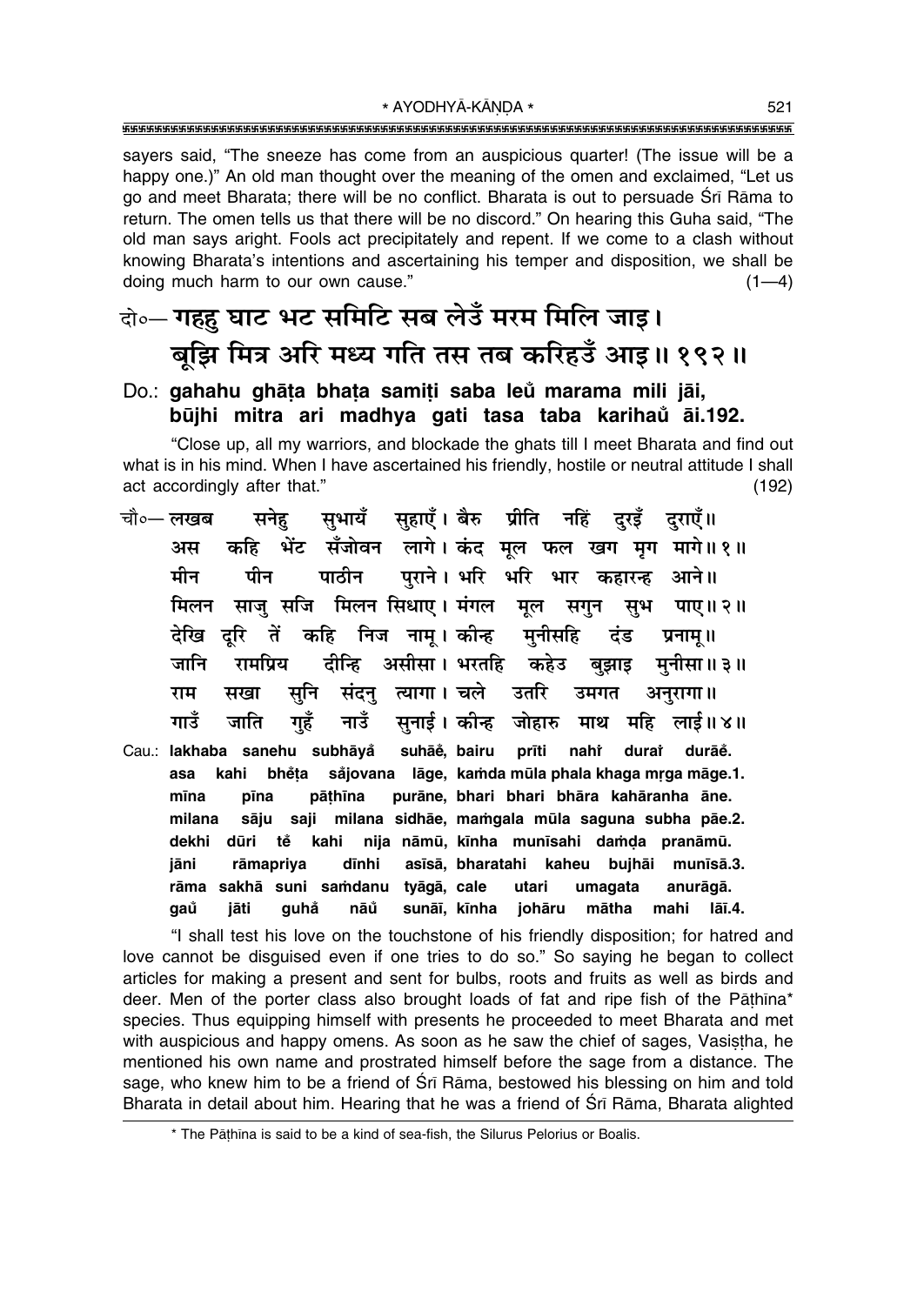from his chariot and, leaving it behind, advanced towards him with a heart overflowing with love. Guha, on his part mentioned his village, caste and name and greeted him by placing his head on the ground.  $(1-4)$ 

### को॰– करत दंडवत देखि तेहि भरत लीन्ह उर लाइ। मनहुँ लखन सन भेंट भइ प्रेमु न हृदयँ समाइ॥१९३॥

#### Do.: karata damdavata dekhi tehi bharata līnha ura lāi, manahůlakhana sana bhěta bhai premu na hrdayå samāi.193.

When Bharata saw him falling prostrate on the ground he lifted him and pressed him to his bosom. He felt as if he had met Laksmana and the surging emotion of his heart could not be repressed.  $(193)$ 

- ताहि अति प्रीती। लोग सिहाहिं प्रेम कै चौ०— भेंटत रीती ॥ भरत् धनि मंगल मुला। सुर सराहि तेहि बरिसहिं फुला॥१॥ धन्य धन्य बेद सब भाँतिहिं नीचा। जासु छाँह छुइ लेइअ सींचा॥ लोक तेहि भरि अंक राम लघु भ्राता।। मिलत पुलक परिपूरित गाता॥२॥ जे जमहाहीं। तिन्हहि न पाप पंज समहाहीं॥ कहि राम राम लाइ उर लीन्हा। कुल समेत जगु पावन कीन्हा॥३॥ तौ यह राम सुरसरि परई। तेहि को कहह सीस नहिं धरई॥ जल करमनास जपत जग जाना। बालमीकि भए उलटा नाम् ब्रह्म समाना ॥ ४ ॥
- Cau.: bhětata bharatu tāhi ati prītī, loga sihāhř prema kai rītī. dhanya dhanya dhuni mamgala mūlā, sura sarāhi tehi barisahi phūlā.1. si̇̃cā. loka beda saba bhătihi nīcā, jāsu chẵha chui leia tehi bhari amka rāma laghu bhrātā, milata pulaka paripūrita qātā.2. rāma kahi je jamuhāhi, tinhahi na pāpa pumja samuhāhi. rāma līnhā, kula sameta jagu pāvana kīnhā.3. yaha tau rāma lāi ura surasari parai, tehi ko kahahu sīsa nahi dharaī. karamanāsa jalu jānā, bālamīki bhae brahma samānā.4. ulatā nāmu japata jagu

Bharata embraced him with great affection and the people admired the mode of his love. Raising a jubilant cry of applause the gods extolled him and rained flowers on him. "This man is low in the eves of the world as well as from the point of view of the Vedas, so much so that one must bathe even on crossing his shadow. Yet Sri Rama's younger brother, Bharata, has met him in close embrace, his body thrilling all over with joy. Hosts of sins turn away from them who utter the name of Rama even while yawning. As for this man he was embraced by Sri Rama Himself, who thereby bestowed on him and his family the efficacy of sanctifying the whole world. Where the water of the Karmanasa joins the celestial stream (the Ganga) tell me who would not place it on his head! The whole world knows how Vālmīki became as good as Brahma (God Himself) by repeating the name (Rāma) in the reverse way (as Marā).  $(1-4)$ 

वे॰- स्वपच सबर खस जमन जड़ पावँर कोल किरात। राम् कहत पावन परम होत भुवन बिख्यात॥१९४॥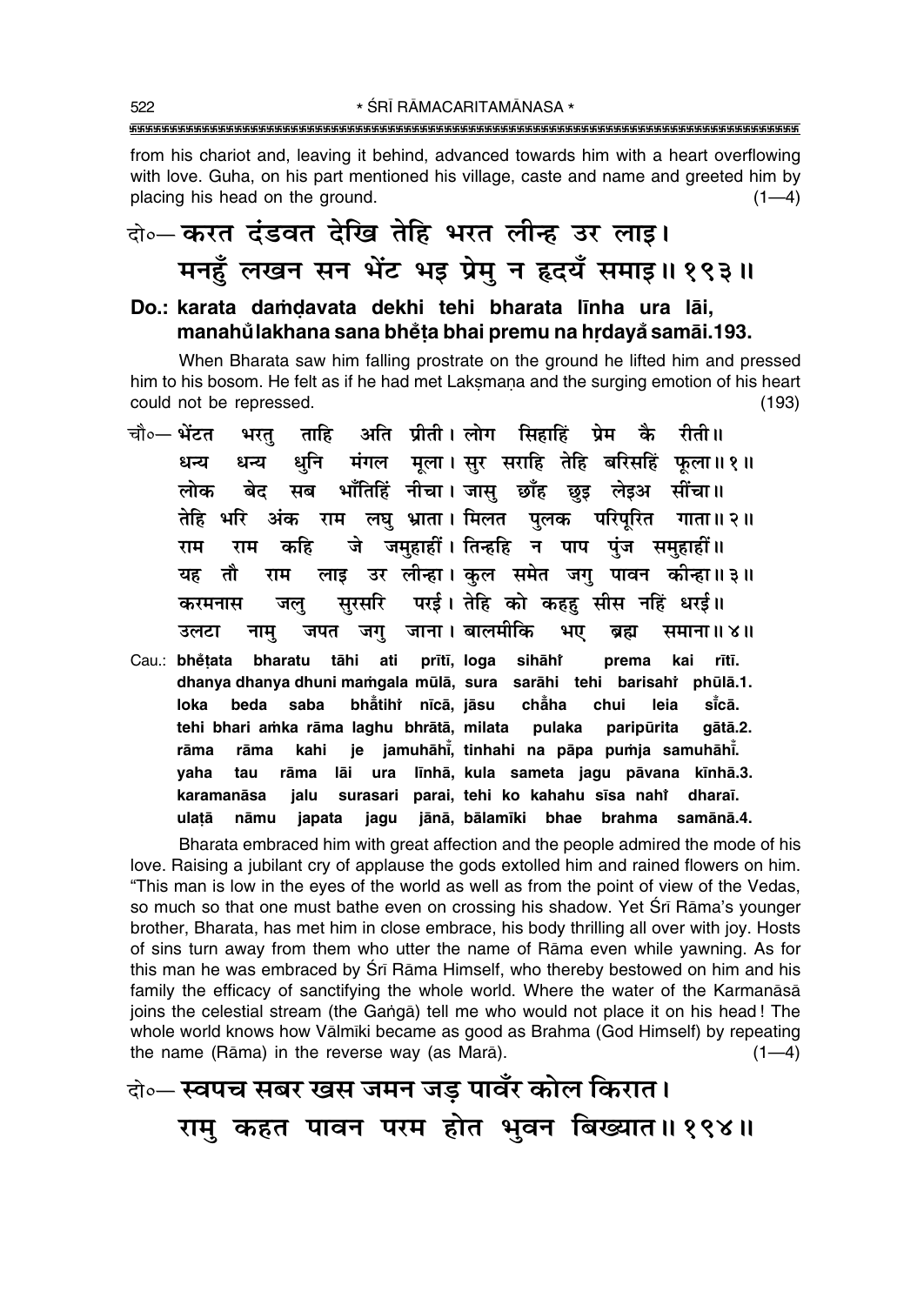#### Do.: svapaca sabara khasa jamana jaRa pāvåra kola kirāta, rāmu kahata pāvana parama hota bhuvana bikhyāta.194.

"Even a pariah\*, a Śabara (Bhīla), a Khāsī, the stupid barbarian and the vile Kola and Kirāta get supremely sanctified and get renowned through all the spheres by uttering the name of Rāma."  $(194)$ 

- चौ∘— नहिं अचिरिज जग जग चलि आई। केहि न दीन्हि रघबीर बडाई॥ सर कहहीं। सनि सनि अवधलोग सख लहहीं॥१॥ महिमा राम नाम भरत सप्रेमा। पूँछी कुसल सुमंगल खेमा॥ मिलि रामसखहि सीलु सनेह। भा निषाद तेहि समय बिदेह॥२॥ देखि भरत कर मोद् मन बाढ़ा। भरतहि चितवत एकटक ठाढ़ा॥ सनेह सकच बंदि बहोरी। बिनय सप्रेम करत कर जोरी॥३॥ धरि धीरज् पद पंकज पेखी। मैं तिहूँ काल कसल निज लेखी।। पद कसल मल तोरें। सहित कोटि कल मंगल मोरें॥४॥ अनग्रह अब प्रभ परम
- Cau.: nahi aciriju juga juga cali āī, kehi na dīnhi raghubīra baRāī. rāma nāma mahimā sura kahahi, suni suni avadhaloga sukhu lahahi.1. rāmasakhahi mili bharata sapremā, pūchī kusala sumamgala khemā. dekhi bharata kara sīlu sanehū, bhā nisāda tehi samaya bidehū.2. sakuca sanehu modu mana bāRhā, bharatahi citavata ekataka thāRhā. dhari dhiraju pada bamdi bahori, binaya saprema karata kara jori.3. kusala mūla pada pamkaja pekhī, mar tihu kāla kusala nija lekhī. aba prabhu parama anugraha torė, sahita koti kula mamgala morė.4.

"It is no wonder; it has been so for ages. Who has not been exalted through contact with the Hero of Raghu's race?" In this way the gods glorified Srī Rāma's name and the people of Ayodhya rejoiced as they heard the praise. Having thus met Sri Rāma's friend (Guha), Bharata lovingly enguired after his health, welfare and happiness. Seeing Bharata's amiability and affection on that occasion the Nisada forgot all about himself. His bashfulness, love and soul's delight grew; and he stood gazing at Bharata with unwinking eyes. Collecting himself he bowed at Bharata's feet again and with joined palms lovingly submitted, "Now that I have beheld your lotus feet, which are the very fountain of happiness, I have accounted myself blessed for all time. And now, my lord, by your supreme grace my welfare is assured for millions of generations.  $(1-4)$ 

### वे∘—समुझि मोरि करतूति कुलु प्रभु महिमा जियँ जोइ। जो न भजइ रघुबीर पद जग बिधि बंचित सोइ॥१९५॥

Do.: samujhi mori karatūti kulu prabhu mahimā jiyå joi, jo na bhajai raghubīra pada jaga bidhi bamcita soi.195.

"Remembering my doings and my descent, on the one hand, and realizing the

<sup>\*</sup> The word used in the original is 'Svapaca' (lit., one who cooks the flesh of a dog, i.e., lives on the flesh of dogs; the Kolas and Kirātas are wild mountain tribes; the Khāsīs are another hilly tribe inhabiting Khasa, a hilly tract in Northern India).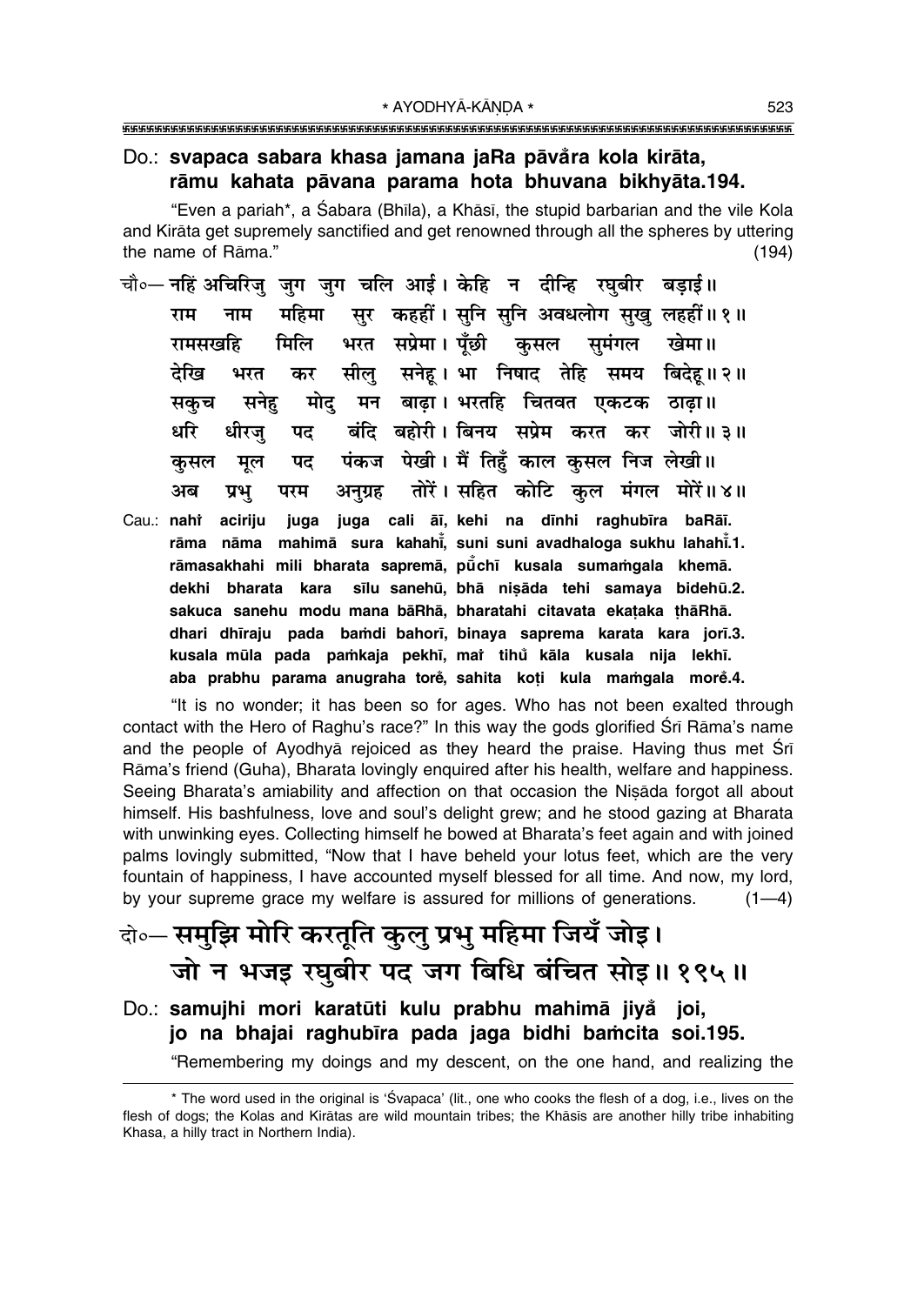Lord's greatness on the other, he who does not devote himself to Sri Rama's feet has been befooled in this world by Providence."  $(195)$ 

कमति कजाती।लोक बेद बाहेर सब भाँती॥ चौ०— कपटी कायर आपन जबही तें। भयउँ भवन भूषन तबही तें॥१॥ राम कोन्ह सनि बिनय सहाई। मिलेउ बहोरि भरत लघ भाई॥ देखि प्रीति कहि निषाद निज नाम सबानीं। सादर सकल जोहारीं रानीं ॥ २ ॥ देहिं असीसा। जिअहु सुखी सय लाख बरीसा॥ जानि लखन सम नगर नर नारी। भए सखी जन लखन निहारी॥३॥ निररिव निषाट जीवन लाह। भेंटेउ भरि कहहिं लहेउ एहिं रामभद्र बाह ॥ भाग बडाई। प्रमुदित मन लइ चलेउ लेवाई॥४॥ सनि निषाद निज kāyara Cau.: kapatī kumati kujātī, loka beda bāhera saba bhẳtī. tě, bhayaů bhuvana bhūșana tabahī tě.1. rāma kīnha āpana jabahī dekhi suni binaya suhāi, mileu bahori bharata laghu bhāi. prīti nāma subānī, sādara johārī rānī.2. kahi nisāda nija sakala iāni lakhana sama deht asīsā, jiahu sukhī saya lākha barīsā. nagara nara nārī, bhae sukhī janu lakhanu nihārī.3. nirakhi nisādu kahaht laheu jīvana lāhū, bhěteu rāmabhadra bhari bāhū. ehr suni nisādu nija bhāga baRāī, pramudita mana lai caleu levāī.4.

"False, cowardly, evil-minded and low-born as I am and cast off from society as well as from the fold of the Vedas in everyway, I have become the ornament of the world ever since Srī Rāma took me for his own." Seeing his affection and hearing his humble submission Bharata's younger brother, Satrughna, embraced him next. The Nisada chief then greeted all the dowager queens in polite and respectful terms, mentioning his name each time. Treating him on the same footing as Laksmana they gave him their blessing: May you live happily for millions of years. The men and women of the city were as glad to see the Nisada chief as if they saw Laksmana, and said, "He has surely reaped the reward of his existence in that our beloved Rama folded him in his arms." Hearing them extol his good fortune the Nisada chief led them with a cheerful heart.  $(1-4)$ 

#### वो॰-सनकारे सेवक सकल चले स्वामि रुख पाइ।

घर तरु तर सर बाग बन बास बनाएन्हि जाइ॥ १९६॥

#### Do.: sanakāre sevaka sakala cale svāmi rukha pāi, ghara taru tara sara bāga bana bāsa banāenhi jāi.196.

Receiving a signal from him and learning their master's will all his attendants dispersed; and reaching the residential quarters, the foot of trees, ponds, orchards and groves they made room for the guests to take up their lodging.  $(196)$ 

| चौ०— सुंगबेरपुर भरत दीख जब। भे सनेहँ सब अंग सिथिल तब॥ |  |                                                     |  |                                                         |
|-------------------------------------------------------|--|-----------------------------------------------------|--|---------------------------------------------------------|
|                                                       |  |                                                     |  | सोहत दिएँ निषादहि लागू । जनु तनु धरें बिनय अनुरागू ॥१॥  |
|                                                       |  | एहि बिधि भरत सेनु सबु संगा। दीखि जाइ जग पावनि गंगा॥ |  |                                                         |
|                                                       |  |                                                     |  | रामघाट कहँ कीन्ह प्रनामू। भा मनु मगनु मिले जनु रामू॥ २॥ |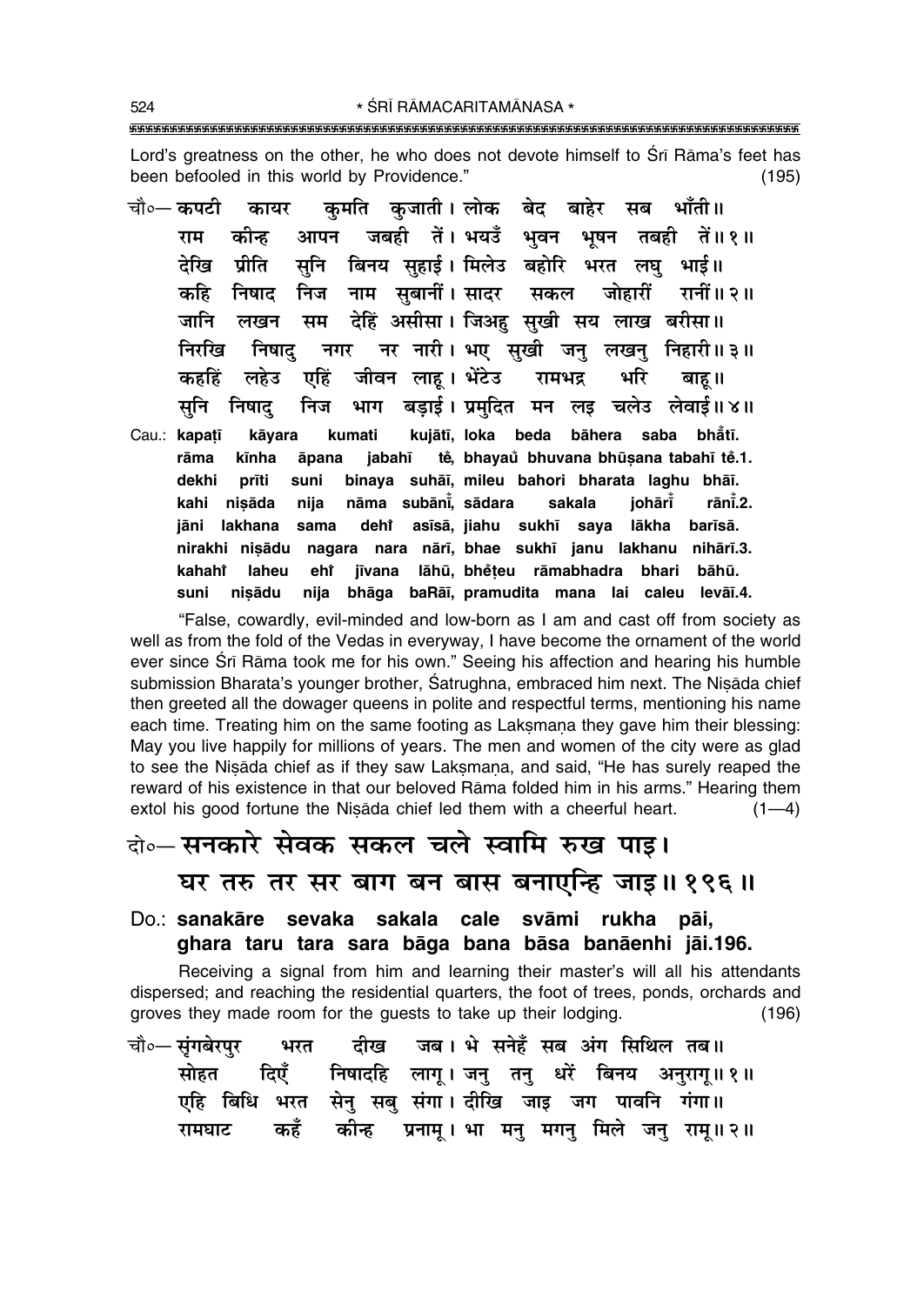|  | करहिं प्रनाम नगर नर नारी।मुदित ब्रह्ममय बारि निहारी॥ |  |  |  |                                                             |
|--|------------------------------------------------------|--|--|--|-------------------------------------------------------------|
|  |                                                      |  |  |  | करि मज्जनु मार्गाहें कर जोरी। रामचंद्र पद प्रीति न थोरी॥ ३॥ |
|  |                                                      |  |  |  | भरत कहेउ सुरसरि तव रेनू। सकल सुखद सेवक सुरधेनू॥             |
|  |                                                      |  |  |  | जोरि पानि बर मागउँ एह।सीय राम पद सहज सनेह॥४॥                |

Cau.: srmgaberapura bharata dīkha jaba, bhe saneha saba amga sithila taba. lāgū, janu tanu dharė binava anurāgū.1. sohata diě nisādahi ehi bidhi bharata senu sabu samgā, dīkhi jāi jaga pāvani gamgā. rāmaghāṭa kahå kīnha pranāmū, bhā manu maganu mile janu rāmū.2. karahi pranāma nagara nara nārī, mudita brahmamaya bāri nihārī. kara jorī, rāmacamdra pada prīti na thorī.3. kari majjanu māgahi bharata kaheu surasari tava renū, sakala sukhada sevaka suradhenū. pāni bara māgaů iori ehū, sīya rāma pada sahaja sanehū.4.

When Bharata beheld the town of Srngaverapura, all his limbs were overpowered with emotion. Leaning on the Nisada chief he presented a goodly sight; it appeared as if meekness and love had taken a living form. In this way Bharata with all his army went and saw the stream of the Ganga, which purifies the whole world. He made obeisance to the ghat where Srī Rāma had bathed and said His prayers; and his soul was a enraptured as if he had met Sri Rama Himself. The men and women of the city bowed low; they were glad to see the divine stream. Taking a dip into the river they begged with joined palms to be favoured with abundant love for Srī Rāmacandra's feet. Bharata exclaimed, "Mother Ganga! your sands are delightful to all and the very cow of plenty to your devotees. With joined palms, therefore, I ask of you only one boon; viz., spontaneous love for the feet of Sita and Sri Rama."  $(1-4)$ 

# वो०- एहि बिधि मज्जनु भरतु करि गुर अनुसासन पाइ। मातु नहानीं जानि सब डेरा चले लवाइ॥१९७॥

Do.: ehi bidhi majjanu bharatu kari gura anusāsana pāi, mātu nahānī iāni saba derā cale lavāi.197.

In this way after taking a dip into the Ganga and receiving his Guru's commands, and on learning that all his mothers had finished their bath he had the tents shifted. (197)

चौ०— **जहँ** डेरा कीन्हा। भरत सोध सबही कर लीन्हा॥ तहँ लोगन्ह सेवा करि आयस् पाई। राम मात् पहिं गे दोउ भाई॥१॥ सर चरन चाँपि कहि कहि मृद् बानी। जननीं सकल भरत सनमानी॥ मातु सेवकाई। आपु निषादहि लीन्ह बोलाई॥२॥ भाइहि मौंपि सखा कर सों कर जोरें। सिथिल सरीरु सनेह न थोरें॥ चले सखहि सो ठाउँ देखाऊ। नेक नयन मन जरनि जड़ाऊ॥३॥ पँछत जहँ सिय राम् लखन् निसि सोए। कहत भरे जल लोचन कोए॥ सनि भयउ बिषाद् । तुरत तहाँ लड़ भरत बचन गयउ निषाद॥४॥ Cau.: jahå tahå loganha derā kīnhā, bharata sodhu sabahī kara līnhā. sura sevā kari āvasu pāī, rāma mātu pahi qe dou bhāī.1.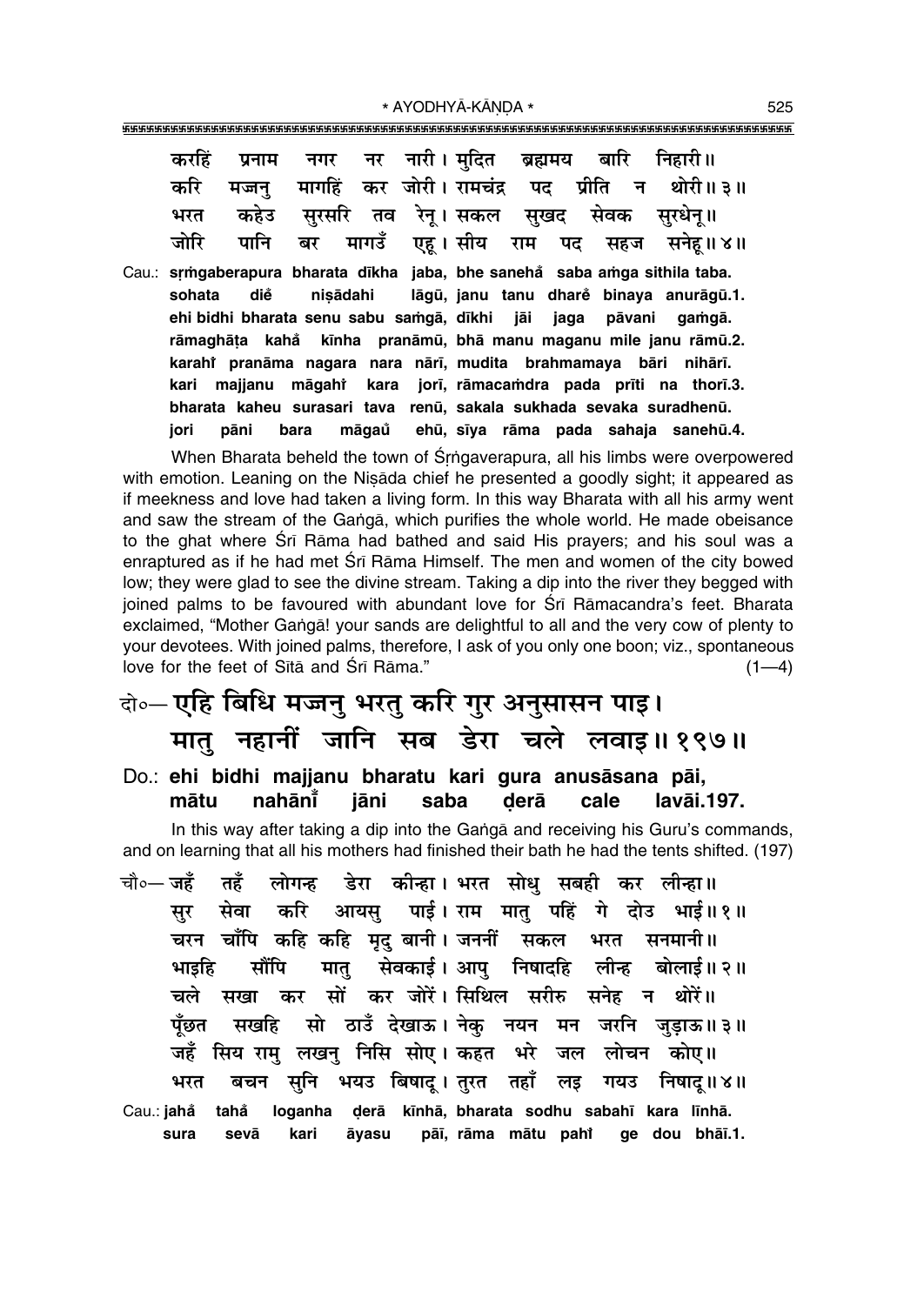**carana cå° pi kahi kahi mædu bån∂, janan∂° sakala bharata sanamån∂.** bhāihi saŭpi mātu sevakāī, āpu nisādahi līnha bolāī.2. **cale sakhå kara so° kara jore° , sithila sar∂ru saneha na thore° . pµu° chata sakhahi so ¢håu° dekhåµu, neku nayana mana jarani juRåµu.3. jaha° siya råmu lakhanu nisi soe, kahata bhare jala locana koe. bharata bacana suni bhayau bi¶ådµu, turata tahå° lai gayau ni¶ådµu.4.**

The people took up their lodgings at different places and Bharata made enquiries about all. After worshipping the gods and taking leave of them the two brothers (Bharata and Śatrughna) went up to Śrī Rāma's mother (Kausalyā). Bharata showed respect to all his mothers by kneading their feet and speaking to each in polite terms. Then entrusting his brother with the service of his mothers he himself summoned the Nisada chief and went hand in hand with him, his body overpowered with excess of love. He asked his friend to show him the spot—and thereby soothe the agony of his eyes and soul to some extent—where Sītā, Śrī Rāma and Laksmana had slept at night. Even as he spoke the corners of his eyes were filled with tears. The Nisāda chief was distressed to hear Bharata's words and presently took him to the spot— $(1-4)$ 

#### दो**०– जहँ सिंसुपा पुनीत तर रघुबर किय बिश्रामु।** अति सनेहँ सादर भरत कीन्हेउ दंड प्रनाम् ॥ १९८ ॥

#### Do.: **jahå simsupā punīta tara raghubara kiya biśrāmu, ati saneha sådara bharata k∂nheu da≈Œa pranåmu.198. °**

–Where the Chief of Raghu's line had rested under a holy Asoka tree. With great affection and reverence Bharata prostrated himself there. (198)

- चौ०— कस साँथरी निहारि सहाई । कीन्ह प्रनाम प्रदच्छिन जाई ॥ चरन रेख रज आँखिन्ह लाई। बनड न कहत प्रीति अधिकाई॥१॥  $\overline{x}$ कनक बिंद दइ चारिक देखे।**राखे सीस सीय सम लेखे**॥ सजल बिलोचन हृदयँ गलानी।**कहत सखा सन बचन सबानी॥२॥** <u>श्रीहत सीय बिरहँ दतिहीना। जथा अवध नर नारि बिलीना॥</u> <u>पिता जनक देउँ पटतर केही।वकरतल भोग जोग</u> जग जेही॥३॥ ससुर भानुकुल भानु भुआल् ।जेहि सिहात अमरावतिपाल् ॥ <mark>प्राननाथ</mark>़ रघुनाथ गोसाईं। जो बड़ होत सो राम बड़ाईं॥४॥
- Cau.: **kusa** såtharī **thar∂ nihåri suhå∂, k∂nha pranåmu pradacchina jå∂. carana rekha raja å° khinha lå∂, banai na kahata pr∂ti adhikå∂.1. kanaka bi≈du dui cårika dekhe, råkhe s∂sa s∂ya sama lekhe. sajala bilocana hædaya° galån∂, kahata sakhå sana bacana subån∂.2. ‹r∂hata s∂ya biraha° dutih∂nå, jathå avadha nara nåri bil∂nå. pitå janaka deu pa¢atara keh∂, ° karatala bhogu jogu jaga jeh∂.3.** sasura bhānukula bhānu bhuālū, jehi sihāta amarāvatipālū. **prånanåthu raghunåtha goså∂° , jo baRa hota so råma baRå∂° .4.**

Beholding a lovely litter of Kusa grass he paced round it clockwise and made obeisance. He also placed the dust of Śrī Rāma's footprints on his eyes with an excess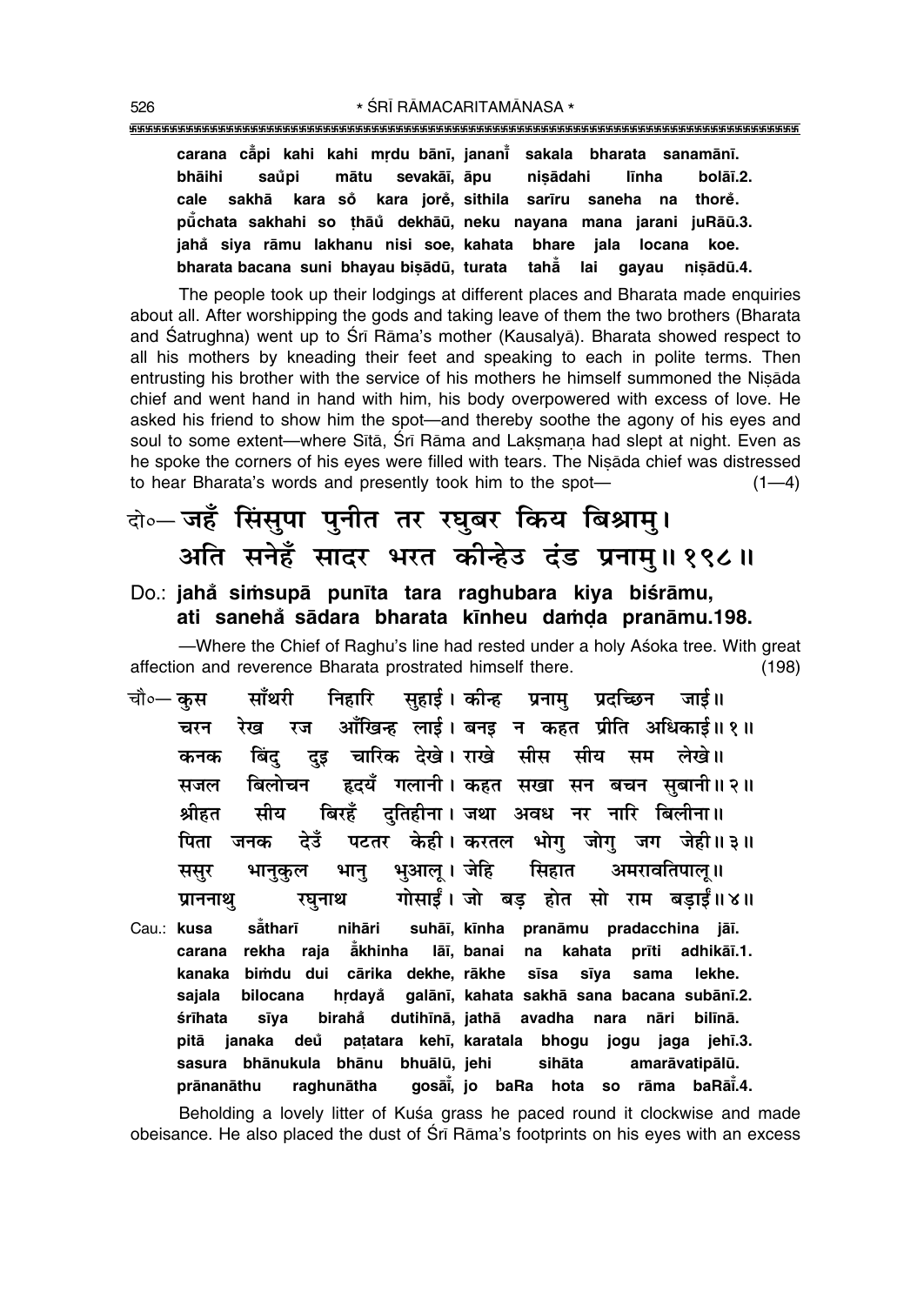of love which could not be described in words. He saw there a few gold spangles, which he placed on his head and treated them on a par with Sītā. With tears in his eyes and a heart full of remorse he spoke to his friend in sweet accents: "These spangles have lost their charm and appear lustreless due to their separation from Sita, even as the people of Ayodhya, both men and women, are spent through sorrow. To whom shall I liken her father, Janaka, who in this world is a master of asceticism and enjoyment both? And she had for her father-in-law King Dasaratha, the sun of the solar race, who was the envy even of the lord of paradise (Indra). And her beloved lord is no other than Lord Śrī Rāma, from whose glory all great ones derive their greatness!  $(1-4)$ 

#### वो०-पति देवता सुतीय मनि सीय साँथरी देखि। बिहरत हृदउ न हहरि हर पबि तें कठिन बिसेषि॥ १९९॥

#### devatā sutīva mani sīva sātharī dekhi, Do.: **pati** biharata hrdau na hahari hara pabi tě kathina bisesi.199.

"Even as I gaze on the litter used by Sita, the jewel among virtuous women devoted to their lord, my heart does not break in horror; it is harder than adamant, my God."  $(199)$ 

- लघु लोने। भे न भाइ अस अहहिं न होने॥ चौ∘— लालन जोग लखन मातु दुलारे। सिय रघुबीरहि पित् प्रानपिआरे॥ १॥ प्रिय पुरजन सुकुमार सुभाऊ। तात बाउ तन लाग न काऊ॥ मरति मुद् ते बन सहहिं बिपति सब भाँती। निदरे कोटि कुलिस एहिं छाती॥२॥ राम जनमि जगु कीन्ह उजागर। रूप सील सुख सब गुन सागर॥ गुर पितु माता। राम सुभाउ सबहि सुखदाता॥३॥ परजन परिजन करहीं। बोलनि मिलनि बिनय मन हरहीं॥ बैरिउ राम बडाई सेषा। करि न सकहिं प्रभु गुन गन लेखा॥४॥ कोटि कोटि सत सारद
- Cau.: lālana jogu lakhana laghu lone, bhe na bhāi asa ahahi na hone. purajana priya pitu mātu dulāre, siya raghubīrahi prānapiāre.1. mrdu mūrati sukumāra subhāū, tāta bāu tana lāga na kāū. te bana sahahi bipati saba bhati, nidare koti kulisa ehř chātī.2. rāma janami jagu kīnha ujāgara, rūpa sīla sukha saba guna sāgara. purajana parijana gura pitu mātā, rāma subhāu sabahi sukhadātā.3. karahi, bolani milani binaya mana harahi. bairiu rāma baRāī sata sesā, kari na sakahi prabhu guna gana lekhā.4. sārada koti koti

"And my younger brother, Laksmana, is so comely and worth fondling; never was there such a brother, nor is there, nor will be. Beloved of the people and the darling of his parents, he is dear as life to both Sita and the Hero of Raghu's line. Nay, he is so delicate of frame and tender of disposition and his body has never been exposed to hot winds; yet he is bearing hardships of every kind in the woods. Oh! my breast has outdone millions of thunderbolts. As for Srī Rāma he has illumined the world by being born in it; he is such an ocean of beauty, amiability, joy and all excellences. Srī Rāma's disposition is the delight of the people of Ayodhya and his own family, much more of his preceptor and parents. Even enemies praise Srī Rāma, who steals the heart by his polite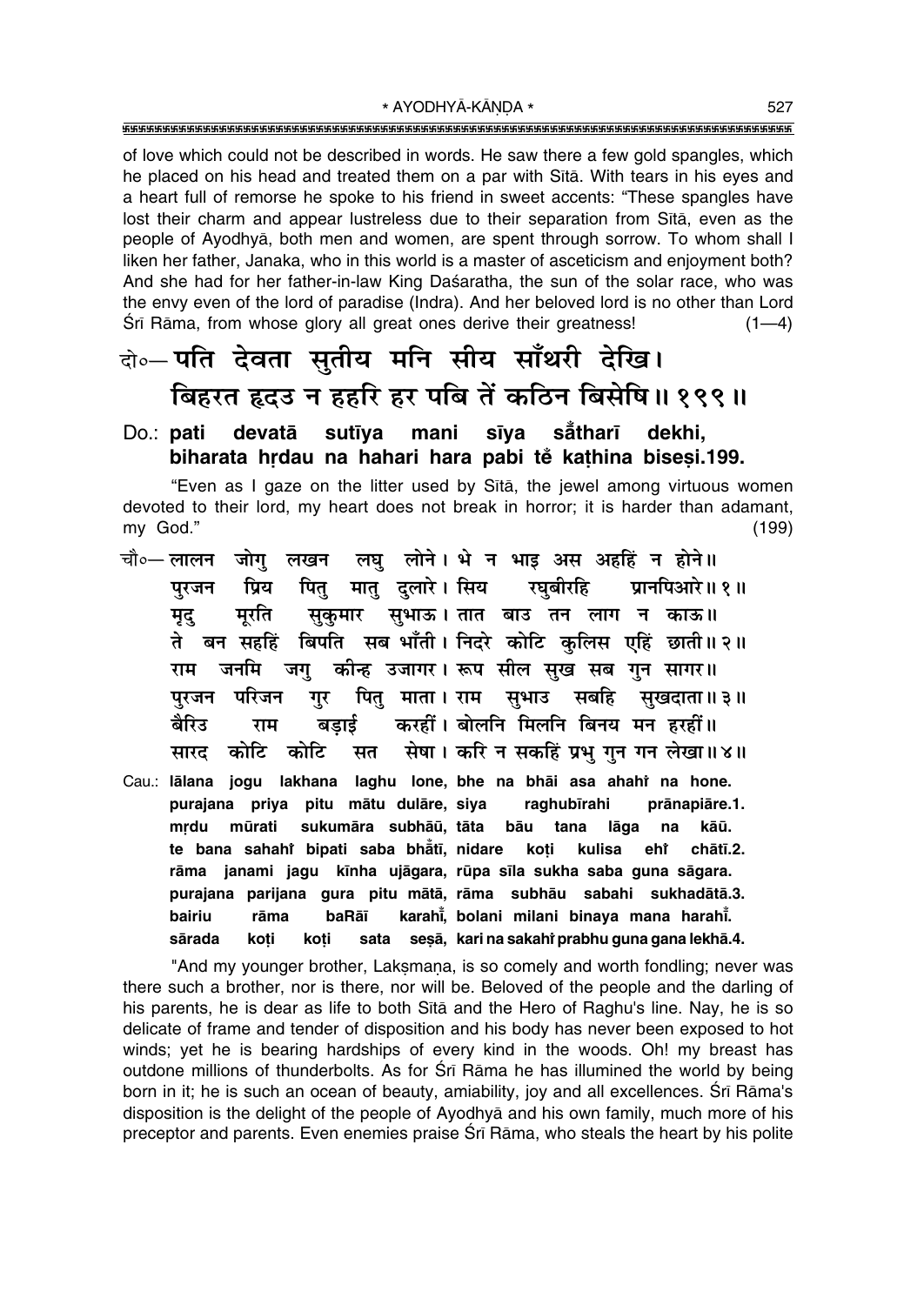speech, agreeable manners and modesty of behaviour. Millions of Śāradās (goddesses of speech) and hundreds of millions of Sesas (serpent-gods) are unable to reckon up the virtues of the Lord."  $(1-4)$ 

### वो० सुखस्वरूप रघुबंसमनि मंगल मोद निधान। ते सोवत कुस डासि महि बिधि गति अति बलवान॥ २००॥

#### Do.: sukhasvarūpa raghubamsamani mamgala moda nidhāna, te sovata kusa dāsi mahi bidhi gati ati balavāna.200.

"That jewel of Raghu's line, who is bliss personified and a mine of joy and blessings, sleeps on the ground spreading the Kuśa grass on it! The ways of Providence are inexorable indeed."  $(200)$ 

- चौ०— राम सुना दुखु कान न काऊ। जीवनतरु जिमि जोगवइ राऊ॥ पलक नयन फनि मनि जेहि भाँती। जोगवहिं जननि सकल दिन राती॥१॥ फिरत बिपिन पदचारी। कंद मूल फल फूल अहारी॥ ते अब अमंगल मूला। भइसि प्रान प्रियतम प्रतिकृला॥२॥ धिग कैकई मैं धिग धिग अघ उदधि अभागी। सबु उतपातु भयउ जेहि लागी॥ कल कलंक करि सजेउ बिधाताँ। साइँदोह मोहि कीन्ह कमाताँ॥३॥ समुझाव निषाद् । नाथ करिअ कत बादि बिषाद् ॥ सनि सप्रेम राम तुम्हहि प्रिय तुम्ह प्रिय रामहि। यह निरजोसु दोसु बिधि बामहि॥४॥
- Cau.: rāma sunā dukhu kāna na kāū, jīvanataru iimi jogavai rāū. palaka nayana phani mani jehi bhatī, jogavahi janani sakala dina rātī.1. te aba phirata bipina padacārī, kamda mūla phala phūla ahārī. dhiga kaikaī amamgala mūlā, bhaisi prāna priyatama pratikūlā.2. mai dhiga dhiga agha udadhi abhāgī, sabu utapātu bhayau jehi lāgī. kula kalamku kari srjeu bidhātā, sārdoha mohi kīnha kumātā.3. suni saprema samujhāva nisādū, nātha karia kata bādi bisādū. rāma tumhahi priya tumha priya rāmahi, yaha nirajosu dosu bidhi bāmahi.4.

"Srī Rāma had never heard any mention of sorrow; the king (our father) tended him like the tree of life. Nay, all the mothers cherished him day and night even as the evelids protect the eyes or a serpent quards the gem on its head. The same Rama now wanders through the forest on foot living on bulbs, roots, fruits and flowers. Accursed is Kaikeyī (my mother), the root of evil, who turned hostile to him (her own husband) who was the dearest object of her life. And twice accursed is my own wretched self, the ocean of sin and the occasion of all trouble. While God created me as a blot on my family, my wicked mother has made me the enemy of my master." Hearing this the Niṣāda chief lovingly comforted him: "Why should you lament in vain? Srī Rāma is dear to you, and you are dear to Rāma: this is a settled fact, and the blame rests with an adverse fate."  $(1-4)$ 

छं॰- बिधि बाम की करनी कठिन जेहिं मातु कीन्ही बावरी। तेहि राति पुनि पुनि करहिं प्रभु सादर सरहना रावरी ।।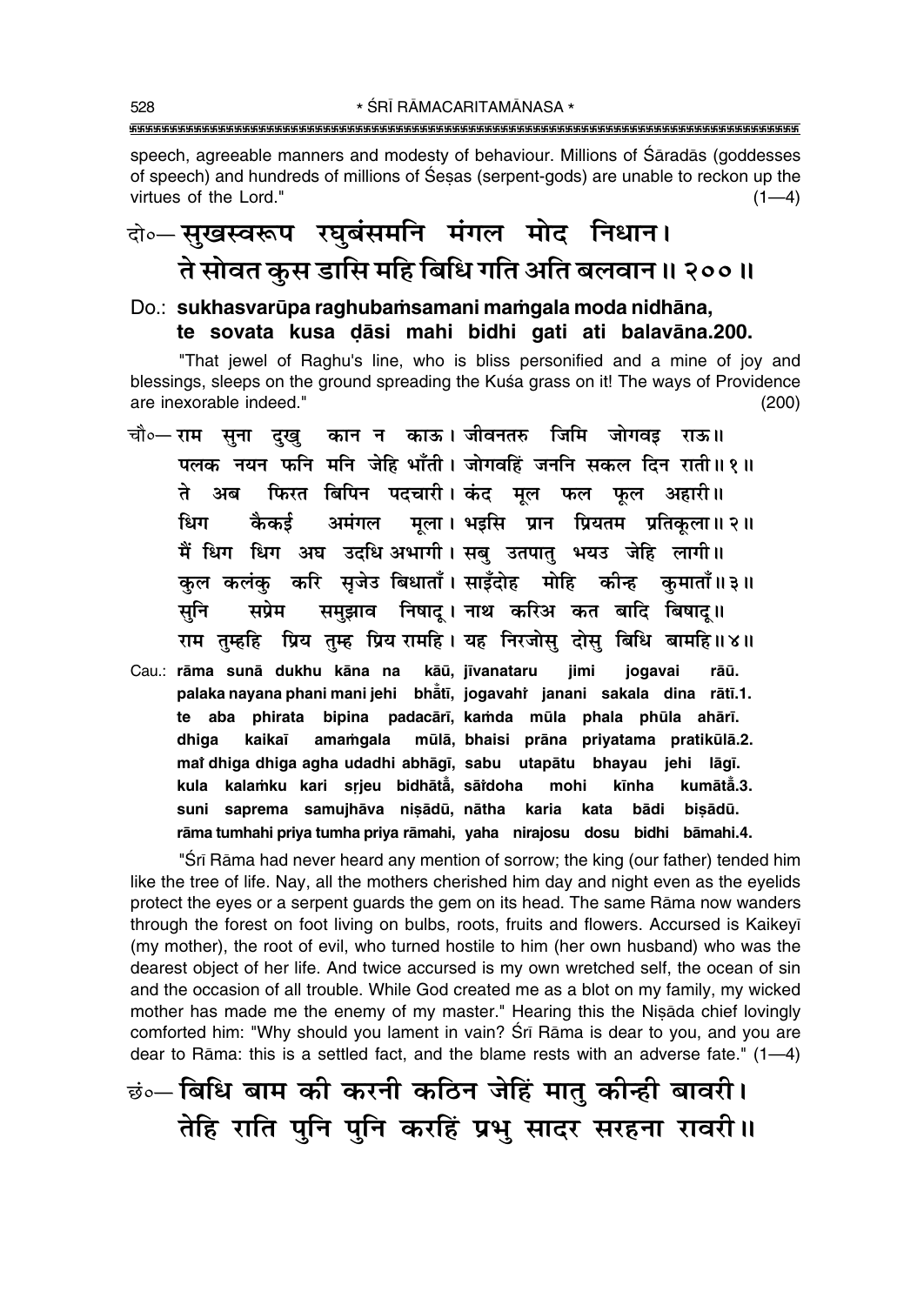### तुलसी न तुम्ह सो राम प्रीतमु कहतु हौं सौंहें किएँ। परिनाम मंगल जानि अपने आनिए धीरजु हिएँ॥

#### cham.: bidhi bāma kī karanī kathina jehr mātu kīnhī bāvarī, tehi rāti puni puni karahi prabhu sādara sarahanā rāvarī. tulasī na tumha so rāma prītamu kahatu haŭ saŭhe kie, parināma mamqala jāni apane ānie dhīraiu hie.

"Cruel indeed are the doings of an adverse fate, which drove mother Kaikeyī mad. The Lord reverently praised you again and again that night. There is no one, says Tulasīdāsa, so supremely dear to Śrī Rāma as you are: I declare this on oath. Therefore, be assured that all will be well in the end and take courage in your heart."

## केन्ट अंतरजामी रामु सकुच सप्रेम कृपायतन। चलिअ करिअ बिश्रामु यह बिचारि दृढ़ आनि मन॥ २०१॥

So.: amtarajāmī rāmu sakuca saprema krpāvatana, calia karia biśrāmu yaha bicāri drRha āni mana.201.

"Srī Rāma knows the heart of all; nay, He is an embodiment of tenderness, affection and compassion. Considering this and summoning courage in your heart, please go and take rest."  $(201)$ 

- चौ∘— सखा बचन सनि उर धरि धीरा। बास चले समिरत रघबीरा॥ पाइ नगर नर नारी। चले बिलोकन यह सधि आरत भारी॥ १॥ करहिं प्रनामा। देहिं कैकइहि खोरि निकामा॥ करि परदखिना बिलोचन लेहीं। बाम बिधातहि भरि भरि बारि दुषन देहीं॥ २॥ भरत सनेहू। कोउ कह नृपति निबाहेउ नेहू॥ सराहहिं एक निंदहिं आप सराहि निषादहि । को कहि सकइ बिमोह बिषादहि ॥ ३ ॥ एहि बिधि राति लोग सबु जागा। भा भिनुसार गुदारा लागा। सहार्ड । नई गरहि सनावँ चढाड नाव मात चढाईं॥ ४॥ सब भरत तब सबहि सँभारा॥५॥ ढंड चारि महँ भा सब पारा। उतरि
- Cau.: sakhā bacana suni ura dhari dhīrā, bāsa sumirata raghubīrā. cale yaha sudhi pāi nagara nara nārī, cale bilokana ārata bhārī.1. nikāmā. paradakhinā kari karahi pranāmā, dehi kaikaihi khori bilocana lehi, bāma dehi.2. bhari bāri bidhātahi dūsana bhari eka sarāhahi bharata sanehū, kou kaha nrpati nibāheu nehū. nimdahi āpu sarāhi nisādahi, ko kahi sakai bimoha bisādahi.3. ehi bidhi rāti logu sabu jāgā, bhā bhinusāra qudārā lāgā. suhāi, nai caRhāi.4. qurahi sunāvå caRhāi nāva saba mātu damda cāri mahă bhā sabu pārā, utari bharata taba sabahi såbhārā.5.

Bharata took comfort at the words of his friend and proceeded towards his lodgings with his thoughts directed towards the Hero of Raghu's race. On receiving this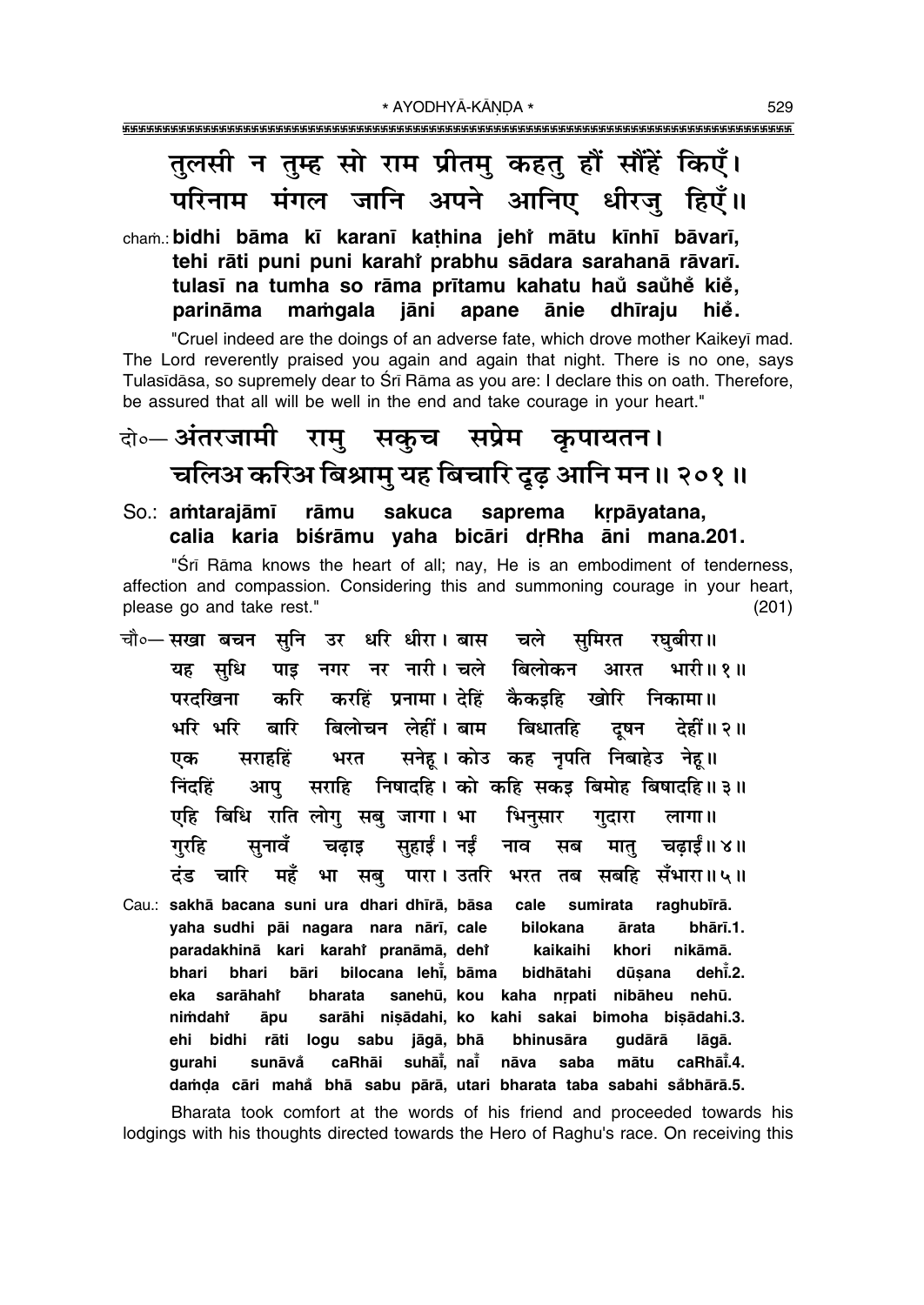news the men and women of the city sallied forth to see the place (where Sri Rama had slept one night) much distressed at heart. Pacing round the spot clockwise they made obeisance to it and blamed Kaikevi to their heart's content. Tears rushed to their eves again and again and they reproached cruel Fate. Some would praise Bharata's love, while others said the king had vindicated his affection. They would reproach themselves and praise the Nisada chief; who can describe their confusion and woe? In this way they all kept vigil overnight and at daybreak the passage across the river began. The Guru was put on a good and handsome boat, and all the mothers on another newly-built one. In an hour and a half everyone was taken across. When Bharata had alighted, he made sure that all had come.  $(1 - 5)$ 

### बे॰ प्रातक्रिया करि मातु पद बंदि गुरहि सिरु नाइ। आगें किए निषाद गन दीन्हेउ कटकू चलाइ॥ २०२॥

#### Do.: prātakriyā kari mātu pada bamdi gurahi siru nāi, āqě kie nisāda qana dīnheu calāi.202. kataku

Having finished the morning duties Bharata adored his mothers' feet and bowed his head to the preceptor, and sending a party of the Nisadas ahead started the whole host  $(202)$ 

|             | चौ०— कियउ       निषादनाथु       अगुआईं । मातु    पालकीं     सकल     चलाईं॥ |                                                    |  |  |  |                                                                      |
|-------------|----------------------------------------------------------------------------|----------------------------------------------------|--|--|--|----------------------------------------------------------------------|
|             |                                                                            |                                                    |  |  |  | साथ बोलाइ भाइ लघु दीन्हा।।बिप्रन्ह सहित गवनु गुर कीन्हा॥१॥           |
| आप          |                                                                            | सुरसरिहि कीन्ह प्रनाम् । सुमिरे लखन सहित सिय राम्॥ |  |  |  |                                                                      |
| गवने        |                                                                            |                                                    |  |  |  | भरत पयादेहिं पाए। कोतल संग जाहिं डोरिआए॥२॥                           |
|             | कहहिं सुसेवक बारहिं बारा। होइअ नाथ अस्व असवारा॥                            |                                                    |  |  |  |                                                                      |
| राम्        |                                                                            |                                                    |  |  |  | पयादेहि पायँ सिधाए। हम कहँ रथ गज बाजि बनाए॥३॥                        |
|             | सिर भर जाउँ उचित अस मोरा। सब तें सेवक धरमु कठोरा॥                          |                                                    |  |  |  |                                                                      |
|             |                                                                            |                                                    |  |  |  | देखि भरत गति सुनि मृदु बानी।सब सेवक गन गरहिं गलानी॥४॥                |
| Cau.: kiyau |                                                                            |                                                    |  |  |  | nişādanāthu aguāi̇̀, mātu pālaki̇̃ sakala calāi̇̃.                   |
| sātha       |                                                                            |                                                    |  |  |  | bolāi bhāi laghu dīnhā, bipranha sahita gavanu gura kīnhā.1.         |
|             |                                                                            |                                                    |  |  |  | āpu surasarihi kīnha pranāmū, sumire lakhana sahita siya rāmū.       |
|             |                                                                            |                                                    |  |  |  | gavane bharata payādehi pāe, kotala samga jāhi doriāe.2.             |
|             |                                                                            |                                                    |  |  |  | kahahi susevaka bārahi bārā,hoia nātha asva asavārā.                 |
| rāmu        |                                                                            |                                                    |  |  |  | payādehi pāyå sidhāe, hama kahå ratha gaja bāji banāe.3.             |
|             |                                                                            |                                                    |  |  |  | sira bhara jāŭ ucita asa morā, saba tě sevaka dharamu kathorā.       |
|             |                                                                            |                                                    |  |  |  | dekhi bharata gati suni mrdu bānī, saba sevaka gana garahi galānī.4. |

He made the Nisada chief lead the van and then started the palanguins carrying the queen-mothers, and summoning his younger brother (Satrughna) told him off as their escort. The Guru proceeded next alongwith the other Brāhmanas. He himself then made obeisance to the celestial river, invoked Sita, Rama and Laksmana and set forth on foot; while riding horses meant for the king were led by the bridle alongwith him. Again and again his faithful servants said, "Be pleased, sire, to mount your horse." "Srī Rāma has gone on foot; while chariots, elephants and horses are intended for me! What behoves me is that I should walk on my head; for the duty of a servant is harder than any other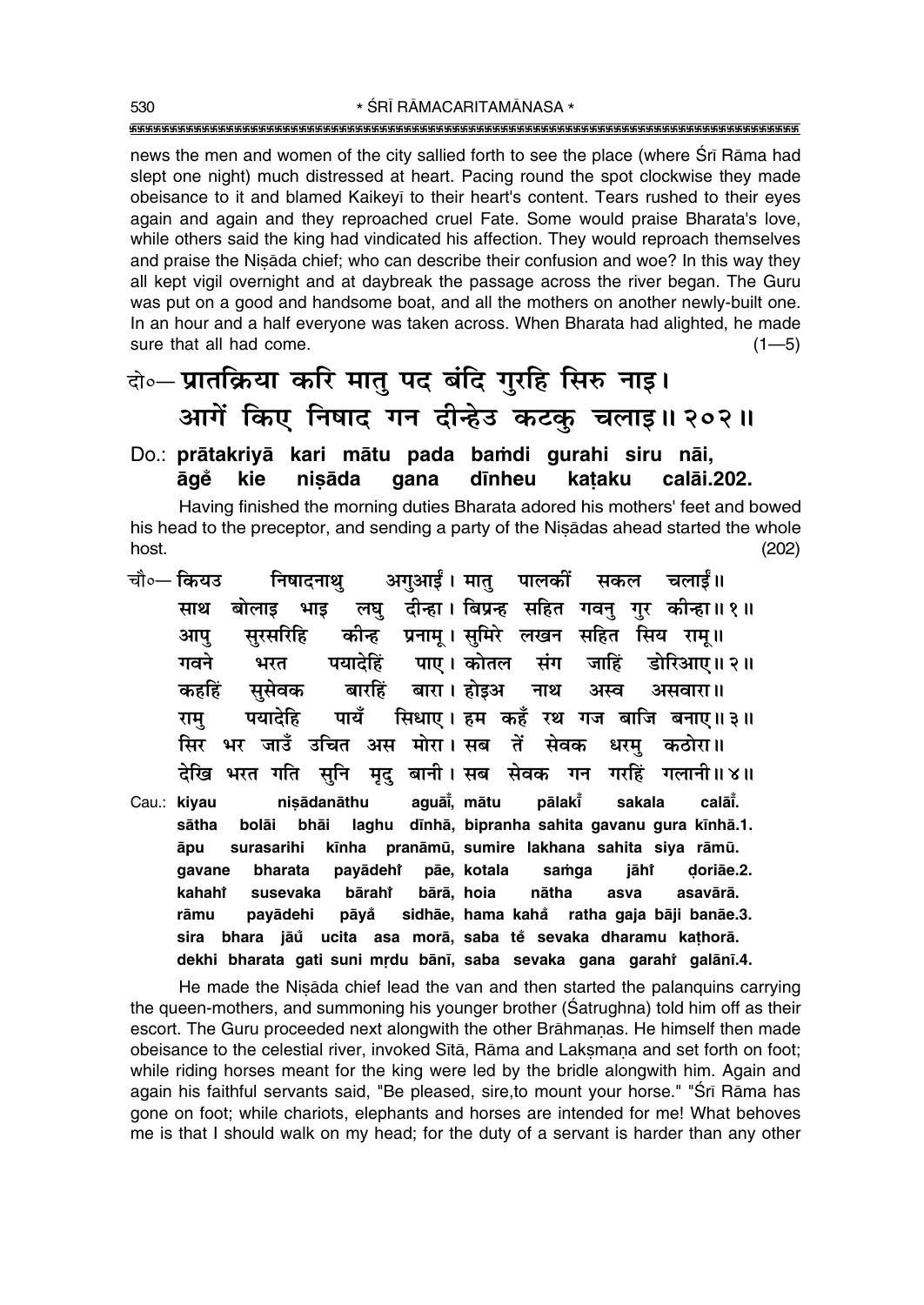duty." Seeing his behaviour and hearing his polite speech all his servants melted out of a feeling of self-disparagement.  $(1-4)$ 

### बो० भरत तीसरे पहर कहँ कीन्ह प्रबेसु प्रयाग। कहत राम सिय राम सिय उमगि उमगि अनुराग॥ २०३॥

#### Do.: bharata tīsare pahara kahå kīnha prabesu prayāga, kahata rāma siya rāma siya umagi umagi anurāga.203.

Bharata entered the limits of Prayāga (the area surrounding the confluence of the Ganga and Yamuna near Allahabad) in the afternoon; overflowing with love he cried "Rāma, Sītā!" "Rāma, Sītā!" even as he went.  $(203)$ 

|     | चौ०— झलका     झलकत    पायन्ह   कैसें । पंकज   कोस   ओस   कन   जैसें ॥ |  |  |  |  |
|-----|-----------------------------------------------------------------------|--|--|--|--|
| भरत | पयादेहिं आए आजू। भयउ दुखित सुनि सकल समाजू॥१॥                          |  |  |  |  |
|     | खबरि लीन्ह सब लोग नहाए।कीन्ह प्रनामु त्रिबेनिहिं आए॥                  |  |  |  |  |
|     | सबिधि सितासित नीर नहाने।।दिए दान महिसुर सनमाने॥२॥                     |  |  |  |  |
|     | देखत स्यामल धवल हलोरे।पुलकि सरीर भरत कर जोरे॥                         |  |  |  |  |
|     | सकल काम प्रद तीरथराऊ। बेद बिदित जग प्रगट प्रभाऊ॥३॥                    |  |  |  |  |
|     | मागउँ भीख त्यागि निज धरम्। आरत काह न करइ कुकरमू॥                      |  |  |  |  |
|     | अस जियँ जानि सुजान सुदानी। सफल करहिं जग जाचक बानी॥४॥                  |  |  |  |  |
|     |                                                                       |  |  |  |  |

Cau.: jhalakā jhalakata pāyanha kaisė, pamkaja kosa osa kana jaisė. bharata payādehi āe ājū, bhayau dukhita suni sakala samājū.1. khabari līnha saba loga nahāe, kīnha tribeniht pranāmu āе dāna sabidhi sitāsita nahāne, die nīra mahisura sanamāne.2. halore, pulaki sarīra bharata dekhata syāmala dhavala kara iore. prada tīratharāū, beda bidita jaga pragata prabhāū.3. sakala kāma māgaŭ bhīkha tyāgi nija dharamū, ārata kāha na karai kukaramū. jiyå jāni sujāna sudānī, saphala karahi jaga jācaka bānī.4. asa

The blisters on the soles of his feet glistened like dew-drops on a lotus bud. The whole company was grieved to hear that Bharata had made the day's march on foot. After ascertaining that all had finished their ablutions, he repaired to the confluence of the Ganga, Yamuna and Sarasvati and did homage to it. He bathed in the particoloured waters with due ceremony and honoured the Brāhmanas bestowing gifts on them. As he watched the coming of the dark and white waves Bharata felt a thrill of joy over his body and he joined his palms in prayer: "You are the bestower of all desired objects, O king of sacred places; your glory is known to the Vedas and manifest throughout the world. Abandoning the course of conduct prescribed for a Ksatriya I beg alms of you. But what vile act is there that an afflicted soul would not stoop to? Realizing this in their heart of hearts the wise and generous donors accomplish in this world the prayer of the suppliant.  $(1-4)$ 

को॰- अरथ न धरम न काम रुचि गति न चहउँ निरबान। जनम जनम रति राम पद यह बरदानु न आन॥ २०४॥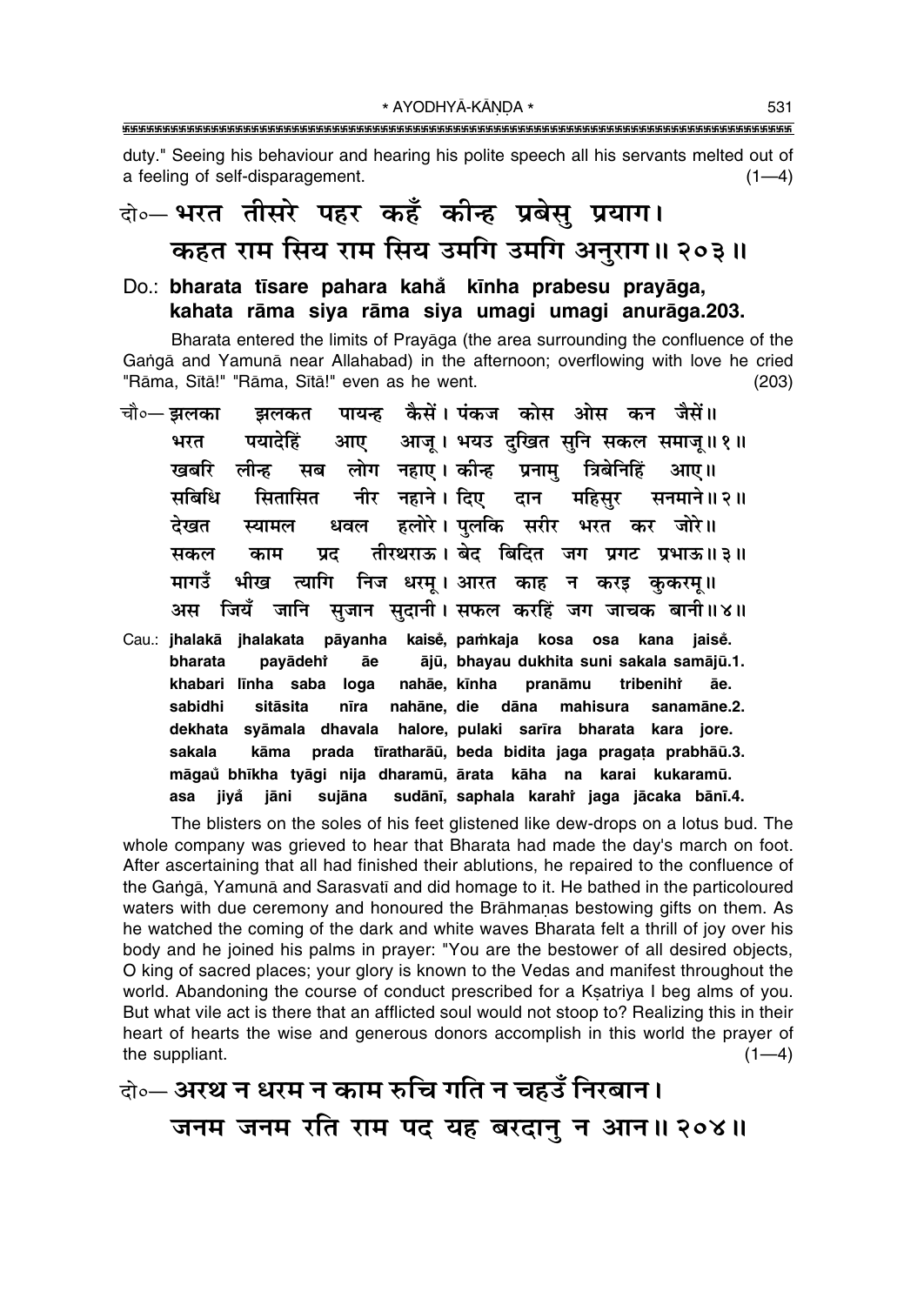#### Do.: aratha na dharama na kāma ruci gati na cahaŭ nirabāna, janama janama rati rāma pada yaha baradānu na āna.204.

"I have no liking for wealth nor for religious merit nor for sensuous enjoyment nor again do I seek the state of perfect and perpetual calm. Birth after birth let me have devotion to Srī Rāma's feet: this is the only boon I ask and nought else."  $(204)$ 

- कटिल करि मोही।लोग कहउ गर साहिब द्रोही॥ चौ∘— जानहँ राम चरन रति मोरें। अनदिन बढउ सीता राम अनग्रह तोरें॥ १॥ जलद जनम भरि सुरति बिसारउ। जाचत जलु पबि पाहन डारउ॥ घटें घटि जाई।बढ़ें प्रेमु सब भाँति भलाई॥२॥ चातक रटनि चढड़ जिमि दाहें। तिमि प्रियतम पद नेम निबाहें॥ कनकहिं बान माझ त्रिबेनी। भइ मृद् बानि समंगल देनी॥३॥ सनि भरत बचन तात भरत तम्ह सब बिधि साध्। राम चरन अनराग अगाध॥ मन माहीं। तुम्ह सम रामहि कोउ प्रिय नाहीं॥४॥ बादि गलानि करह kari mohī, loga kahau gura sāhiba drohī. Cau.: jānahů rāma kutila sītā morė, anudina baRhau anugraha torė.1. rāma carana rati jaladu janama bhari surati bisārau, jācata jalu pabi pāhana dārau. cātaku ratani ghatě ghati jāī, baRhě premu saba bhåti bhalāī.2.
	- kanakahî bāna caRhai jimi dāhě, timi priyatama pada nema nibāhě. bharata bacana suni mājha tribenī, bhai mrdu bāni sumamgala denī.3. tāta bharata tumha saba bidhi sādhū, rāma carana anurāga agādhū. galāni karahu mana māhi, tumha sama rāmahi kou priya nāhi.4. bādi

"Let Srī Rāma take me for a wicked fellow, and let the people call me an enemy of my preceptor and master. All the same by your grace may my devotion to the feet of Sita and Śrī Rāma grow day by day. The cloud may neglect the Cātaka bird all its life and on its asking water may discharge thunderbolt and hail. But the bird will fall in the estimation of others if it ceases to call out to the cloud. It will gain in everyway only by intensifying its love for the latter. Just as gold gets brighter by being put into the fire, even so the lover shines by sticking to his vow of devotion to the feet of his most beloved lord." In response to Bharata's prayer there came a sweet and benedictory utterance from the midst of the Triveni: "Dear Bharata, you are pious in everyway and your love for Srī Rāma's feet is unbounded. In vain do you harbour depressing thoughts in your mind; there is no one so dear to Rāma as you are."  $(1-4)$ 

### केञ्- तनु पुलकेउ हियँ हरषु सुनि बेनि बचन अनुकूल। भरत धन्य कहि धन्य सुर हरषित बरषहिं फूल॥ २०५॥

#### Do.: tanu pulakeu hiyå harasu suni beni bacana anukūla, bharata dhanya kahi dhanya sura harasita barasahi phula.205.

A thrill ran through Bharata's body and his soul rejoiced to hear the agreeable words of the (deity presiding over) Triveni. Exclaiming "Bharata is praiseworthy, all praise to him!" the gods joyfully rained flowers.  $(205)$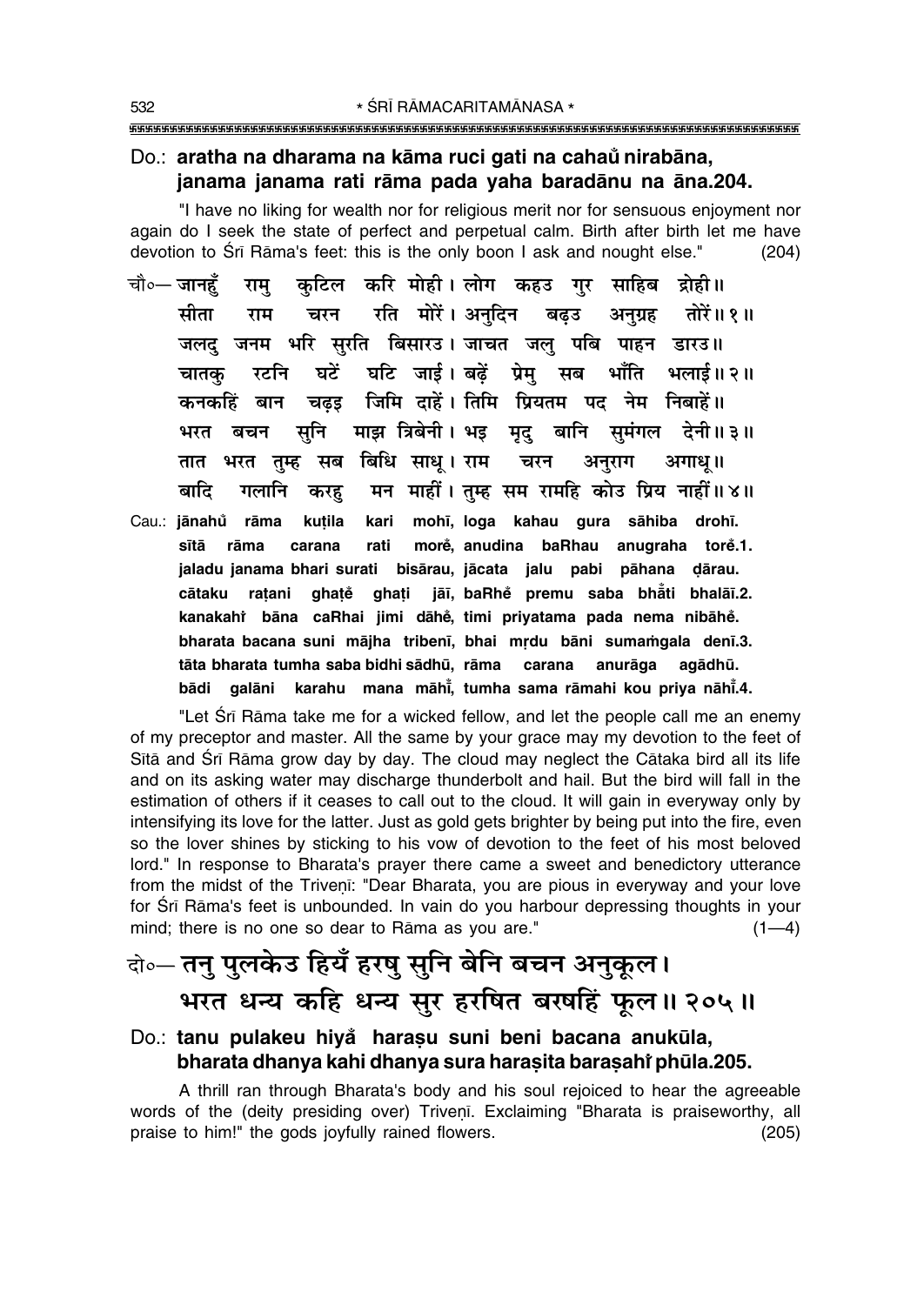\* AYODHYĀ-KĀNDA \* 

- निवासी। बैखानस चौ∘— प्रमदित तीरथराज गही उदासी ॥ बट् परसपर मिलि दस पाँचा। भरत सनेह सीलु सुचि साँचा॥१॥ कहहिं मनिबर पहिं आए।। ग्राम सहाए। भरद्वाज सनत राम गन मनि देखे। मरतिमंत भाग्य निज लेखे।। २॥ टंड करत प्रनाम उर लीन्हे। दीन्हि असीस कतारथ कीन्हे॥ धाड़ लाड उठाड सिरु बैठे। चहत सकुच गुहँ जन भजि पैठे॥३॥ आसन टीन्ह नाड यह बड़ सोचू। बोले रिषि लखि सीलु सँकोच्॥ मनि पॅछब कछ सधि पाई। बिधि करतब पर किछ न बसाई॥४॥ सब सनह भरत हम
- nivāsī, baikhānasa Cau.: pramudita tīratharāja batu grhī udāsī. kahahi parasapara mili dasa paca, bharata sanehu sīlu såcā.1. suci sunata rāma guna grāma suhāe, bharadvāja munibara pahř āe. damda pranāmu karata muni dekhe, mūratimamta bhāgya nija lekhe.2. līnhe, dīnhi dhāi uthāi lāi ura asīsa krtāratha kīnhe. dīnha nāi siru baithe, cahata sakuca grhå janu bhaji paithe.3. āsanu muni pūchaba kachu vaha baRa socū, bole risi lakhi sīlu såkocū. sunahu bharata hama saba sudhi pāī, bidhi karataba para kichu na basāī.4.

The inhabitants of Prayaga (the king of sacred places), including anchorites, religious students, householders and recluses, were transported with joy. Meeting in batches of five to ten they said to one another, "Bharata's affection and amiability are artless and genuine." Hearing of Srī Rāma's charming virtues he came to the great sage Bharadvāja. The sage saw him falling prostrate before him and looked upon him as his own good-luck personified. Running up and lifting him the sage clasped him to his bosom and gratified him by bestowing his blessing on him. Offered a seat by the sage he sat down with his head bent low, as if he would run away and hide his face in a den of bashfulness. He felt much perturbed at the thought that the sage might ask him any question. Seeing his amiability and confusion of mind the sage said to him, "Listen, Bharata! I have already heard everything; but we have no control over the doings of Fate."  $(1-4)$ 

- वे०— तुम्ह गलानि जियँ जनि करह समुझि मातु करतुति। तात कैकइहि दोसु नहिं गई गिरा मति धुति॥ २०६॥
- Do.: tumha galāni jiyå jani karahu samujhi mātu karatūti, kaikaihi dosu nahi qaī qirā mati dhūti.206. tāta

"Be not distressed at heart by the thought of what your mother has done. It is no fault of Kaikeyī, dear child; it was the goddess of speech who deluded her mind." (206)

|  | चौ०— यहउ कहत भल  कहिहि न कोऊ। लोकु  बेदु  बुध  संमत  दोऊ॥ |  |  |  |                                                        |  |
|--|-----------------------------------------------------------|--|--|--|--------------------------------------------------------|--|
|  |                                                           |  |  |  | तात तुम्हार बिमल जसु गाई। पाइहि  लोकउ  बेदु  बड़ाई॥१॥  |  |
|  |                                                           |  |  |  | लोक बेद संमत सबु कहई।जेहि पितु देइ राजु सो लहई॥        |  |
|  |                                                           |  |  |  | राउ सत्यब्रत तुम्हहि बोलाई।देत राजु सुखु धरमु बड़ाई॥२॥ |  |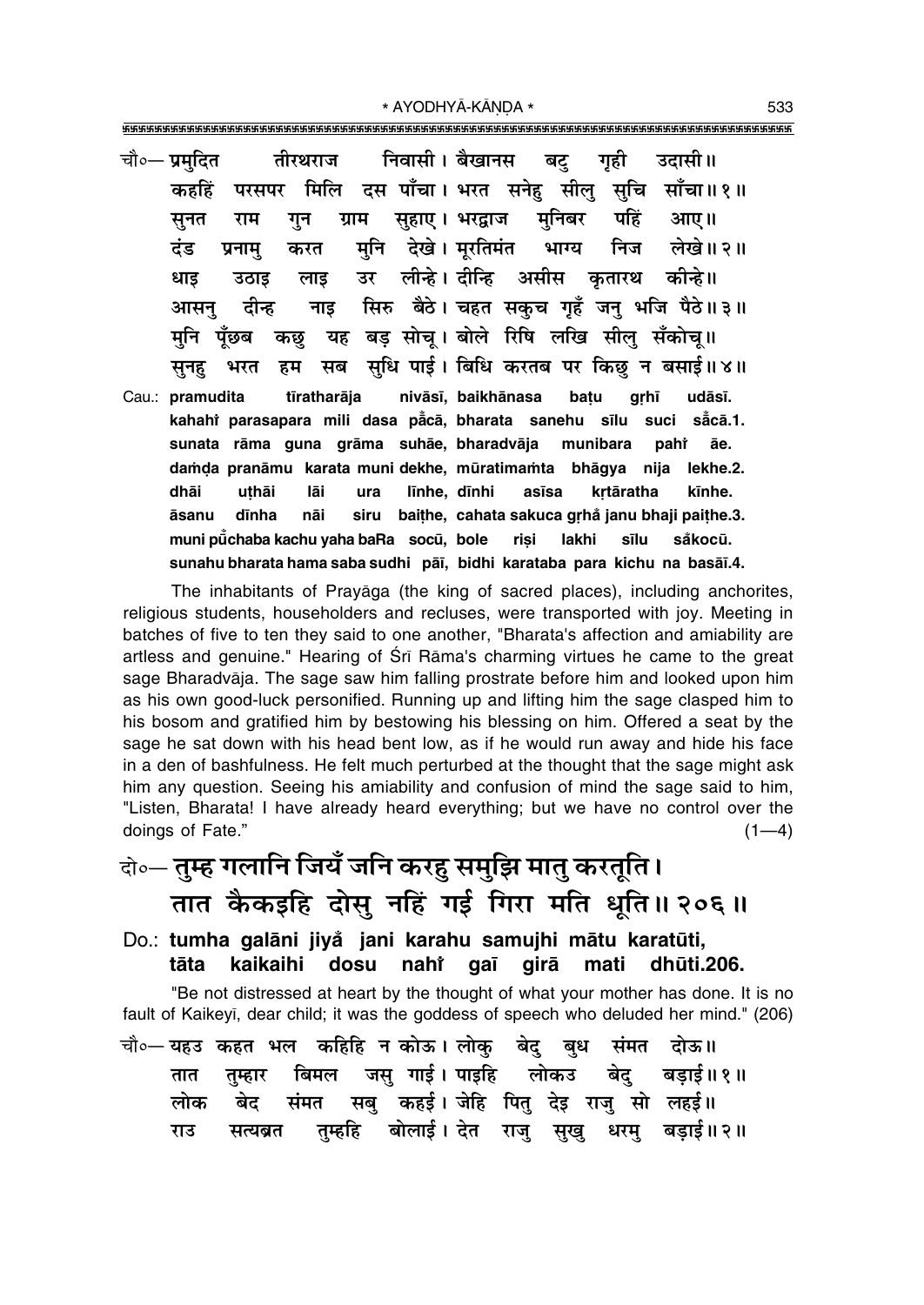|  |  | राम गवनु बन अनरथ मूला। जो सुनि सकल बिस्व भइ सूला॥         |  |  |
|--|--|-----------------------------------------------------------|--|--|
|  |  | सो भावी बस रानि अयानी।करि कुचालि अंतहुँ पछितानी॥३॥        |  |  |
|  |  | तहँउँ तुम्हार अलप अपराध् ।कहै सो अधम अयान असाधू॥          |  |  |
|  |  | करतेहु राजु त तुम्हहि न दोषू। रामहि  होत  सुनत  संतोषू॥४॥ |  |  |

Cau.: yahau kahata bhala kahihi na koū, loku bedu budha sammata doū. **tåta tumhåra bimala jasu gå∂, påihi lokau bedu baRå∂.1. loka beda sa≈mata sabu kaha∂, jehi pitu dei råju so laha∂. råu satyabrata tumhahi bolå∂, deta råju sukhu dharamu baRå∂.2.** rāma gavanu bana anaratha mūlā, jo suni sakala bisva bhai sūlā. **so bhåv∂ basa råni ayån∂, kari kucåli a≈tahu pachitån∂.3. ° taha° u tumhåra alapa ° aparådhµu, kahai so adhama ayåna asådhµu.** karatehu rāju ta tumhahi na dosū, rāmahi hota sunata samtosū.4.

"Nobody would approve of it even if I said so; for the wise recognize worldly opinion as well as the judgment of the Vedas. By singing your unsullied glory, however, the world and the Vedas both will be exalted. The world as well as the Vedas admit it and everyone says that of king's sons he alone gets the throne on whom his father bestows it. The king, who was above all true to his vow, would have called you and bestowed the kingdom on you; and this would have brought him joy, religious merit and glory. But the root of all trouble was Råma's exile to the forest and the whole universe was pained to hear of it. It was, however, as fate would have it; much as the foolish queen (Kaikeyī) did wrong, she now repents for it. But he who lays the least blame for it on you is vile, ignorant and wicked. Even if you accepted the sovereignty no blame would attach to you and even Rāma would have been gratified to hear of it."  $(1-4)$ 

### दो**०— अब अति कीन्हेहु भरत भल तुम्हहि उचित मत एहू।** सकल सुमंगल मूल जग रघुबर चरन सने<u>ह</u>।। २०७॥

Do.: **aba ati k∂nhehu bharata bhala tumhahi ucita mata ehu,** sakala sumamgala mūla jaga raghubara carana sanehu.207.

"But what you have done now is excellent; your standpoint is quite justified. For devotion to Śrī Rāma's feet is the root of all choice blessings in the world." (207) चौ०— सो तुम्हार धनु जीवनु प्राना। भूरिभाग को तुम्हहि समाना॥ यह तुम्हार आचरज् न ताता।दसरथ सुअन राम प्रिय भ्राता॥१॥ सूनह भरत रघुबर मन माहीं।**पेम पात्रु तुम्ह सम कोउ नाहीं**॥ लखन राम सीतहि अति प्रीती।**निसि सब तम्हहि सराहत बीती॥२॥** जाना मरम् नहात प्रयागा**।** मगन होहिं तुम्हरें अनुरागा॥ तुम्ह पर अस सनेह रघुबर कें। सुख जीवन जग जस जड़ नर कें॥३॥ यह न अधिक रघुबीर बडाई। प्रनत कुटुंब पाल रघुराई॥ तुम्ह तौ भरत मोर मत एह**। धरें देह जन् राम सनेह**॥४॥

Cau.: **so tumhåra dhanu j∂vanu prånå, bhµuribhåga ko tumhahi samånå. yaha tumhåra åcaraju na tåtå, dasaratha suana råma priya bhråtå.1.**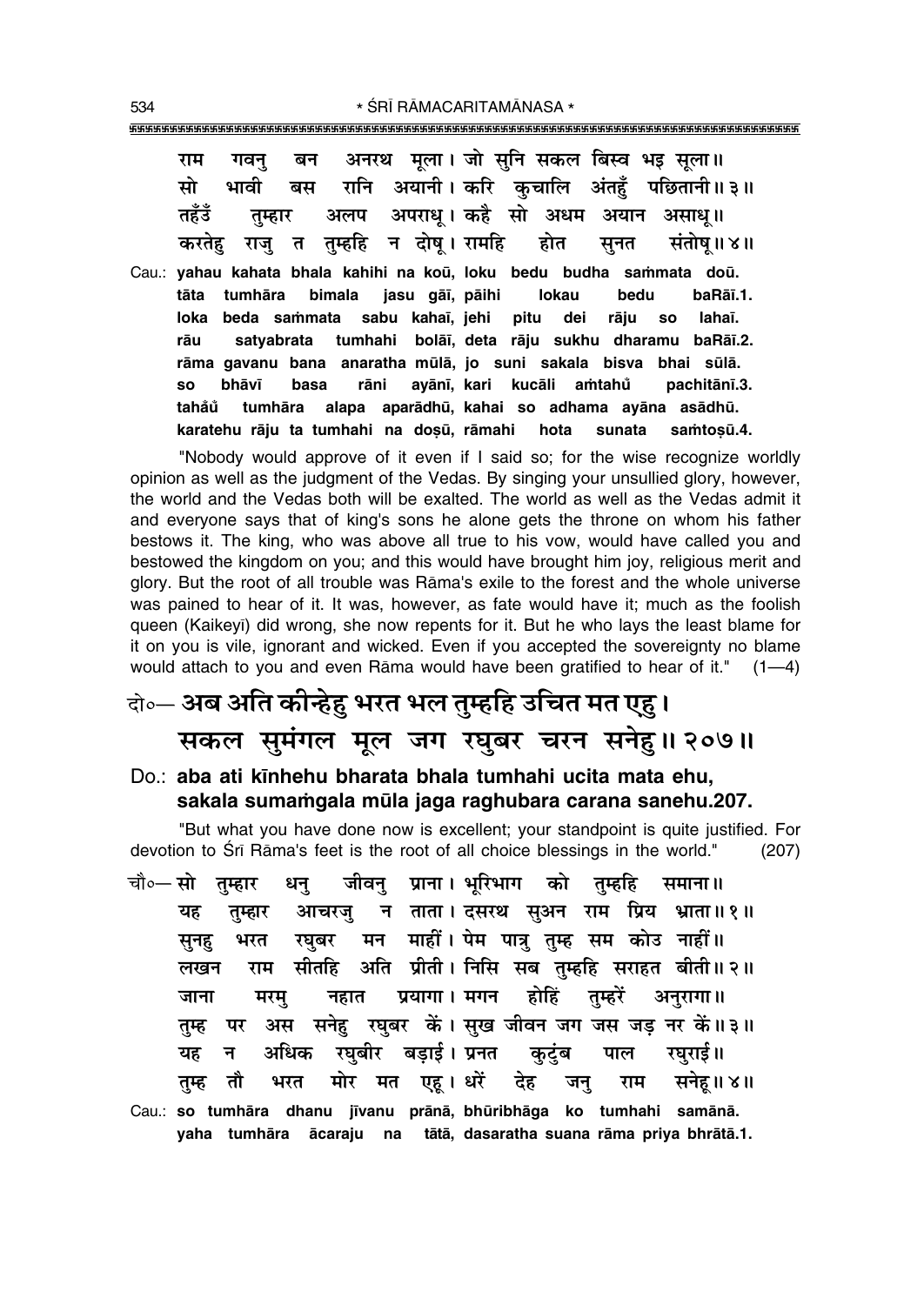sunahu bharata raghubara manamāhi, pema pātru tumha sama kou nāhi. ati prītī, nisi saba tumhahi sarāhata bītī.2. lakhana rāma sītahi iānā maramu nahāta pravāgā, magana hohi tumhare anurāgā. tumha para asa sanehu raghubara kě, sukha jīvana jaga jasa jaRa nara kě.3. vaha na adhika raghubīra baRāī, pranata kutumba pāla raghurāī. tumha tau bharata mora mata ehū, dhare deha janu rāma sanehū.4.

"And that is your wealth and life, nay, your vital breath. Who is, then, so highly blessed as you? This is, however, not to be wondered at in your case, who are a son of King Daśaratha and a beloved brother of Rāma. I tell you, Bharata, there is no one held so dear in his heart by the Chief of Raghu's line as you. Laksmana, Rāma and Sītā most fondly praised you the whole night. I came to know the secret only when they were bathing at Pravāga; they would feel overwhelmed with love for you. The Chief of Raghu's line cherishes the same love for you as a fool does for a life of ease in this world. This is, however, no great tribute to the Hero of Raghu's race, who cherishes the whole family of the suppliant. As for yourself, Bharata, my opinion is that you are the very incarnation of love for Rāma."  $(1-4)$ 

### वो॰- तुम्ह कहँ भरत कलंक यह हम सब कहँ उपदेस् । राम भगति रस सिद्धि हित भा यह समउ गनेसु॥ २०८॥

#### Do.: tumha kahå bharata kalamka yaha hamasaba kahå upadesu, rāma bhagati rasa siddhi hita bhā yaha samau ganesu.208.

"What, to your mind, constitutes a slur on you is a lesson to us all. The present occasion has proved very propitious for preparing elixir in the form of devotion of Rāma."  $(208)$ 

- चौ०— नव बिधु बिमल तात जसु तोरा । रघुबर किंकर कुमुद चकोरा॥ अँथइहि कबहूँ ना। घटिहि न जग नभ दिन दिन दूना॥१॥ उदित सदा कोक तिलोक प्रीति अति करिही। प्रभ प्रताप रबि छबिहि न हरिही॥ निसि दिन सुखद सदा सब काह। ग्रसिहि न कैकइ करतबु राह॥२॥ पियुषा। गर अवमान दोष नहिं दुषा॥ सपेम राम पुरन भगत अब अमिअँ अघाहँ। कीन्हेह सलभ सधा बसधाहँ॥३॥ राम सरसरि आनी। समिरत सकल समंगल खानी॥ भगीरथ भूप गुन गन बरनि न जाहीं। अधिक कहा जेहि सम जग नाहीं॥४॥ दसरथ
- Cau.: nava bidhu bimala tāta jasu torā, raghubara kimkara kumuda cakorā. sadā kabahū nā, ghatihi na jaga nabha dina dina dūnā.1. udita åthaihi koka tiloka karihī, prabhu pratāpa rabi chabihi na harihī. prīti ati nisi dina sukhada sadā saba kāhū, grasihi na kaikai karatabu rāhū.2. pūrana rāma supema piyūsā, gura avamāna dosa nahi dūsā. rāma bhagata aba amiå aghāhū, kīnhehu sulabha sudhā basudhāhū.3. surasari ānī, sumirata sakala sumamgala khānī. bhūpa bhagīratha dasaratha guna gana barani na jāhi, adhiku kahā jehi sama jaga nāhi.4.

"Your glory, dear child, is a new type of spotless moon as it were; while Rāma's devotees are like so many water-lilies (that open only in moonlight) and Cakora birds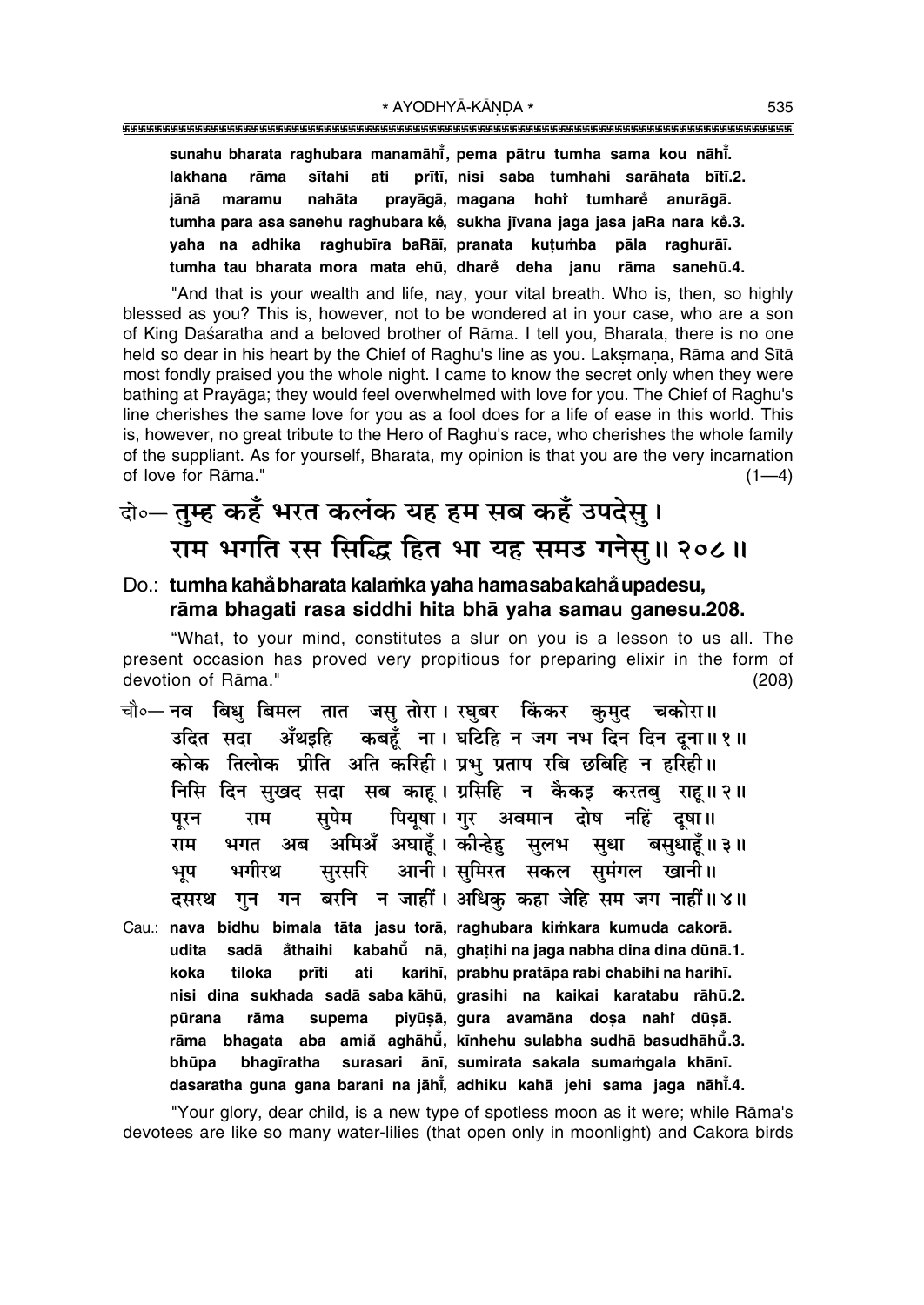(that are equally fond of the moon). It shall always remain above the horizon and shall never set; nay, it shall never wane and shall ever wax in the heavens of this world. The Cakravaka bird in the shape of the three worlds shall cherish great love for it, while the sun in the shape of the Lord's glory shall never rob it of its splendour. It shall ever delight everyone by day as well as by night and the demon Rāhu in the form of Kaikeyī's doings shall never eclipse it. It is full of nectar in the form of ideal love for Rāma and is untarnished by any stain resulting from a wrong done to the Guru.\* Let Rāma's devotees now enjoy nectar to their heart's content since you have made it so easy of access even on earth. Of your forbears King Bhagirathat brought down the celestial river, the very thought of which is a fountain of all choice blessings. As for Daśaratha's virtues they are more than one can describe. What more shall I say about him? He had no equal in the world."  $(1-4)$ 

### वो॰– जासु सनेह सकोच बस राम प्रगट भए आइ। जे हर हिय नयननि कबहुँ निरखे नहीं अघाइ॥ २०९॥

#### Do.: jāsu saneha sakoca basa rāma pragata bhae āi, je hara hiya nayanani kabahů nirakhe nahi aghāi.209.

"Won by his affection and meekness Srī Rāma Himself appeared on earth---Rāma whom even Siva has never seen with His mental eves to His heart's fill."  $(209)$ 

|  |  |  |  |  | चौ∘— कीरति   बिधु   तुम्ह   कीन्ह  अनूपा । जहँ   बस   राम   पेम   मृगरूपा॥ |
|--|--|--|--|--|----------------------------------------------------------------------------|
|  |  |  |  |  | तात गलानि करहु जियँ जाएँ। डरहु दरिद्रहि पारसु पाएँ॥१॥                      |
|  |  |  |  |  | सुनहु भरत हम झूठ न कहहीं। उदासीन तापस बन रहहीं॥                            |
|  |  |  |  |  | सब साधन कर सुफल सुहावा।लखन राम सिय दरसनु पावा॥२॥                           |

\* It is mentioned in the Purānas that Brhaspati, the preceptor of the gods, on one occasion, when he was returning from a bath in the Ganga, found his wife, Tara, with the moon-god and threw his dripping robe at him and hit him in the face, thus causing the spots that are still to be seen there.

† The descent of the celestial river, Ganga, to the earth is associated with the name of King Bhagiratha, who is said to have practised austere penance for 1000 years and eventually succeeded in bringing down the stream. The Purānas tell us how King Sagara, an ancestor of the illustrious Bhagīratha, performed a horse sacrifice. The horse released by the king prior to the sacrifice was.

King Sagara's sons, 60,000 in number, went out in quest of the horse and dug the earth on all sides. While digging the earth in the north-east they found the horse by the side of the divine sage Kapila, who sat absorbed in meditation in the nether regions. The foolish and haughty princes took the sage for a thief and abusing him right and left ran to assault him. The sage now opened his eyes and lo! as a result of their offence the princes were instantly reduced to ashes by a fire which emanated from their body.

King Sagara had another son, Asamañjasa by name. His son, Amsuman, who was much devoted to his grandfather, proceeded in search of the horse under orders of the king, and found the animal near the ashes of his uncles. He also beheld the great sage Kapila and supplicated to him. The sage, who was pleased with his prayer, told him that the horse belonged to his grandfather and asked him to take it back. The sage further told him about the death of his uncles and added that the latter could attain salvation only if their remains could be washed by the Ganga . Amsuman took the horse to his grandfather, who duly performed the horse sacrifice and then retired to the woods after installing his grandson on the throne of Ayodhyā.

King Amsuman and his son Dilipa successively practised austere for a number of years with a view to bringing the Ganga down to the mortal plane, but in vain Dilipa's son, Bhagiratha, at last succeeded in bringing the stream to the earth and took it to the place, where his uncles had lain in the form of ashes. The moment the water of the Ganga touched their remains their spirits were absolved from the sin of insulting a holy sage and ascended to heaven. Such is the glory of the Ganga, which is stated to have emanated from the feet of Bhagavān Visnu Himself.

536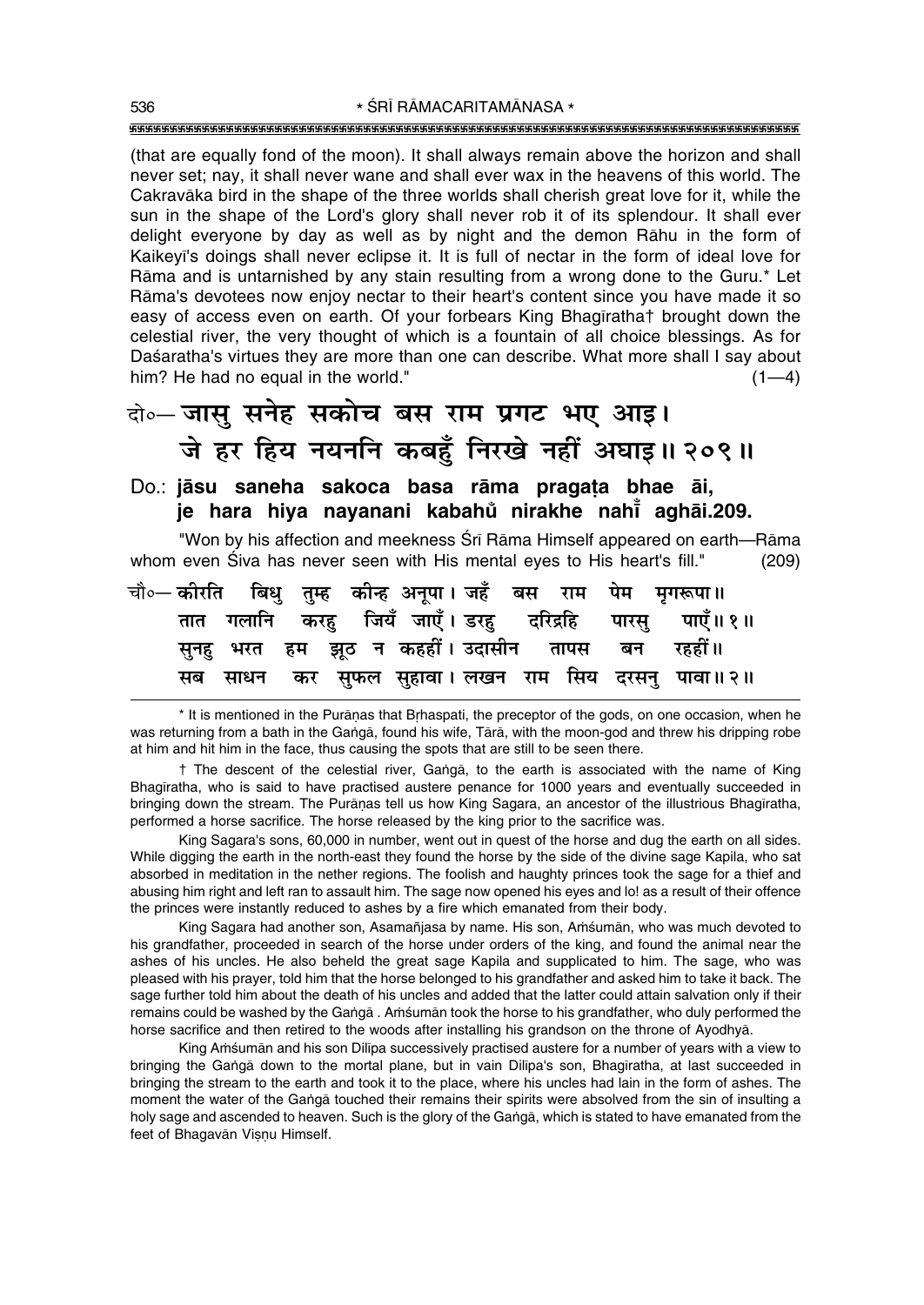| भरत  |      | जस्<br>तम्ह | तेहि फल कर फलु दरस तुम्हारा। सहित पयाग<br>जगु जयऊ। कहि अस पेम मगन मुनि भयऊ॥३॥                    |  | सुभाग |                | हमारा ॥ |                   |
|------|------|-------------|--------------------------------------------------------------------------------------------------|--|-------|----------------|---------|-------------------|
| सनि  |      |             | मुनि बचन सभासद हरषे।साधु सराहि सुमन सुर बरषे॥                                                    |  |       |                |         |                   |
| धन्य | धन्य |             | धुनि गगन पयागा। सुनि सुनि भरतु मगन अनुरागा॥४॥                                                    |  |       |                |         |                   |
|      |      |             | Cau.: kīrati bidhu tumha kīnha anūpā, jahå basa rāma pema mrgarūpā.                              |  |       |                |         |                   |
| tāta |      |             | galāni karahu jiyå jāe, darahu daridrahi<br>sunahu bharata hama jhūṭha na kahahī, udāsīna tāpasa |  |       | pārasu<br>bana |         | pāĕ.1.<br>rahahī. |
|      |      |             | saba sādhana kara suphala suhāvā, lakhana rāma siya darasanu pāvā.2.                             |  |       |                |         |                   |
|      |      |             | tehi phala kara phalu darasa tumhārā, sahita payāga subhāga hamārā.                              |  |       |                |         |                   |
|      |      |             | bharata dhanya tumha jasu jagu jayaū, kahi asa pema magana muni bhayaū.3.                        |  |       |                |         |                   |
|      |      |             | suni muni bacana sabhāsada harase, sādhu sarāhi sumana sura barase.                              |  |       |                |         |                   |
|      |      |             | dhanya dhanya dhuni gagana payāgā, suni suni bharatu magana anurāgā.4.                           |  |       |                |         |                   |

"You have created the peerless moon of your glory, which bears on it the figure of a deer\* in the shape of love for Råma. You feel distressed at heart, dear son, for no purpose: you fear poverty even though you have found the philosopher's stone. Listen, Bharata—I tell no falsehood, I am an ascetic dwelling in the forest and having no concern with the world—I obtained the happy and excellent reward of all spiritual practices when I saw Laksmana, Rāma and Sītā. The reward of that reward itself is your sight, on which not only I but the whole of Prayåga deserves to be congratulated. Bharata, you deserve all praise since by your glory you have conquered the whole world.î As he concluded his speech the sage was overwhelmed with love. Those who were assembled there rejoiced to hear the sage's words, while the gods acclaimed Bharata and rained flowers on him. Even as Bharata heard the shouts of applause in the heavens as well as in Prayåga he was overwhelmed with emotion.  $(1-4)$ 

## दो०– **पुलक गात हियँ रामु सिय सजल सरोरुह नैन। करि प्रनामु मुनि मंडलिहि बोले गदगद बैन॥२१०॥**

#### Do.: **pulaka gāta hiyå rāmu siya sajala saroruha naina,** kari pranāmu muni mamdalihi bole gadagada baina.210.

Experiencing a thrill of joy all over his body, with his heart full of Sītā and Rāma and his lotus eyes wet with tears he made obeisance to the conclave of sages and thus spoke in a voice choked with emotion: (210)

|  | चौ०— मुनि समाजु अरु तीरथराजू । साँचिहुँ सपथ अघाइ अकाजू॥ |  |  |                                                             |
|--|---------------------------------------------------------|--|--|-------------------------------------------------------------|
|  |                                                         |  |  | एहिं थल जौं किछु कहिअ बनाई। एहि सम अधिक न अघ अधमाई॥१॥       |
|  | तुम्ह सर्बग्य कहउँ सतिभाऊ।उर अंतरजामी रघुराऊ॥           |  |  |                                                             |
|  |                                                         |  |  | मोहि न मातु करतब कर सोचू। नहिं दुखु जियँ जगु जानिहि पोचू॥२॥ |
|  | नाहिन डरु बिगरिहि परलोकू। पितहु मरन कर मोहि न सोकू॥     |  |  |                                                             |
|  |                                                         |  |  | सुकृत सुजस भरि भुअन सुहाए।लछिमन राम सरिस सुत पाए॥३॥         |

<sup>\*</sup> The spot in the moon is represented by the Hindus as a deer even as it is presented in European nurseries as the form of a man.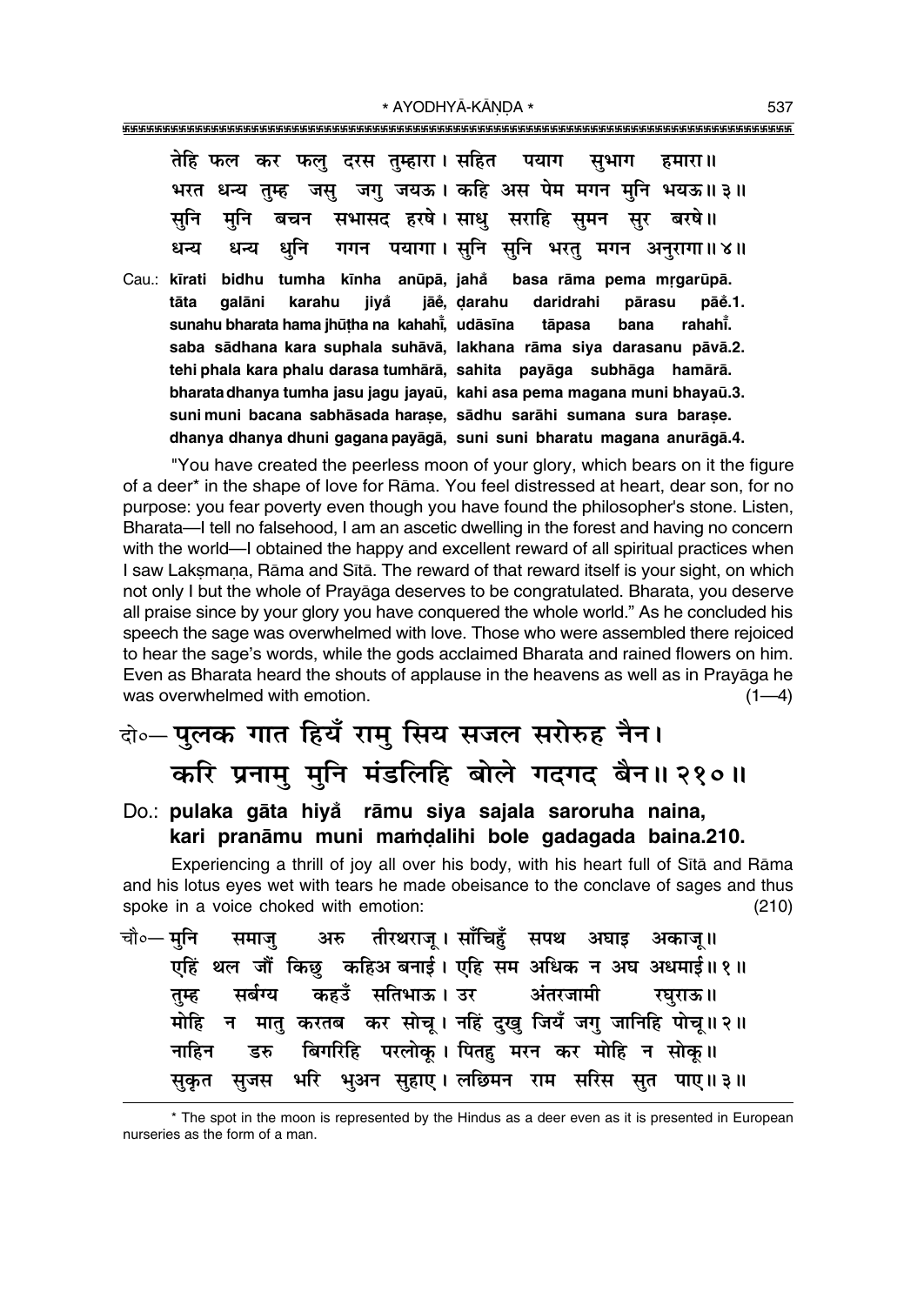बिरहें तजि तन छनभंग्। भूष सोच कर कवन प्रसंग्॥ राम लखन सिय बिन पग पनहीं। करि मनि बेष फिरहिं बन बनहीं॥४॥ राम tīratharājū, sācihů Cau.: muni samāju aru sapatha aghāi akājū. ehi thala jaů kichu kahia banāī, ehi sama adhika na agha adhamāī.1. tumha sarbagya kahaů satibhāū, ura amtarajāmī raghurāū. mohi na mātu karataba kara socū, nahi dukhu jiyå jagu jānihi pocū.2. nāhina daru bigarihi paralokū, pitahu marana kara mohi na sokū. sukrta sujasa bhari bhuana suhāe, lachimana rāma sarisa suta pāe.3. rāma birahå taji tanu chanabhamqū, bhūpa soca kara kavana prasamqū. rāma lakhana siya binu paga panahī, kari muni besa phirahi bana banahī.4.

"Here is an assembly of sages and we stand at a place which is known as the king of sacred places. Great harm will come to a man if he states even a fact on oath at such a place. And if one tells a lie there will be no greater sin and depravity. I speak out the truth knowing as I do that you are all-wise, while the Lord of Raghus has access to the inmost recesses of one's heart. I am not at all sorry for what my mother has done nor am I troubled at heart over the thought that the world will look upon me as mean. I fear not lest I should spoil my future life nor do I grieve over my father's death, whose meritorious deeds and fair renown shine forth throughout the universe, who had sons like Laksmana and Sri Rama, and who quitted his frail body as a result of his separation from Śrī Rāma. Thus there is hardly any occasion for lamentation on his account. What pains me is that dressing themselves as hermits Srī Rāma, Lakṣmaṇa and Sītā roam from forest to forest without shoes on their feet."  $(1-4)$ 

### वो०— अजिन बसन फल असन महि सयन डासि कुस पात। बसि तरु तर नित सहत हिम आतप बरषा बात॥ २११॥

Do.: ajina basana phala asana mahi sayana dāsi kusa pāta, basi taru tara nita sahata hima ātapa barasā bāta.211.

"Clad in deerskin, living on bare fruits, reposing on the ground overspread with Kuśa grass and leaves and halting under trees they ever endure cold and sunshine, rain and storm!"  $(211)$ 

चौ०- एहि दुख दाहँ दहइ दिन छाती। भूख न बासर नीद न राती॥ कर औषधु नाहीं। सोधेउँ सकल बिस्व मन माहीं॥१॥ करोग एहि बढ़ई अघ मूला। तेहिं हमार हित कीन्ह बँसूला॥ कुमत मात कलि कुकाठ कर कीन्ह कुजंत्र्। गाडि अवधि पढि कठिन कुमंत्र्॥२॥ मोहि लगि यहु कुठाटु तेहिं ठाटा। घालेसि सब जगु बारहबाटा॥ कजोग राम फिरि आएँ। बसड़ अवध नहिं आन उपाएँ॥३॥ मिटड भरत बचन सुनि मुनि सुखु पाई। सबहिं कीन्हि बहु भाँति बड़ाई॥ करहु जनि सोचु बिसेषी। सब दुखु मिटिहि राम पग देखी॥४॥ तात Cau.: ehi dukha dāhå dahai dina chātī, bhūkha na bāsara nīda na rātī. kuroga kara ausadhu nāhi, sodheu sakala bisva mana māhi.1. ehi mātu kumata baRhaī agha mūlā, tehr hamāra hita kīnha båsūlā. kali kukātha kara kīnha kujamtrū, gāRi avadhi paRhi kathina kumamtrū.2.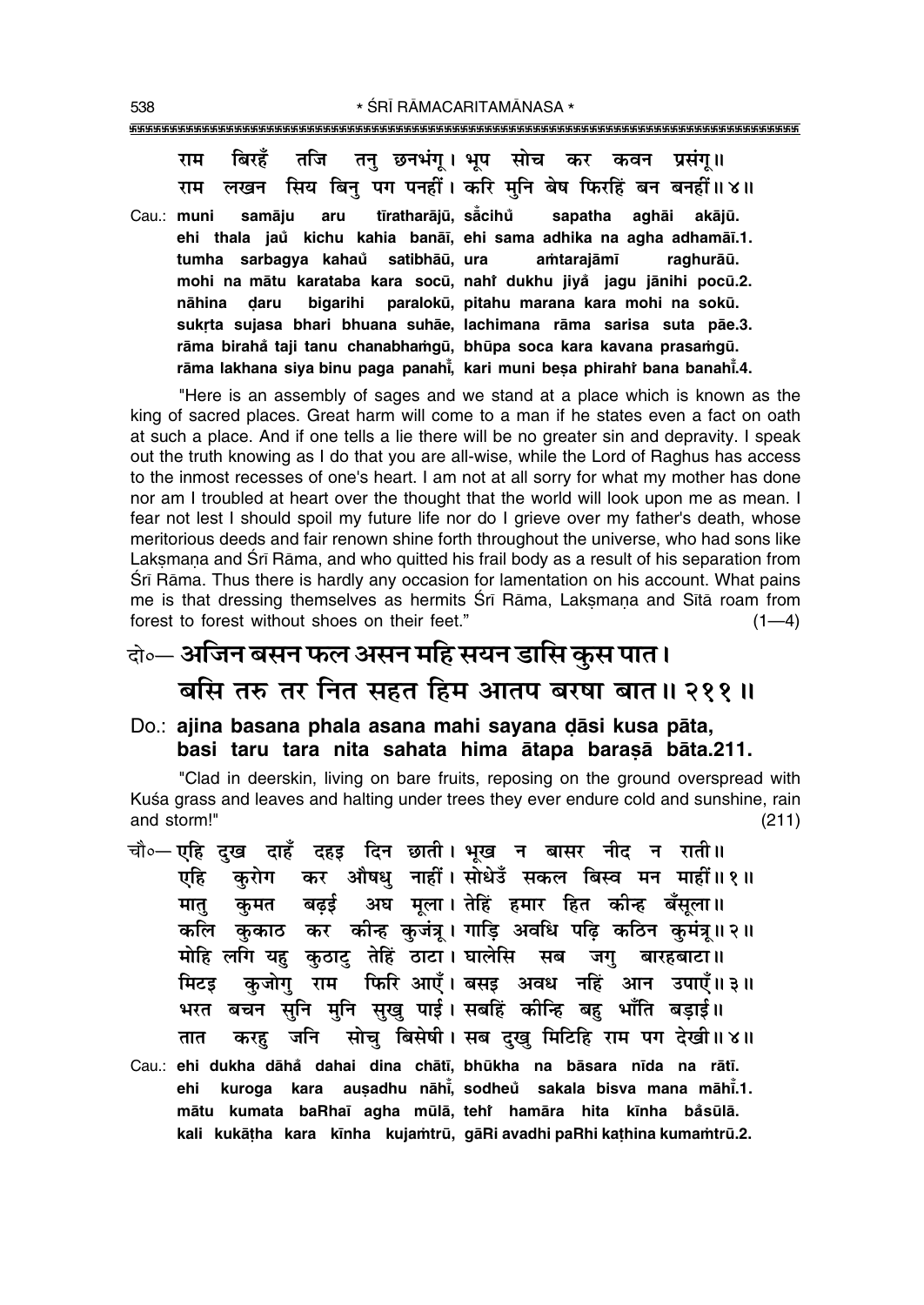**mohi lagi yahu ku¢hå¢u tehiÚ ¢hå¢å, ghålesi saba jagu bårahabå¢å. mi¢ai kujogu råma phiri åe°, basai avadha nahiÚ åna upåe°.3. bharata bacana suni muni sukhu på∂, sabahiÚ k∂nhi bahu bhå° ti baRå∂.** tāta karahu jani socu biseṣī, saba dukhu miṭihi rāma paga dekhī.4.

"It is this burning agony which is ever consuming my breast, so that I feel no appetite by day and get no sleep at night. For this fell disease there is no remedy: I have mentally ransacked the whole world. My mother's evil counsel was like a sinful carpenter, who used my interests as an adze and fashioned out of the inauspicious wood of discord a destructive magical contrivance and muttering the terrible malevolent spell of (Śrī Rāma's) exile for a fixed term (of fourteen years) planted it (in the soil of Ayodhyå).\* It is for my sake that she employed this infamous contrivance and brought ruin on the whole world. This calamity will cease only when Śrī Rāma returns; by no other means can Ayodhyā thrive again." The sage (Bharadvåja) was gratified to hear Bharata's words and everyone applauded him in ways more than one. "Grieve not much, dear child; all your woes will disappear the moment you behold Śrī Rāma's feet." (1—4)

## दो**० करि प्रबोधु मुनिबर कहेउ अतिथि पेमप्रिय होहु। कंद मूल फल फूल हम देहिं लेहू करि छोह।। २१२।।**

Do.: **kari prabodhu munibara kaheu atithi pemapriya hohu, ka≈da mµula phala phµula hama dehiÚ lehu kari chohu.212.**

After comforting him (thus) the chief of the sages, Bharadvåja, said, "Be my beloved guest and deign to accept the bulbs, roots, fruits and flowers that we may offer you." (212)

- <sub>ेचौ०</sub>— सुनि मुनि बचन भरत हियँ सोच् । भयउ कुअवसर कठिन सँकोच्॥ जानि गरुइ गर गिरा बहोरी।**चरन बंदि बोले कर जोरी॥१॥** सिर धरि आयसु करिअ तुम्हारा। परम धरम यहु नाथ हमारा॥ भरत बचन मुनिबर मन भाए । सुचि सेवक सिष निकट बोलाए॥२॥ <mark>र्चा</mark>हिअ कीन्हि भरत पहुनाई। कंद मूल फल आनहु जाई।। भलेहिं नाथ कहि तिन्ह सिर नाए। प्रमुदित निज निज काज सिधाए॥३॥ <u>मनिहि सोच पाहन बड नेवता।तसि पजा चाहिअ जस देवता॥</u> सुनि रिधि सिधि अनिमादिक आईं। आयसु होइ सो करहिं गोसाईं॥४॥
- Cau.: **suni muni bacana bharata hiya° socµu, bhayau kuavasara ka¢hina sa°kocµu. jåni garui gura girå bahor∂, carana ba≈di bole kara jor∂.1. sira dhari åyasu karia tumhårå, parama dharama yahu nåtha hamårå. bharata bacana munibara mana bhāe, suci sevaka siṣa nikaṭa bolāe.2. cåhia k∂nhi bharata pahunå∂, ka≈da mµula phala ånahu jå∂. bhalehiÚ nåtha kahi tinha sira nåe, pramudita nija nija kåja sidhåe.3. munihi soca påhuna baRa nevatå, tasi pµujå cåhia jasa devatå. suni ridhi sidhi animådika å∂° , åyasu hoi so karahiÚ goså∂° .4.**

<sup>\*</sup> This evidently refers to a magical contrivance, intended to drive out an enemy from his home, in which wood is cut during a particular period from the tree known as the helleric myrobalan and after fashioning a pin out of it the same is planted in the enemy's house with the recitation of some spells. This is believed to bring the desired result.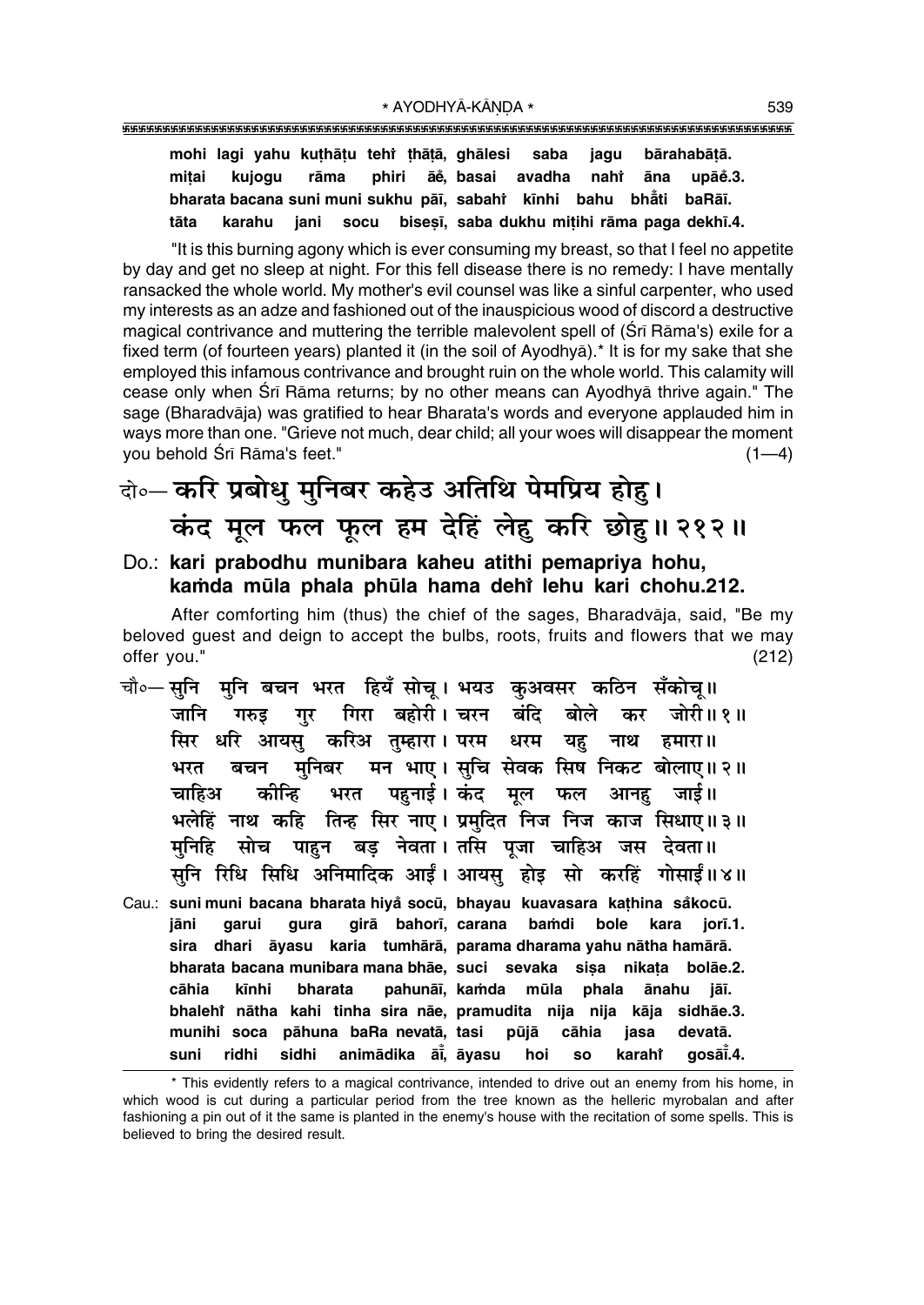On hearing the sage's words Bharata was troubled at heart; for he was faced with a hard puzzle at a difficult time. Then, realizing the weightiness of an elder's command he adored the sage's feet and replied with joined palms, "Your orders must be respectfully obeyed; this is my paramount duty, my lord." Bharata's reply pleased the great sage (Bharadvåja), who called his trusty servants and pupils by his side. "Bharata ought to be entertained; therefore, go and bring bulbs, roots and fruits." They bowed their heads with the words 'very well, sir!' and most gladly proceeded to take charge of their respective duties. The sage anxiously thought that he had invited a distinguished guest and that a deity must be worshipped according to his or her rank. Hearing of this riches of various kinds (Riddhis) and supernatural powers (Siddhis) like Animā (the power of assuming atomic size) appeared (in a visible form) and said, "We are prepared to do your bidding,  $O$  lord."  $(1-4)$ 

## दो०– **राम बिरह ब्याकुल भरतु सानुज सहित समाज।** पहनाई करि हरह श्रम कहा मुदित मुनिराज॥ २१३॥

#### Do.: **råma biraha byåkula bharatu sånuja sahita samåja,** pahunāī kari harahu śrama kahā mudita munirāja.213.

"Bharata as well as his younger brother (Satrughna) and the whole company are distressed due to their separation from Råma. Entertain them and relieve them of their fatigue," the great sage gladly said. (213)

- चौ०— रिधि सिधि सिर धरि मनिबर बानी। बडभागिनि आपहि अनुमानी॥ **कहहिं परसपर सिधि समदाई। अतलित अतिथि राम लघ भाई॥१॥** <u>म</u>नि पद बंदि करिअ सोइ आज् । होइ सुखी सब राज समाज् ॥ अस कहि रचेउ रुचिर गृह नाना। जेहि बिलोकि बिलखाहिं बिमाना॥२॥ **÷Ùª Á'÷ÍÁà ÷ÍÁ⁄ U ÷Á⁄U ⁄Êπ – Œπà Á¡ã"UÁ"U •◊⁄U •Á÷‹Ê·H** दासीं दास साजु सब लीन्हें। जोगवत रहहिं मनहि मनु दीन्हें॥३॥ सब समाज़ सजि सिधि पल माहीं। जे सुख सुरपुर सपनेहुँ नाहीं॥ **प्रथमहिं बास दिए सब केही।** संदर सुखद जथा रुचि जेही॥४॥
- Cau.: **ridhi sidhi sira dhari munibara bån∂, baRabhågini åpuhi anumån∂.** kahah† parasapara sidhi samudāī, atulita atithi rāma laghu bhāī.1. muni pada bamdi karia soi ājū, hoi sukhī saba rāja samājū. asa kahi raceu rucira grha nānā, jehi biloki bilakhāhî  **bimånå.2. bhoga bibhµuti bhµuri bhari råkhe, dekhata jinhahi amara abhilå¶e. dås∂° dåsa såju saba l∂nhe°, jogavata rahahiÚ manahi manu d∂nhe°.3. saba samåju saji sidhi pala måh∂° , je sukha surapura sapanehu nåh∂ ° ° . prathamahiÚ båsa die saba keh∂, su≈dara sukhada jathå ruci jeh∂.4.**

The riches and supernatural powers in their embodied forms bowed to the command of the great sage and deemed themselves highly favoured. The Siddhis said to one another, "Śrī Rāma's younger brother (Bharata) is a guest beyond compare. Bowing at the sage's feet let us do that which may gratify the whole of the royal party. So saying they erected beautiful dwellings of various patterns, which put to shame by their appearance the aerial cars of gods. They were replete with abundant luxuries and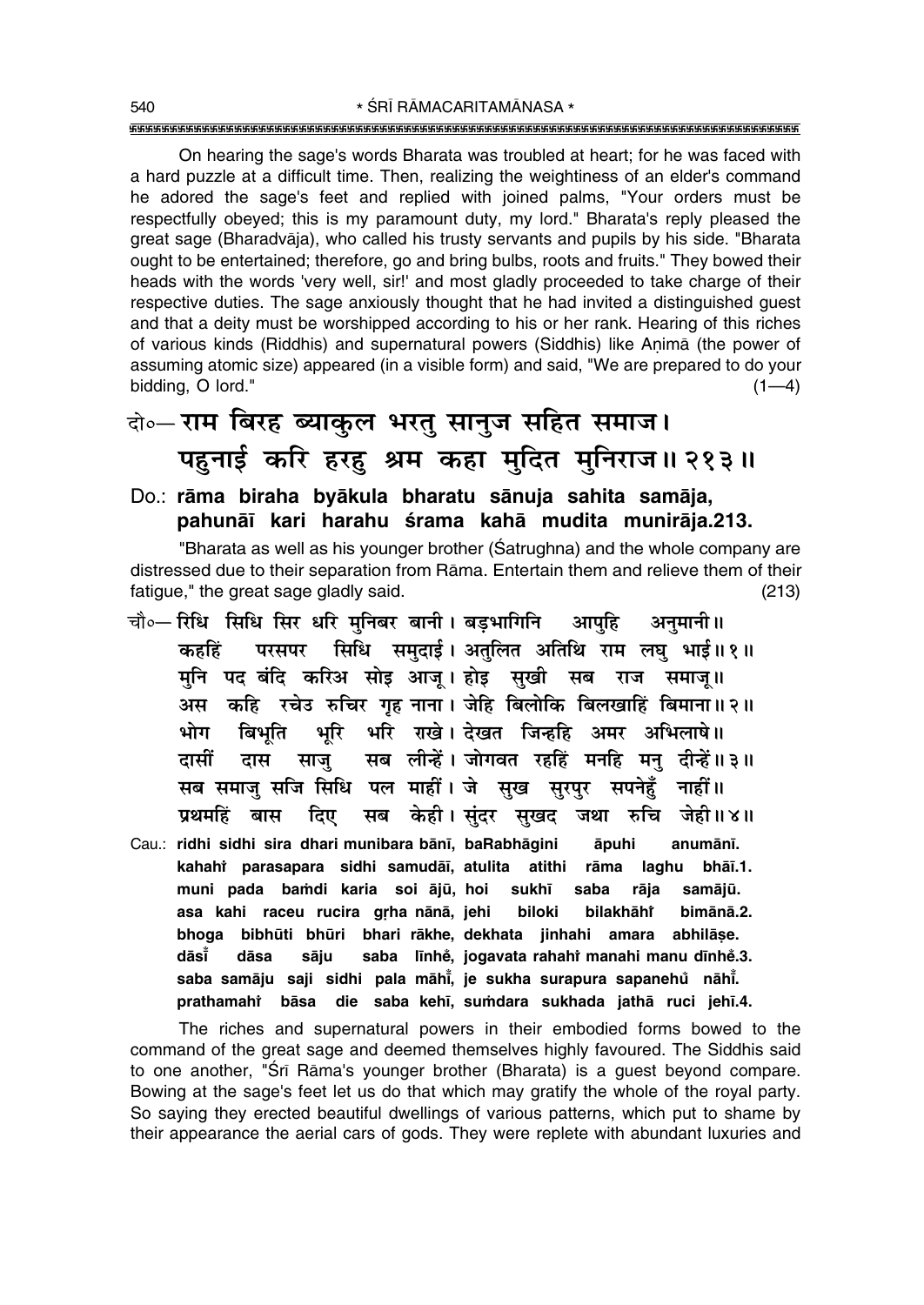\* AYODHYĀ-KĀNDA \* 

splendours, which were coveted by immortals. Equipped with necessaries of all kinds men-servants and maid-servants remained in attendance focussing their attention on the pleasure of the quests. The Siddhis provided in an instant all the amenities which cannot be dreamt of even in heaven. First of all they assigned to each of the guests quarters that were charming and comfortable and suited to the taste of the occupant.  $(1-4)$ 

### केन्च बहुरि सपरिजन भरत कहुँ रिषि अस आयसु दीन्ह। बिधि बिसमय दायकू बिभव मुनिबर तपबल कीन्हु ॥ २१४॥

#### Do.: bahuri saparijana bharata kahů risi asa āyasu dīnha, bidhi bisamaya dāyaku bibhava munibara tapabala kīnha.214.

Thereafter Bharata and his family were assigned quarters; for such were the instructions given by the sage. By dint of his penance the great sage produced wealth that astonished the Creator (Brahma) himself.  $(214)$ 

- प्रभाउ जब भरत बिलोका। सब लघु लगे लोकपति लोका॥ चौ∘— मनि समाज् नहिं जाइ बखानी। देखत बिरति बिसारहिं ग्यानी॥१॥ सख सबसन बिताना। बन बाटिका बिहग मृग नाना॥ आसन सयन सुरभि फूल फल अमिअ समाना। बिमल जलासय बिबिध बिधाना॥२॥ असन पान सुचि अमिअ अमी से। देखि लोग सकुचात जमी से॥ सबही कें। लखि अभिलाष सरेस सची कें।।३॥ सरभी सरतरु सर त्रिबिध बयारी। सब कहँ सुलभ पदारथ चारी॥ रित बसंत बह बनितादिक भोगा। देखि हरष बिसमय बस लोगा॥४॥ स्रक चंदन
- Cau.: muni prabhāu jaba bharata bilokā, saba laghu lage lokapati lokā. sukha samāju nahi jāi bakhānī, dekhata birati bisāraht gyānī.1. āsana sayana subasana bitānā, bana bāṭikā bihaga mrga nānā. surabhi phūla phala amia samānā, bimala jalāsaya bibidha bidhānā.2. asana pāna suci amia amī se, dekhi loga sakucāta iamī se. sura surabhī surataru sabahī ke, lakhi abhilāsu suresa sacī kě.3. ritu basamta baha tribidha bayārī, saba kahă sulabha padāratha cārī. sraka camdana banitādika bhogā, dekhi haraṣa bisamaya basa logā.4.

When Bharata beheld the sage's power, the realms of all the rulers of the spheres looked small in his eyes. The luxuries were more than one could describe; the wise would forget their dispassion on seeing them. There were seats and couches, drapery, canopies, groves and gardens, birds and beasts of different species, sweet-scented flowers and fruits tasting like ambrosia, many a lake and pond of limpid water, foods and drinks of an undefiled and innocent character, which were more delicious than nectar and ambrosia, and which the guests would hesitate to accept like so many ascetics. Every house was supplied with a celestial cow (the cow of plenty) and a tree of paradise; Indra (the king of gods) and his consort, Saci, grew covetous at their sight. It was the vernal season and a cool, fragrant and gentle breeze was blowing. Everyone had all the four prizes of life (viz., religious merit, worldly riches, sensuous enjoyment and final beatitude) within one's easy reach. At the sight of luxuries like garlands, sandal-paste and women the quests were overcome by a mixed feeling of joy and sorrow (joy at the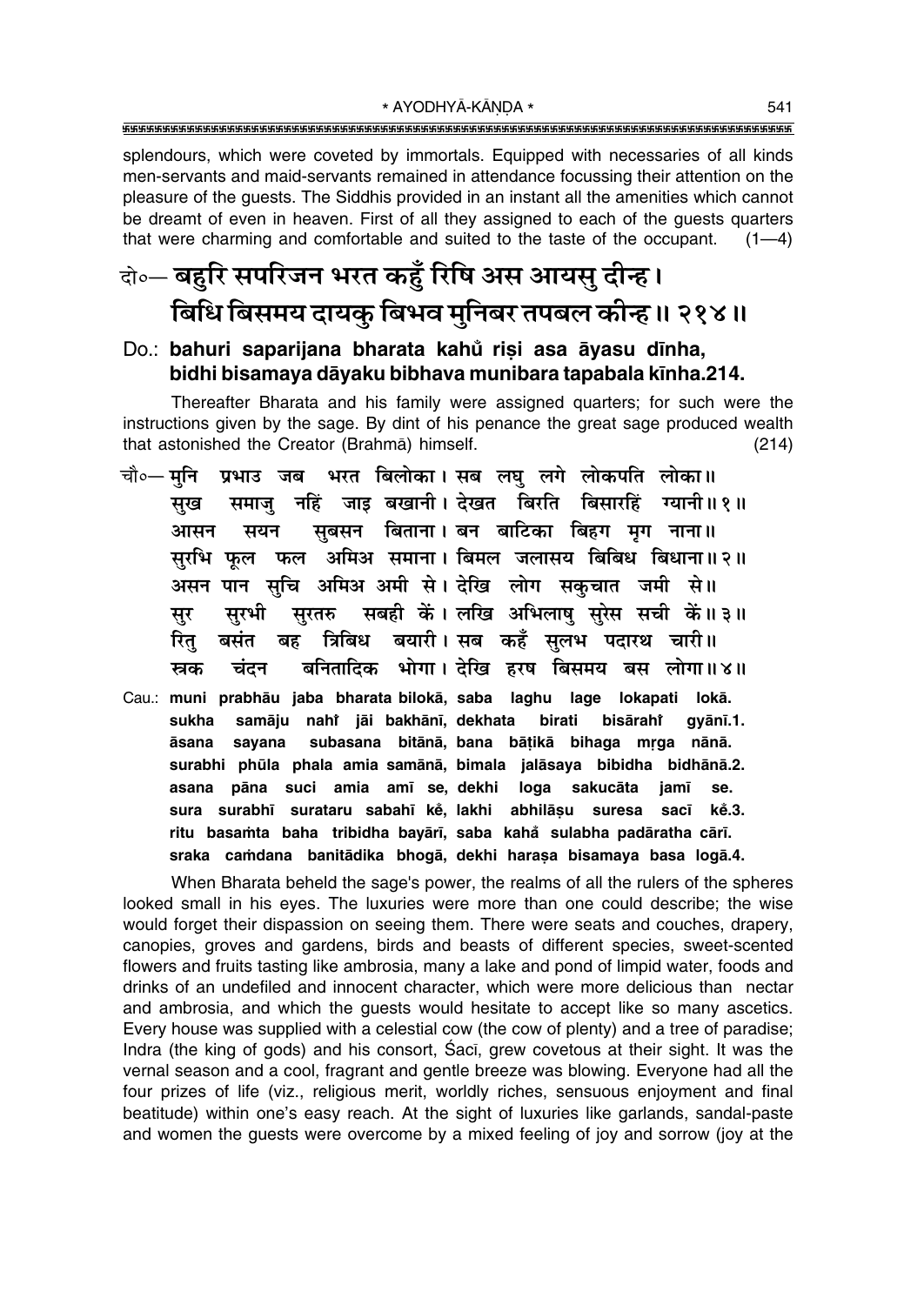unique hospitality shown by the sage by dint of his Yogic powers and sorrow because at a time when they should abstain from luxuries of every kind they were being offered the same).  $(1-4)$ 

### वे० संपति चकई भरतु चक मुनि आयस खेलवार। तेहि निसि आश्रम पिंजराँ राखे भा भिनुसार॥ २१५॥

Do.: sampati cakaī bharatu caka muni āyasa khelavāra, nisi āśrama pimjarå rākhe bhā bhinusāra.215. tehi

Affluence, like a female Cakravāka bird, and Bharata, as her mate, were imprisoned together that night in the cage of the hermitage by the sage's order, which may be compared here with a playful child. And they remained there till it was dawn.\* (215)

[PAUSE 19 FOR A THIRTY-DAY RECITATION]

- चौ०— कीन्ह तीरथराजा। नाइ मुनिहि सिरु सहित समाजा॥ निमज्जन् असीस सिर राखी। करि दंडवत बिनय बह भाषी॥१॥ रिषि आयस पथ गति कुसल साथ सब लीन्हें। चले चित्रकुटहिं चितु दीन्हें॥ दीन्हें लागू। चलत देह धरि जनु अनुरागू॥२॥ रामसखा कर पद त्रान सीस नहिं छाया।ऐपेमु नेमु ब्रतु धरमु अमाया॥ नहिं सिय पंथ कहानी। पूँछत सखहि कहत मृदु बानी॥३॥ राम लखन बिटप बिलोकें। उर अनुराग रहत नहिं रोकें॥ राम बास थल बरिसहिं फूला। भइ मृदु महि मगु मंगल मूला॥४॥ देखि सूर दसा
- tīratharājā, nāi munihi siru sahita samājā. Cau.: kīnha nimajjanu rākhī, kari damdavata binaya bahu bhāsī.1. risi asīsa sira āyasu patha qati kusala sātha saba līnhe, cale citrakūtahi citu dīnhe. rāmasakhā dīnhe lāgū, calata deha dhari janu anurāgū.2. kara nahi pada trāna sīsa nahi chāyā, pemu nemu bratu dharamu amāyā. lakhana rāma siya pamtha kahānī, pūchata sakhahi kahata mrdu bānī.3. bāsa thala bitapa bilokė, ura anurāga rahata nahi rokė. rāma dekhi dasā sura barisahi phūlā, bhai mrdu mahi magu mamgala mūlā.4.

Bharata and his party took a dip into the Triveni (the confluence of the Ganga, Yamuna and Sarasvati), the chief of sacred places, and bowed their head to the sage (Bharadvāja). Bharata reverently received his orders and blessings and prostrating himself made much supplication. Accompanied by expert guides and taking the whole host alongwith him he proceeded on his journey with his thoughts directed towards Citrakūta. Holding Śrī Rāma's friend (Guha) by the hand he walked along like the very incarnation of love. He had no shoes and no umbrella over his head; and his love, self-discipline, austerity and piety were unfeigned. He asked his friend (Guha) to give an account of the wanderings of Laksmana, Śrī Rāma and Sītā; while Guha narrated the same in soft accents. When he

<sup>\*</sup> The metaphor is intended to show that just as a Cakravāka pair would never unite even though caught in a cage and would spend the whole night turning their back upon each other, likewise Bharata did not even care to look at the luxuries in the midst of which he was forced to remain overnight. He kept scrupulously aloof from them.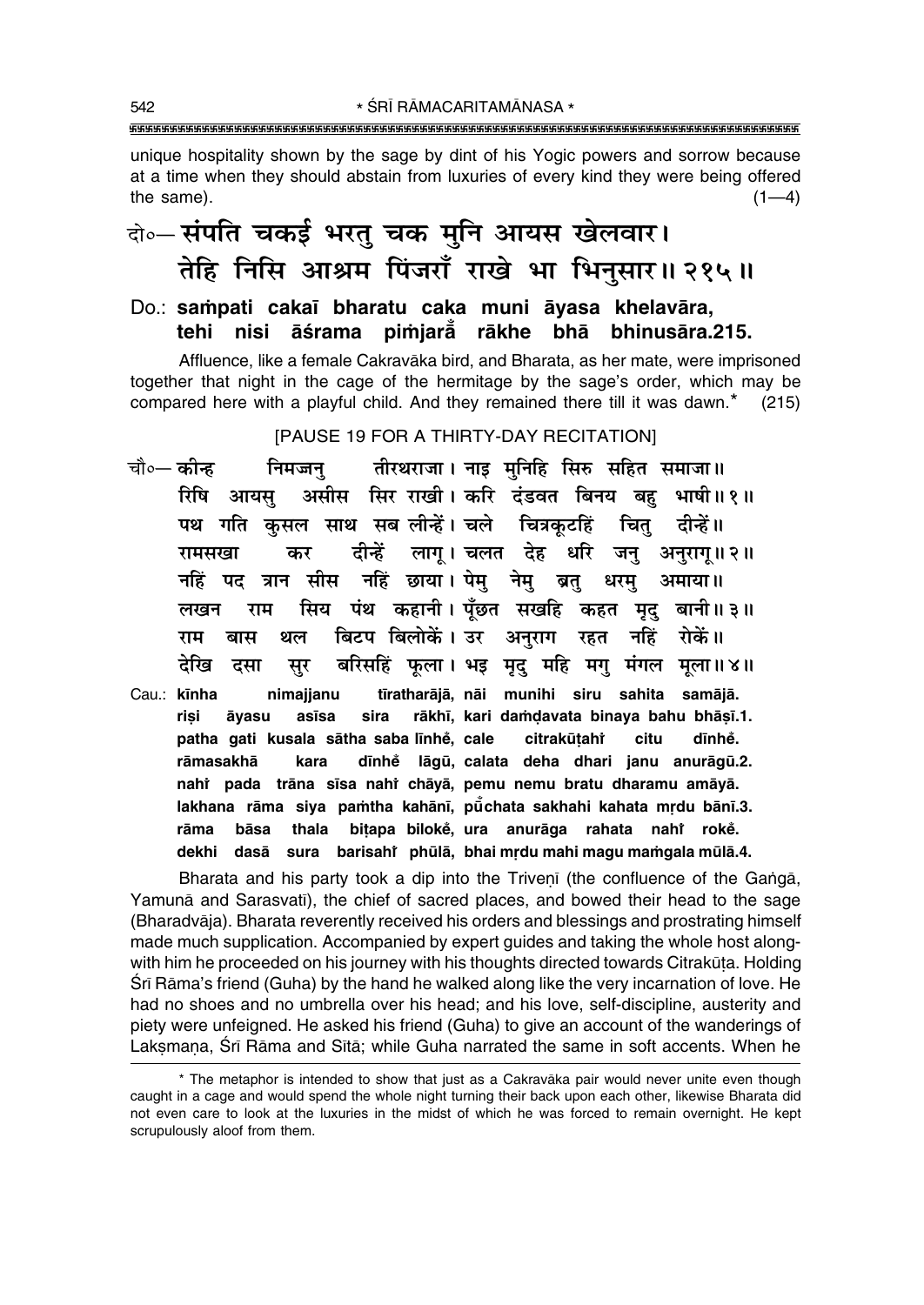saw the spots where Srī Rāma had rested and the trees under which he had halted the emotion within his breast could not be repressed. The gods who beheld his condition rained down flowers; the earth grew soft and the road became pleasant.  $(1-4)$ 

### वो०- किएँ जाहिं छाया जलद सुखद बहइ बर बात। तस मगु भयउ न राम कहँ जस भा भरतहि जात॥ २१६॥

Do.: kie jāhi chāyā jalada sukhada bahai bara bāta, tasa magu bhayau na rāma kahå jasa bhā bharatahi jāta.216.

The clouds afforded him shade all along and a delightful and excellent breeze kept blowing. The journey was not so agreeable to Srī Rāma as it proved to be for Bharata.  $(216)$ 

- जीव घनेरे। जे चितए प्रभु जिन्ह प्रभु हेरे॥ चौ०— जड चेतन मग भए परम पद जोग्। भरत दरस ते मेटा भव रोग॥१॥ सब यह बड़ि बात भरत कइ नाहीं। सुमिरत जिनहि राम् मन माहीं॥ जग जेऊ।होत तरन कहत तारन नर बारक राम तेऊ॥ २॥ भरतु राम प्रिय पुनि लघु भ्राता। कस न होइ मगु मंगलदाता॥ साध मनिबर अस कहहीं। भरतहि निरखि हरष हियँ लहहीं॥३॥ सिद्ध सुरेसहि सोचू। जगु भल भलेहि पोच कहुँ पोचू॥ देखि प्रभाउ गुर सन कहेउ करिअ प्रभु सोई। रामहि भरतहि भेट ् न ।<br>प होई॥४॥
- Cau.: jaRa cetana maga jīva ghanere, je citae prabhu jinha prabhu here. te saba bhae parama pada jogū, bharata darasa metā bhava rogū.1. yaha baRi bāta bharata kai nāhi, sumirata jinahi rāmu mana māhi. bāraka rāma kahata jaga jeū, hota tarana tārana nara teū.2. bharatu rāma priya puni laghu bhrātā, kasa na hoi magu mamgaladātā. siddha sādhu munibara asa kahahi, bharatahi nirakhi harașu hiyă lahahi.3. socū, jagu bhala bhalehi poca kahů pocū. dekhi prabhāu suresahi gura sana kaheu karia prabhu soi, rāmahi bharatahi bheta na hoi.4.

The numberless beings, both animate and inanimate, that saw the Lord or were seen by the Lord in their turn, had been rendered fit for the highest state; the sight of Bharata now finally rid them of the disease of transmigration. This was no great thing for Bharata, whom Srī Rāma ever cherished in His heart. "Even they who utter the name of Rāma only once in this world not only reach the other shore themselves but are also able to take others across. As for Bharata, he is dearly loved by Srī Rāma and is His younger brother too. No wonder, then, that the journey should be delightful to him," Siddhas (a class of celestial beings), saints and great sages observed thus and rejoiced at heart to behold Bharata. Indra (the chief of gods) was filled with anxiety when he saw Bharata's power. The world is good to the good and vile for the vile. He said to his preceptor (the sage Brhaspati), "Something must be done, my lord, to prevent the meeting between Rāma and Bharata."  $(1-4)$ 

### वे० रामु सँकोची प्रेम बस भरत सपेम पयोधि। बनी बात बेगरन चहति करिअ जतन् छल् सोधि॥ २१७॥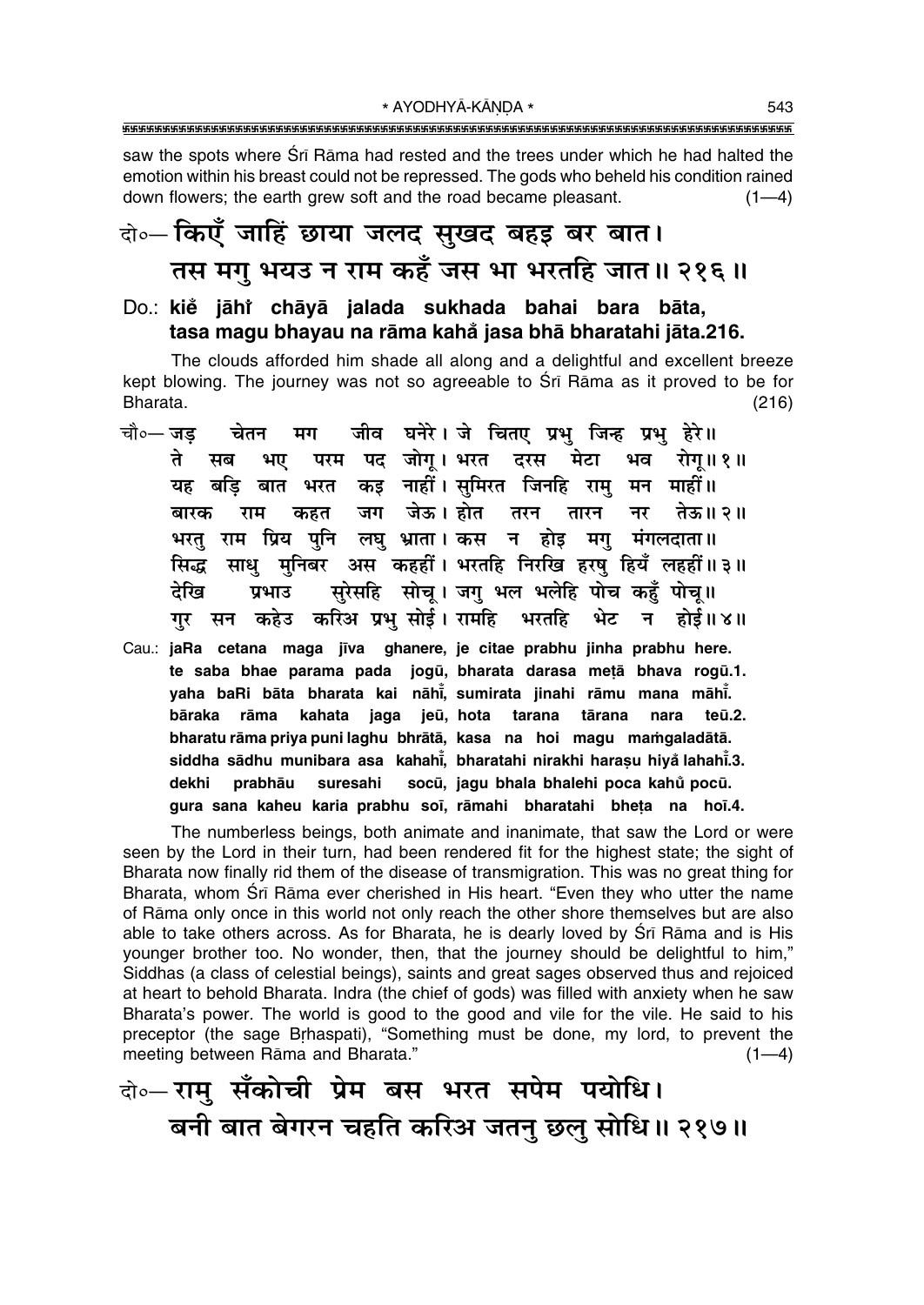#### Do.: rāmu såkocī prema basa bharata sapema payodhi, banī bāta begarana cahati karia jatanu chalu sodhi.217.

"Srī Rāma is scrupulous by nature and is won by love, while Bharata is an ocean of affection. What has already been accomplished thus threatens to be undone; therefore, finding out some stratagem let us use it as a remedial measure."  $(217)$ 

- चौ∘— **बचन** मुसुकाने । सहसनयन बिन् लोचन जाने ॥ सूनत सरगरु मायापति माया। करड त उलटि परड सरराया॥१॥ सेवक सन किछ कीन्ह राम रुख जानी। अब कुचालि करि होइहि हानी॥ तब सभाऊ। निज अपराध रिसाहिं सुरेस रघुनाथ न काऊ॥२॥ सन जो करई। राम अपराध् रोष पावक सो जरई।। भगत कर लोकहॅ बिदित इतिहासा । यह महिमा बेद जानहिं दरबासा॥ ३॥ सनेही। जगु जप राम रामु जप जेही॥४॥ भरत सरिस को राम
- Cau.: bacana sunata suraguru musukāne, sahasanayana binu locana jāne. māyāpati sevaka sana māyā, karai ta ulati parai surarāyā.1. taba kichu kīnha rāma rukha jānī, aba kucāli kari hoihi hānī. sunu suresa raghunātha subhāū, nija aparādha risāhi na kāū.2. jo aparādhu bhagata kara karaī, rāma rosa pāvaka **SO** iaraī. lokahů itihāsā, yaha beda bidita mahimā jānahr durabāsā.3. bharata sarisa ko rāma sanehī, jagu japa rāma rāmu japa jehī.4.

Hearing his words the preceptor of the gods smiled and realized that, though endowed with a thousand eves, Indra was really blind, (lacked discernment). He said, "If anyone practises deception on a devotee of Srī Rāma (the Lord of Māyā), it recoils on the artificer himself. O king of gods! Last time we did something knowing that it had Śrī Rāma's tacit approval; but by resorting to some underhand means this time we are sure to meet with disaster. Listen, O lord of gods; it is Srī Rāma's nature not to be angry at any offence against Himself. But he who sins against His devotees is surely consumed in the fire of His wrath. The story is well known both in the world as well as in the Vedas: the sage Durvāsā\* know this glorious trait of Śrī Rāma's character. Has

The Lord, however, would not allow his devotee to die without any fault of his and despatched His own discus, Sudarśana, to save his life. The discus ran after the demoness and having disposed of her pursued the sage himself, who ran for his life and wandered throughout the universe for full one year,

<sup>\*</sup> We read in the Purānas how the sage Durvāsā, who is believed to be an incarnation of Lord Śiva and was noted for his irascible nature, once called on King Ambarisa, a great devotee of Bhagavān Visnu. It happened to be a Dvādaśī (the twelfth day of a lunar fortnight). The king naturally invited the sage to dine at his palace and the latter accepted his invitation and went to the river bank to take his bath. The king had fasted on the previous day and according to the scriptural injunctions it was necessary that he should break his fast while it was Dvādaśī. The sage, however, did not return in time and the pious king would never break his fast until the sage had taken his meals. He was, therefore in a fix and consulted Brāhmanas on the point. The Brāhmanas advised the king to observe the formality of breaking his fast by sipping a spoonful of water in which the feet of the Lord's image had been immersed. By doing so he would not be guilty of dining before the invitee and would also be saved from the offence of not breaking his fast during the Dvadaśi. No sooner had the king sipped the holy water than the sage returned from the river bank and flew into a rage when he learnt that the king had broken his fast and did not await his return. He pulled out a hair from his head and produced therefrom a demoness known by the name of Krtya, which ran to devour the king. Ambarisa, who had dedicated himself to the feet of the Lord, and absolutely depended on Him, remained standing where he was and neither shrank out of fear nor made any attempt to save himself.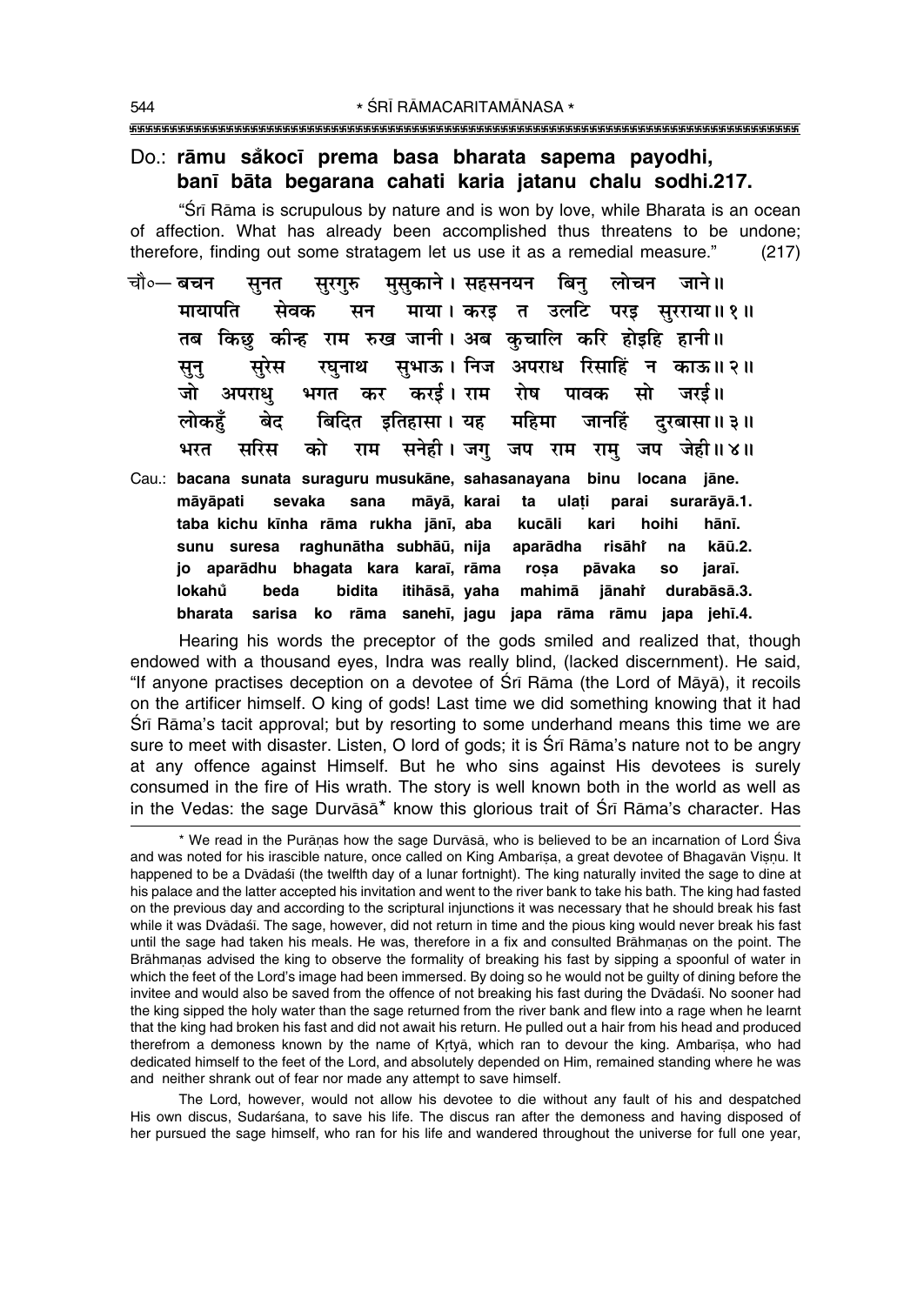anyone loved Rāma even as Bharata, whose name is ever on the lips of Rāma, while Rāma's name is repeated by the whole world?  $(1-4)$ 

## केञ्- मनहुँ न आनिअ अमरपति रघुबर भगत अकाजु। अजस् लोक परलोक दुख दिन दिन सोक समाज् ॥ २१८ ॥

#### Do.: manahů na ānia amarapati raghubara bhagata akāju, ajasu loka paraloka dukha dina dina soka samāju.218.

Never harbour in your mind, O Lord of the immortals, even the thought of frustrating the purpose of a devotee of Srī Rāma (the Chief of Raghu's line); for the same will bring you infamy in this world, sorrow in the next and a series of woes in your dayto-day life.  $(218)$ 

- चौ०— सून् हमारा । रामहि सरेस उपदेस सेवक् परम पिआरा॥ सेवकार्डं। सेवक सख सेवक बैर बैरु अधिकार्डं॥ १॥ मानत राग न रोष्। गहहिं न पाप पूनु गुन दोष्।। सम नहिं जद्यपि प्रधान बिस्व करि राखा। जो जस करइ सो तस फल चाखा॥२॥ करम सम बिषम बिहारा। भगत अभगत हृदय तदपि करहिं अनसारा ॥ अलेप अमान एकरस। राम सगन भए भगत पेम बस॥३॥ अगन सेवक रुचि राखी । बेट परान साध साखी।। राम सदा मर जानि तजह कुटिलाई। करह अस जियँ भरत पद प्रीति सहाई ॥ ४ ॥
- Cau.: sunu upadesu hamārā, rāmahi piārā. suresa sevaku parama mānata sukhu sevaka sevakāi, sevaka baira bairu adhikāī.1. jadyapi sama nahi rāga na rosū, gahahi na pāpa pūnu guna dosū. karama pradhāna bisva kari rākhā, jo jasa karai so tasa phalu cākhā.2. tadapi karahi sama bisama bihārā, bhagata abhagata hrdaya anusārā. ekarasa, rāmu saguna bhae bhagata pema basa.3. aguna alepa amāna rākhī, beda purāna sādhu sura sākhī. rāma sadā sevaka ruci tajahu kutilāi, karahu bharata pada prīti suhāi.4. asa iivå jāni

"Hear our advice, O king of gods! A devotee is supremely dear to Srī Rāma; He is gratified through service rendered to His devotees, and bears great enmity to those who are hostile to them. Even though the Lord is alike to all without either love or anger and receives neither sin nor virtue, neither merit nor demerit, and even though He has made Fate the ruling factor in this world, so that one reaps what one sows, yet according as one possesses the heart of a devotee or an unbeliever He appears to be impartial or hostile in His dealings. Though devoid of attributes, unattached, free from pride and ever unchanged, Srī Rāma has assumed a form with attributes yielding to the love of His

but none afforded him shelter. Even Bhagavān Vișņu pleaded His helplessness and asked him to approach the king himself and ask for his forgiveness. The king, who was too good to harbour any illwill against the sage and out of sympathy for him had remained without any food ever since he left, was moved to pity at his predicament and prayed to the Lord's weapon, Sudarśana, to spare the Brāhmana. Sudarśana granted the king's prayer and left. The sage, who now realized the king's greatness, fell at his feet and craved for his forgiveness for what he had done. The king in his turn felt sorry for the hardships which the sage had to suffer on his account and bade him good-bye after entertaining him to a sumptuous dinner and showing him every respect.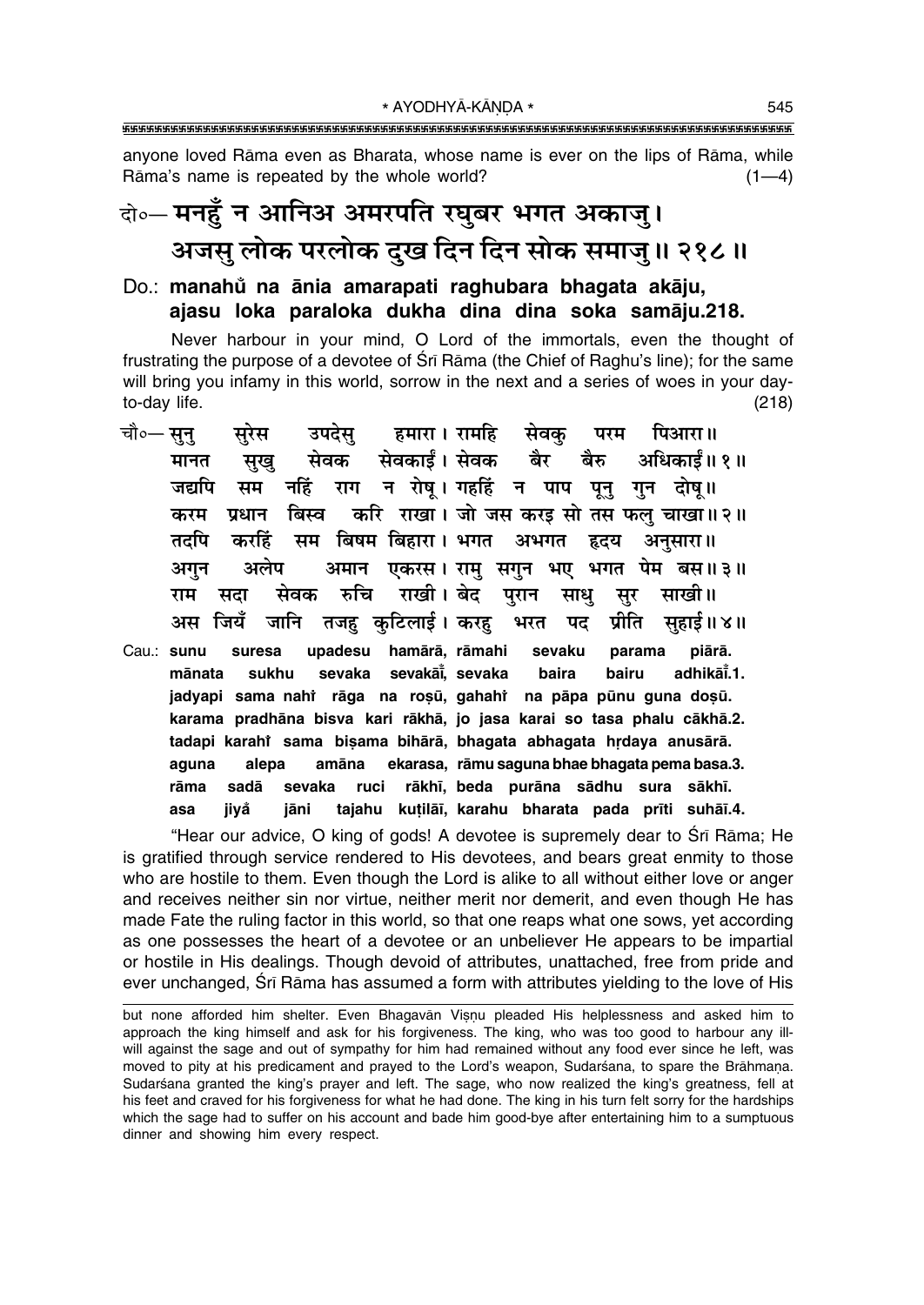devotees. Śrī Rāma has ever respected the wishes of His devotees: the Vedas and Purānas as well as saints and gods can bear testimony to this. Bearing this in mind give up perversity and cherish ideal love for Bharata's feet."  $(1-4)$ 

### बे. राम भगत परहित निरत पर दुख दुखी दयाल। भगत सिरोमनि भरत तें जनि डरपह सुरपाल॥ २१९॥

#### Do.: rāma bhagata parahita nirata para dukha dukhī dayāla, bhagata siromani bharata tě jani darapahu surapāla.219.

"Srī Rāma's devotees are actively engaged doing good to others, share the sorrows of others and are compassionate by nature. And Bharata is the very crest-jewel of devotees; therefore, be not afraid of him, O ruler of gods."  $(219)$ 

- चौ०— सत्यसंध हितकारी। भरत राम अनुसारी॥ प्रभ सुर आयस स्वारथ बिबस बिकल तुम्ह होह। भरत दोसु नहिं राउर मोह॥१॥ सुरबर सुरगुर बर बानी।शभा प्रमोदु मन मिटी गलानी॥ सनि बरषि हरषि सुरराऊ।लगे सराहन प्रसन भरत सभाऊ॥२॥ एहि बिधि भरत चले मग जाहीं। दसा देखि मुनि सिद्ध सिहाहीं॥ राम् कहि लेहिं उसासा। उमगत पेमु मनहुँ चहु पासा॥३॥ जबहिं द्रवहिं बचन सुनि कुलिस पषाना। पुरजन पेमु न जाइ बखाना॥ करि जमुनहिं आए। निरखि नीरु लोचन जल छाए॥४॥ ਕੀਦ बास
- Cau.: satyasamdha prabhu sura hitakārī, bharata rāma āyasa anusārī. svāratha bibasa bikala tumha hohū, bharata dosu nahi rāura mohū.1. suni surabara suragura bara bānī, bhā pramodu mana mițī galānī. prasūna harasi surarāū, lage sarāhana bharata subhāū.2. barasi ehi bidhi bharata cale maga jāhi, dasā dekhi muni siddha sihāhi. rāmu kahi lehi usāsā, umagata pemu manahů cahu pāsā.3. jabahi dravahi bacana suni kulisa pasānā, purajana pemu na jāi bakhānā. ãe, nirakhi nīru locana jala chāe.4. bīca bāsa kari jamunahi

" The Lord is true to His word and a friend of the gods, while Bharata obeys Sri Rāma's orders. You are feeling uneasy only because you are dominated by self-interest. Bharata is not to blame at all; it is your ignorance (which is responsible for your uneasiness)." The chief of gods, Indra, was overjoyed at heart to hear these valuable words of the heavenly preceptor and his depression of spirit was gone. The lord of celestials, therefore, rained down flowers and gladly began to extol Bharata's noble disposition. In this way Bharata went on his way, while sages and Siddhas were filled with envy at the sight of his condition. Whenever he heaved a long sigh with the word 'Rama' on his lips, it seemed as if love overflowed on all sides. Even adamant and stones melted at his words; the love of the citizens was beyond description. Halting at one place on this side the party arrived on the bank of the Yamuna and Bharata's eyes were filled with tears as he gazed on its dark water (which reminded him of Sri Rama's swarthy form).  $(1-4)$ 

वो०- रघुबर बरन बिलोकि बर बारि समेत समाज। होत मगन बारिधि बिरह चढे बिबेक जहाज॥ २२०॥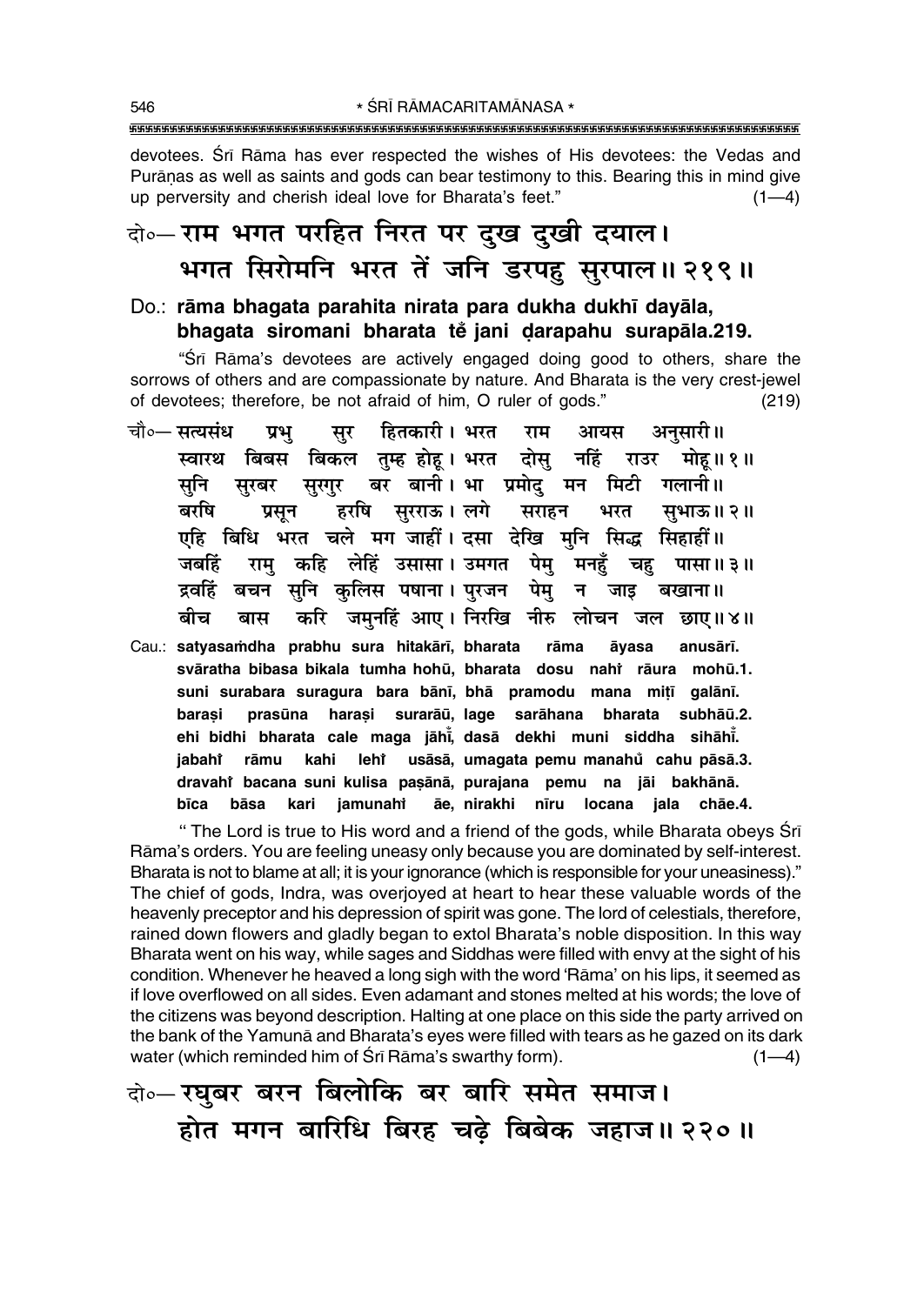#### Do.: raghubara barana biloki bara bāri sameta samāja, hota magana bāridhi biraha caRhe bibeka jahāja.220.

At the sight of the lovely stream that possessed the same hue as the person of Śrī Rāma (the Chief of Raghu's line) Bharata and his party were plunged into an ocean of grief on account to separation from Sri Rama and were saved from drowning only by boarding the bark of discretion.  $(220)$ 

- चौ०— जमुन तीर तेहि दिन करि बासू। भयउ समय सम सबहि सुपासू॥ की तरनी। आईं अगनित जाहिं न बरनी॥१॥ रातिहिं घाट घाट सेवाँ ॥ भए एकहि खेवाँ । तोषे को प्रात पार रामसखा निषादनाथ सिर नाई। साथ दोउ चले नहाड नदिहि भाई॥ २॥ आगें आछें। राजसमाज पाछें।। मनिबर बाहन जाड सब बंध पयादें। भूषन सठि सादें॥३॥ तेहि पाछें बसन बेष दोउ सचिवसूत साथा। सुमिरत लखनु सेवक सीय सहद रघनाथा ॥ बिश्रामा। तहँ तहँ जद्रँ जहँ करहिं सप्रेम प्रनामा ॥ ४ ॥ राम बास
- Cau.: jamuna tīra tehi dina kari bāsū, bhayau samaya sama sabahi supāsū. taranī, āī aganita baranī.1. rātihř ghāta qhāta kī jāhř na prāta pāra bhae ekahi kheva, tose rāmasakhā kī sevå. nadihi cale nahāi sira nāī, sātha nisādanātha dou bhāī.2. pāchě. āchě, rājasamāja sabu āqě munibara bāhana jāi pāchě dou bamdhu payādě, bhūṣana basana beṣa suṭhi sādě.3. tehi sevaka suhrda sacivasuta sāthā, sumirata lakhanu sīya raghunāthā. jahå jahå rāma bāsa biśrāmā, tahå tahå karahi saprema pranāmā.4.

That day they halted on the bank of the Yamuna; everyone was provided with comforts according to the occasion. In course of the night innumerable boats of untold varieties came from all the ghats. At daybreak the whole party crossed the river in a single trip; everyone was pleased with the services rendered by the Nisada chief in this behalf. After performing their ablutions and bowing their heads to the river (Yamuna) the two brothers (Bharata and Satrughna) resumed their journey with the lord of Nisādas. At the head of the line in chosen vehicles travelled the principal sages (Vāmadeva, Vasistha and so on), followed by the royal host. Next followed the two royal brothers, both on foot; their ornaments, costumes and style of dress were all of the very simplest. They were accompanied by their servants, friends and the minister's son and went with their thoughts fixed on Laksmana, Sita and the Lord of Raghus. They lovingly saluted each and every place where Srī Rāma had either encamped or rested awhile.  $(1-4)$ 

### दो०- मगबासी नर नारि सुनि धाम काम तजि धाइ। देखि सरूप सनेह सब मुदित जनम फलु पाइ॥ २२१॥

Do.: magabāsī nara nāri suni dhāma kāma taji dhāi, dekhi sarūpa saneha saba mudita janama phalu pāi.221. Hearing the news the men and women who lived by the roadside left their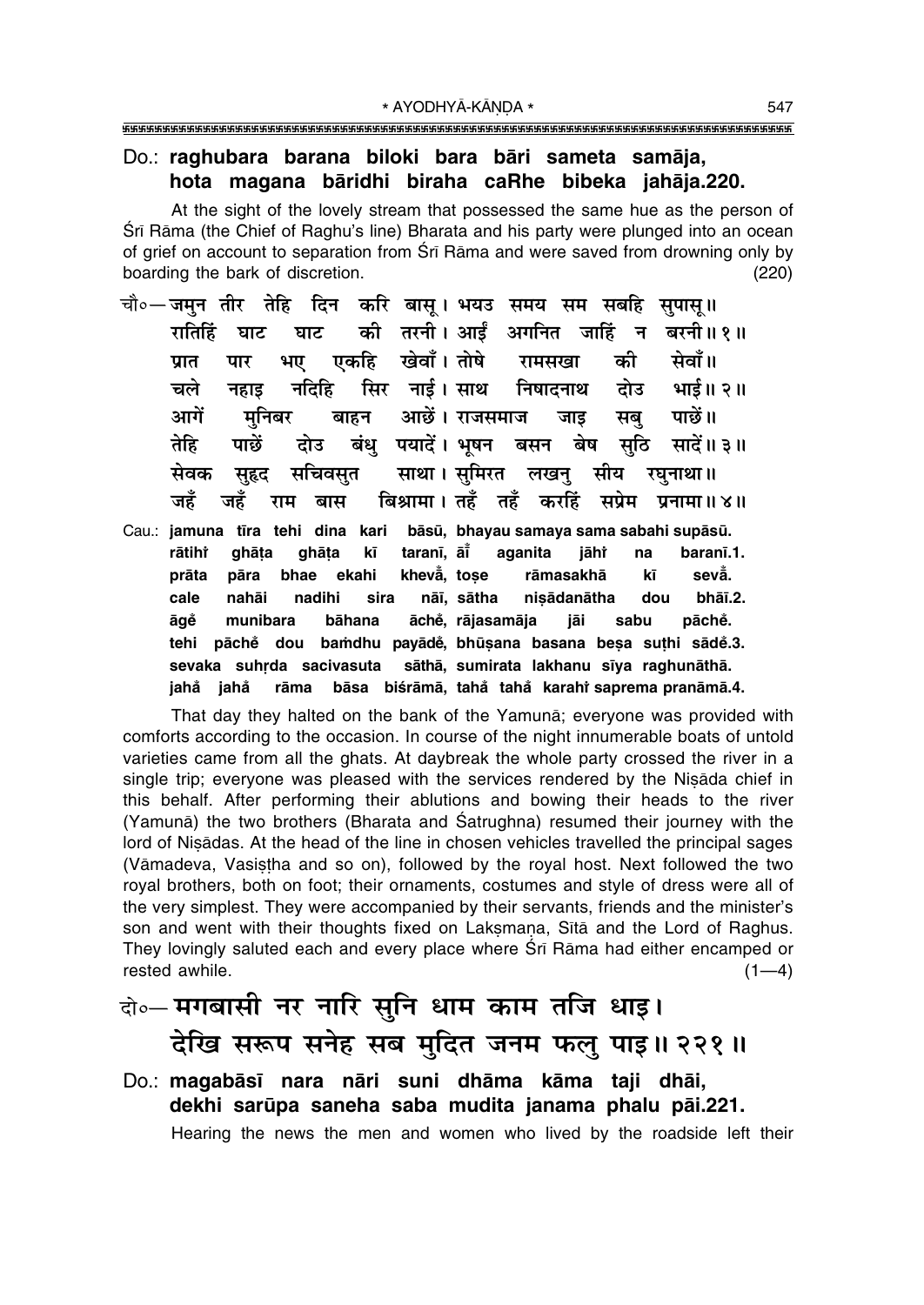household work and ran after the royal travellers, and having seen their comely form and affection they all rejoiced on attaining the reward of their life.  $(221)$ 

एक पाहीं। राम् लखन् सखि होहिं कि नाहीं॥ चौ०— कहहिं सपेम एक बरन रूप सोइ आली। सील सनेह सरिस सम चाली॥१॥ बय बप बेष न सो सखि सीय न संगा। आगें अनी चली चतरंगा।। नहिं मख मानस खेदा।सखि संदेह होड एहिं भेदा॥ २॥ प्रसन्न तियगन मन मानी। कहहिं सकल तेहि सम न सयानी॥ तास तरक फरि पजी। बोली मधर बचन तिय दजी॥३॥ तेहि सराहि बानी कथाप्रसंग् । जेहि बिधि राम राज रस भंग॥ कहि सपेम मब लागी। सील सनेह भरतहि सभागी ॥ ४ ॥ सुभाय बहरि सराहन eka pāhi, rāmu lakhanu sakhi hohr ki nāhi. Cau.: kahahi sapema eka baya bapu barana rūpu soi ālī, sīlu sanehu sarisa sama cālī.1. besu na so sakhi sīya na samgā, āgě calī caturamgā. anī nahi prasanna mukha mānasa khedā, sakhi samdehu hoi ehi bhedā.2. tāsu taraka tiyagana mana mānī, kahahi sakala tehi sama na sayānī. pūjī, bolī tehi sarāhi bānī phuri madhura bacana tiya dūjī.3. kahi sapema saba kathāprasamgū, jehi bidhi rāma rāja rasa bhamgū. bharatahi bahuri sarāhana lāgī, sīla saneha subhāya subhāqī.4.

One woman lovingly said to another, "Friend, can they be Rāma and Laksmana or not? Their age, constitution, complexion and comeliness of form are the same, dear companion; their amiability and affection are also similar and their gait too resembles that of Rāma and Laksmana. Only their dress is not the same and they are not accompanied by Sītā, my friend; and an army complete in its four limbs (viz., horse and foot, elephants and chariots) is marching before them. Moreover, they do not wear a cheerful countenance and their heart is heavy with sorrow. This difference makes me doubt their identity with Rāma and Laksmana, O friend." Her argument appealed to the rest of the women; they said, "There is none so clever as she." Applauding the latter and admiring the truth of her remarks another woman spoke in sweet accents. She lovingly narrated the whole episode as to how the festivities in connection with Sri Rama's installation had been obstructed. She then began to praise Bharata's amiability, affection, genial disposition and goodluck.  $(1-4)$ 

# बे॰-चलत पयादें खात फल पिता दीन्ह तजि राजु। जात मनावन रघुबरहि भरत सरिस को आजु॥ २२२॥

Do.: calata payādě khāta phala pitā dīnha taji rāju, jāta manāvana raghubarahi bharata sarisa ko āju.222.

"Journeying on foot, living on fruits and relinguishing the sovereignty bestowed by his father, Bharata is proceeding to persuade the chief of Raghu's line to return. Who can equal Bharata today?  $(222)$ 

|  |  | चौ०— भायप     भगति      भरत    आचरनू । कहत   सुनत   दुख   दूषन   हरनू॥ |  |  |                                                    |  |
|--|--|------------------------------------------------------------------------|--|--|----------------------------------------------------|--|
|  |  |                                                                        |  |  | जो किछु कहब थोर-सखि सोई। राम बंधु अस काहे न होई॥१॥ |  |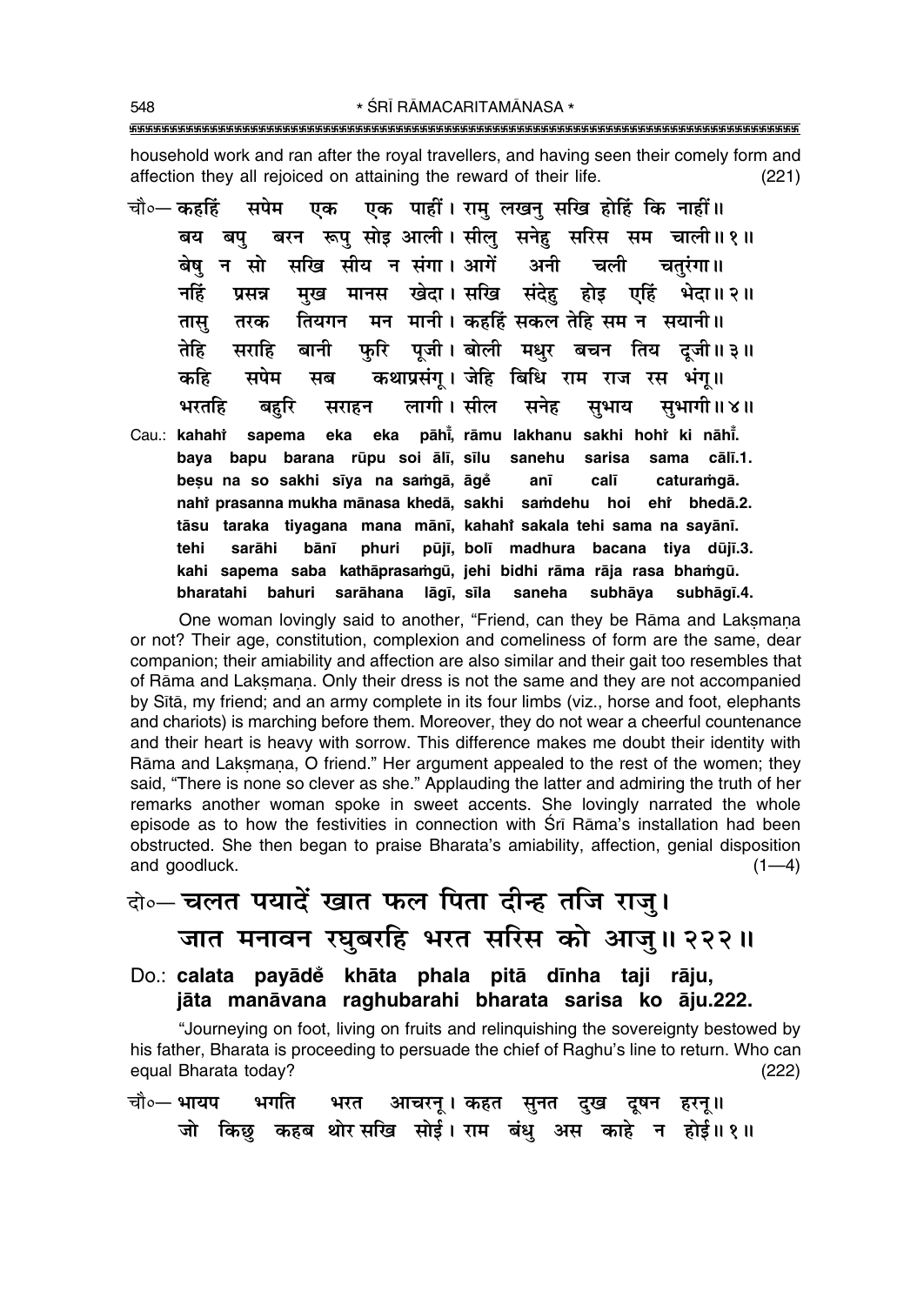\* AYODHYĀ-KĀNDA \* 

भरतहि देखें। भइन्ह धन्य जबती जन लेखें॥ सानज हम सब देखि दसा पछिताहीं। कैकड़ जननि जोग सतु नाहीं॥२॥ सनि गन कह दूषनु रानिहि नाहिन। बिधि सबु कीन्ह हमहि जो दाहिन॥ कोउ हम लोक बेद बिधि हीनी। लघु तिय कुल करतुति मलीनी॥३॥ कहँ कुगाँव कुबामा। कहँ यह दरसु पुन्य परिनामा॥ बसहिं कदेस अनंद अचिरिज् प्रति ग्रामा। जन् मरुभूमि कलपतरु अस जामा ॥ ४॥ Cau.: bhāyapa bhagati bharata ācaranū, kahata sunata dukha dūsana haranū. jo kichu kahaba thora sakhi soi, rāma bamdhu asa kāhe na hoī.1. hama saba sānuja bharatahi dekhe, bhainha dhanya jubatī jana lekhe. suni quna dekhi dasā pachitāhi, kaikai janani jogu sutu nāhi.2. kou kaha dūsanu rānihi nāhina, bidhi sabu kīnha hamahi jo dāhina. kahå hama loka beda bidhi hīnī, laghu tiya kula karatūti malīnī.3. basahi kudesa kugava kubāmā, kaha yaha-darasu-punya-parināmā. asa anamdu aciriju prati grāmā, janu marubhūmi kalapataru jāmā.4.

"Bharata's brotherly affection, devotion and conduct dispel the woes and evil of those who talk or hear of them. Whatever may be said with regard to them, dear friend, will be quite inadequate; it is no wonder that a brother of Rāma should be like that. All of us who have seen Bharata and his younger brother have become praiseworthy among women." Hearing of his virtues and seeing his forlorn state they lamented, "Surely he is not a fit son for such a vile mother as Kaikeyi." Someone said, "The queen-mother (Kaikeyī) is not to blame at all; all this has been accomplished by God, who is so favourably disposed to us. Of what account are we, vile women, excluded both from secular and Vedic rites and impure by birth as well as by doings, who dwell in an accursed region (woodland) and in a wretched village and are the worst of our class, that we should have such a sight, which is a reward of great religious merit?" There was a similar rejoicing and wonder in every village: it seemed as if a celestial tree had sprung up in a desert.  $(1-4)$ 

### बे॰ भरत दरसु देखत खुलेउ मग लोगन्ह कर भागु। जन् सिंघलबासिन्ह भयउ बिधि बस सुलभ प्रयागु॥ २२३॥

#### Do.: bharata darasu dekhata khuleu maga loganha kara bhāgu, janu simghalabāsinha bhayau bidhi basa sulabha prayāgu.223.

At the sight of Bharata the good fortune of the people by the roadside manifested itself as though by the will of Providence Prayaga had been brought within easy reach of the people of Simhala (Ceylon).  $(223)$ 

चौ०— निज गुन सहित राम गुन गाथा । सुनत जाहिं सुमिरत रघुनाथा॥ आश्रम सुरधामा । निरखि निमज्जहिं करहिं प्रनामा ॥ १ ॥ तीरथ मनि एह। सीय मनहीं मन मार्गाहे बरु राम पद पदम सनेह।। किरात कोल बनबासी। बैखानस ਸ਼ਿलहिं बट् जती उदासी॥२॥ जेहि तेही। केहि बन लखनु रामु बैदेही॥ करि प्रनाम पॅछर्हि ते प्रभु समाचार सब कहहीं। भरतहि देखि जनम फलु लहहीं॥३॥

549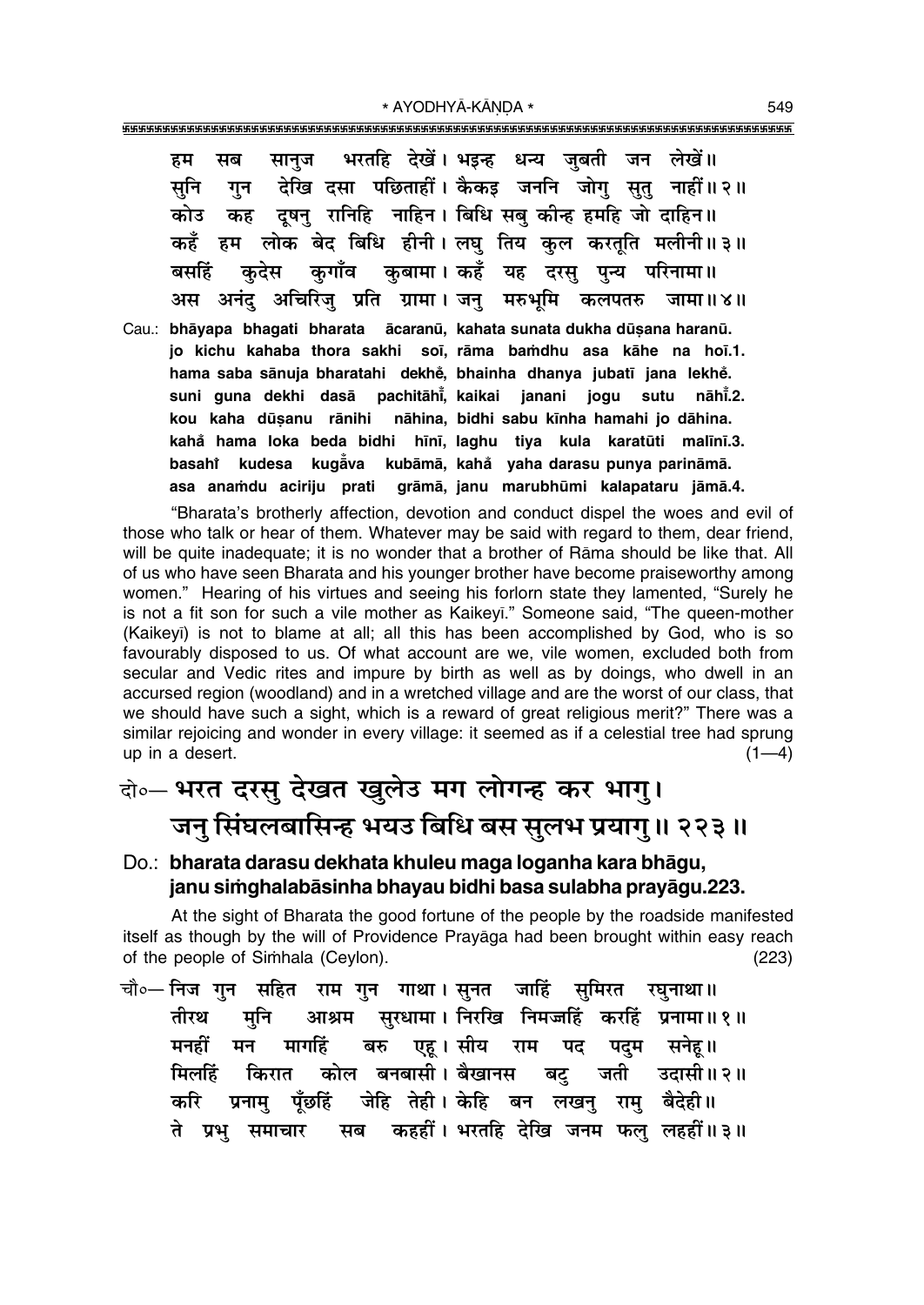जे जन कहहिं कसल हम देखे। ते प्रिय राम लखन सम लेखे।। एहि बिधि बझत सबहि सबानी। सनत कहानी॥४॥ राम बनबास Cau.: nija guna sahita rāma guna gāthā, sunata jāhi sumirata raghunāthā. tīratha muni āśrama suradhāmā, nirakhi nimajjahi karahi pranāmā.1. manahi̇̃ mana māgaht baru ehū, sīva rāma pada paduma sanehū. kirāta kola banabāsī. baikhānasa milaht batu iatī  $ud\bar{a}s\bar{a}.2.$ kari pranāmu pūchahi jehi tehī, kehi bana lakhanu rāmu baidehī. te prabhu samācāra saba kahahī, bharatahi dekhi janama phalu lahahī,3. je jana kahahi kusala hama dekhe, te priya rāma lakhana sama lekhe. ehi bidhi būjhata sabahi subānī, sunata rāma banabāsa kahānī.4.

Hearing his own praises as well as of Sri Rama's virtues Bharata went on his way, thinking of Srī Rāma. Whenever he happened to see holy waters he bathed in them and whenever he caught sight of a hermitage or a temple he made obeisance to it, asking in his heart only one boon, viz., devotion to the lotus-feet of Sita and Rama. Whomsoever he met, be he a Kola or any other forester or even if he were an anchorite, a religious student, a recluse or a hermit, he would salute him and enquire in which part of the forest were Laksmana, Rāma and Videha's daughter (Sītā). They told him all the news of the Lord and at the sight of Bharata obtained the reward of their life. Those persons who said they had seen the Lord doing well were counted as dear as Srī Rāma and Laksmana themselves. Thus in polite phrases he would make enquiries from all and hear the story of Śrī Rāma's forest life.  $(1-4)$ 

## बो०-तेहि बासर बसि प्रातहीं चले सुमिरि रघुनाथ। राम दरस की लालसा भरत सरिस सब साथ॥ २२४॥

#### Do.: tehi bāsara basi prātahi cale sumiri raghunātha, rāma darasa kī lālasā bharata sarisa saba sātha.224.

Halting that day in a suitable place he resumed his journey early next morning invoking the Lord of Raghus. Just like Bharata everyone who accompanied him longed for a sight of Srī Rāma.  $(224)$ 

- चौ०— मंगल सब काहू। फरकहिं सुखद बिलोचन बाहू॥ होहिं सगन उछाहू। मिलिहर्हि रामु मिटिहि दुख दाहू॥१॥ भरतहि सहित समाज करत मनोरथ जस जियँ जाके।जजाहिं सनेह सुराँ सब छाके॥ सिथिल अंग पग मग डगि डोलहिं। बिहबल बचन पेम बस बोलहिं॥२॥ समय देखावा।सैल सिरोमनि सहज सहावा॥ रामसखाँ तेहि पय तीरा।सीय समेत बसहिं दोउ बीरा॥३॥ जास समीप सरित दंड प्रनामा। कहि जय जानकि जीवन रामा॥ देखि करहिं सब ਧੇਸ਼ राज समाज् । जन फिरि अवध चले रघराज् ॥४॥ मगन अस
- Cau.: mamgala saguna hohi saba kāhū, pharakahi sukhada bilocana bāhū. bharatahi sahita samāja uchāhū, milihahi rāmu mițihi dukha dāhū.1. karata manoratha jasa jiyå jāke, jāhi saneha surā saba chāke. sithila amga paga maga dagi dolahi bihabala bacana pema basa bolahi.2.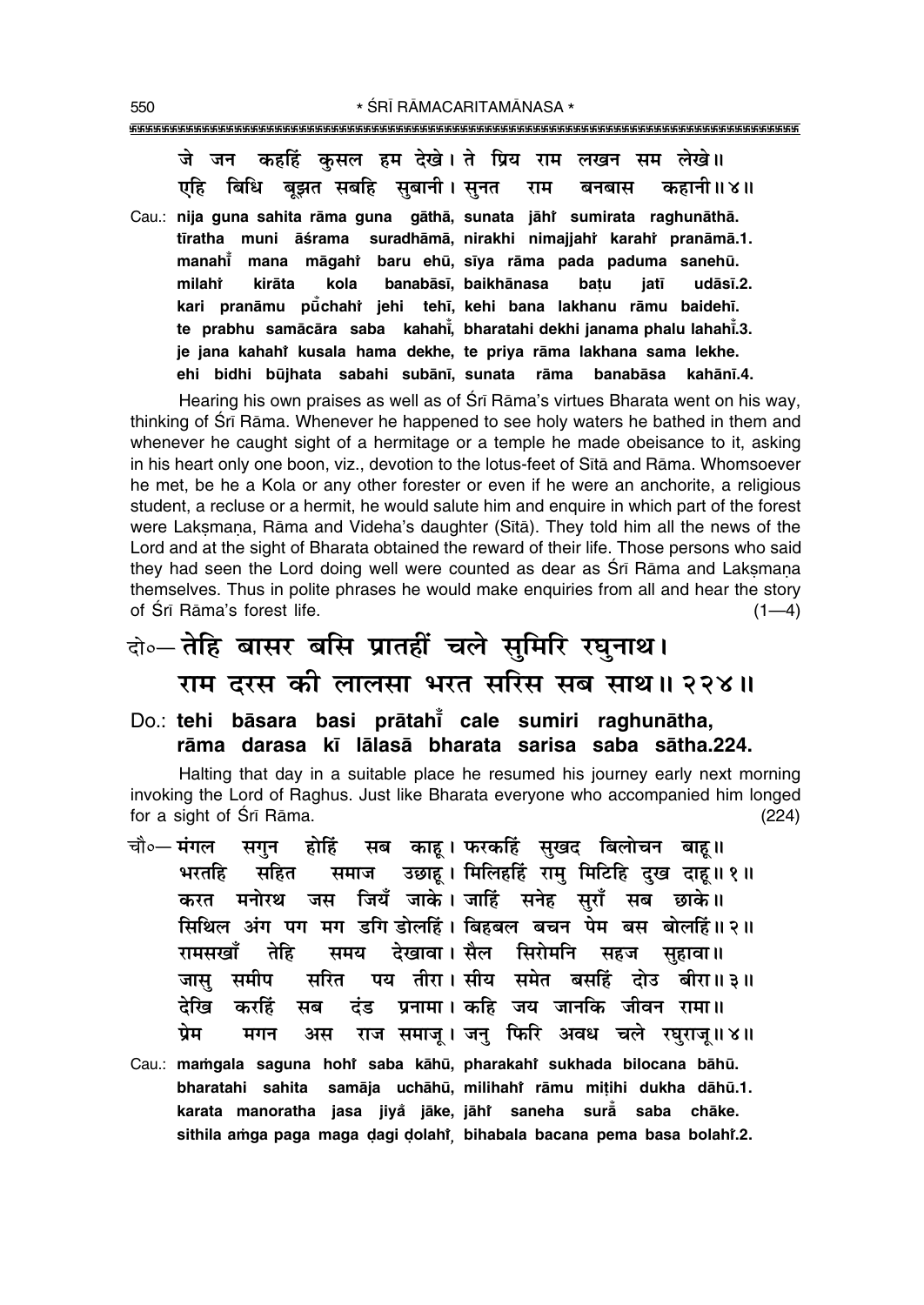#### 

rāmasakhā tehi samaya dekhāvā, saila siromani sahaja suhāvā. samīpa sarita paya tīrā, sīva sameta basaht dou bīrā.3. iāsu jaya jānaki dekhi karahi saba damda pranāmā, kahi iīvana rāmā. prema magana asa rāja samājū, janu phiri avadha cale raghurājū.4.

Auspicious omens occurred to everyone; they had happy throbbings in their eyes and arms. Bharata and his whole host rejoiced at the thought that they would be able to see Srī Rāma and the sting of their sorrows would come to an end. Each indulged in his own fancy and all went intoxicated with the wine of love; their limbs were getting out of control, their legs tottered and they spoke words in an incoherent way due to emotion. Srī Rāma's friend (Guha) presently pointed to Bharata the crest-jewel of mountains (Kāmadagiri), which was naturally charming and in the vicinity of which on the bank of the river Payasvinī dwelt the two brothers (Srī Rāma and Lakṣmaṇa) alongwith Sītā. Catching sight of the mountain all fell prostrate on the ground with the cries of "Glory to Śrī Rāma, the life of Janaka's daughter!" The royal host was so overwhelmed with emotion as though the Chief of Raghu's line had turned back towards Ayodhyā. (1-4)

### वो०- भरत प्रेमु तेहि समय जस तस कहि सकइ न सेषु। कबिहि अगम जिमि ब्रह्मसुखु अह मम मलिन जनेषु ॥ २२५ ॥

#### Do.: bharata premu tehi samaya jasa tasa kahi sakai na sesu, kabihi agama jimi brahmasukhu aha mama malina janesu.25.

Bharata's love at that time was more than Sesa (the thousand-headed serpentking) could describe. It is as unapproachable to the poet as the bliss of absorption into Brahma to those who are tainted by egotism and mineness.  $(225)$ 

- चौ∘—सकल सनेह सिथिल रघुबर कें।गए कोस दुइ दिनकर ढरकें॥ थल देखि बसे निसि बीतें। कीन्ह गवन जल रघनाथ पिरीतें॥ १॥ अवसेषा। जागे सीयँ सपन उहाँ राम रजनी अस देखा॥ भरत जन् आए। नाथ बियोग सहित समाज ताप तन ताए। । २। सकल मलिन मन दीन दखारी। देखीं सास आन अनहारी॥ सिय सपन भरे जल लोचन। भए सोचबस सोच सनि बिमोचन॥३॥ न होई । कठिन कुचाह नीक लखन सपन यह सनाइहि कोई।। बंध समेत नहाने। पुजि पुरारि अस कहि साध सनमाने ॥ ४ ॥ Cau.: sakala saneha sithila raghubara ke, gae kosa dui dinakara dharake.
- jalu thalu dekhi base nisi bītě, kīnha gavana raghunātha pirīte.1. uhằ rāmu avasesā, jāge sīyå sapana asa dekhā. rajanī sahita samāja bharata janu āe, nātha tana tāe.2. biyoga tāpa sakala malina mana dīna dukhārī, dekhī sāsu anuhārī. āna suni siya sapana bhare jala locana, bhae socabasa soca bimocana.3. lakhana sapana yaha nīka na hoī, kathina kucāha sunāihi koī. asa kahi bamdhu sameta nahāne, pūji purāri sādhu sanamāne.4.

Being all overpowered by love for the Chief of Raghu's line they had covered a distance of only four miles by the time the sun set. Perceiving a suitable site and water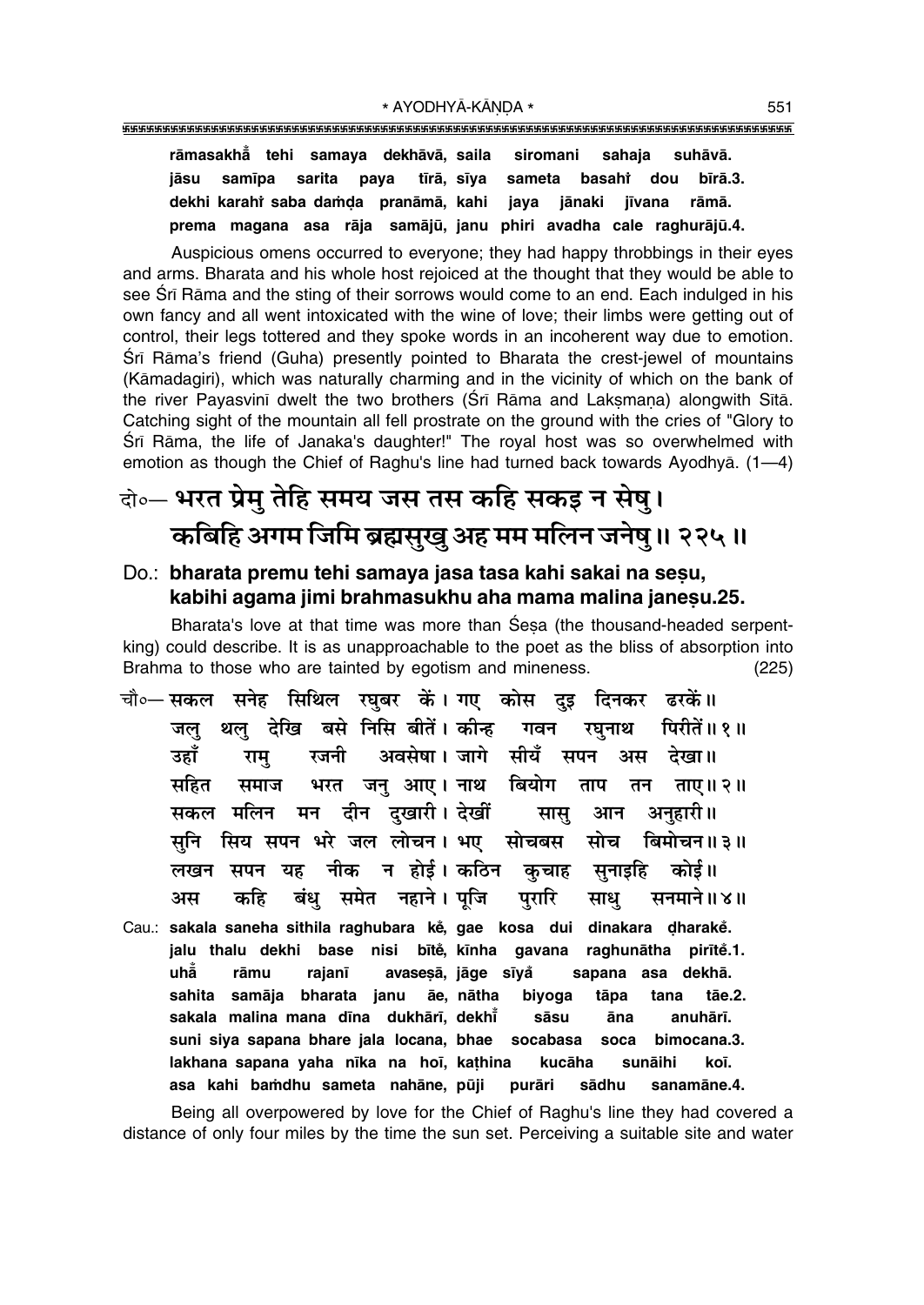close by they halted and at the close of night the beloved of Sri Rama resumed his journey. There Śrī Rāma awoke while it was yet dark. Sītā saw in a dream that very night as if Bharata had come with his retinue and that his body was tormented by the agony of separation from his lord. All who had accompanied him were sad at heart, miserable and afflicted; while Her mothers-in-law She found changed in appearance. On hearing of Sita's dream Sri Rama's eves filled with tears and He who rids others of their sorrow became sorrowful. "This dream, Laksmana, bodes no good; somebody will break terribly bad news." Saying so He took His bath with His brother and worshipping the Enemy of Tripura, Lord Śiva, paid His respects to holy men.  $(1-4)$ 

छं० सनमानि सुर मुनि बंदि बैठे उतर दिसि देखत भए। नभ धूरि खग मृग भूरि भागे बिकल प्रभु आश्रम गए।। तुलसी उठे अवलोकि कारन् काह चित सचकित रहे। सब समाचार किरात कोलन्हि आड़ तेहि अवसर कहे।।

Cham.: Sanamāni sura muni bamdi baithe utara disi dekhata bhae, nabha dhūri khaga mrga bhūri bhāge bikala prabhu āśrama gae. tulasī uthe avaloki kāranu kāha cita sacakita rahe, saba samācāra kirāta kolanhi āi tehi avasara kahe.

After adoring the gods and reverencing the hermits He sat down gazing to the north. There was dust in the air and a host of birds and beasts had taken to flight in panic and were making their way to the Lord's hermitage. Says Tulasidasa: He stood up when He saw this and wondered in his heart what could be the reason. Presently the Kolas and Kirātas came and told Him all the news.

- सो॰-सूनत सुमंगल बैन मन प्रमोद तन पुलक भर। सरद सरोरुह नैन तुलसी भरे सनेह जल॥ २२६॥
- So.: sunata sumamgala baina mana pramoda tana pulaka bhara, sarada saroruha naina tulasī bhare saneha jala.226.

When He heard the delightful words He felt overjoyed at heart. A thrill ran through His body and His eyes, that resembled the autumnal lotus, says Tulasidasa, filled with the tears of affection.  $(226)$ 

चौ∘— बहरि मोचबस भे सियरवन् । कारन कवन भरत आगवन् ।। आइ अस कहा बहोरी।सेन संग चतुरंग न थोरी॥१॥ एक सो सुनि रामहि भा अति सोच् । इत पितु बच इत बंधु सकोच् ॥ सुभाउ समुझि मन माहीं। प्रभु चित हित थिति पावत नाहीं॥ २॥ भरत यह जाने। भरतु कहे महँ साधु सयाने॥ समाधान तब भा लखन लखेउ प्रभु हृदयँ खभारू। कहत समय सम नीति बिचारू॥३॥ कछु कहउँ गोसाईं। सेवकु समयँ न ढीठ ढिठाईं॥ पछें बिन सर्बग्य सिरोमनि स्वामी।अापनि समझि कहउँ अनगामी॥४॥ तम्ह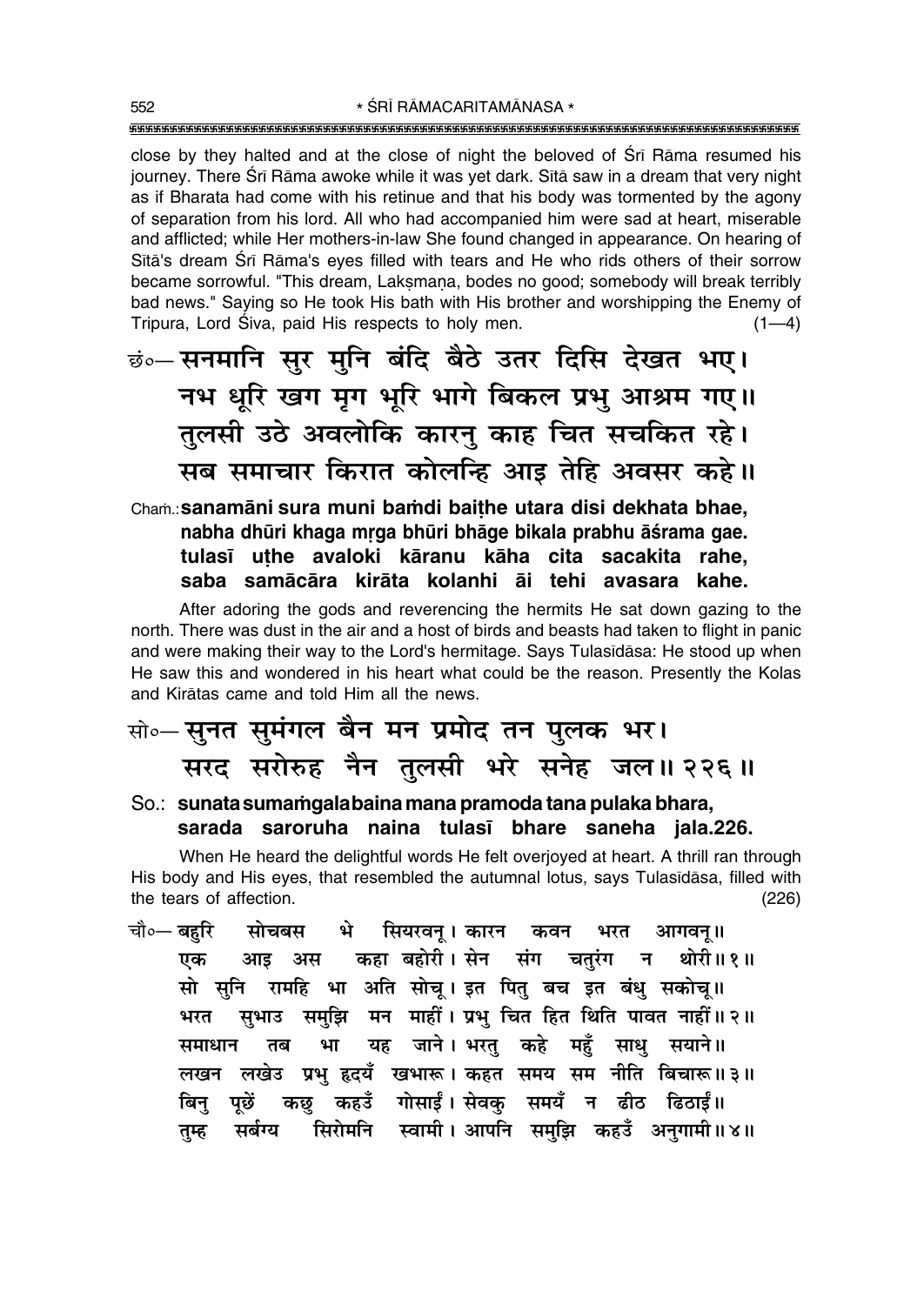Cau.: bahuri socabasa bhe siyaravanū, kārana kavana bharata āgavanū. bahorī, sena samga caturamga na thorī.1. kahā eka āi asa ati socū, ita pitu baca ita bamdhu sakocū. so suni rāmahi bhā bharata subhāu samujhi mana māhi, prabhu cita hita thiti pāvata nāhi.2. samādhāna taba bhā yaha jāne, bharatu kahe mahů sādhu sayāne. lakhana lakheu prabhu hrdayå khabhārū, kahata samaya sama nīti bicārū.3. binu pūchė kachu kahaů gosāi, sevaku-samayå na dhītha dhithāi. tumha sarbagya siromani svāmī, āpani samujhi kahau anugāmī.4.

Sita's lord became anxious the very next moment. "What can be the reason of Bharata's arrival?" Then somebody came and spoke to Him thus: "He has with him no small army complete in its four limbs (viz., foot, horse, elephants and chariots)." Hearing this Srī Rāma felt much disturbed. On the one hand there was His father's command, on the other His regard for His younger brother (Bharata). Realizing Bharata's disposition in His heart, the Lord found no proposition to fix His mind upon. Then He consoled Himself with the thought that Bharata was submissive, good and reasonable. Laksmana saw that the Lord was troubled at heart, and spoke what prudence demanded on the occasion: "I make bold, my lord, to say something unasked; but a servant ceases to be impertinent if his impertinence is not inopportune. You, my master, are the crest-jewel of the all-wise; yet I, your servant, tell you my own mind."  $(1-4)$ 

### वे॰- नाथ सुहृद सुठि सरल चित सील सनेह निधान। सब पर प्रीति प्रतीति जियँ जानिअ आपु समान॥ २२७॥

Do.: nātha suhrda suthi sarala cita sīla saneha nidhāna, saba para prīti pratīti jivå jānia āpu samāna.227.

"You, my master, are loving by nature and quileless of heart and a storehouse of amiability and affection. You love and trust everyone and know all to be just like vourself."  $(227)$ 

प्रभुताई। मूढ़ मोह बस होहिं जनाई॥ चौ०- बिषई जीव पाड साधु सजाना। प्रभु पद प्रेमु सकल जगु जाना॥१॥ नीति रत भरत तेऊ आज राम पद पाई। चले धरम मेटाई।। मरजाद कुबंधु कुअवसरु ताकी। जानि कटिल बनबास एकाकी॥२॥ राम करि कमंत्र मन साजि समाज् । आए कौ अकंटक राजु ॥ कलपि कुटिलाई। आए दल कोटि प्रकार बटोरि दोउ भाई ॥ ३ ॥ जौं जियँ होति न कपट कुचाली। केहि सोहाति रथ बाजि गजाली॥ को जाएँ। जग बौराइ भरतहि देड़ दोस् पाएँ ॥ ४ ॥ राज पद prabhutāi, mūRha moha basa hohi janāi. Cau.: bisaī jīva pāi bharatu nīti rata sādhu sujānā, prabhu pada premu sakala jagu jānā.1. teū padu pāī, cale dharama marajāda metāī. āju rāma kutila kubamdhu kuavasaru tākī, jāni banabāsa ekākī.2. rāma

kuțilāī, āe

akamtaka

dou

batori

karai

dala

rājū.

bhāī.3.

kari kumamtru mana sāji samājū, āe

prakāra

koti

kalapi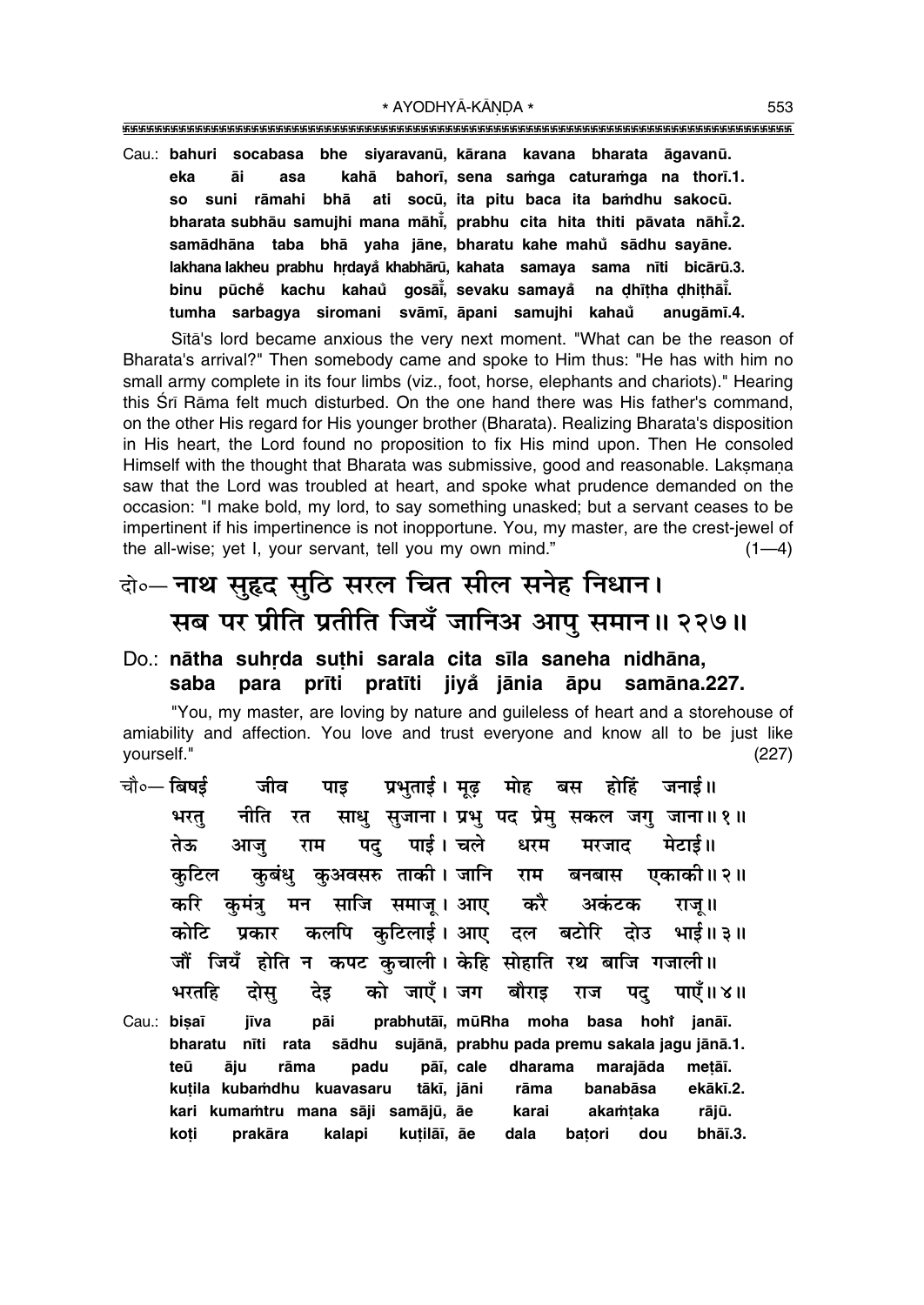#### jaů jiyå hoti na kapata kucālī, kehi sohāti ratha bāji gajālī. bharatahi dosu dei ko jāě, jaga baurāi padu pāĕ.4. rāja

"Fools given to the pleasures of sense are seized with infatuation on attaining power and reveal their true nature. Bharata was righteous, good and wise and his devotion to the Lord's feet is known to the whole world. But now that he has attained Sri Rāma's (Your) position (as the ruler of Avodhyā) even he has transgressed the bounds of righteousness. Finding an adverse situation and knowing that you are alone in the forest, this wily and wicked brother has plotted an evil design and after making due preparations has come to make his sovereignty secure. Planning all sorts of wicked schemes the two brothers have collected an army and marched here. If they had no wily intention and roguery at heart, who should like to bring chariots, horses and elephants? But why should one blame Bharata for nothing when we know that anyone in the world would be driven mad on attaining sovereignty?"  $(1-4)$ 

### वे०-ससि गुर तिय गामी नघुषु चढ़ेउ भूमिसुर जान। लोक बेद तें बिमुख भा अधम न बेन समान॥ २२८॥

#### Do.: sasi gura tiya gāmī naghusu caRheu bhūmisura jāna, loka beda tě bimukha bha adhama na bena samāna.228.

"The moon-god committed adultery with the wife of his Guru (the sage Brhaspati), while Nahusa mounted a palanguin borne by Brāhmanas; and there was none so vile as King Vena,\* an enemy of established usage as well as of the Vedic injunctions." (228)

|  |  | चौ०— सहसबाहु         सुरनाथु         त्रिसंकू । केहि   न   राजमद   दीन्ह   कलंकू ॥                                                       |
|--|--|------------------------------------------------------------------------------------------------------------------------------------------|
|  |  | भरत कीन्ह यह उचित उपाऊ।सिपु रिन रंच न राखब काऊ॥१॥                                                                                        |
|  |  | एक कीन्हि नहिं भरत भलाई।।निदरे रामु जानि असहाई॥                                                                                          |
|  |  | समुझि परिहि सोउ आजु बिसेषी। समर सरोष राम मुखु पेखी॥२॥                                                                                    |
|  |  | एतना कहत नीति रस भूला। रन रस बिटपु पुलक मिस फूला॥                                                                                        |
|  |  | प्रभु पद बंदि सीस रज राखी। बोले सत्य सहज बलु भाषी॥३॥                                                                                     |
|  |  | अनुचित नाथ न मानब मोरा। भरत हमहि उपचार न थोरा॥                                                                                           |
|  |  | कहँ लगि सहिअ रहिअ मनु मारें। नाथ साथ धनु हाथ हमारें॥४॥                                                                                   |
|  |  | Cau.: sahasabāhu suranāthu trisamkū, kehi na rājamada dīnha kalamkū.<br>bharata kīnha yaha ucita upāū, ripu rina ramca na rākhaba kāū.1. |

\* Vena was born of King Anga (a descendant of the celebrated devotee Dhruva), and Sunithā (a daughter of Mrtyu, the god of death). Being thus descended from Adharma (the spirit presiding over unrighteousness, the father of Mrtyu) on the mother's side, Vena was born with vicious propensities and grew to be the bane of society. Fed up with his atrocities and unable to correct him, King Anga left his capital one night and retired to an unknown destination. Seeing the kingdom masterless Bhrgu and other sages installed Vena on the throne, even though the ministers were opposed to his installation. Power turned his head all the more and arrogantly accounting himself as greater than all he began to insult exalted souls. He went the length of banning the performance of sacrifices and even charity and thus put a stop to all pious acts and the pursuit of religion.

When the sages perceived that the tyranny of the monarch was overstepping all bounds they felt sorry for having installed him on the throne. They, therefore, met and decided to expostulate with the king and persuade him, if possible, to desist from his evil ways. They further resolved to dispose of him in case he did not come round. The sages approached the king accordingly and admonished him but in vain. This enraged the sages, who killed him by the very sound of 'Hum'.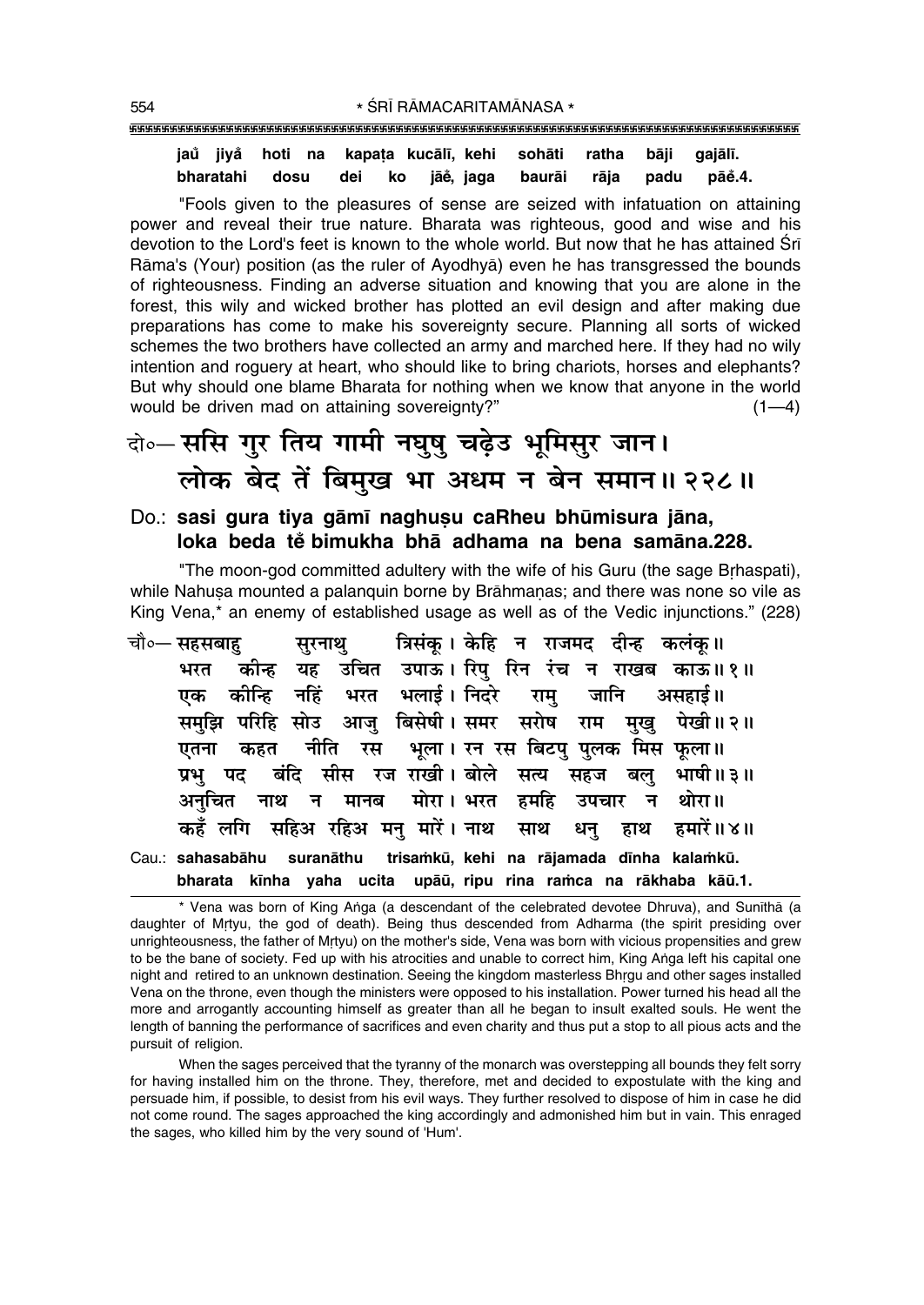**eka k∂nhi nahiÚ bharata bhalå∂, nidare råmu jåni asahå∂.** samujhi parihi sou āju bisesī, samara sarosa rāma mukhu pekhī.2. etanā kahata nīti rasa bhūlā, rana rasa biţapu pulaka misa phūlā. prabhu pada bamdi sīsa raja rākhī, bole satya sahaja balu bhāṣī.3. **anucita nåtha na månaba morå, bharata hamahi upacåra na thorå. kaha° lagi sahia rahia manu måre°, nåtha såtha dhanu håtha hamåre°.4.**

"King Sahasrabāhu, Indra (the lord of celestials) and King Triśanku\* (father of Hariscandra)—which of these was not brought into disrepute by the intoxication of kingly power? Bharata has resorted to a right expedient; for one should leave no trace of one's enemy or debt in any case. But he has made one mistake in that he has despised Śrī Rāma (yourself) as forlorn. And he will realize his mistake with vengeance today when he beholds Śrī Rāma's (your) indignant face on the battlefield." Even as he said so he forgot his love of propriety and the tree of his bellicose spirit burst into flowers in the shape of horripilation. Adoring the Lord's feet and placing their dust on his head he spoke, revealing his own real and natural might: "Pray do not take offence, my lord, if I tell you that Bharata has provoked me not a little. After all how long shall I endure this and restrain my passion when my lord (yourself) is with me and the bow in my hand?"  $(1-4)$ 

### दो**०– छत्रि जाति रघुकूल जनमु राम अनुग जगु जान।** लातहुँ मारें चढ़ति सिर नीच को धूरि समान॥ २२९॥

#### Do.: **chatri jåti raghukula janamu råma anuga jagu jåna, låtahu° måre° caRhati sira n∂ca ko dhµuri samåna.229.**

ìA K¶atriya (warrior) by caste and born in the race of Raghu I am known throughout the world as a servant of Srī Rāma (yourself). (How, then, can I put up with such insult?) What is so low as the dust (on a road)? But if you were to kick it up it would rise to your head." (229)

|  |  | चौ∘— उठि कर जोरि रजायसु मागा। मनहुँ बीर रस सोवत जागा॥    |  |  |
|--|--|----------------------------------------------------------|--|--|
|  |  | बाँधि जटा सिर कसि कटि भाथा। साजि  सरासनु  सायकु  हाथा॥१॥ |  |  |

\* Triśanku, son of Trayyāruņi, was a king of Ayodhyā. He wanted to perform a sacrifice whereby he could bodily ascend to heaven. His priest Vasistha, however, refused to conduct such a sacrifice, which he said was unauthorized and futile. Vasistha's sons too declined on the same grounds. But Triśańku turned a deaf ear to their remonstrances. This enraged Vasistha's sons, who cursed him that he should fall in the social scale and be accounted a pariah. The king was thus converted into a Candala and was accordingly forsaken by his kinsmen, ministers and subjects too. Much agitated at heart over this, the ex-king now approached the sage Viśvāmitra, who comforted him; and asking his sons to invite other sages he conducted the sacrifice. Vasistha's sons, however, ruled that at a sacrifice commenced by a pariah and conducted by a non-Brāhmaņa priest (for such was Viśvāmitra till then) no gods would appear. The gods respected this ruling and accordingly no god appeared to accept the offerings. By dint of his own penance Viśvāmitra sent Triśaṅku to heaven; but the gods hurled him down. Exasperated at this Viśvāmitra proceeded to create another heaven and began to shape new heavenly bodies. The gods were dismayed at this and sought a conference with Viśvāmitra. It was ultimately decided by mutual agreement that Viśvāmitra should abandon his plan to create a new heaven and Triśanku should remain hanging in the air. He is still seen in the form of a triple luminary in the heavens. The saliva that dropped from his mouth forms the river Karmanāsa, which flows between Vārānasī and Bihar and the water of which is considered as ever polluted.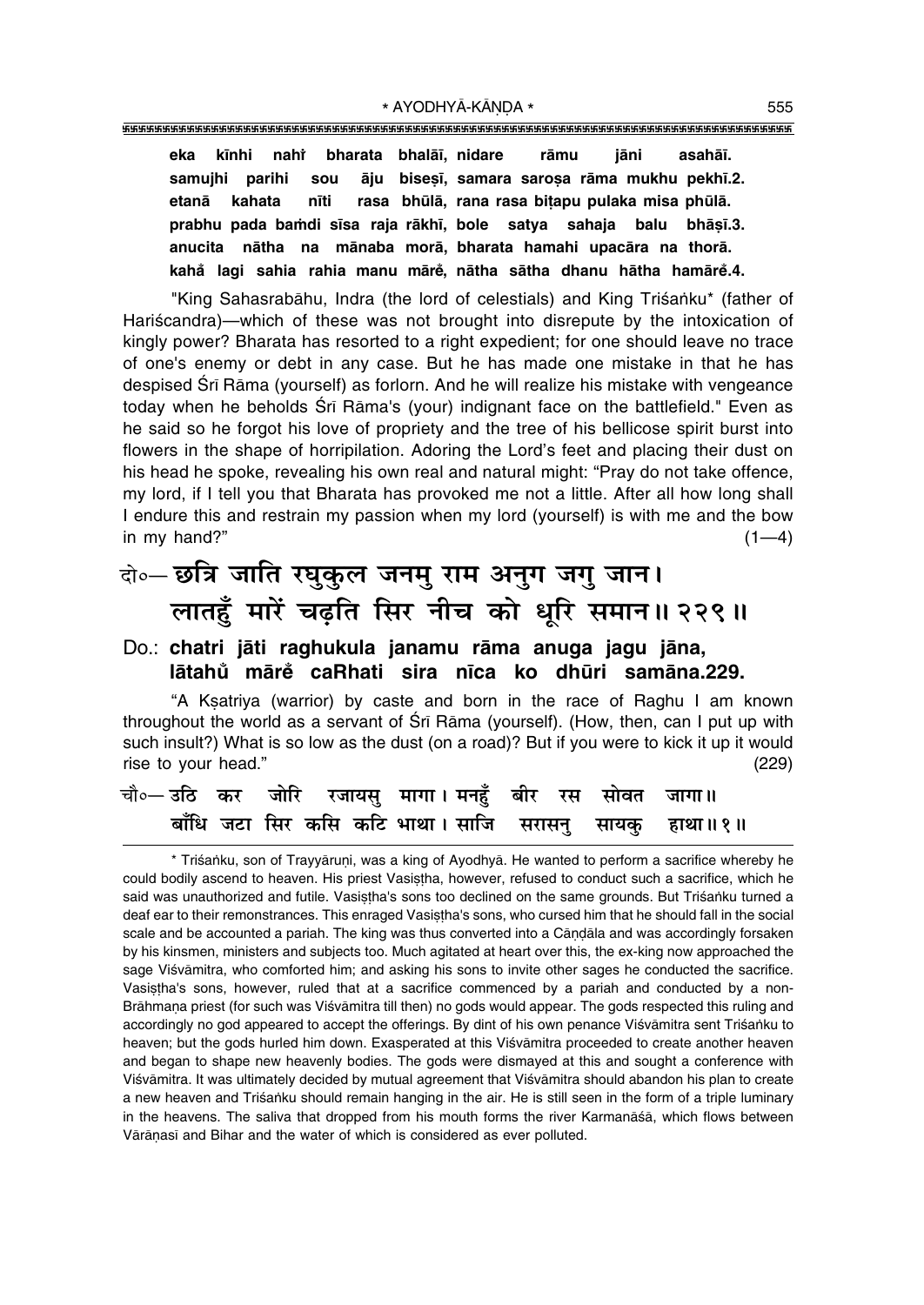मेवक लेऊँ। भरतहि सिखावन देऊँ॥ जस समर आज राम पाई। सोवहँ समर सेज दोउ राम निरादर भाई॥ २॥ कर फल समाज् । प्रगट करउँ रिस पाछिल आज् ॥ आड बना भल सकल जिमि करि निकर दलड मगराज। लेड लपेटि लवा जिमि बाज॥३॥ समेता। सानुज तैमेहिं मेन निदरि निपातउँ भरतहि खेता॥ जौं आई । तौ मारउँ संकरु दोहाई ॥ ४ ॥ सहाय कर रन राम Cau.: uthi rajāyasu māgā, manahů bīra rasa sovata jāgā. kara jori bādhi jatā sira kasi kati bhāthā, sāji hāthā.1. sarāsanu sāyaku rāma leū, bharatahi samara sikhāvana deū. āju sevaka jasu rāma nirādara kara phalu pāī, sovahů samara seja dou bhāī.2. banā bhala sakala samājū, pragata karaŭ risa pāchila ājū. āi **iimi** kari nikara dalai mrgarājū, lei lapeti lavā jimi bājū.3. sena taiseht bharatahi sametā, sānuja nidari nipātaů khetā. āī, tau māraů iaů sahāya kara samkaru rana rāma dohāī.4.

As he rose and with joined palms asked leave (to meet Bharata in an encounter). it seemed as if the heroic sentiment itself had awoke from sleep. Binding up the matted locks on his head and fastening the quiver to his waist he strung his bow and took an arrow in his hand. "Let me distinguish myself as a servant of Sri Rāma today and teach Bharata a lesson in the battle. Reaping the fruit of their contempt for Sri Rama let the two brothers sleep on the couch of the battlefield. It is well that the whole host has collected at one place; I shall, therefore, give vent to my past anger. Even as a lion (the king of beasts) tears to pieces a herd of elephants or just as a hawk clutches and carries off a lark, so shall I lightly overthrow on the field Bharata as well as his younger brother (Satrughna) and all their host. Even if Lord Sankara comes to his aid, I swear by Sri Rāma that I will kill him in battle."  $(1-4)$ 

### केन्ट अति सरोष माखे लखन् लखि सुनि सपथ प्रवान। सभय लोक सब लोकपति चाहत भभरि भगान॥ २३०॥

#### Do.: ati sarosa mākhe lakhanu lakhi suni sapatha pravāna, sabhaya loka saba lokapati cāhata bhabhari bhagāna.230.

Seeing Laksmana speak with such vehemence and fury and hearing his solemn oath all the spheres trembled with fear, while their rulers were anxious to flee away in panic.  $(230)$ 

चौ०— जग भय गगन भइ बानी। लखन बाहबल् बिपुल बखानी॥ मगन प्रभाउ तुम्हारा। को कहि सकइ को जाननिहारा॥१॥ तात प्रताप अनुचित उचित काजु किछु होऊ। समुझि करिअ भल कह सबु कोऊ॥ पछिताहीं। कहहिं बेद बुध ते बुध नाहीं॥२॥ करि पाछें सहसा सनि सर बचन लखन सकचाने। राम सादर सीयँ सनमाने ॥ कही नीति सुहाई। सब तें कठिन राजमदु भाई ॥ ३ ॥ तात तुम्ह मातहिं तेई। नाहिन जेहिं जो साधुसभा अचवॅत नप सेई॥ भल भरत सरीसा। बिधि प्रपंच महँ सना न दीसा॥४॥ लखन सनह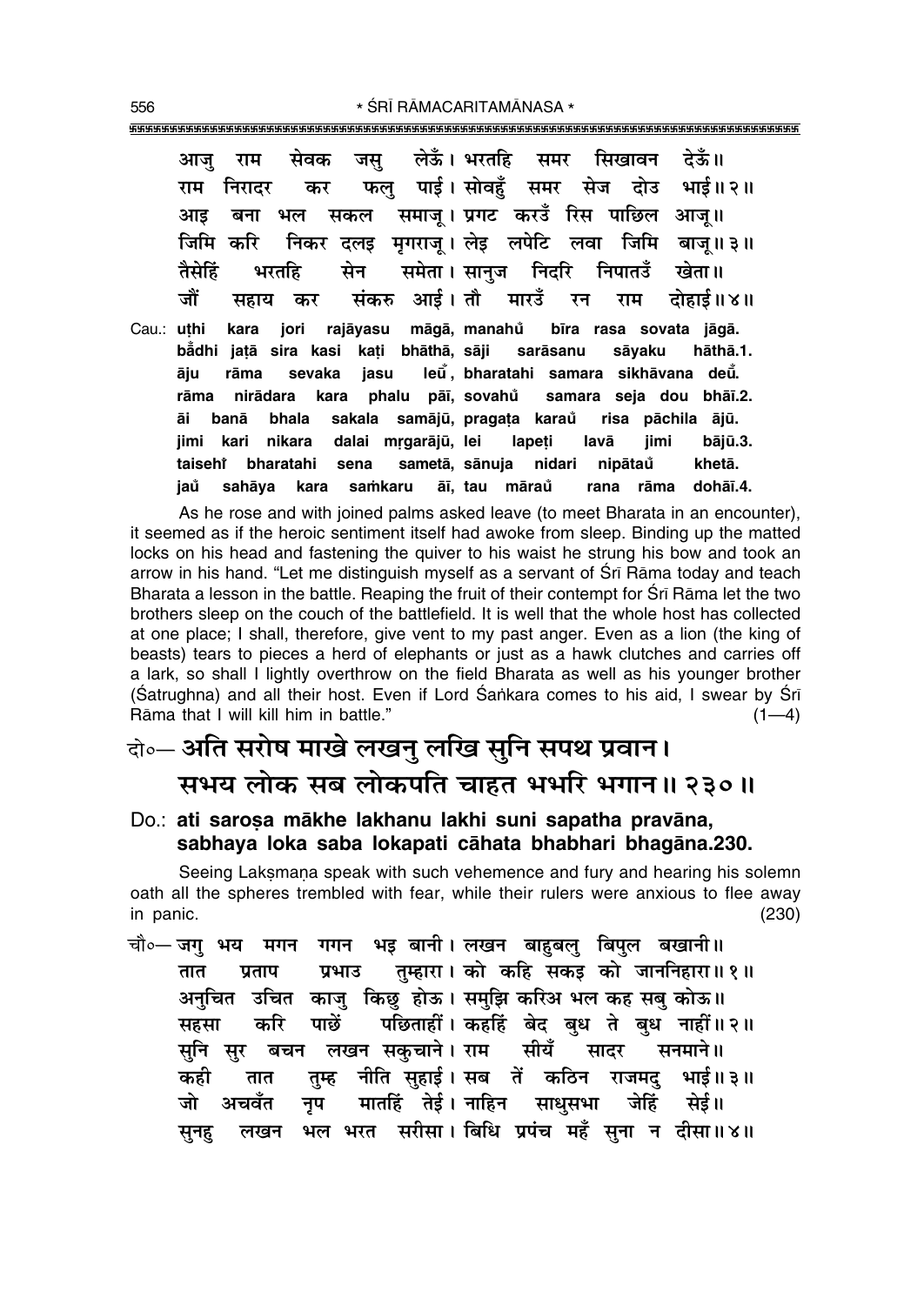"""""""""""""""""""""""""""""""""""""""""""""""""""""""""""""""""""""""""""""""""""

Cau.: **jagu bhaya magana gagana bhai bån∂, lakhana båhubalu bipula bakhån∂. tåta pratåpa prabhåu tumhårå, ko kahi sakai ko jånanihårå.1. anucita ucita kåju kichu hoµu, samujhi karia bhala kaha sabu koµu. sahasā kari pāchĕ pachitāhi̇̃, kahah**↑ beda budha te budha nāhi̇̃.2. **suni sura bacana lakhana sakucåne, råma s∂ya° sådara sanamåne. kah∂ tåta tumha n∂ti suhå∂, saba te° ka¢hina råjamadu bhå∂.3. jo acavåta nrpa mātahi teī, nāhina sādhusabhā jehi se∂. sunahu lakhana bhala bharata sar∂så, bidhi prapa≈ca maha° sunå na d∂så.4.**

The world was seized with terror and a voice was heard in the air extolling the enormous strength of Laksmana's arm: "Who can tell, dear child, nay, who even knows your might and glory? But before doing anything one must judge whether it is right or wrong; then everyone would approve of it. They who act impulsively and repent afterwards are anything but wise: so declare the Vedas and the sages." On hearing this voice from heaven Laksmana felt abashed; but both Śrī Rāma and Sītā addressed him kindly and politely: "What you have said, dear Laksmana, is sound wisdom; the intoxication of kingly power is the worst of all. But of those rulers who have tasted it they alone lose their head who have never waited on an assembly of saints. As for Bharata, I tell you, Laksmana, in the whole of God's creation I have never seen or heard of anyone so good as he."  $(1-4)$ 

### दो**0– भरतहि होइ न राजमदु बिधि हरि हर पद पाइ। कबहँ कि काँजी सीकरनि छीरसिंधु बिनसाइ॥ २३१॥**

Do.: **bharatahi hoi na råjamadu bidhi hari hara pada påi, kabahu° ki kå° j∂ s∂karani ch∂rasi≈dhu binasåi.231.**

ìBharata would never be intoxicated with sovereign power even if he attained to the position of Brahmā, Viṣṇu or Śiva. What ! Can a few drops of Kẳjī\* ever split the ocean of milk? (231)

चौ०**— तिमिरु तरुन तरनिहि मक् गिलई। गगन् मगन मक् मेघहिं मिलई॥** गोपद जल बुडहिं घटजोनी।सहज छमा बरु छाड़ै छोनी॥१॥ ँ **मसक फूँक मकु मेरु उड़ाई। होइ न नृपमदु** भरतहि भाई।। **लखन तुम्हार सपथ पितु आना। सुचि सुबंधु नहिं भरत समाना॥२॥** सगुनु खीरु अवगुन जलु ताता। मिलइ रचइ परपंच बिधाता॥ भरत् हंस रबिबंस तड़ागा।**जनमि कीन्ह गुन दोष बिभागा॥३॥** <u>गहि</u> गुन पय तजि अवगुन बारी। निज जस जगत कीन्हि उजिआरी॥ कहत भरत गुन सीलु सुभाऊ।**पेम पयोधि मगन रघुराऊ॥४॥** Cau.: **timiru taruna taranihi maku gilaī, gaganu magana maku meghahi mil<mark>aī.</mark> gopada jala bµuRahiÚ gha¢ajon∂, sahaja chamå baru chåRai chon∂.1. masaka phū̃ka maku meru uRāī, hoi na nṛpamadu bharatahi bhāī. lakhana tumhāra sapatha pitu bharata samånå.2.**

<sup>\*</sup> A sour and savoury drink prepared by dissolving powdered rye seeds into water and preserving it for a few days.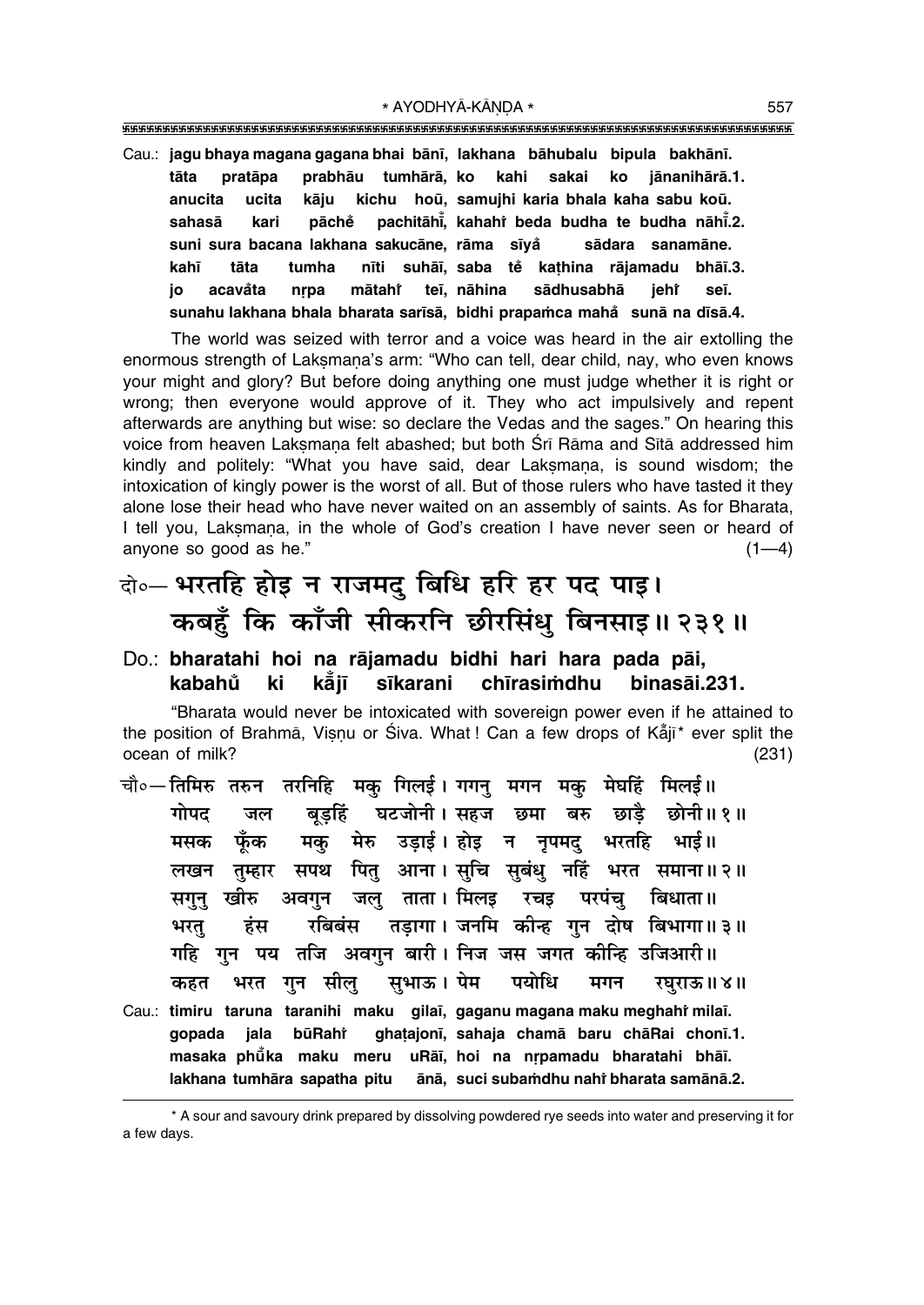sagunu khīru avaguna jalu tātā, milai racai parapamcu bidhātā. bharatu hamsa rabibamsa taRāgā, janami kīnha guna dosa bibhāgā.3. gahi guna paya taji ayaguna bārī, nija iagata iasa kīnhi uijārī. kahata bharata guna sīlu subhāū, pema payodhi magana raghurāū.4.

"Darkness may swallow the midday sun, and sooner may the heavens be absorbed into a cloud or the jar-born sage Agastya (who is stated to have drunk off the ocean in a single draught) be drowned in the water collected in a cow's footprint; nay the earth may abandon its natural forbearance and Mount Meru be blown away by a puff of wind discharged from the mouth of a mosquito; but Bharata will never be intoxicated by kingly power, O brother. Laksmana, I swear by you as well as by our father that there is no brother so good and innocent as Bharata. God, dear brother, creates the world by mixing the milk of goodness with the water of evil; while Bharata is a swan, born in the lake of the solar race, that has sifted goodness from evil. Choosing the milk of goodness and discarding the water of evil he has illumined the world by his glory." Even as the Lord of Raghus extolled Bharata's virtues, amiability and noble disposition He was drowned in an ocean of love.  $(1-4)$ 

### बे-सुनि रघुबर बानी बिबुध देखि भरत पर हेतु। सकल सराहत राम सो प्रभु को कृपानिकेतु॥ २३२॥

#### Do.: suni raghubara bānī bibudha dekhi bharata para hetu, sakala sarāhata rāma so prabhu ko krpāniketu.232.

On hearing the speech of Sri Rama (the chief of Raghu's line) and seeing His affection for Bharata all the gods were full of applause and said, "Can you name such a gracious lord as Śrī Rāma?  $(232)$ 

- चौ∘— जौं न होत जग जनम भरत को। सकल धरम धुर धरनि धरत को॥ कबि कुल अगम भरत गुन गाथा। को जानइ तुम्ह बिनु रघुनाथा॥१॥ लखन राम सियँ सुनि सुर बानी। अति सुखु लहेउ न जाइ बखानी॥ डहाँ भरत सब सहित सहाए। मंदाकिनीं पनीत नहाए।। २॥ सरित समीप राखि सब लोगा। मागि मातु गुर सचिव नियोगा॥ चले भरत जहँ सिय रघराई।साथ निषादनाथ लघ भाई॥३॥ करतब सकुचाहीं। करत कृतरक कोटि मन माहीं॥ समझि मात राम लखन सिय सनि मम नाऊँ। उठि जनि अनत जाहिं तजि ठाऊँ॥४॥
- Cau.: jaŭ na hota jaga janama bharata ko, sakaladharamadhuradharanidharatako. kabi kula agama bharata guna gāthā, ko jānai tumha binu raghunāthā.1. lakhana rāma siya suni sura bānī, ati sukhu laheu na jāi bakhānī. ihå bharatu saba sahita sahāe, mamdākini punīta nahāe.2. sarita samīpa rākhi saba logā, māgi mātu gura saciva niyogā. cale bharatu jahå siya raghurāi, sātha nisādanāthu laghu bhāi.3. samujhi mātu karataba sakucāhi, karata kutaraka koți mana māhi. rāmu lakhanu siya suni mama nāū, uthi jani anata jāhi taji thāu.4. "Had Bharata not been born into the world, who on this earth would have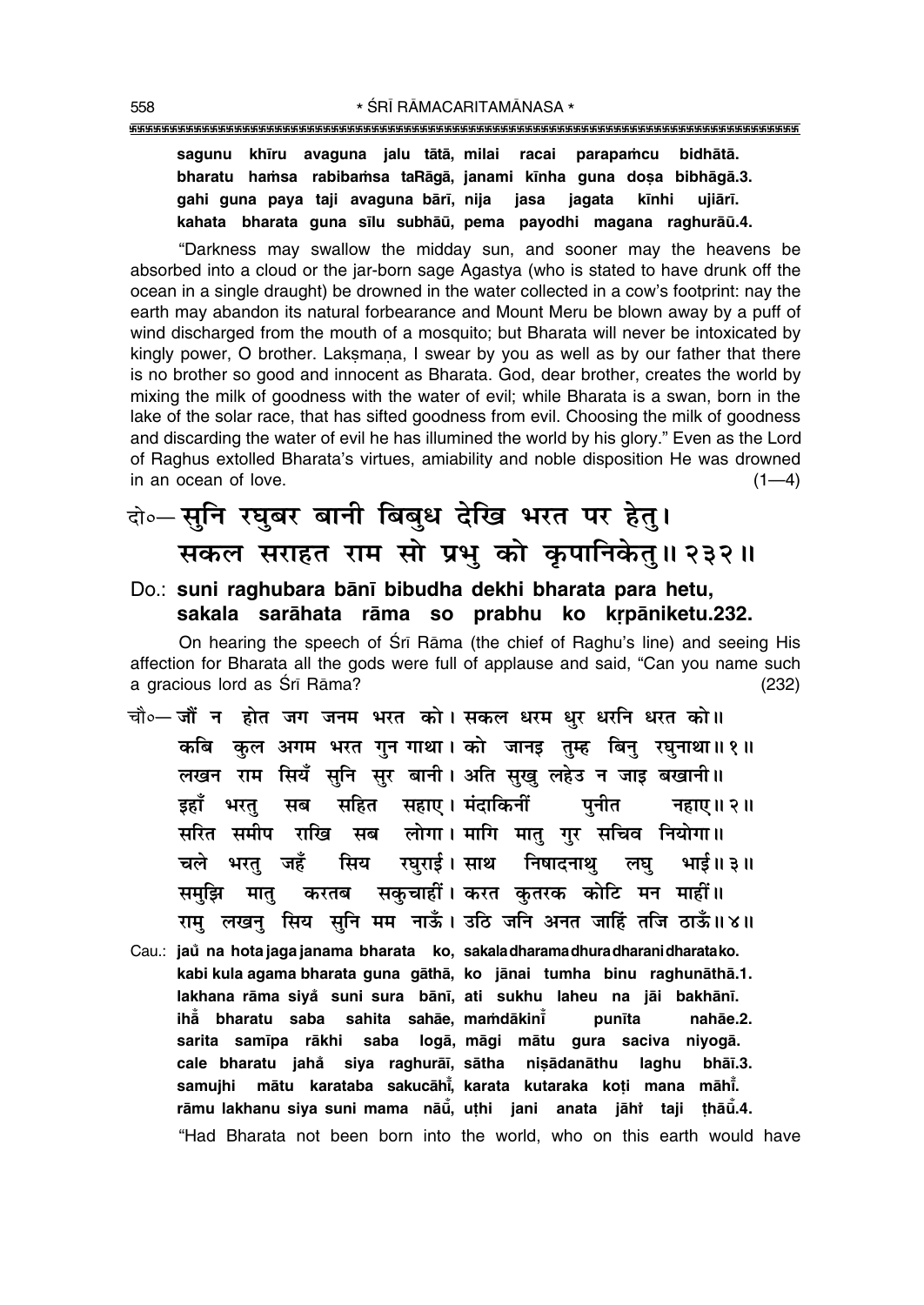championed the cause of virtue in its entirety? Who else than you, O Lord of Raghus, can know Bharata's good gualities, which are unaproachable even to the race of bards?" On hearing the words of the gods, Laksmana, Śrī Rāma and Sītā were more delighted than words can tell. There Bharata with all his host bathed in the sacred Mandākinī. Then, leaving all the people on the riverside and taking permission of his mothers, preceptor (the sage Vasistha) and the minister (Sumantra) he proceeded to the spot where Sītā and Śrī Rāma were, taking the Nisāda chief and his younger brother (Satrughna) with him. As he thought of what his mother had done, he felt diffident and formed ill-conjectures of every kind in his mind: "God forbid that Śrī Rāma, Laksmana and Sita leave the place on hearing my name and shift to some other place!  $(1-4)$ 

### वे०- मातु मते महुँ मानि मोहि जो कछु करहिं सो थोर। अघ अवगुन छमि आदरहिं समुझि आपनी ओर॥ २३३॥

#### Do.: mātu mate mahů māni mohi jo kachu karahí so thora, agha avaguna chami ādarahi samujhi āpanī ora.233.

"Taking me to be an accomplice of my mother, nothing that he might do would be too much. But looking to his own self, I am sure, he will forgive my faults and receive me kindly."  $(233)$ 

- परिहरहिं मलिन मनु जानी।जौं सनमानहिं सेवकु चौ०— जौं मानी॥ सरन रामहि की पनही। राम सुस्वामि दोसु सब जनही॥१॥ मोरें जस भाजन चातक मीना। नेम पेम निज निपुन नबीना॥ जग मन गनत चले मग जाता। सकच सनेहँ सिथिल सब गाता॥२॥ अस कृत खोरी। चलत भगति बल धीरज धोरी॥ फेरति मनहँ मात् रघुनाथ सुभाऊ। तब पथ परत उताइल पाऊ॥३॥ जब समझत अवसर कैसी। जल प्रबाहँ जल अलि गति जैसी॥ भरत दसा तेहि कर सोचु सनेहू। भा निषाद तेहि समयँ बिदेहू॥४॥ देखि भरत
- Cau.: jaů pariharahř malina manu jānī, jaů sanamānahi sevaku mānī. morė sarana rāmahi kī panahī, rāma susvāmi dosu saba janahī.1. jasa bhājana cātaka mīnā, nema pema nija nipuna nabīnā. jaga asa mana gunata cale maga jātā, sakuca sanehå sithila saba gātā.2. pherati manahů mātu krta khorī, calata bhagati bala dhīraja dhorī. jaba samujhata raghunātha subhāū, taba patha parata utāila  $p\bar{a}\bar{u}.3.$ bharata dasā tehi avasara kaisī, jala prabāhå jala ali gati jaisī. dekhi bharata kara socu sanehū, bhā nișāda tehi samayă bidehū.4.

"Whether He shuns me as one possessing a black heart or welcomes me as his own servant, my only refuge are Srī Rāma's shoes; he is really a noble master while the whole blame lies with his servant (myself). The only beings deserving of fame in the world are the Cātaka bird and the fish, who are clever in keeping ever fresh their vow of fidelity and love." Revolving these thoughts in his mind he went on his journey, his whole body rendered powerless by diffidence and affection. The sinful act of his mother (Kaikeyī) dragged him back as it were; while the strength of his devotion pressed him forward, foremost among the resolute as he was. Whenever he thought of Sri Rāma's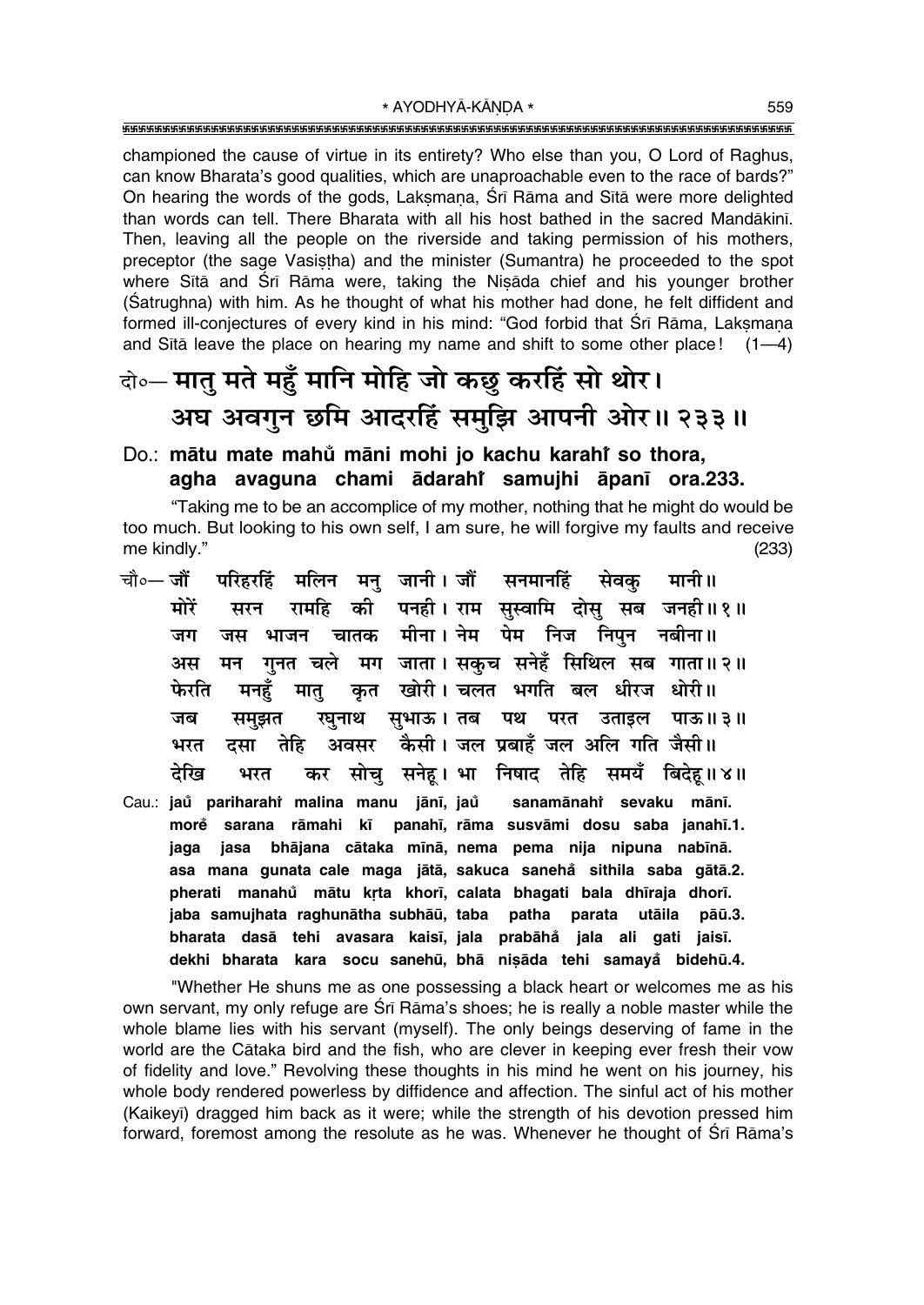good nature his feet moved quickly along the way. Bharata's gait at that time resembled the movements of a water-fly carried along a stream. Seeing Bharata's anxiety and affection at that moment the Nisada chief forgot all about himself.  $(1-4)$ 

### दो०- लगे होन मंगल सगुन सुनि गुनि कहत निषादु। मिटिहि सोचु होइहि हरषु पुनि परिनाम बिषादु॥ २३४॥

Do.: lage hona mamgala saguna suni guni kahata nisādu, mitihi socu hoihi harasu puni parināma bisādu.234.

Auspicious omens occurred and the Nisada chief after hearing of and reflecting on them said, "Anxiety will pass away giving place to delight; but in the end there will be sorrow."  $(234)$ 

- चौ०— सेवक सब जाने। आश्रम निकट जाड निअराने॥ बचन सत्य सैल समाज् । मुदित छुधित जन् पाइ सुनाज्॥१॥ भरत दीख बन दुखारी। त्रिबिध ताप पीड़ित ग्रह मारी॥ र्डति भीति प्रजा जन सखारी। होहिं भरत गति तेहि अनुहारी॥२॥ सदेस जाड सराज संपति भ्राजा। सखी प्रजा राम बास बन जन पाइ सराजा॥ बिबेक नरेस । बिपिन मचिव बिराग सुहावन पावन देस॥ ३॥ नियम रजधानी। सांति समति सचि संदर रानी॥ मैल भट जम अंग संपन्न सुराऊ । राम चरन आश्रित चित चाऊ॥४॥ सकल
- Cau.: sevaka bacana satya saba jāne, āśrama nikata jāi niarāne. bharata dīkha bana saila samājū, mudita chudhita janu pāi sunājū.1. īti bhīti dukhārī, tribidha tāpa pīRita graha mārī. ianu praiā jāi surāia sudesa sukhārī, hohi bharata gati tehi anuhārī.2. rāma bāsa bana sampati bhrājā, sukhī prajā janu pāi surājā. bibeku naresū, bipina suhāvana saciva birāgu pāvana desū.3. bhața jama niyama saila rajadhānī, sāmti sumati suci sumdara rānī. sampanna surāū, rāma sakala amaa carana āśrita cita cāū.4.

Bharata knew every word of his servant (Guha) to be true; and proceeding further he drew near to the hermitage. When he saw the forest and the mountain range. he was as glad as a hungry man on getting excellent food. Just as a people tormented by the fear of calamities\* and afflicted by threefold troubles as well as by the influence of evil stars and by pestilence feel happy on migrating to a well-governed and prosperous country, Bharata too had similar feelings. The natural wealth of the forest grew while Srī Rāma lived there, even as the people rejoice on securing a good king. The charming forest was the sacred realm referred to here; Discretion was the king (who ruled over it), while Dispassion was his counsellor. Likewise the five Yamast and the

#### अतिवृष्टिरनावृष्टिर्मुषका: शलभा: शुका: ।प्रत्यासन्नाश्च राजान: षडेता ईतय: स्मृता: ॥

† The five forms of self-restraint or Yamas as they are called in Yoga Philosophy are: Ahimsa (nonviolence in thought, word and deed), Satya (truthfulness), Brahmacarya (abstinence from sexual indulgence in every form), Aparigraha (depriving oneself of all possessions) and Asteya (non-stealing).

<sup>\*</sup> Public calamities or visitations of God (Itis as they are technically called) are reckoned as six in number, viz., excessive rain, drought, rats, locusts, parrots and invasion by some neighbouring king.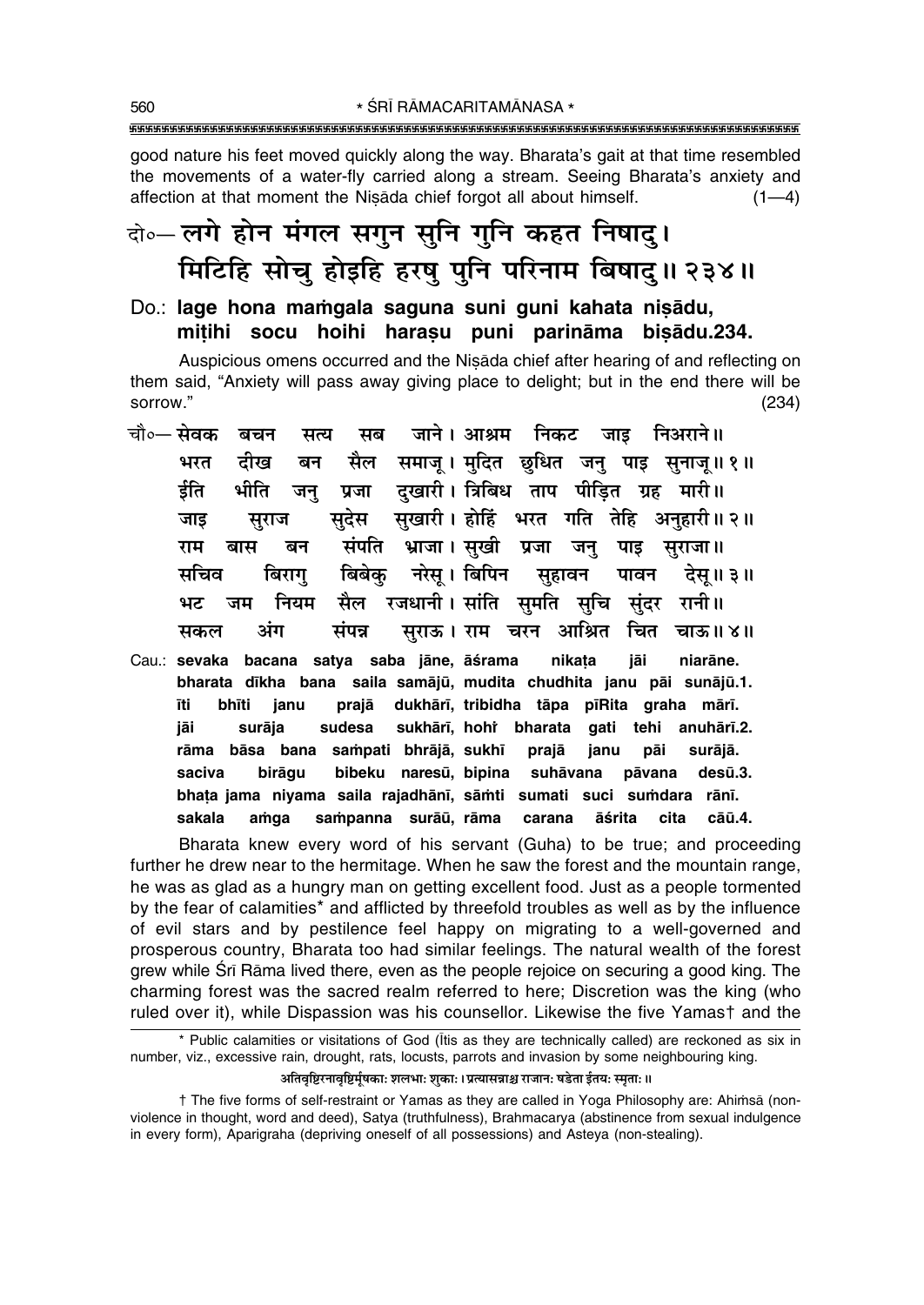\* AYODHYĀ-KĀNDA \* 

five Niyamas\* constituted the champions of the realm, Mount Citrakūta stood for its capital, while Peace and Good Understanding represented the virtuous and lovely queens. In this way the good king was complete in all the limbst of a good state; and depending as he did on Śrī Rāma's feet his heart was full of zeal.  $(1-4)$ 

### वे०- जीति मोह महिपालु दल सहित बिबेक भुआलु। करत अकंटक राजू पूरँ सूख संपदा सुकालु॥ २३५॥

Do.: iīti moha mahipālu daļa sahita bibeka bhuālu. karata akamtaka rāju purå sukha sampadā sukālu.235.

Having conquered King Delusion with all his host King Discretion held undisputed sway in his capital; and joy, prosperity and plenty reigned everywhere.  $(235)$ 

- बास घनेरे। जनु पुर नगर गाउँ गन खेरे॥ चौ०— बन प्रदेस मनि बिचित्र बिहग मगनाना। प्रजा समाज न जाइ बखाना॥१॥ बिपल बाघ बराहा। देखि महिष बूष साज सराहा॥ करि हरि खगहा एक संगा। जहँ तहँ मनहँ सेन चतरंगा॥२॥ चरहिं बयरु बिहाड मत्त गज गाजहिं। मनहँ निसान बिबिधि बिधि बाजहिं॥ झरहिं झरना चक चकोर चातक सक पिक गन। कजत मंजु मराल मदित मन॥३॥ अलिगन नाचत मोरा । जनु सुराज गावत मंगल चह ओरा॥ बेलि बिटप तून सफल सफूला। सब समाजु मुद मंगल मला॥४॥
- Cau.: bana pradesa muni bāsa ghanere, janu pura nagara gāŭ gana khere. bipula bicitra bihaga mrga nānā, prajā samāju na jāi bakhānā.1. khagahā kari hari bāgha barāhā, dekhi mahiṣa bṛṣa sāju sarāhā. bayaru bihāi carahi eka samgā, jahå tahå manahů sena caturamgā.2. jharanā jharahi matta gaja gājahi manahů nisāna bibidhi bidhi bājahi. caka cakora cātaka suka pika gana, kūjata mamju marāla mudita mana.3. morā, janu surāja mamqala cahu orā. aligana aāvata nācata beli bitapa trna saphala saphūlā, saba samāju muda mamgala mūlā.4.

The numerous hermits' habitations in the forest region were like so many towns cities, villages and hamlets (comprising the king's dominion). The many birds of various colours and the beasts of different varieties constituted his countless subjects. The hares, elephants, lions, tigers, boars, buffaloes and bulls presented a sight which attracted admiration. Shedding their natural animosities they roamed about together like an army complete in all its four limbs. Rills of water flowed and mad elephants trumpeted; their noise resembled the beating of kettledrums of various kinds. cakravākas, Cakoras, Cātakas, parrots and cuckcos and swans made delightful and merry concert. Swarms of bees hummed and peacocks danced, which showed as it were that there was universal rejoicing in that prosperous kingdom. Creepers, trees and blades of grass alike were blossoming and bore fruit; the entire community thus wore a festive and delightful appearance.  $(1-4)$ 

<sup>\*</sup> The five Niyamas or religious observances are: Śauca (external and internal purity), Santosa (contentment), Tapas (religious austerity). Swādhyāya (study and recitation of the Vedas and muttering or the chanting of the Divine Name) and Iśwara-Pranidhāna (self-surrender to and meditation on God).

<sup>†</sup> Every good state must have the following seven limbs :—a sovereign, a minister, allies, a treasury, a principality or dominion, a fortress and an army.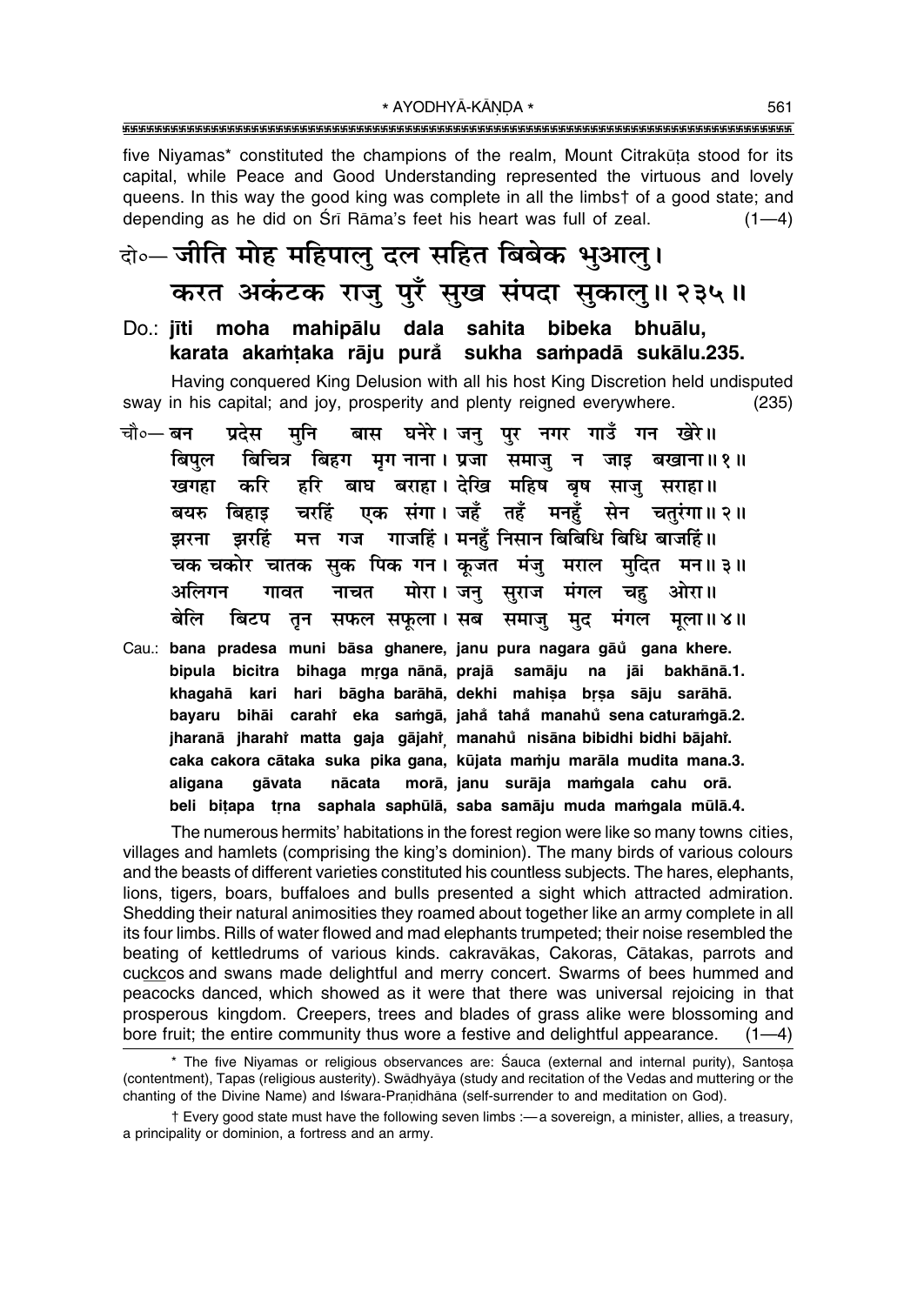### वो०- राम सैल सोभा निरखि भरत हृदयँ अति पेम्। तापस तप फलु पाइ जिमि सुखी सिरानें नेमु॥ २३६॥

#### Do.: rāma saila sobhā nirakhi bharata hrdayă ati pemu, tāpasa tapa phalu pāi jimi sukhī sirāne nemu.236.

Beholding the beauty of Sri Rama's hill (Citrakuta) Bharata's heart overflowed with love even as an ascetic who has reaped the fruit of his penance rejoices on the completion of his vow.  $(236)$ 

[PAUSE 20 FOR A THIRTY-DAY RECITATION]

[PAUSE 5 FOR A NINE-DAY RECITATION]

- चौ∘— तब केवट ऊँचें धाई। कहेउ भरत सन भुजा उठाई॥ चढि बिटप बिसाला। पाकरि जंबु रसाल तमाला॥१॥ नाथ देखिअहिं मध्य बटु सोहा। मंजु बिसाल देखि मनु मोहा॥ जिन्ह तरुबरन्ह पल्लव फल लाला। अबिरल छाहँ सुखद सब काला॥२॥ नील सघन अरुनमय रासी। बिरची बिधि सँकेलि सुषमा सी॥ मानहँ तिमिर समीप गोसाँई। रघुबर परनकुटी जहँ छाई॥३॥ सरित तरु ए बिबिध सहाए। कहँ कहँ सियँ कहँ लखन लगाए॥ तरुबर तुलसी बनाई। सियँ निज पानि सरोज सुहाई॥४॥ बेदिका बट छायाँ ṻcĕ caRhi dhāī, kaheu bharata sana bhujā uthāī. Cau.: taba kevata
- dekhiaht bitapa bisālā, pākari jambu rasāla tamālā.1. nātha jinha tarubaranha madhya batu sohā, mamju bisāla dekhi manu mohā. nīla saghana pallava phala lālā, abirala chāhå sukhada saba kālā.2. mānahů timira arunamaya rāsī, biracī bidhi såkeli susamā sī. taru sarita samīpa gosāī, raghubara paranakutī jahå chāī.3. e bibidha suhāe, kahů kahů siyå kahů lakhana lagāe. tarubara tulasī chāvă bedikā banāī, siyå nija pāni saroja bata suhāī.4.

In the meantime the Nisada chief ran and climbed up an eminence, and lifting his arm, exclaimed to Bharata; "My lord, look at those huge and noble trees of Pākara (the citron-leaved Indian fig tree), Jambu (the black plum), Mango and Tamāla, in the midst of which stands out a beautiful and stately banyan, which is so charming to behold with its dark and dense foliage, red fruit and unbroken shade, which is pleasant throughout the year, as if God had brought together all that was exquisitely beautiful and given it the shape of a dark and rosy mass. The trees in question, my lord, stand close to the riverside where the Chief of Raghus has erected His hut of leaves. In front of it you will find a variety of charming basil shrubs planted here by Sita and there by Laksmana. And in the shade of the banyan tree there is a lovely altar raised by Sita with Her own lotus hands- $(1-4)$ 

बे॰- जहाँ बैठि मुनिगन सहित नित सिय रामु सुजान। सुनहिं कथा इतिहास सब आगम निगम पुरान॥ २३७॥

562